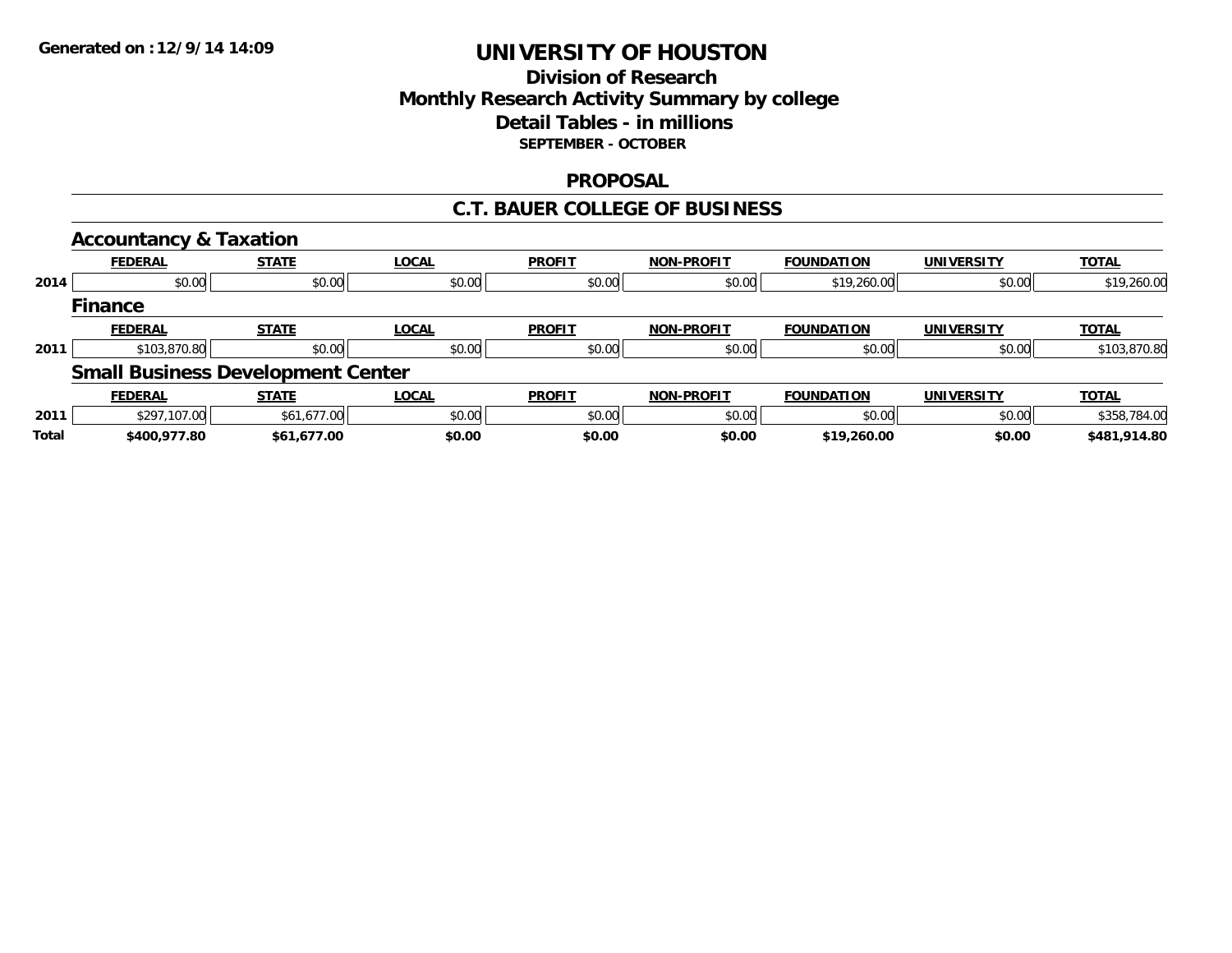## **Division of Research Monthly Research Activity Summary by college Detail Tables - in millions SEPTEMBER - OCTOBER**

#### **PROPOSAL**

#### **COLLEGE OF ARCHITECTURE**

|       | <b>Architecture</b> |              |              |               |                   |                   |                   |                |
|-------|---------------------|--------------|--------------|---------------|-------------------|-------------------|-------------------|----------------|
|       | <b>FEDERAL</b>      | <b>STATE</b> | <b>LOCAL</b> | <b>PROFIT</b> | <b>NON-PROFIT</b> | <b>FOUNDATION</b> | <b>UNIVERSITY</b> | <b>TOTAL</b>   |
| 2011  | \$1,317,096.30      | \$0.00       | \$0.00       | \$0.00        | \$0.00            | \$0.00            | \$0.00            | \$1,317,096.30 |
| 2012  | \$131,768.95        | \$0.00       | \$0.00       | \$0.00        | \$0.00            | \$0.00            | \$0.00            | \$131,768.95   |
| 2013  | \$89,843.25         | \$0.00       | \$0.00       | \$0.00        | \$0.00            | \$0.00            | \$0.00            | \$89,843.25    |
| 2014  | \$0.00              | \$0.00       | \$0.00       | \$0.00        | \$19,925.20       | \$0.00            | \$0.00            | \$19,925.20    |
| Total | \$1,538,708.50      | \$0.00       | \$0.00       | \$0.00        | \$19,925.20       | \$0.00            | \$0.00            | \$1,558,633.70 |
|       |                     |              |              |               |                   |                   |                   |                |

# **Architecture**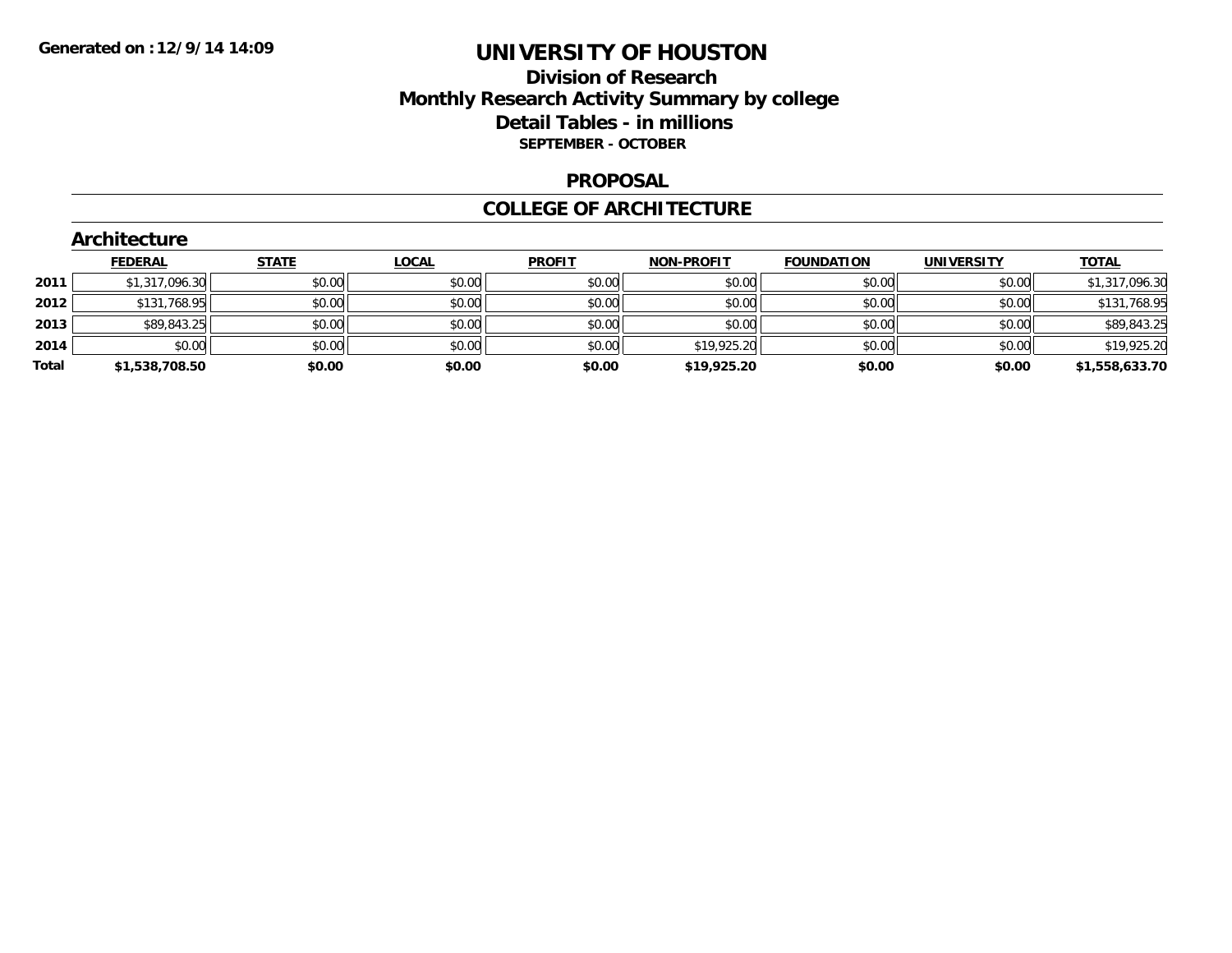## **Division of ResearchMonthly Research Activity Summary by college Detail Tables - in millionsSEPTEMBER - OCTOBER**

#### **PROPOSAL**

## **COLLEGE OF EDUCATION**

## **Consistency Mgmt and Coop Disc**

|      | <b>FEDERAL</b> | <b>STATE</b> | <u>LOCAL</u> | <b>PROFIT</b> | <b>NON-PROFIT</b> | <b>FOUNDATION</b> | <b>UNIVERSITY</b> | <b>TOTAL</b>   |
|------|----------------|--------------|--------------|---------------|-------------------|-------------------|-------------------|----------------|
| 2011 | \$0.00         | \$0.00       | \$295,410.00 | \$0.00        | \$106,154,00      | \$0.00            | \$0.00            | \$401,564.00   |
| 2012 | \$2,111,909.20 | \$0.00       | \$0.00       | \$0.00        | \$0.00            | \$0.00            | \$0.00            | \$2,111,909.20 |
| 2013 | \$2,480,018.64 | \$0.00       | \$0.00       | \$0.00        | \$0.00            | \$0.00            | \$0.00            | \$2,480,018.64 |
| 2014 | \$2,482,766.34 | \$0.00       | \$200,592.00 | \$0.00        | \$0.00            | \$0.00            | \$0.00            | \$2,683,358.34 |

### **Curriculum and Instruction**

|      | <b>FEDERAL</b> | <b>STATE</b>   | <u>LOCAL</u> | <b>PROFIT</b> | <b>NON-PROFIT</b> | <b>FOUNDATION</b> | <b>UNIVERSITY</b> | <b>TOTAL</b>   |
|------|----------------|----------------|--------------|---------------|-------------------|-------------------|-------------------|----------------|
| 2012 | \$757,011.60   | \$0.00         | \$0.00       | \$0.00        | \$0.00            | \$0.00            | \$0.00            | \$757,011.60   |
| 2013 | \$0.00         | \$0.00         | \$0.00       | \$0.00        | \$0.00            | \$0.00            | \$8,000.00        | \$8,000.00     |
| 2014 | \$0.00         | \$1,049,832.00 | \$0.00       | \$0.00        | \$0.00            | \$0.00            | \$39,375.00       | \$1,089,207.00 |
| 2015 | \$1,176,348.00 | \$419,997.20   | \$0.00       | \$0.00        | \$0.00            | \$0.00            | \$50,000.00       | \$1,646,345.20 |

### **Educational Psychology**

|      | <b>FEDERAL</b> | <b>STATE</b>   | <u>LOCAL</u> | <b>PROFIT</b> | <b>NON-PROFIT</b> | <b>FOUNDATION</b> | <b>UNIVERSITY</b> | <b>TOTAL</b>   |
|------|----------------|----------------|--------------|---------------|-------------------|-------------------|-------------------|----------------|
| 2011 | \$4,226,415.00 | \$49,995.00    | \$0.00       | \$0.00        | \$0.00            | \$0.65            | \$0.00            | \$4,276,410.65 |
| 2012 | \$571,001.50   | \$1,544,564.00 | \$0.00       | \$0.00        | \$0.00            | \$0.00            | \$2,135,823.70    | \$4,251,389.20 |
| 2013 | \$208,076.00   | \$0.00         | \$0.00       | \$0.00        | \$0.00            | \$300,318.00      | \$449,537.00      | \$957,931.00   |
| 2014 | \$3,130,026.00 | \$0.00         | \$0.00       | \$0.00        | \$375,000.00      | \$0.00            | \$297.915.00      | \$3,802,941.00 |
| 2015 | \$1,590,598.00 | \$0.00         | \$0.00       | \$0.00        | \$0.00            | \$0.00            | \$281,160.00      | \$1,871,758.00 |

#### **UH Charter School**

|       | <b>FEDERAL</b>      | <b>STATE</b>   | <b>_OCAL</b> | <b>PROFIT</b> | <b>NON-PROFIT</b> | <b>FOUNDATION</b> | <b>UNIVERSITY</b> | <b>TOTAL</b>             |
|-------|---------------------|----------------|--------------|---------------|-------------------|-------------------|-------------------|--------------------------|
| 2013  | $\sim$<br>PU.UU     | .489.55        | \$0.00       | \$0.00        | \$0.00            | \$0.00            | \$0.00            | $.489.5^{r}$             |
| Total | ້ 734,170.28<br>:18 | \$3,065,877.75 | \$496.002.00 | \$0.00        | \$481,154.00      | \$300,318.65      | \$3,261,810.70    | <br>\$26.339<br>, ડડડ.ડగ |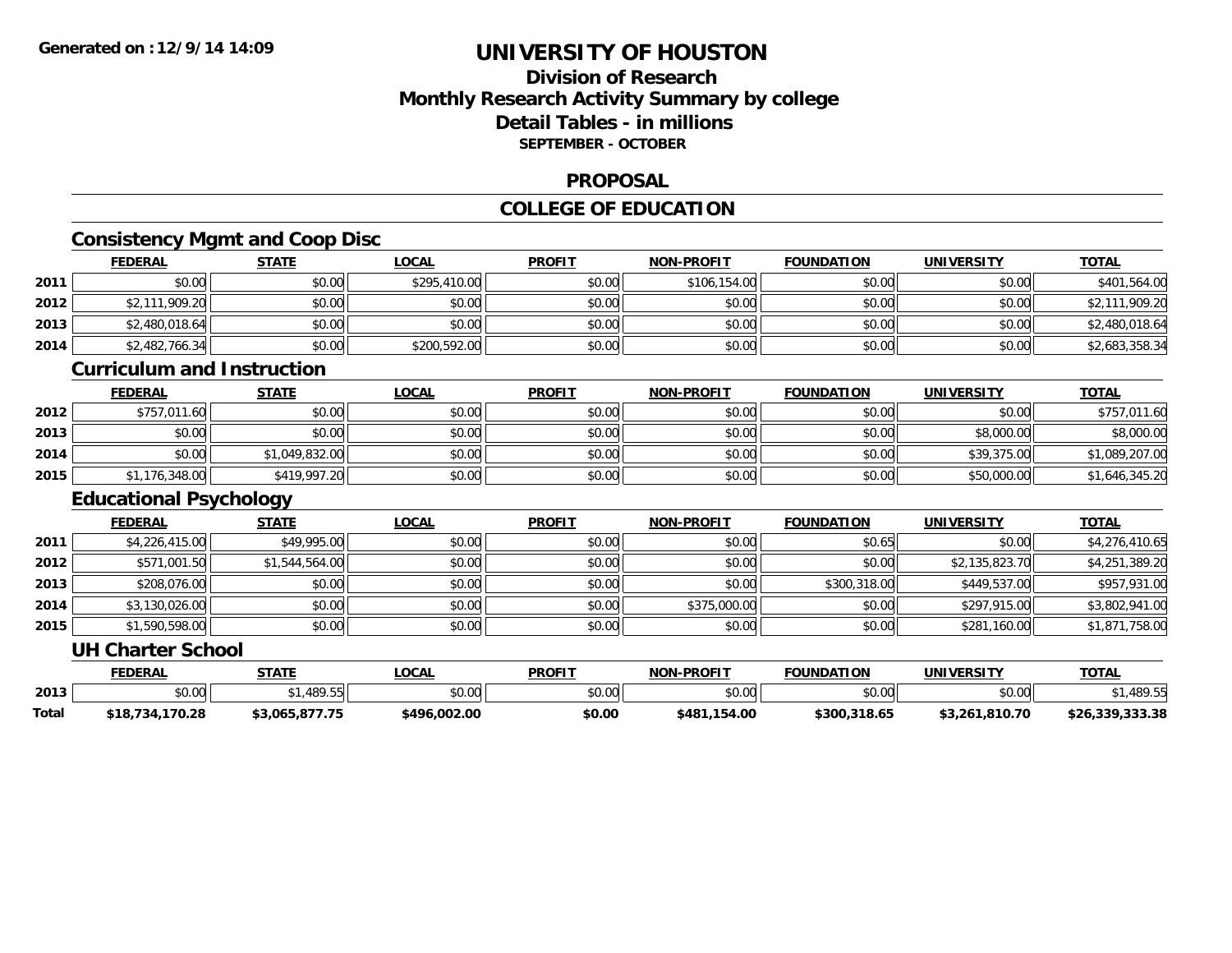## **Division of Research Monthly Research Activity Summary by college Detail Tables - in millions SEPTEMBER - OCTOBER**

#### **PROPOSAL**

|      | <b>African-American Studies</b> |                                                   |              |               |                   |                   |                   |              |  |  |  |  |
|------|---------------------------------|---------------------------------------------------|--------------|---------------|-------------------|-------------------|-------------------|--------------|--|--|--|--|
|      | <b>FEDERAL</b>                  | <b>STATE</b>                                      | <b>LOCAL</b> | <b>PROFIT</b> | NON-PROFIT        | <b>FOUNDATION</b> | <b>UNIVERSITY</b> | <b>TOTAL</b> |  |  |  |  |
| 2014 | \$0.00                          | \$0.00                                            | \$0.00       | \$0.00        | \$1,500.00        | \$0.00            | \$0.00            | \$1,500.00   |  |  |  |  |
|      | Art                             |                                                   |              |               |                   |                   |                   |              |  |  |  |  |
|      | <b>FEDERAL</b>                  | <b>STATE</b>                                      | <b>LOCAL</b> | <b>PROFIT</b> | <b>NON-PROFIT</b> | <b>FOUNDATION</b> | <b>UNIVERSITY</b> | <b>TOTAL</b> |  |  |  |  |
| 2012 | \$199,887.00                    | \$0.00                                            | \$0.00       | \$0.00        | \$0.00            | \$0.00            | \$0.00            | \$199,887.00 |  |  |  |  |
|      | <b>Arte Publico Press</b>       |                                                   |              |               |                   |                   |                   |              |  |  |  |  |
|      | <b>FEDERAL</b>                  | <b>STATE</b>                                      | <b>LOCAL</b> | <b>PROFIT</b> | <b>NON-PROFIT</b> | <b>FOUNDATION</b> | <b>UNIVERSITY</b> | <b>TOTAL</b> |  |  |  |  |
| 2012 | \$198,497.00                    | \$0.00                                            | \$0.00       | \$0.00        | \$0.00            | \$0.00            | \$0.00            | \$198,497.00 |  |  |  |  |
| 2014 | \$0.00                          | \$0.00                                            | \$0.00       | \$0.00        | \$0.00            | \$150,000.00      | \$0.00            | \$150,000.00 |  |  |  |  |
|      | <b>Blaffer Gallery</b>          |                                                   |              |               |                   |                   |                   |              |  |  |  |  |
|      | <b>FEDERAL</b>                  | <b>STATE</b>                                      | <b>LOCAL</b> | <b>PROFIT</b> | <b>NON-PROFIT</b> | <b>FOUNDATION</b> | <b>UNIVERSITY</b> | <b>TOTAL</b> |  |  |  |  |
| 2013 | \$0.00                          | \$0.00                                            | \$0.00       | \$0.00        | \$1,500.00        | \$0.00            | \$0.00            | \$1,500.00   |  |  |  |  |
|      | Communication                   |                                                   |              |               |                   |                   |                   |              |  |  |  |  |
|      | <b>FEDERAL</b>                  | <b>STATE</b>                                      | <b>LOCAL</b> | <b>PROFIT</b> | <b>NON-PROFIT</b> | <b>FOUNDATION</b> | <b>UNIVERSITY</b> | <b>TOTAL</b> |  |  |  |  |
| 2011 | \$294,900.00                    | \$0.00                                            | \$0.00       | \$0.00        | \$0.00            | \$0.00            | \$0.00            | \$294,900.00 |  |  |  |  |
| 2013 | \$0.00                          | \$0.00                                            | \$0.00       | \$0.00        | \$8,000.00        | \$0.00            | \$76,763.00       | \$84,763.00  |  |  |  |  |
| 2014 | \$0.00                          | \$0.00                                            | \$0.00       | \$0.00        | \$0.00            | \$34,993.00       | \$9,591.00        | \$44,584.00  |  |  |  |  |
| 2015 | \$262,272.50                    | \$0.00                                            | \$0.00       | \$0.00        | \$0.00            | \$0.00            | \$0.00            | \$262,272.50 |  |  |  |  |
|      | <b>Communication Disorders</b>  |                                                   |              |               |                   |                   |                   |              |  |  |  |  |
|      | <b>FEDERAL</b>                  | <b>STATE</b>                                      | <b>LOCAL</b> | <b>PROFIT</b> | <b>NON-PROFIT</b> | <b>FOUNDATION</b> | <b>UNIVERSITY</b> | <b>TOTAL</b> |  |  |  |  |
| 2012 | \$447,207.00                    | \$0.00                                            | \$0.00       | \$0.00        | \$0.00            | \$0.00            | \$0.00            | \$447,207.00 |  |  |  |  |
| 2013 | \$103,125.00                    | \$0.00                                            | \$0.00       | \$0.00        | \$0.00            | \$0.00            | \$178,718.00      | \$281,843.00 |  |  |  |  |
| 2015 | \$0.00                          | \$0.00                                            | \$0.00       | \$0.00        | \$0.00            | \$4,949.00        | \$0.00            | \$4,949.00   |  |  |  |  |
|      |                                 | <b>Cynthia Woods Mitchell Center for the Arts</b> |              |               |                   |                   |                   |              |  |  |  |  |
|      | <b>FEDERAL</b>                  | <b>STATE</b>                                      | <b>LOCAL</b> | <b>PROFIT</b> | <b>NON-PROFIT</b> | <b>FOUNDATION</b> | <b>UNIVERSITY</b> | <b>TOTAL</b> |  |  |  |  |
| 2014 | \$0.00                          | \$0.00                                            | \$0.00       | \$200,000.00  | \$0.00            | \$700.00          | \$0.00            | \$200,700.00 |  |  |  |  |
|      | <b>Economics</b>                |                                                   |              |               |                   |                   |                   |              |  |  |  |  |
|      | <b>FEDERAL</b>                  | <b>STATE</b>                                      | <b>LOCAL</b> | <b>PROFIT</b> | <b>NON-PROFIT</b> | <b>FOUNDATION</b> | <b>UNIVERSITY</b> | <b>TOTAL</b> |  |  |  |  |
| 2011 | \$0.00                          | \$0.00                                            | \$0.00       | \$0.00        | \$0.00            | \$35,000.00       | \$0.00            | \$35,000.00  |  |  |  |  |
| 2012 | \$0.00                          | \$0.00                                            | \$0.00       | \$0.00        | \$0.00            | \$30,000.00       | \$0.00            | \$30,000.00  |  |  |  |  |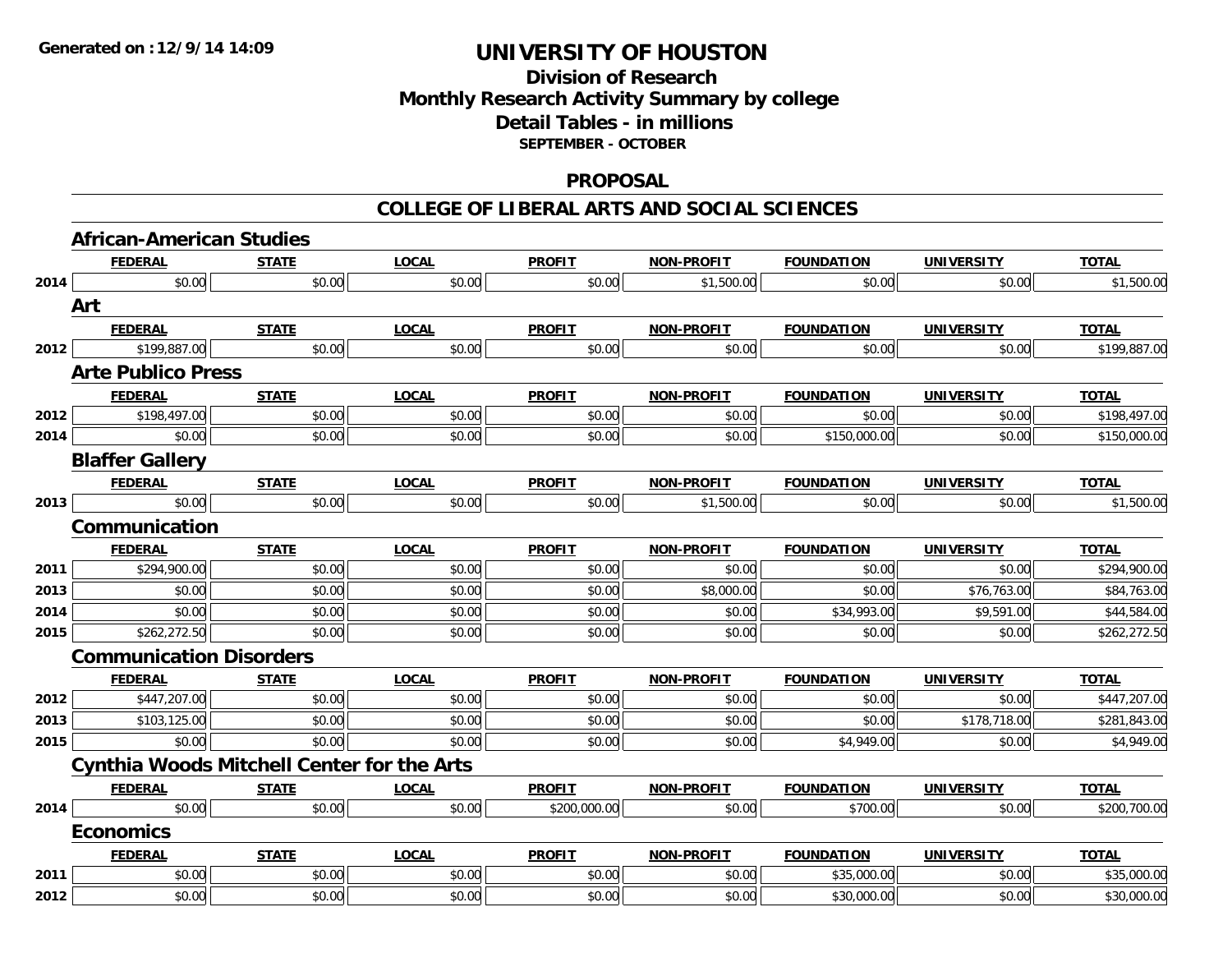## **Division of Research Monthly Research Activity Summary by college Detail Tables - in millions SEPTEMBER - OCTOBER**

#### **PROPOSAL**

|      | <b>Economics</b>                      |              |              |               |                   |                   |                   |                |
|------|---------------------------------------|--------------|--------------|---------------|-------------------|-------------------|-------------------|----------------|
|      | <b>FEDERAL</b>                        | <b>STATE</b> | <b>LOCAL</b> | <b>PROFIT</b> | <b>NON-PROFIT</b> | <b>FOUNDATION</b> | <b>UNIVERSITY</b> | <b>TOTAL</b>   |
| 2013 | \$133,160.00                          | \$0.00       | \$0.00       | \$0.00        | \$0.00            | \$27,467.00       | \$0.00            | \$160,627.00   |
| 2014 | \$0.00                                | \$0.00       | \$0.00       | \$0.00        | \$0.00            | \$21,502.00       | \$24,995.00       | \$46,497.00    |
| 2015 | \$4,968,261.00                        | \$0.00       | \$0.00       | \$0.00        | \$15,000.00       | \$0.00            | \$0.00            | \$4,983,261.00 |
|      | English                               |              |              |               |                   |                   |                   |                |
|      | <b>FEDERAL</b>                        | <b>STATE</b> | <b>LOCAL</b> | <b>PROFIT</b> | <b>NON-PROFIT</b> | <b>FOUNDATION</b> | <b>UNIVERSITY</b> | <b>TOTAL</b>   |
| 2012 | \$49,955.00                           | \$0.00       | \$0.00       | \$0.00        | \$0.00            | \$0.00            | \$0.00            | \$49,955.00    |
|      | <b>Health and Human Performance</b>   |              |              |               |                   |                   |                   |                |
|      | <b>FEDERAL</b>                        | <b>STATE</b> | <b>LOCAL</b> | <b>PROFIT</b> | <b>NON-PROFIT</b> | <b>FOUNDATION</b> | <b>UNIVERSITY</b> | <b>TOTAL</b>   |
| 2011 | \$3,907,616.00                        | \$0.00       | \$0.00       | \$21,925.00   | \$0.00            | \$150,500.30      | \$0.00            | \$4,080,041.30 |
| 2012 | \$1,507,680.50                        | \$302,818.00 | \$0.00       | \$376,649.00  | \$141,879.20      | \$0.00            | \$0.00            | \$2,329,026.70 |
| 2013 | \$3,901,855.52                        | \$0.00       | \$0.00       | \$0.00        | \$0.00            | \$0.00            | \$0.00            | \$3,901,855.52 |
| 2014 | \$69,955.00                           | \$0.00       | \$0.00       | \$0.00        | \$0.00            | \$0.00            | \$0.00            | \$69,955.00    |
| 2015 | \$861,540.00                          | \$0.00       | \$0.00       | \$0.00        | \$17,371.00       | \$0.00            | \$119,478.00      | \$998,389.00   |
|      | <b>History</b>                        |              |              |               |                   |                   |                   |                |
|      | <b>FEDERAL</b>                        | <b>STATE</b> | <b>LOCAL</b> | <b>PROFIT</b> | <b>NON-PROFIT</b> | <b>FOUNDATION</b> | <b>UNIVERSITY</b> | <b>TOTAL</b>   |
| 2011 | \$0.00                                | \$0.00       | \$0.00       | \$0.00        | \$14,000.00       | \$0.00            | \$0.00            | \$14,000.00    |
| 2012 | \$24,193.00                           | \$0.00       | \$0.00       | \$0.00        | \$0.00            | \$0.00            | \$0.00            | \$24,193.00    |
|      | <b>Hobby Center for Public Policy</b> |              |              |               |                   |                   |                   |                |
|      | <b>FEDERAL</b>                        | <b>STATE</b> | <b>LOCAL</b> | <b>PROFIT</b> | <b>NON-PROFIT</b> | <b>FOUNDATION</b> | <b>UNIVERSITY</b> | <b>TOTAL</b>   |
| 2014 | \$0.00                                | \$0.00       | \$0.00       | \$0.00        | \$0.00            | \$7,000.00        | \$0.00            | \$7,000.00     |
|      | <b>Modern/Classical Languages</b>     |              |              |               |                   |                   |                   |                |
|      | <b>FEDERAL</b>                        | <b>STATE</b> | <b>LOCAL</b> | <b>PROFIT</b> | <b>NON-PROFIT</b> | <b>FOUNDATION</b> | <b>UNIVERSITY</b> | <b>TOTAL</b>   |
| 2012 | \$20,881.00                           | \$0.00       | \$0.00       | \$0.00        | \$0.00            | \$0.00            | \$0.00            | \$20,881.00    |
| 2015 | \$0.00                                | \$0.00       | \$0.00       | \$0.00        | \$0.00            | \$29,771.00       | \$0.00            | \$29,771.00    |
|      | Philosophy                            |              |              |               |                   |                   |                   |                |
|      | <b>FEDERAL</b>                        | <b>STATE</b> | <b>LOCAL</b> | <b>PROFIT</b> | <b>NON-PROFIT</b> | <b>FOUNDATION</b> | <b>UNIVERSITY</b> | <b>TOTAL</b>   |
| 2012 | \$23,229.00                           | \$0.00       | \$0.00       | \$0.00        | \$0.00            | \$0.00            | \$0.00            | \$23,229.00    |
| 2013 | \$24,897.00                           | \$0.00       | \$0.00       | \$0.00        | \$0.00            | \$0.00            | \$0.00            | \$24,897.00    |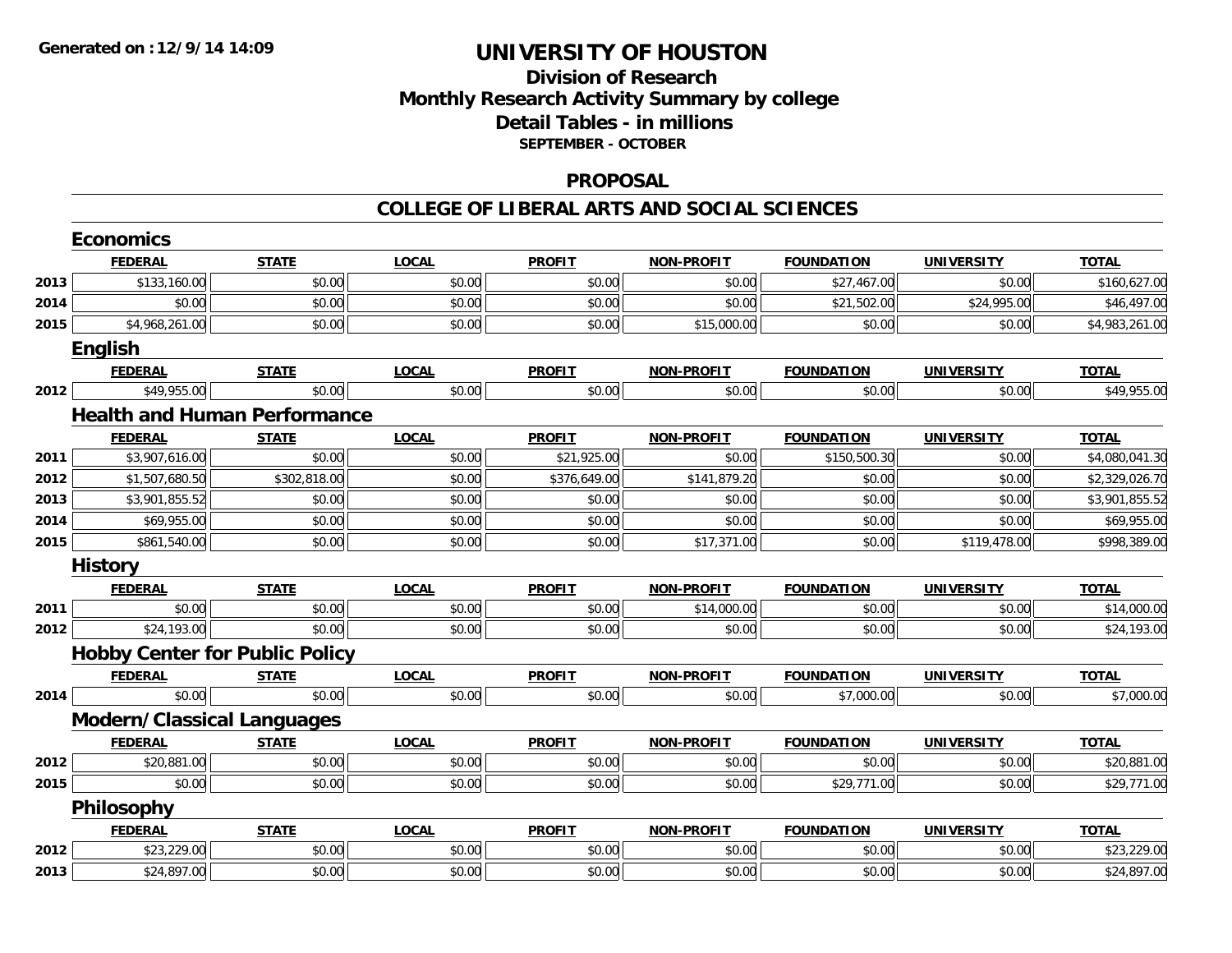### **Division of Research Monthly Research Activity Summary by college Detail Tables - in millions SEPTEMBER - OCTOBER**

#### **PROPOSAL**

|       | <b>Political Science</b> |                |              |                |                   |                   |                   |                 |
|-------|--------------------------|----------------|--------------|----------------|-------------------|-------------------|-------------------|-----------------|
|       | <b>FEDERAL</b>           | <b>STATE</b>   | <b>LOCAL</b> | <b>PROFIT</b>  | <b>NON-PROFIT</b> | <b>FOUNDATION</b> | <b>UNIVERSITY</b> | <b>TOTAL</b>    |
| 2012  | \$23,374.00              | \$0.00         | \$0.00       | \$0.00         | \$0.00            | \$0.00            | \$0.00            | \$23,374.00     |
|       | <b>Psychology</b>        |                |              |                |                   |                   |                   |                 |
|       | <b>FEDERAL</b>           | <b>STATE</b>   | <b>LOCAL</b> | <b>PROFIT</b>  | <b>NON-PROFIT</b> | <b>FOUNDATION</b> | <b>UNIVERSITY</b> | <b>TOTAL</b>    |
| 2011  | \$6,225.00               | \$1,811,351.00 | \$0.00       | \$275,000.00   | \$0.00            | \$100,000.00      | \$11,915.00       | \$2,204,491.00  |
| 2012  | \$678,831.80             | \$13,431.15    | \$0.00       | \$344,793.00   | \$0.00            | \$0.00            | \$310,294.00      | \$1,347,349.95  |
| 2013  | \$4,192,317.29           | \$17,281.00    | \$0.00       | \$30,240.00    | \$0.00            | \$0.00            | \$417,368.00      | \$4,657,206.29  |
| 2014  | \$4,684,630.86           | \$99,639.00    | \$0.00       | \$0.00         | \$353,067.60      | \$0.00            | \$1,142,551.00    | \$6,279,888.46  |
| 2015  | \$5,729,016.16           | \$300,000.00   | \$0.00       | \$13,000.00    | \$156,117.00      | \$0.00            | \$1,535,346.00    | \$7,733,479.16  |
|       | <b>School of Music</b>   |                |              |                |                   |                   |                   |                 |
|       | <b>FEDERAL</b>           | <b>STATE</b>   | <b>LOCAL</b> | <b>PROFIT</b>  | <b>NON-PROFIT</b> | <b>FOUNDATION</b> | <b>UNIVERSITY</b> | <b>TOTAL</b>    |
| 2011  | \$0.00                   | \$1,500.00     | \$0.00       | \$0.00         | \$0.00            | \$0.00            | \$0.00            | \$1,500.00      |
|       | <b>Sociology</b>         |                |              |                |                   |                   |                   |                 |
|       | <b>FEDERAL</b>           | <b>STATE</b>   | <b>LOCAL</b> | <b>PROFIT</b>  | <b>NON-PROFIT</b> | <b>FOUNDATION</b> | <b>UNIVERSITY</b> | <b>TOTAL</b>    |
| 2012  | \$0.00                   | \$0.00         | \$0.00       | \$0.00         | \$0.00            | \$0.00            | \$508,467.30      | \$508,467.30    |
|       | <b>Theatre</b>           |                |              |                |                   |                   |                   |                 |
|       | <b>FEDERAL</b>           | <b>STATE</b>   | <b>LOCAL</b> | <b>PROFIT</b>  | <b>NON-PROFIT</b> | <b>FOUNDATION</b> | <b>UNIVERSITY</b> | <b>TOTAL</b>    |
| 2013  | \$0.00                   | \$0.00         | \$0.00       | \$0.00         | \$100,027.00      | \$0.00            | \$0.00            | \$100,027.00    |
| Total | \$32,313,506.63          | \$2,546,020.15 | \$0.00       | \$1,261,607.00 | \$808,461.80      | \$591,882.30      | \$4,335,486.30    | \$41,856,964.18 |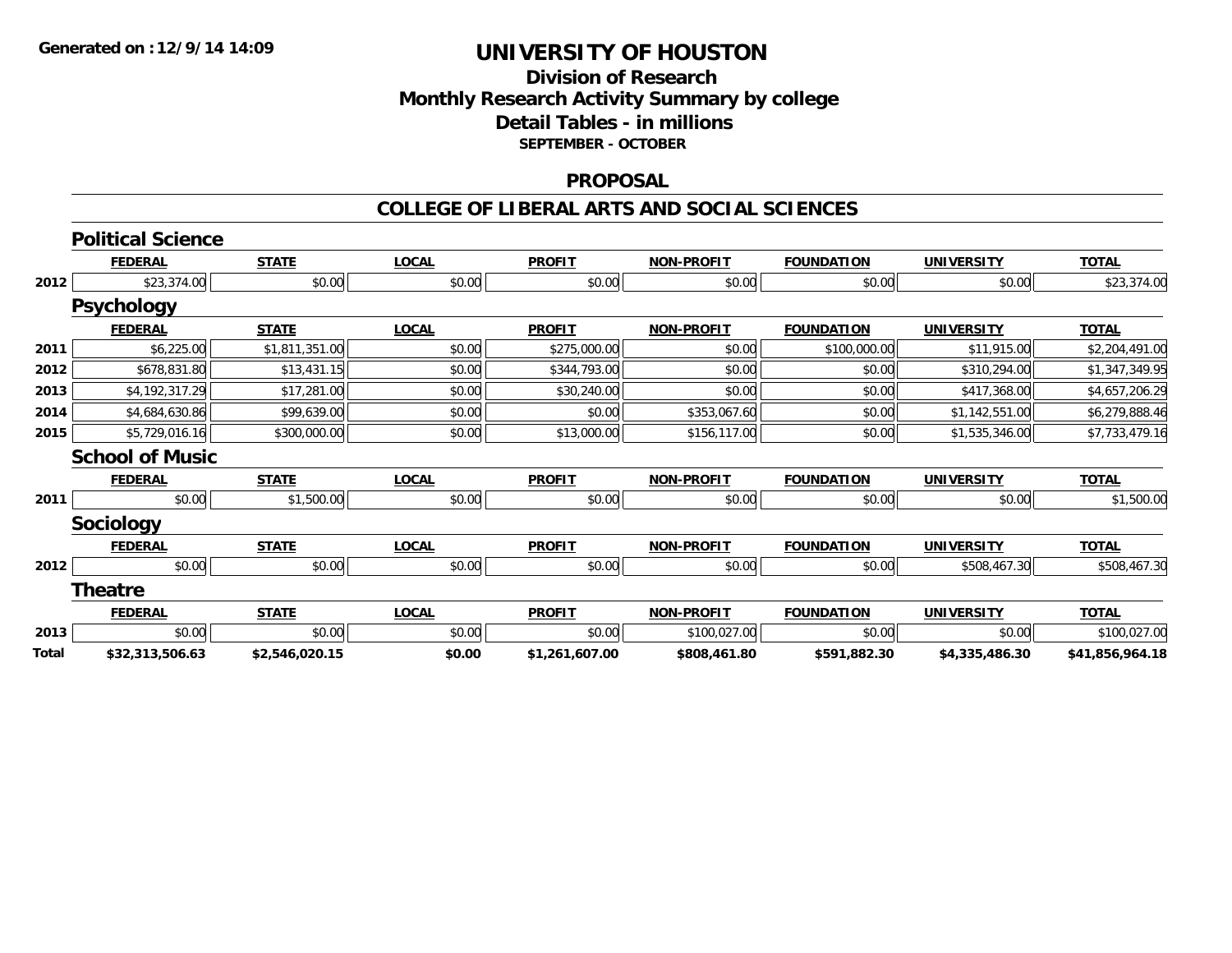## **Division of ResearchMonthly Research Activity Summary by college Detail Tables - in millionsSEPTEMBER - OCTOBER**

## **PROPOSAL**

## **COLLEGE OF NATURAL SCIENCES AND MATHEMATICS**

## **Biology/Biochemistry**

|      | <b>FEDERAL</b>  | <b>STATE</b> | <b>LOCAL</b> | <b>PROFIT</b> | <b>NON-PROFIT</b> | <b>FOUNDATION</b> | <b>UNIVERSITY</b> | <b>TOTAL</b>    |
|------|-----------------|--------------|--------------|---------------|-------------------|-------------------|-------------------|-----------------|
| 2011 | \$14,097,539.20 | \$0.00       | \$0.00       | \$0.00        | \$109,550.00      | \$100,000.00      | \$0.00            | \$14,307,089.20 |
| 2012 | \$4,788,637.50  | \$0.00       | \$0.00       | \$0.00        | \$119,998.80      | \$74,822.00       | \$107,139.30      | \$5,090,597.60  |
| 2013 | \$6,977,875.00  | \$0.00       | \$0.00       | \$0.00        | \$0.00            | \$20,000.00       | \$592,552.00      | \$7,590,427.00  |
| 2014 | \$2,295,237.00  | \$0.00       | \$0.00       | \$0.00        | \$750,000.00      | \$0.00            | \$0.00            | \$3,045,237.00  |
| 2015 | \$5,664,124.42  | \$292,112.00 | \$0.00       | \$217,647.00  | \$48,000.00       | \$65,000.00       | \$450,306.00      | \$6,737,189.42  |

## **Center for Nuclear Receptors and Cell Signaling**

|      | <b>FEDERAL</b>  | <b>STATE</b> | <u>LOCAL</u> | <b>PROFIT</b> | <b>NON-PROFIT</b> | <b>FOUNDATION</b> | <b>UNIVERSITY</b> | <b>TOTAL</b>    |
|------|-----------------|--------------|--------------|---------------|-------------------|-------------------|-------------------|-----------------|
| 2011 | \$427,658.00    | \$0.00       | \$0.00       | \$0.00        | \$50,126.00       | \$0.00            | \$312,401.00      | \$790,185.00    |
| 2012 | \$1,918,240.00  | \$0.00       | \$0.00       | \$0.00        | \$83,300.00       | \$300,000.00      | \$0.00            | \$2,301,540.00  |
| 2013 | \$4,156,480.00  | \$0.00       | \$0.00       | \$0.00        | \$30,000.00       | \$0.00            | \$0.00            | \$4,186,480.00  |
| 2014 | \$0.00          | \$0.00       | \$0.00       | \$0.00        | \$25,000.00       | \$0.00            | \$0.00            | \$25,000.00     |
| 2015 | \$13,500,283.00 | \$0.00       | \$0.00       | \$0.00        | \$1,216,595.00    | \$128,021.00      | \$0.00            | \$14,844,899.00 |

## **Chemistry**

|      | <b>FEDERAL</b> | <b>STATE</b>   | <u>LOCAL</u> | <b>PROFIT</b> | <b>NON-PROFIT</b> | <b>FOUNDATION</b> | <b>UNIVERSITY</b> | <b>TOTAL</b>   |
|------|----------------|----------------|--------------|---------------|-------------------|-------------------|-------------------|----------------|
| 2011 | \$6,687,117.40 | \$162,600.00   | \$0.00       | \$50,000.00   | \$0.00            | \$0.00            | \$0.00            | \$6,899,717.40 |
| 2012 | \$1,928,275.50 | \$1,559,065.00 | \$0.00       | \$0.00        | \$118,840.00      | \$0.00            | \$0.00            | \$3,606,180.50 |
| 2013 | \$3,881,615.94 | \$1,678,546.00 | \$0.00       | \$0.00        | \$0.00            | \$0.00            | \$0.00            | \$5,560,161.94 |
| 2014 | \$2,058,326.50 | \$149,976.00   | \$0.00       | \$0.00        | \$375,000.00      | \$2,550,000.00    | \$0.00            | \$5,133,302.50 |
| 2015 | \$1,402,592.20 | \$0.00         | \$0.00       | \$100,000.00  | \$420,000.00      | \$125,000.00      | \$1,065,491.00    | \$3,113,083.20 |

#### **Computer Science**

|      | <b>FEDERAL</b>  | <b>STATE</b>   | <b>LOCAL</b> | <b>PROFIT</b> | <b>NON-PROFIT</b> | <b>FOUNDATION</b> | <b>UNIVERSITY</b> | <b>TOTAL</b>    |
|------|-----------------|----------------|--------------|---------------|-------------------|-------------------|-------------------|-----------------|
| 2011 | \$1,573,378.44  | \$433,402.00   | \$0.00       | \$777,408.00  | \$0.00            | \$0.00            | \$0.00            | \$2,784,188.44  |
| 2012 | \$1,959,160.32  | \$0.00         | \$0.00       | \$0.00        | \$0.00            | \$0.00            | \$0.00            | \$1,959,160.32  |
| 2013 | \$4,591,938.59  | \$0.00         | \$0.00       | \$0.00        | \$320,000.00      | \$0.00            | \$0.00            | \$4,911,938.59  |
| 2014 | \$0.00          | \$0.00         | \$0.00       | \$22,411.41   | \$0.00            | \$0.00            | \$0.00            | \$22,411.41     |
| 2015 | \$21,767,013.60 | \$1,566,640.00 | \$0.00       | \$206,775.00  | \$0.00            | \$20,996.00       | \$0.00            | \$23,561,424.60 |

## **Dean, Natural Sciences and Mathematics**

|      | <b>FEDERAL</b>                                       | $- - - - -$   | <b>OCAI</b>        | <b>PROFIT</b>      | <b>LPROFIT</b><br>81/18 | FOUNDATION                                         | UNIVERSIT                                     | <b>TOTI</b>                |
|------|------------------------------------------------------|---------------|--------------------|--------------------|-------------------------|----------------------------------------------------|-----------------------------------------------|----------------------------|
| 2011 | 100.00<br>705                                        | 0000<br>DU.UU | $\sim$ 00<br>vu.uu | 0000<br>JU.UU      | 0000<br>vu.vu           | \$0.00                                             | no ool<br>งบ.บบ                               | $\sim$<br>79,070.00        |
| 2012 | <b>COND</b><br>$\sim$ $\sim$ $\sim$ $\sim$<br>122.31 | 0000<br>JU.UU | $\sim$ 00<br>vv.vv | $\sim$ 00<br>JU.UL | 0000<br>JU.UU           | $\mathsf{A}\cap\mathsf{A}\cap\mathsf{A}$<br>\$0.00 | $\mathfrak{g}$ $\mathfrak{g}$<br><b>DU.UU</b> | OOD EC<br>t 1 OC<br>722.JU |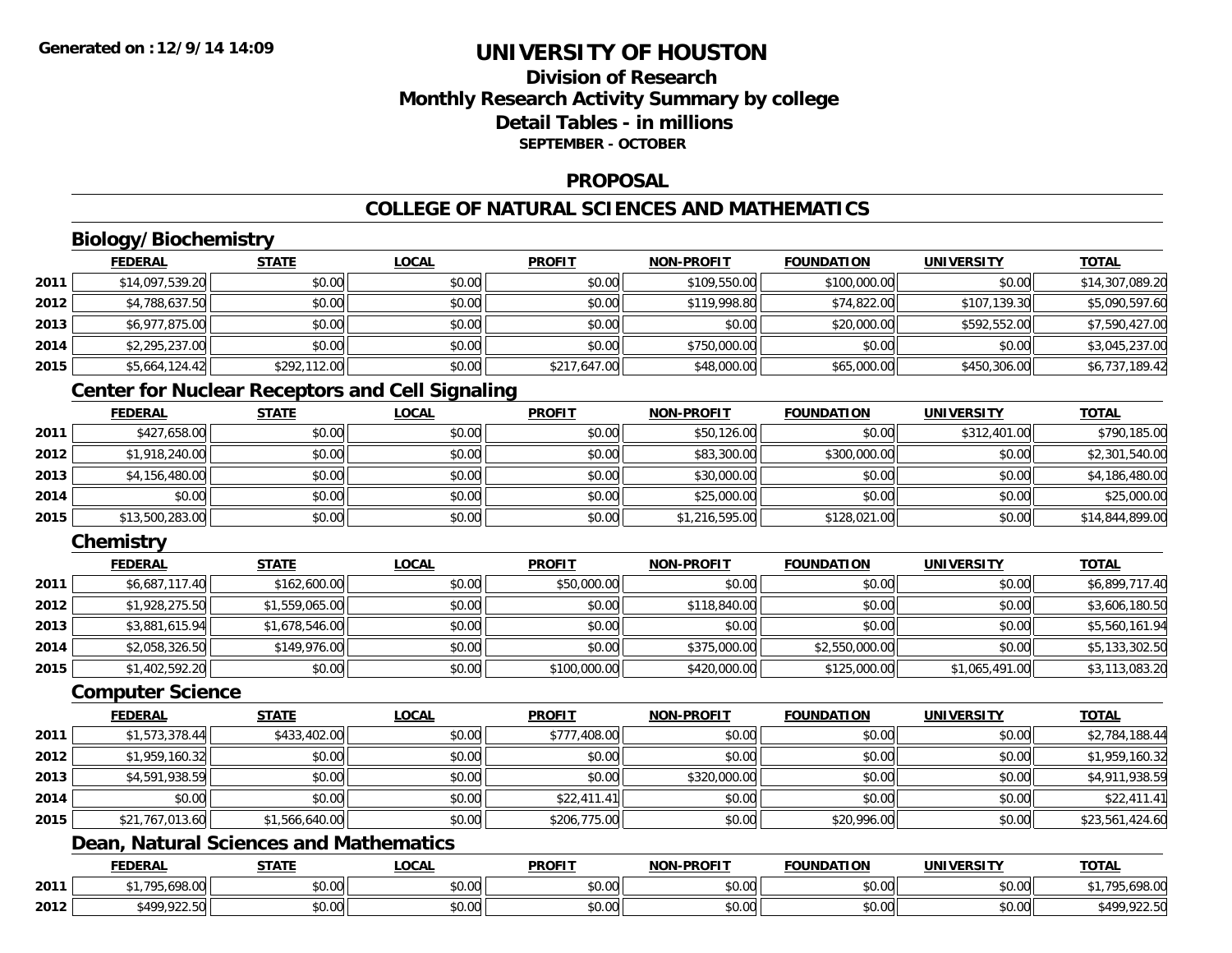## **Division of ResearchMonthly Research Activity Summary by college Detail Tables - in millions SEPTEMBER - OCTOBER**

### **PROPOSAL**

### **COLLEGE OF NATURAL SCIENCES AND MATHEMATICS**

## **Earth & Atmospheric Sciences**

|       | <b>FEDERAL</b>                  | <b>STATE</b>   | <b>LOCAL</b>                                         | <b>PROFIT</b>  | <b>NON-PROFIT</b> | <b>FOUNDATION</b> | <b>UNIVERSITY</b> | <b>TOTAL</b>     |
|-------|---------------------------------|----------------|------------------------------------------------------|----------------|-------------------|-------------------|-------------------|------------------|
| 2011  | \$308,978.00                    | \$77,571.00    | \$0.00                                               | \$40,000.00    | \$0.00            | \$0.00            | \$116,786.00      | \$543,335.00     |
| 2012  | \$334,899.00                    | \$0.00         | \$0.00                                               | \$60,000.00    | \$0.00            | \$0.00            | \$0.00            | \$394,899.00     |
| 2013  | \$1,465,725.00                  | \$0.00         | \$0.00                                               | \$0.00         | \$0.00            | \$0.00            | \$0.00            | \$1,465,725.00   |
| 2014  | \$339,847.00                    | \$0.00         | \$0.00                                               | \$0.00         | \$0.00            | \$0.00            | \$0.00            | \$339,847.00     |
| 2015  | \$1,009,544.50                  | \$206,938.00   | \$0.00                                               | \$238,179.00   | \$452,663.25      | \$0.00            | \$605,169.00      | \$2,512,493.75   |
|       |                                 |                | <b>Institute for Climate and Atmospheric Science</b> |                |                   |                   |                   |                  |
|       | <b>FEDERAL</b>                  | <b>STATE</b>   | <b>LOCAL</b>                                         | <b>PROFIT</b>  | <b>NON-PROFIT</b> | <b>FOUNDATION</b> | <b>UNIVERSITY</b> | <b>TOTAL</b>     |
| 2011  | \$0.00                          | \$0.00         | \$0.00                                               | \$0.00         | \$0.00            | \$0.00            | \$0.00            | \$0.00           |
| 2012  | \$0.00                          | \$0.00         | \$0.00                                               | \$0.00         | \$0.00            | \$0.00            | \$0.00            | \$0.00           |
|       | <b>Institute for Nanoenergy</b> |                |                                                      |                |                   |                   |                   |                  |
|       | <b>FEDERAL</b>                  | <b>STATE</b>   | <b>LOCAL</b>                                         | <b>PROFIT</b>  | <b>NON-PROFIT</b> | <b>FOUNDATION</b> | <b>UNIVERSITY</b> | <b>TOTAL</b>     |
| 2011  | \$0.00                          | \$0.00         | \$0.00                                               | \$0.00         | \$0.00            | \$0.00            | \$0.00            | \$0.00           |
|       | <b>Mathematics</b>              |                |                                                      |                |                   |                   |                   |                  |
|       | <b>FEDERAL</b>                  | <b>STATE</b>   | <b>LOCAL</b>                                         | <b>PROFIT</b>  | <b>NON-PROFIT</b> | <b>FOUNDATION</b> | <b>UNIVERSITY</b> | <b>TOTAL</b>     |
| 2011  | \$2,680,879.00                  | \$0.00         | \$0.00                                               | \$0.00         | \$0.00            | \$0.00            | \$0.00            | \$2,680,879.00   |
| 2012  | \$1,181,466.20                  | \$0.00         | \$0.00                                               | \$0.00         | \$0.00            | \$72,725.00       | \$703,825.00      | \$1,958,016.20   |
| 2013  | \$1,228,483.00                  | \$0.00         | \$0.00                                               | \$0.00         | \$0.00            | \$0.00            | \$0.00            | \$1,228,483.00   |
| 2014  | \$1,734,871.36                  | \$0.00         | \$0.00                                               | \$0.00         | \$375,000.00      | \$0.00            | \$0.00            | \$2,109,871.36   |
| 2015  | \$1,645,531.00                  | \$0.00         | \$0.00                                               | \$98,000.00    | \$47,579.00       | \$79,840.00       | \$0.00            | \$1,870,950.00   |
|       | <b>Physics</b>                  |                |                                                      |                |                   |                   |                   |                  |
|       | <b>FEDERAL</b>                  | <b>STATE</b>   | <b>LOCAL</b>                                         | <b>PROFIT</b>  | <b>NON-PROFIT</b> | <b>FOUNDATION</b> | <b>UNIVERSITY</b> | <b>TOTAL</b>     |
| 2011  | \$5,315,943.06                  | \$0.00         | \$0.00                                               | \$844,384.00   | \$0.00            | \$0.00            | \$0.00            | \$6,160,327.06   |
| 2012  | \$4,245,059.93                  | \$0.00         | \$0.00                                               | \$60,000.00    | \$0.00            | \$0.00            | \$0.00            | \$4,305,059.93   |
| 2013  | \$3,652,116.49                  | \$0.00         | \$0.00                                               | \$0.00         | \$296,196.00      | \$0.00            | \$0.00            | \$3,948,312.49   |
| 2014  | \$2,296,978.00                  | \$299,952.00   | \$0.00                                               | \$0.00         | \$0.00            | \$0.00            | \$0.00            | \$2,596,930.00   |
| 2015  | \$5,131,524.25                  | \$179,998.80   | \$0.00                                               | \$0.00         | \$828,000.00      | \$0.00            | \$128,036.00      | \$6,267,559.05   |
| Total | \$134,542,958.90                | \$6,606,800.80 | \$0.00                                               | \$2,714,804.41 | \$5,665,848.05    | \$3,536,404.00    | \$4,081,705.30    | \$157,148,521.46 |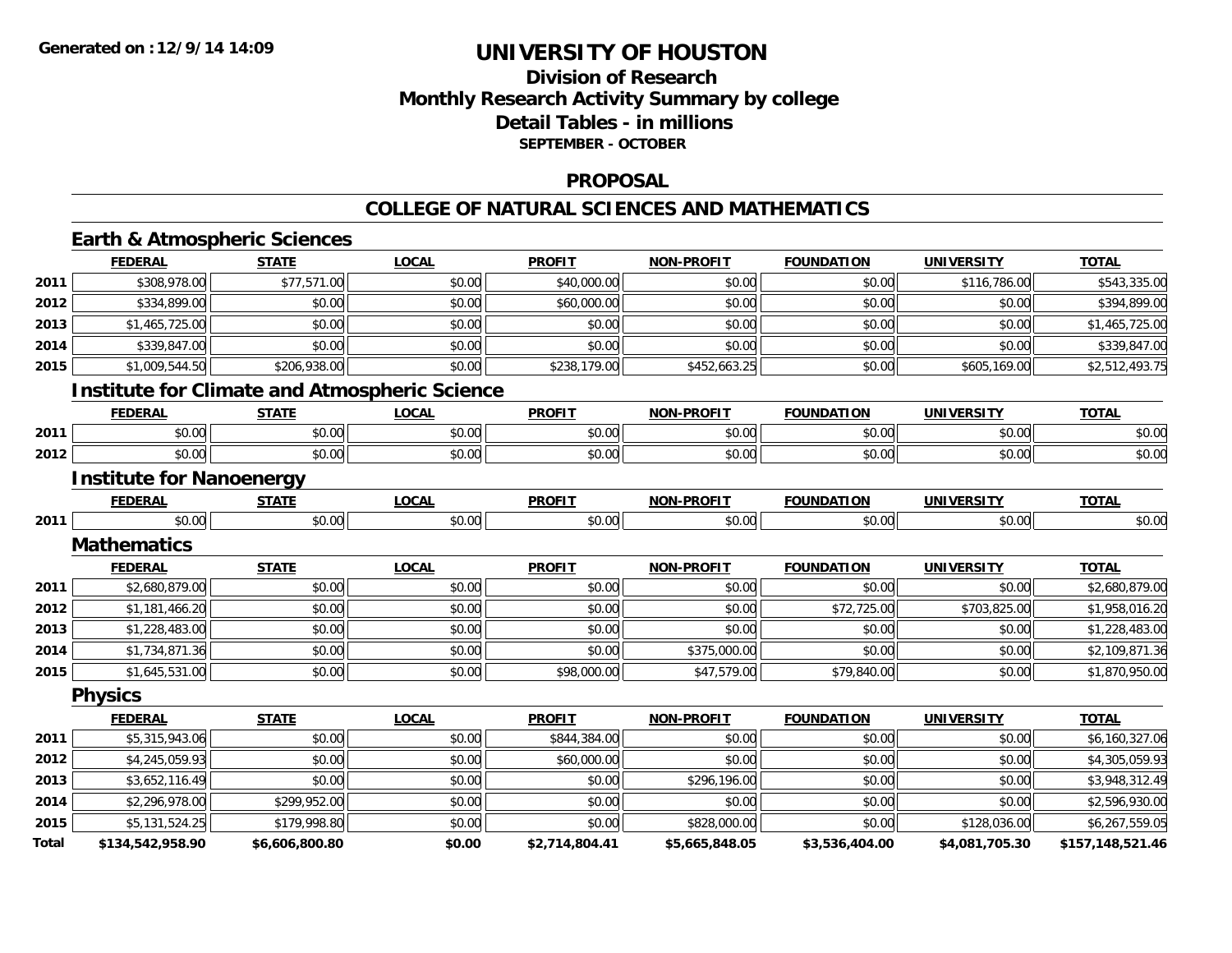## **Division of Research Monthly Research Activity Summary by college Detail Tables - in millions SEPTEMBER - OCTOBER**

#### **PROPOSAL**

#### **COLLEGE OF OPTOMETRY**

## **Optometry Vision Sciences**

|       | <b>FEDERAL</b>  | <b>STATE</b> | <b>LOCAL</b> | <b>PROFIT</b>  | <b>NON-PROFIT</b> | <b>FOUNDATION</b> | <b>UNIVERSITY</b> | <b>TOTAL</b>    |
|-------|-----------------|--------------|--------------|----------------|-------------------|-------------------|-------------------|-----------------|
| 2011  | \$7,274,396.25  | \$29,460.00  | \$0.00       | \$0.00         | \$308,567.00      | \$80,000.00       | \$0.00            | \$7,692,423.25  |
| 2012  | \$5,742,361.00  | \$74,750.00  | \$0.00       | \$85,600.00    | \$0.00            | \$0.00            | \$0.00            | \$5,902,711.00  |
| 2013  | \$5,164,039.00  | \$0.00       | \$0.00       | \$766,428.00   | \$0.00            | \$0.00            | \$321,274.00      | \$6,251,741.00  |
| 2014  | \$661,132.00    | \$0.00       | \$0.00       | \$577,107.00   | \$0.00            | \$0.00            | \$0.00            | \$1,238,239.00  |
| 2015  | \$0.00          | \$0.00       | \$0.00       | \$140,000.00   | \$0.00            | \$0.00            | \$836,135.00      | \$976,135.00    |
| Total | \$18,841,928.25 | \$104,210.00 | \$0.00       | \$1,569,135.00 | \$308,567.00      | \$80,000.00       | \$1,157,409.00    | \$22,061,249.25 |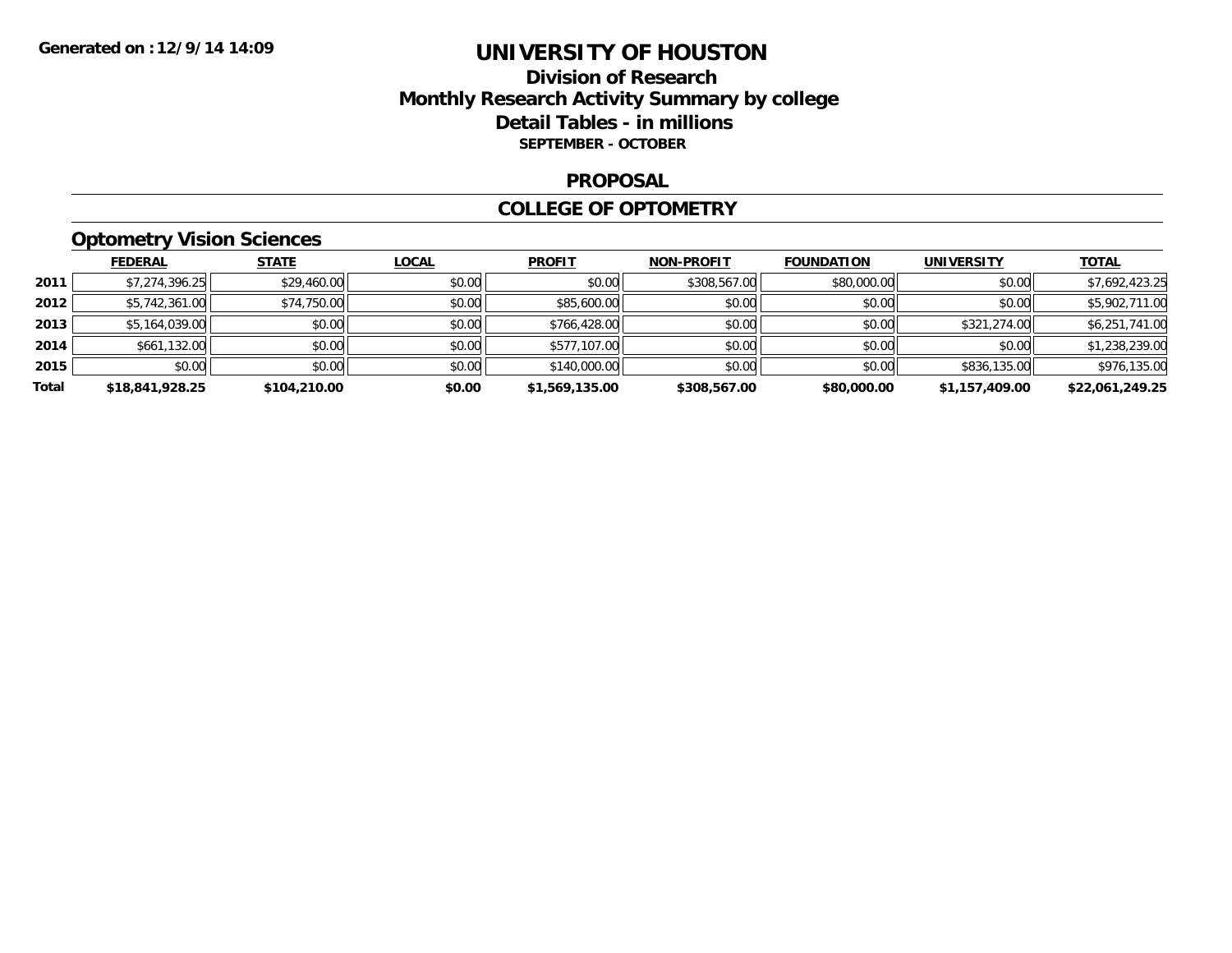## **Division of ResearchMonthly Research Activity Summary by college Detail Tables - in millions SEPTEMBER - OCTOBER**

#### **PROPOSAL**

#### **COLLEGE OF PHARMACY**

|       | <b>Clinical Pharmacy &amp; Administration</b> |                |                                                    |               |                   |                   |                   |                 |
|-------|-----------------------------------------------|----------------|----------------------------------------------------|---------------|-------------------|-------------------|-------------------|-----------------|
|       | <b>FEDERAL</b>                                | <b>STATE</b>   | <b>LOCAL</b>                                       | <b>PROFIT</b> | <b>NON-PROFIT</b> | <b>FOUNDATION</b> | <b>UNIVERSITY</b> | <b>TOTAL</b>    |
| 2011  | \$94,999.05                                   | \$0.00         | \$0.00                                             | \$190,756.80  | \$0.00            | \$25,000.00       | \$20,062.00       | \$330,817.85    |
| 2012  | \$41,112.50                                   | \$0.00         | \$0.00                                             | \$0.00        | \$1,000.00        | \$142,630.00      | \$0.00            | \$184,742.50    |
| 2013  | \$346,286.40                                  | \$0.00         | \$144,311.00                                       | \$277,521.00  | \$70,000.00       | \$0.00            | \$0.00            | \$838,118.40    |
| 2014  | \$19,999.85                                   | \$0.00         | \$0.00                                             | \$0.00        | \$0.00            | \$0.00            | \$0.00            | \$19,999.85     |
| 2015  | \$0.00                                        | \$516,312.80   | \$0.00                                             | \$205,095.00  | \$0.00            | \$0.00            | \$4,378.00        | \$725,785.80    |
|       | Dean, Pharmacy                                |                |                                                    |               |                   |                   |                   |                 |
|       | <b>FEDERAL</b>                                | <b>STATE</b>   | <b>LOCAL</b>                                       | <b>PROFIT</b> | <b>NON-PROFIT</b> | <b>FOUNDATION</b> | <b>UNIVERSITY</b> | <b>TOTAL</b>    |
| 2011  | \$0.00                                        | \$0.00         | \$0.00                                             | \$0.00        | \$0.00            | \$0.00            | \$0.00            | \$0.00          |
|       | <b>Pharm Health Outcomes &amp; Policy</b>     |                |                                                    |               |                   |                   |                   |                 |
|       | <b>FEDERAL</b>                                | <b>STATE</b>   | <b>LOCAL</b>                                       | <b>PROFIT</b> | <b>NON-PROFIT</b> | <b>FOUNDATION</b> | <b>UNIVERSITY</b> | <b>TOTAL</b>    |
| 2011  | \$2,552,617.95                                | \$0.00         | \$0.00                                             | \$0.00        | \$0.00            | \$0.00            | \$0.00            | \$2,552,617.95  |
| 2012  | \$1,017,212.50                                | \$0.00         | \$0.00                                             | \$0.00        | \$10,000.00       | \$0.00            | \$0.00            | \$1,027,212.50  |
| 2013  | \$1,392,438.00                                | \$0.00         | \$0.00                                             | \$0.00        | \$0.00            | \$0.00            | \$0.00            | \$1,392,438.00  |
| 2014  | \$379,997.15                                  | \$0.00         | \$0.00                                             | \$0.00        | \$20,000.00       | \$0.00            | \$0.00            | \$399,997.15    |
| 2015  | \$0.00                                        | \$15,927.20    | \$0.00                                             | \$0.00        | \$20,000.00       | \$47,398.00       | \$0.00            | \$83,325.20     |
|       |                                               |                | <b>Pharmacological and Pharmaceutical Sciences</b> |               |                   |                   |                   |                 |
|       | <b>FEDERAL</b>                                | <b>STATE</b>   | <b>LOCAL</b>                                       | <b>PROFIT</b> | <b>NON-PROFIT</b> | <b>FOUNDATION</b> | <b>UNIVERSITY</b> | <b>TOTAL</b>    |
| 2011  | \$5,544,771.00                                | \$0.00         | \$0.00                                             | \$0.00        | \$0.00            | \$810,210.00      | \$0.00            | \$6,354,981.00  |
| 2012  | \$8,884,248.00                                | \$172,389.00   | \$0.00                                             | \$0.00        | \$39,999.20       | \$74,822.00       | \$240,000.00      | \$9,411,458.20  |
| 2013  | \$5,564,616.94                                | \$0.00         | \$0.00                                             | \$0.00        | \$22,000.00       | \$0.00            | \$99,304.00       | \$5,685,920.94  |
| 2014  | \$0.00                                        | \$0.00         | \$0.00                                             | \$0.00        | \$0.00            | \$173,919.90      | \$0.00            | \$173,919.90    |
| 2015  | \$9,155,827.92                                | \$837,080.27   | \$0.00                                             | \$8,700.00    | \$243,746.00      | \$249,851.00      | \$1,907,520.00    | \$12,402,725.19 |
| Total | \$34,994,127.26                               | \$1,541,709.27 | \$144,311.00                                       | \$682,072.80  | \$426,745.20      | \$1,523,830.90    | \$2,271,264.00    | \$41,584,060.43 |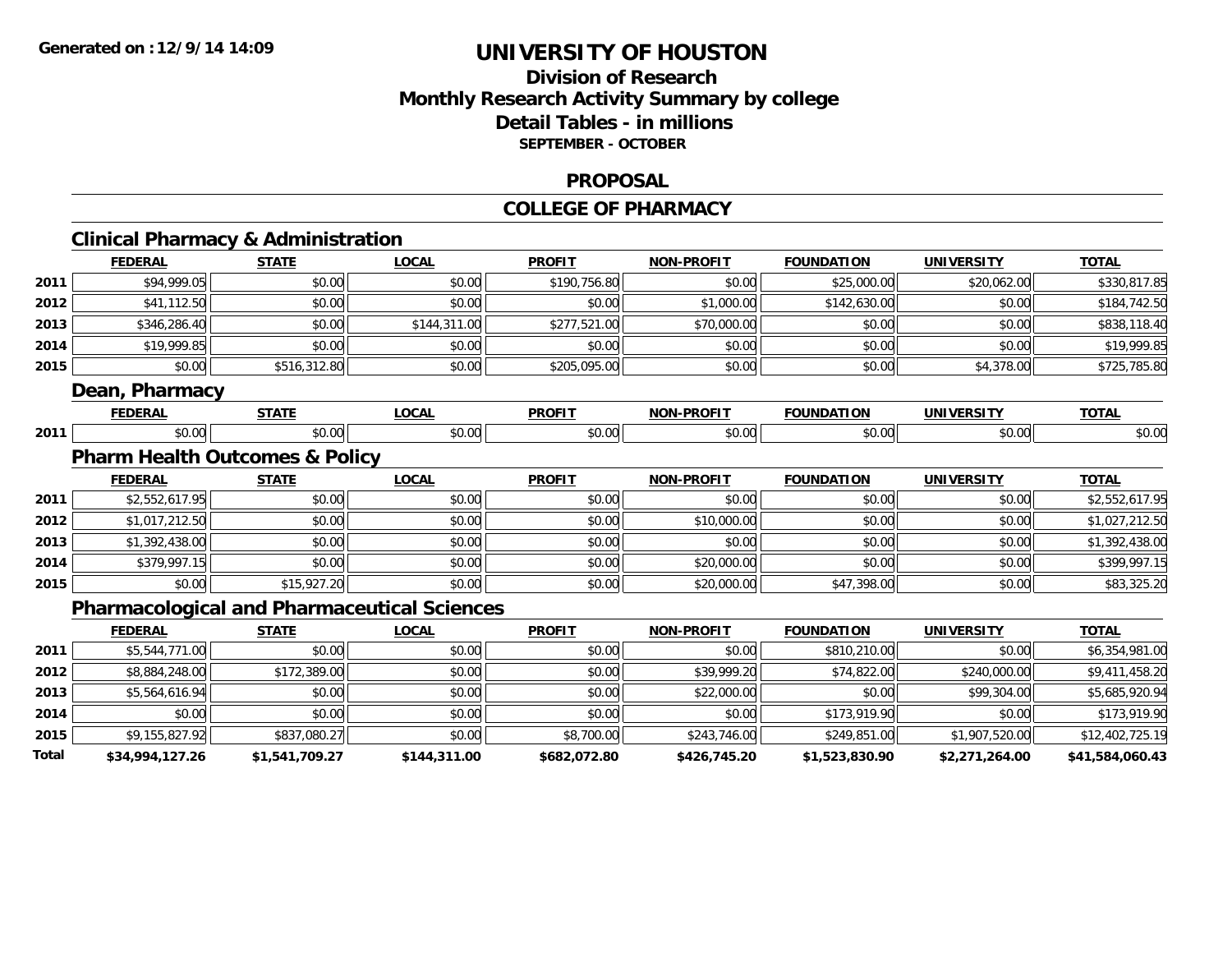### **Division of Research Monthly Research Activity Summary by college Detail Tables - in millions SEPTEMBER - OCTOBER**

#### **PROPOSAL**

#### **COLLEGE OF TECHNOLOGY**

|      | <b>Center for Technology Literacy</b>         |                |              |               |                   |                   |                   |                |
|------|-----------------------------------------------|----------------|--------------|---------------|-------------------|-------------------|-------------------|----------------|
|      | <b>FEDERAL</b>                                | <b>STATE</b>   | <b>LOCAL</b> | <b>PROFIT</b> | NON-PROFIT        | <b>FOUNDATION</b> | <b>UNIVERSITY</b> | <b>TOTAL</b>   |
| 2014 | \$0.00                                        | \$831,965.00   | \$0.00       | \$0.00        | \$0.00            | \$0.00            | \$0.00            | \$831,965.00   |
| 2015 | \$30,000.00                                   | \$0.00         | \$0.00       | \$0.00        | \$0.00            | \$0.00            | \$0.00            | \$30,000.00    |
|      | <b>Construction Management</b>                |                |              |               |                   |                   |                   |                |
|      | <b>FEDERAL</b>                                | <b>STATE</b>   | <b>LOCAL</b> | <b>PROFIT</b> | <b>NON-PROFIT</b> | <b>FOUNDATION</b> | <b>UNIVERSITY</b> | <b>TOTAL</b>   |
| 2015 | \$0.00                                        | \$178,349.00   | \$0.00       | \$0.00        | \$0.00            | \$0.00            | \$0.00            | \$178,349.00   |
|      | Dean, Technology                              |                |              |               |                   |                   |                   |                |
|      | <b>FEDERAL</b>                                | <b>STATE</b>   | <b>LOCAL</b> | <b>PROFIT</b> | <b>NON-PROFIT</b> | <b>FOUNDATION</b> | <b>UNIVERSITY</b> | <b>TOTAL</b>   |
| 2011 | \$0.00                                        | \$1,153,800.00 | \$0.00       | \$0.00        | \$0.00            | \$0.00            | \$31,415.00       | \$1,185,215.00 |
| 2012 | \$499,922.50                                  | \$0.00         | \$0.00       | \$0.00        | \$100,000.00      | \$0.00            | \$0.00            | \$599,922.50   |
| 2014 | \$279,820.00                                  | \$0.00         | \$0.00       | \$0.00        | \$0.00            | \$0.00            | \$0.00            | \$279,820.00   |
| 2015 | \$242,631.00                                  | \$0.00         | \$0.00       | \$0.00        | \$0.00            | \$0.00            | \$0.00            | \$242,631.00   |
|      | <b>Engineering Technology</b>                 |                |              |               |                   |                   |                   |                |
|      | <b>FEDERAL</b>                                | <b>STATE</b>   | <b>LOCAL</b> | <b>PROFIT</b> | <b>NON-PROFIT</b> | <b>FOUNDATION</b> | <b>UNIVERSITY</b> | <b>TOTAL</b>   |
| 2011 | \$415,504.00                                  | \$1,443,594.00 | \$0.00       | \$0.00        | \$0.00            | \$0.00            | \$0.00            | \$1,859,098.00 |
| 2012 | \$563,147.00                                  | \$0.00         | \$0.00       | \$0.00        | \$0.00            | \$0.00            | \$0.00            | \$563,147.00   |
| 2013 | \$2,224,478.00                                | \$0.00         | \$0.00       | \$50,000.00   | \$0.00            | \$0.00            | \$2,053,832.00    | \$4,328,310.00 |
| 2014 | \$258,565.00                                  | \$0.00         | \$0.00       | \$50,000.00   | \$0.00            | \$0.00            | \$0.00            | \$308,565.00   |
| 2015 | \$1,496,606.55                                | \$0.00         | \$0.00       | \$65,000.00   | \$60,913.00       | \$0.00            | \$0.00            | \$1,622,519.55 |
|      | <b>Human Development and Consumer Science</b> |                |              |               |                   |                   |                   |                |
|      | <b>FEDERAL</b>                                | <b>STATE</b>   | <b>LOCAL</b> | <b>PROFIT</b> | <b>NON-PROFIT</b> | <b>FOUNDATION</b> | <b>UNIVERSITY</b> | <b>TOTAL</b>   |
| 2015 | \$24,279.48                                   | \$0.00         | \$0.00       | \$0.00        | \$0.00            | \$0.00            | \$0.00            | \$24,279.48    |
|      | <b>Information &amp; Logistics Technology</b> |                |              |               |                   |                   |                   |                |
|      | <b>FEDERAL</b>                                | <b>STATE</b>   | <b>LOCAL</b> | <b>PROFIT</b> | <b>NON-PROFIT</b> | <b>FOUNDATION</b> | <b>UNIVERSITY</b> | <b>TOTAL</b>   |
| 2011 | \$100,000.00                                  | \$0.00         | \$0.00       | \$0.00        | \$0.00            | \$0.00            | \$0.00            | \$100,000.00   |
| 2012 | \$0.00                                        | \$0.00         | \$0.00       | \$0.00        | \$0.00            | \$0.00            | \$5,000.00        | \$5,000.00     |
| 2013 | \$0.00                                        | \$0.00         | \$0.00       | \$0.00        | \$50,000.00       | \$0.00            | \$0.00            | \$50,000.00    |
| 2015 | \$355,257.50                                  | \$0.00         | \$0.00       | \$0.00        | \$0.00            | \$0.00            | \$0.00            | \$355,257.50   |
|      | <b>Texas Manufacturing Assistance Center</b>  |                |              |               |                   |                   |                   |                |
|      | <b>FEDERAL</b>                                | <b>STATE</b>   | <b>LOCAL</b> | <b>PROFIT</b> | <b>NON-PROFIT</b> | <b>FOUNDATION</b> | <b>UNIVERSITY</b> | <b>TOTAL</b>   |
| 2011 | \$0.00                                        | \$0.00         | \$0.00       | \$0.00        | \$0.00            | \$0.00            | \$0.00            | \$0.00         |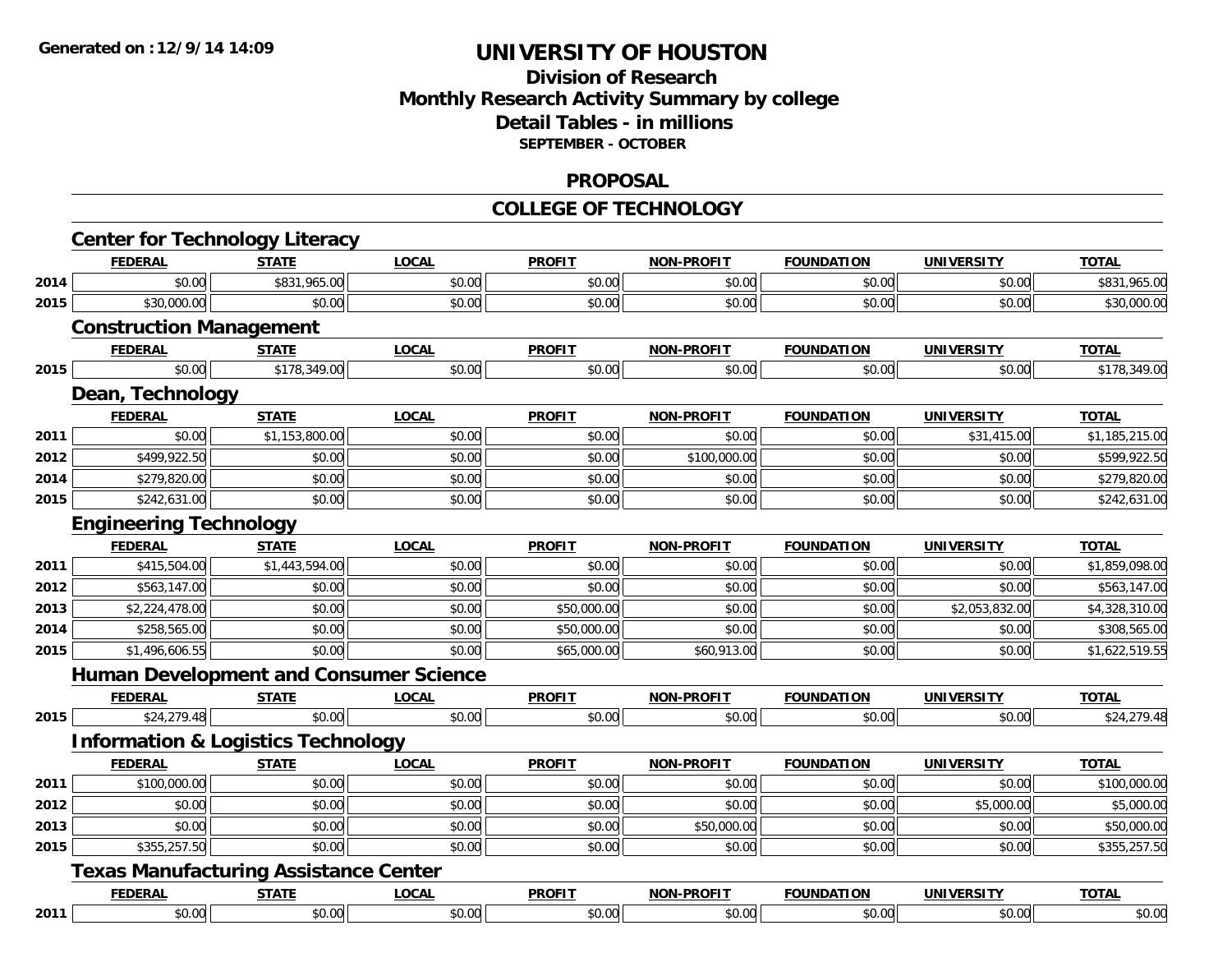## **Division of ResearchMonthly Research Activity Summary by college Detail Tables - in millions SEPTEMBER - OCTOBER**

#### **PROPOSAL**

### **COLLEGE OF TECHNOLOGY**

## **Texas Manufacturing Assistance Center**

|              | <b>FEDERAL</b> | <b>STATE</b>   | <b>LOCAL</b>  | <b>PROFI</b> | -PROFIT<br><b>NON</b> | <b>FOUNDATION</b> | <b>UNIVERSITY</b> | <b>TOTAL</b> |
|--------------|----------------|----------------|---------------|--------------|-----------------------|-------------------|-------------------|--------------|
| 2014         | \$0.00         | \$0.00         | 0000<br>JU.UU | \$0.00       | \$0.00                | ልስ ሀህ<br>טט.טע    | 0.00<br>DU.UG     | \$0.00       |
| <b>Total</b> | \$6,490,211.03 | \$3,607,708.00 | \$0.00        | \$165,000,00 | \$210,913.00          | \$0.00            | \$2,090,247.00    | .079.03      |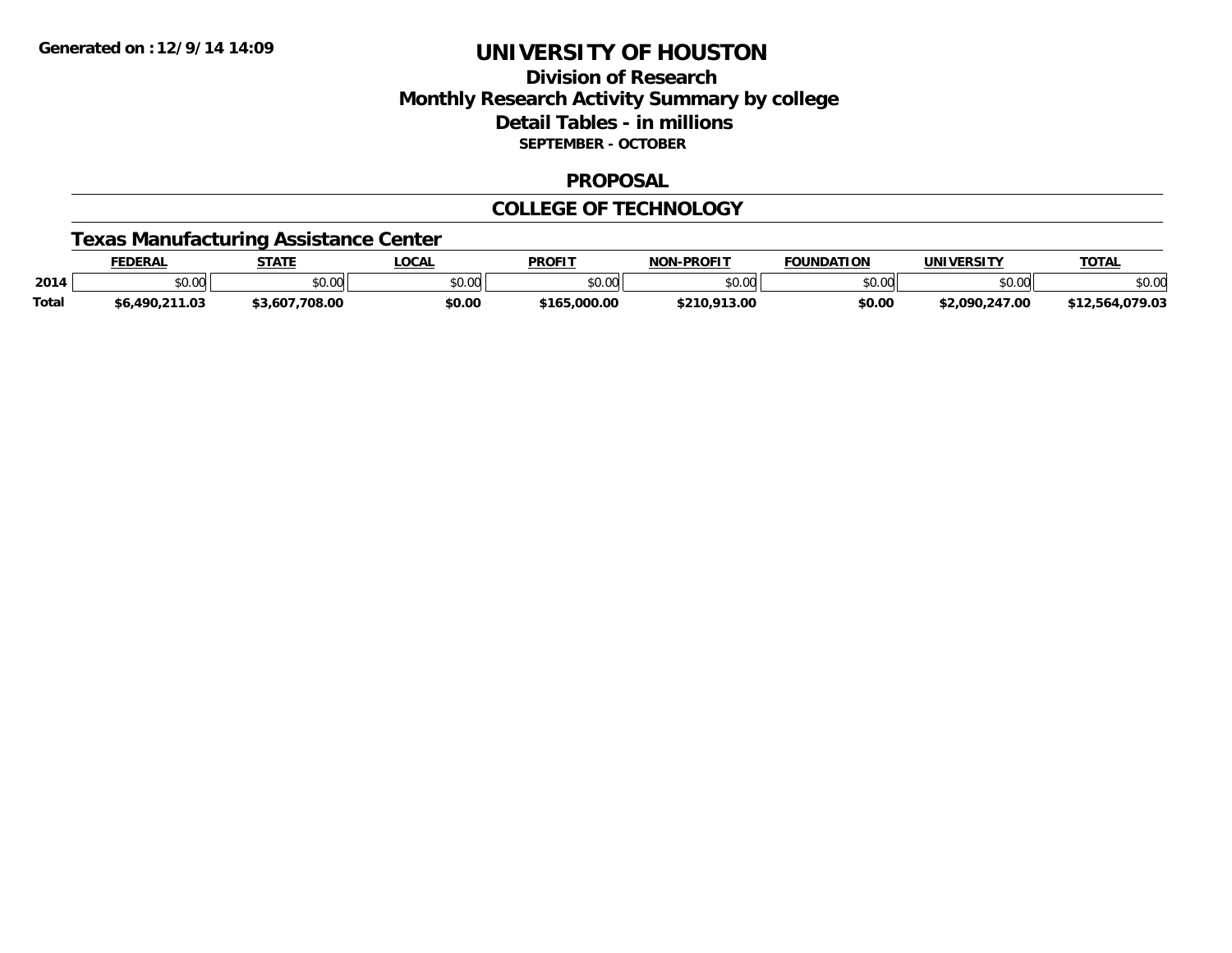## **Division of ResearchMonthly Research Activity Summary by college Detail Tables - in millionsSEPTEMBER - OCTOBER**

#### **PROPOSAL**

## **CULLEN COLLEGE OF ENGINEERING**

## **Biomedical Engineering**

|      | <b>FEDERAL</b>  | <b>STATE</b> | <u>LOCAL</u> | <b>PROFIT</b> | <b>NON-PROFIT</b> | <b>FOUNDATION</b> | <b>UNIVERSITY</b> | <b>TOTAL</b>    |
|------|-----------------|--------------|--------------|---------------|-------------------|-------------------|-------------------|-----------------|
| 2011 | \$2,682,645.95  | \$0.00       | \$0.00       | \$0.00        | \$0.00            | \$0.00            | \$0.00            | \$2,682,645.95  |
| 2012 | \$212,712.60    | \$672,750.00 | \$0.00       | \$0.00        | \$0.00            | \$0.00            | \$560,625,00      | \$1,446,087.60  |
| 2013 | \$2,768,499.39  | \$202,500.00 | \$0.00       | \$66,477.00   | \$0.00            | \$0.00            | \$562,500.00      | \$3,599,976.39  |
| 2014 | \$2,003,549.50  | \$20,000.00  | \$0.00       | \$0.00        | \$200,000.00      | \$0.00            | \$188,125.00      | \$2,411,674.50  |
| 2015 | \$10,867,936.50 | \$0.00       | \$0.00       | \$0.00        | \$1,079,390.00    | \$549,886.00      | \$0.00            | \$12,497,212.50 |

## **Chemical Engineering**

|      | <b>FEDERAL</b> | <b>STATE</b> | <u>LOCAL</u> | <b>PROFIT</b>  | <b>NON-PROFIT</b> | <b>FOUNDATION</b> | <b>UNIVERSITY</b> | <b>TOTAL</b>   |
|------|----------------|--------------|--------------|----------------|-------------------|-------------------|-------------------|----------------|
| 2011 | \$5,836,795.79 | \$0.00       | \$0.00       | \$498,700.00   | \$768,921.00      | \$0.00            | \$411,805.00      | \$7,516,221.79 |
| 2012 | \$2,737,385.94 | \$509,768.10 | \$0.00       | \$294,823.00   | \$0.00            | \$0.00            | \$0.00            | \$3,541,977.04 |
| 2013 | \$5,628,519.47 | \$26,500.00  | \$0.00       | \$1,612,500.00 | \$0.00            | \$0.00            | \$0.00            | \$7,267,519.47 |
| 2014 | \$473,690.00   | \$202,068.00 | \$0.00       | \$1,261,443.00 | \$0.00            | \$1,500,000.00    | \$37,289.00       | \$3,474,490.00 |
| 2015 | \$1,644,671.30 | \$0.00       | \$0.00       | \$751,704.00   | \$50,000.00       | \$200,000.00      | \$195,998.00      | \$2,842,373.30 |

## **Civil Engineering**

|      | <b>FEDERAL</b>  | <b>STATE</b> | <u>LOCAL</u> | <b>PROFIT</b> | <b>NON-PROFIT</b> | <b>FOUNDATION</b> | <b>UNIVERSITY</b> | <b>TOTAL</b>    |
|------|-----------------|--------------|--------------|---------------|-------------------|-------------------|-------------------|-----------------|
| 2011 | \$9,801,625.20  | \$50,000.00  | \$100,000.00 | \$9,500.00    | \$0.00            | \$49,500.00       | \$220,299.00      | \$10,230,924.20 |
| 2012 | \$257,727.35    | \$467,549.00 | \$0.00       | \$52,678.10   | \$0.00            | \$0.00            | \$688,763.00      | \$1,466,717.45  |
| 2013 | \$1,979,756.07  | \$400,000.00 | \$0.00       | \$163,590.00  | \$0.00            | \$0.00            | \$0.00            | \$2,543,346.07  |
| 2014 | \$1,292,857.00  | \$48,896.00  | \$0.00       | \$325,884.00  | \$0.00            | \$0.00            | \$110,008.00      | \$1,777,645.00  |
| 2015 | \$15,932,893.80 | \$115,437.00 | \$0.00       | \$0.00        | \$0.00            | \$0.00            | \$316,761.00      | \$16,365,091.80 |

### **Electrical & Computer Engineering**

|      | <b>FEDERAL</b> | <b>STATE</b>   | <b>LOCAL</b> | <b>PROFIT</b> | <b>NON-PROFIT</b> | <b>FOUNDATION</b> | <b>UNIVERSITY</b> | <b>TOTAL</b>   |
|------|----------------|----------------|--------------|---------------|-------------------|-------------------|-------------------|----------------|
| 2011 | \$4,272,257.50 | \$0.00         | \$0.00       | \$409,411.00  | \$160,012.00      | \$115,800.00      | \$193,500.00      | \$5,150,980.50 |
| 2012 | \$1,587,034.95 | \$616,937.90   | \$0.00       | \$108,500.00  | \$0.00            | \$0.00            | \$186,576.00      | \$2,499,048.85 |
| 2013 | \$5,606,146.89 | \$0.00         | \$0.00       | \$0.00        | \$0.00            | \$90,000.00       | \$0.00            | \$5,696,146.89 |
| 2014 | \$1,620,637.00 | \$0.00         | \$0.00       | \$478,170.00  | \$793,500.00      | \$74,537.10       | \$176,688.00      | \$3,143,532.10 |
| 2015 | \$3,059,464.65 | \$2,150,500.00 | \$0.00       | \$0.00        | \$7,000.00        | \$100,000.00      | \$0.00            | \$5,316,964.65 |

## **Industrial Engineering**

|      | <b>FEDERAL</b>                       | $- - - -$          | .OCA.                 | <b>PROFIT</b>             | $\cdot$ <sub>J</sub> -PROF!<br>ימות | <b>FOUNDATION</b>    | UNIVE<br>ידו את:   | <b>TOTAL</b><br>ותו י                            |
|------|--------------------------------------|--------------------|-----------------------|---------------------------|-------------------------------------|----------------------|--------------------|--------------------------------------------------|
| 2011 | <b>ACCB</b><br>1100<br>5UU.<br>40.VJ | \$0.00             | $\sim$ $\sim$<br>וטט. | ሐሴ ሰሰ<br>JU.UU            | 0000<br>vu.uu                       | 0.000000<br>7.882.UU | $\sim$ 00<br>vu.vu | t v Ul<br>$\sim$ $\sim$ $\sim$<br>IJU.UU<br>, טי |
| 2012 | $\sim$<br>,uuo.ou                    | $\sim$ 00<br>,u.uu | $\sim$<br>vv.vv       | $\sim$<br>$\sim$<br>JU.UL | ስ ለሰ<br>PO.OO                       | \$0.00               | 0.00<br>\$0.00     | ົ້າ ຕິ<br>,uuo.ou                                |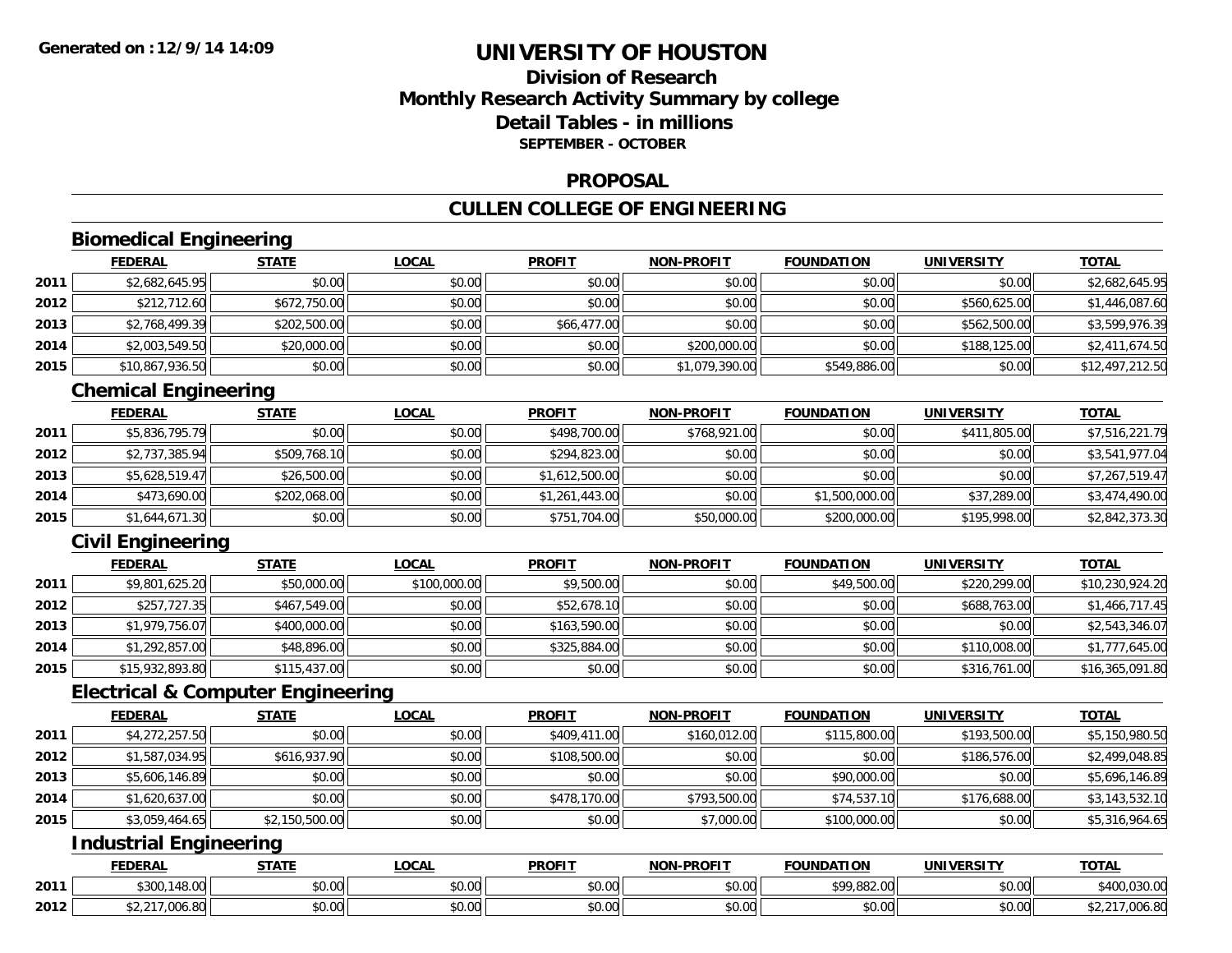## **Division of ResearchMonthly Research Activity Summary by college Detail Tables - in millions SEPTEMBER - OCTOBER**

#### **PROPOSAL**

# **CULLEN COLLEGE OF ENGINEERING**

## **Industrial Engineering**

|      | <u>FEDERAL</u> | <b>STATE</b> | LOCAL  | <b>PROFIT</b> | <b>NON-PROFIT</b> | <b>FOUNDATION</b> | UNIVERSITY | <b>TOTAL</b> |
|------|----------------|--------------|--------|---------------|-------------------|-------------------|------------|--------------|
| 2013 | \$89,843.25    | \$39,855.00  | \$0.00 | \$0.00        | \$0.00            | \$0.00            | \$0.00     | \$129,698.25 |
| 2014 | \$132,655.00   | \$0.00       | \$0.00 | \$0.00        | \$29,887.80       | \$0.00            | \$0.00     | \$162,542.80 |
| 2015 | \$40,438.50    | \$0.00       | \$0.00 | \$22,184.00   | \$0.00            | \$0.00            | \$0.00     | \$62,622.50  |

## **Mechanical Engineering**

|       | <b>FEDERAL</b>  | <b>STATE</b>   | <b>LOCAL</b> | <b>PROFIT</b>  | <b>NON-PROFIT</b> | <b>FOUNDATION</b> | <b>UNIVERSITY</b> | <b>TOTAL</b>     |
|-------|-----------------|----------------|--------------|----------------|-------------------|-------------------|-------------------|------------------|
| 2011  | \$9,831,750.51  | \$0.00         | \$0.00       | \$199,377.00   | \$0.00            | \$0.00            | \$0.00            | \$10,031,127.51  |
| 2012  | \$1,318,779.11  | \$0.00         | \$0.00       | \$24,443.90    | \$30,549.00       | \$0.00            | \$0.00            | \$1,373,772.01   |
| 2013  | \$727,393.00    | \$50,000.00    | \$0.00       | \$405,000.00   | \$0.00            | \$0.00            | \$227,394.00      | \$1,409,787.00   |
| 2014  | \$146,922.64    | \$0.00         | \$0.00       | \$95,029.00    | \$625,000.00      | \$0.00            | \$149,963.00      | \$1,016,914.64   |
| 2015  | \$2,253,359.20  | \$90,300.00    | \$0.00       | \$82,220.00    | \$0.00            | \$0.00            | \$0.00            | \$2,425,879.20   |
| Total | \$97,325,102.86 | \$5.663.061.00 | \$100,000.00 | \$6,861,634.00 | \$3,744,259.80    | \$2,779,605.10    | \$4,226,294.00    | \$120,699,956.76 |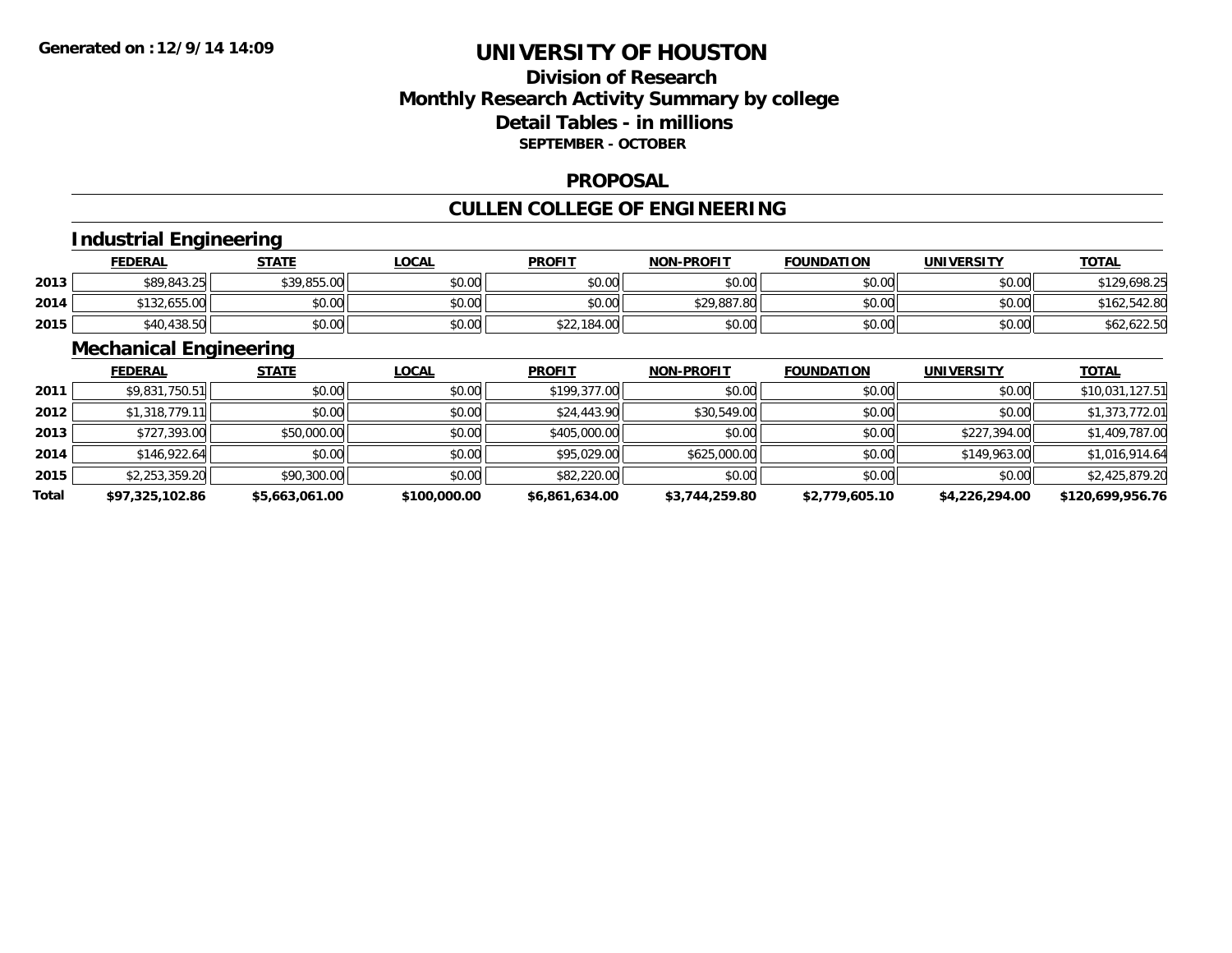## **Division of Research Monthly Research Activity Summary by college Detail Tables - in millions SEPTEMBER - OCTOBER**

#### **PROPOSAL**

## **DIVISION OF RESEARCH**

|      | <b>Center for Advanced Computing and Data Systems</b>     |              |              |               |                   |                   |                   |                |
|------|-----------------------------------------------------------|--------------|--------------|---------------|-------------------|-------------------|-------------------|----------------|
|      | <b>FEDERAL</b>                                            | <b>STATE</b> | <b>LOCAL</b> | <b>PROFIT</b> | <b>NON-PROFIT</b> | <b>FOUNDATION</b> | <b>UNIVERSITY</b> | <b>TOTAL</b>   |
| 2011 | \$0.00                                                    | \$0.00       | \$0.00       | \$0.00        | \$0.00            | \$0.00            | \$0.00            | \$0.00         |
| 2012 | \$0.00                                                    | \$0.00       | \$0.00       | \$0.00        | \$0.00            | \$0.00            | \$964,253.70      | \$964,253.70   |
| 2013 | \$0.00                                                    | \$0.00       | \$0.00       | \$0.00        | \$0.00            | \$0.00            | \$0.00            | \$0.00         |
|      | <b>Center for Advanced Materials</b>                      |              |              |               |                   |                   |                   |                |
|      | <b>FEDERAL</b>                                            | <b>STATE</b> | <b>LOCAL</b> | <b>PROFIT</b> | NON-PROFIT        | <b>FOUNDATION</b> | <b>UNIVERSITY</b> | <b>TOTAL</b>   |
| 2011 | \$647,890.60                                              | \$0.00       | \$0.00       | \$409,411.00  | \$0.00            | \$0.00            | \$0.00            | \$1,057,301.60 |
|      | <b>Center for Biomedical &amp; Environmental Genomics</b> |              |              |               |                   |                   |                   |                |
|      | <b>FEDERAL</b>                                            | <b>STATE</b> | <b>LOCAL</b> | <b>PROFIT</b> | <b>NON-PROFIT</b> | <b>FOUNDATION</b> | <b>UNIVERSITY</b> | <b>TOTAL</b>   |
| 2012 | \$0.00                                                    | \$0.00       | \$0.00       | \$0.00        | \$0.00            | \$0.00            | \$0.00            | \$0.00         |
| 2013 | \$0.00                                                    | \$0.00       | \$0.00       | \$0.00        | \$0.00            | \$0.00            | \$0.00            | \$0.00         |
| 2015 | \$0.00                                                    | \$0.00       | \$0.00       | \$0.00        | \$0.00            | \$0.00            | \$0.00            | \$0.00         |
|      | <b>Center for Industrial Partnerships</b>                 |              |              |               |                   |                   |                   |                |
|      | <b>FEDERAL</b>                                            | <b>STATE</b> | <b>LOCAL</b> | <b>PROFIT</b> | <b>NON-PROFIT</b> | <b>FOUNDATION</b> | <b>UNIVERSITY</b> | <b>TOTAL</b>   |
| 2012 | \$0.00                                                    | \$0.00       | \$0.00       | \$100,500.00  | \$0.00            | \$0.00            | \$0.00            | \$100,500.00   |
| 2015 | \$188,125.00                                              | \$0.00       | \$0.00       | \$0.00        | \$0.00            | \$0.00            | \$0.00            | \$188,125.00   |
|      | <b>Division of Research</b>                               |              |              |               |                   |                   |                   |                |
|      | <b>FEDERAL</b>                                            | <b>STATE</b> | <b>LOCAL</b> | <b>PROFIT</b> | NON-PROFIT        | <b>FOUNDATION</b> | <b>UNIVERSITY</b> | <b>TOTAL</b>   |
| 2011 | \$0.00                                                    | \$0.00       | \$0.00       | \$0.00        | \$0.00            | \$0.00            | \$0.00            | \$0.00         |
|      | <b>TcSUH</b>                                              |              |              |               |                   |                   |                   |                |
|      | <b>FEDERAL</b>                                            | <b>STATE</b> | <b>LOCAL</b> | <b>PROFIT</b> | <b>NON-PROFIT</b> | <b>FOUNDATION</b> | <b>UNIVERSITY</b> | <b>TOTAL</b>   |
| 2011 | \$0.00                                                    | \$0.00       | \$0.00       | \$0.00        | \$0.00            | \$0.00            | \$0.00            | \$0.00         |
| 2012 | \$86,335.75                                               | \$0.00       | \$0.00       | \$0.00        | \$0.00            | \$0.00            | \$0.00            | \$86,335.75    |
| 2014 | \$0.00                                                    | \$0.00       | \$0.00       | \$92,200.00   | \$0.00            | \$0.00            | \$80,078.00       | \$172,278.00   |
| 2015 | \$849,912.45                                              | \$0.00       | \$0.00       | \$0.00        | \$0.00            | \$0.00            | \$0.00            | \$849,912.45   |
|      | <b>Texas Obesity Research Center</b>                      |              |              |               |                   |                   |                   |                |
|      | <b>FEDERAL</b>                                            | <b>STATE</b> | <b>LOCAL</b> | <b>PROFIT</b> | <b>NON-PROFIT</b> | <b>FOUNDATION</b> | <b>UNIVERSITY</b> | <b>TOTAL</b>   |
| 2012 | \$0.00                                                    | \$0.00       | \$0.00       | \$0.00        | \$0.00            | \$0.00            | \$0.00            | \$0.00         |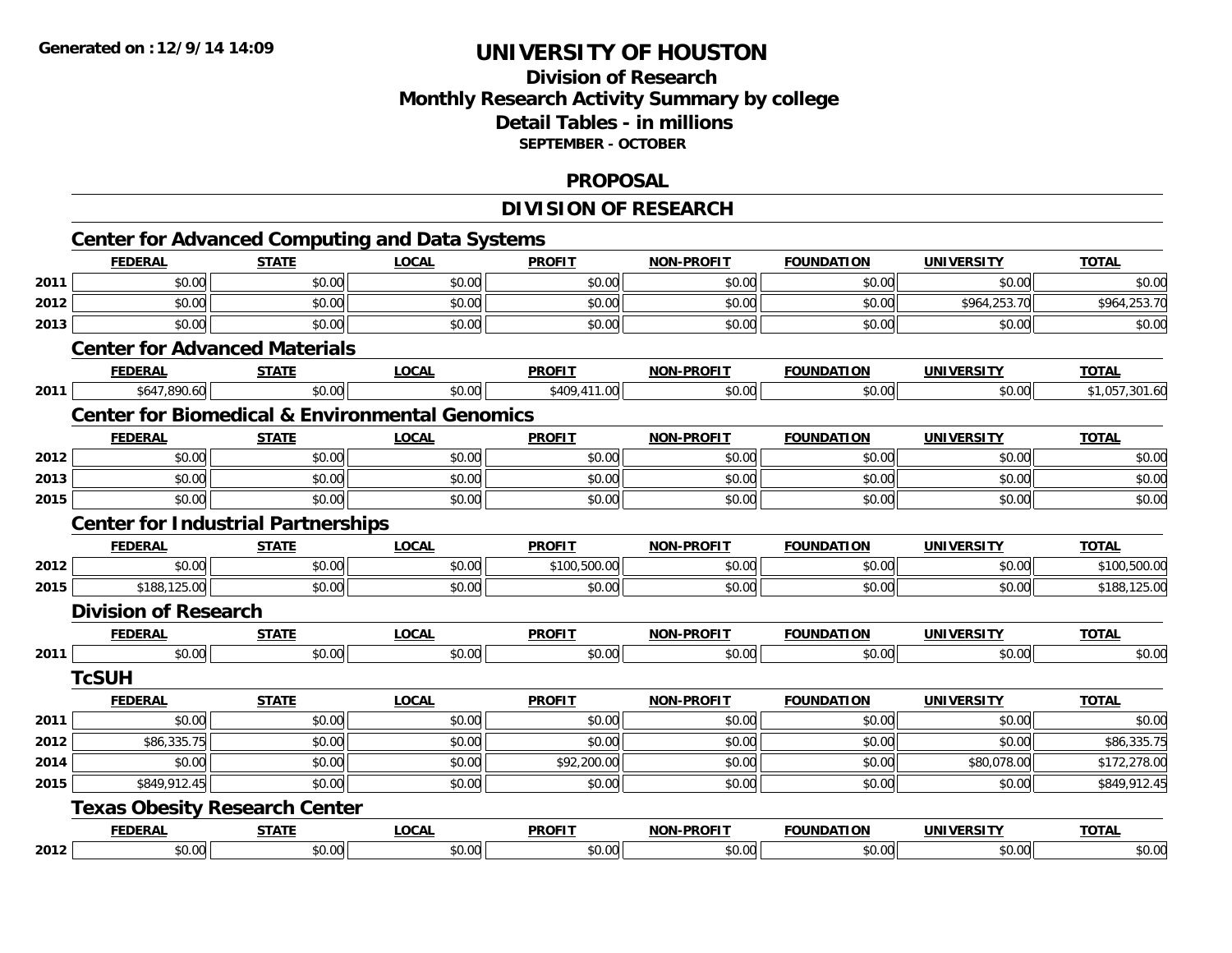## **Division of Research Monthly Research Activity Summary by college Detail Tables - in millions SEPTEMBER - OCTOBER**

#### **PROPOSAL**

#### **DIVISION OF RESEARCH**

|       | <b>TIMES</b>    |              |              |               |                   |                   |                   |                 |
|-------|-----------------|--------------|--------------|---------------|-------------------|-------------------|-------------------|-----------------|
|       | <b>FEDERAL</b>  | <b>STATE</b> | <b>LOCAL</b> | <b>PROFIT</b> | <b>NON-PROFIT</b> | <b>FOUNDATION</b> | <b>UNIVERSITY</b> | <b>TOTAL</b>    |
| 2011  | \$1,981,244.40  | \$8,000.00   | \$0.00       | \$0.00        | \$0.00            | \$0.00            | \$352,023.00      | \$2,341,267.40  |
| 2012  | \$594,904.00    | \$0.00       | \$0.00       | \$0.00        | \$0.00            | \$0.00            | \$929,450.00      | \$1,524,354.00  |
| 2013  | \$1,331,763.80  | \$0.00       | \$0.00       | \$0.00        | \$0.00            | \$0.00            | \$58,161.00       | \$1,389,924.80  |
| 2014  | \$9,114,419.80  | \$98,197.00  | \$0.00       | \$0.00        | \$0.00            | \$0.00            | \$0.00            | \$9,212,616.80  |
| 2015  | \$398,713.00    | \$99,999.00  | \$0.00       | \$0.00        | \$76,188.00       | \$0.00            | \$0.00            | \$574,900.00    |
| Total | \$15,193,308.80 | \$206,196.00 | \$0.00       | \$602,111.00  | \$76,188.00       | \$0.00            | \$2,383,965.70    | \$18,461,769.50 |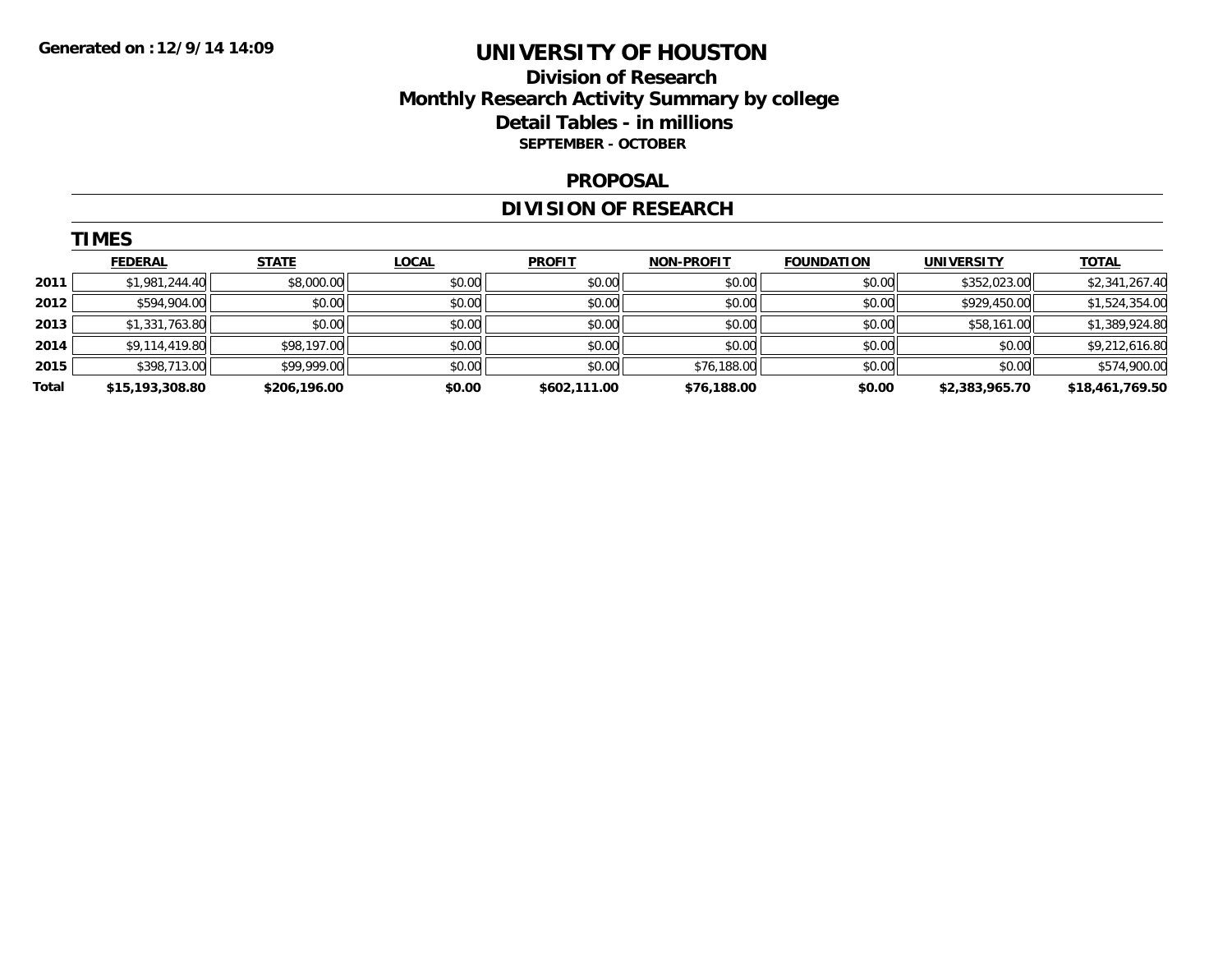## **Division of ResearchMonthly Research Activity Summary by college Detail Tables - in millions SEPTEMBER - OCTOBER**

### **PROPOSAL**

### **GRADUATE COLLEGE OF SOCIAL WORK**

## **Child & Family for Innovative Research**

|      | <b>FEDERAL</b> | <b>STATE</b> | <b>LOCAL</b> | <b>PROFIT</b> | <b>NON-PROFIT</b> | <b>FOUNDATION</b> | <b>UNIVERSITY</b> | <b>TOTAL</b>   |
|------|----------------|--------------|--------------|---------------|-------------------|-------------------|-------------------|----------------|
| 2011 | \$2,418,431.00 | \$0.00       | \$0.00       | \$100,982.00  | \$25,000.00       | \$0.05            | \$150,609.00      | \$2,695,022.05 |
| 2012 | \$332,930.50   | \$0.00       | \$0.00       | \$230,559.00  | \$35,469.80       | \$0.00            | \$190,477.00      | \$789,436.30   |
| 2013 | \$1,252,168.07 | \$10,000.00  | \$0.00       | \$0.00        | \$0.00            | \$0.00            | \$0.00            | \$1,262,168.07 |
| 2014 | \$0.00         | \$66,936.00  | \$0.00       | \$0.00        | \$0.00            | \$0.00            | \$0.00            | \$66,936.00    |

### **Dean, Social Work**

|              | <b>FEDERAL</b> | <u>STATE</u> | <u>LOCAL</u> | <b>PROFIT</b> | <b>NON-PROFIT</b> | <b>FOUNDATION</b> | <b>UNIVERSITY</b> | <b>TOTAL</b>   |
|--------------|----------------|--------------|--------------|---------------|-------------------|-------------------|-------------------|----------------|
| 2011         | \$928,423.60   | \$0.00       | \$0.00       | \$0.00        | \$0.00            | \$0.00            | \$0.00            | \$928,423.60   |
| 2013         | \$0.00         | \$0.00       | \$0.00       | \$0.00        | \$0.00            | \$0.00            | \$0.00            | \$0.00         |
| 2015         | \$0.00         | \$0.00       | \$0.00       | \$0.00        | \$0.00            | \$4,500.00        | \$0.00            | \$4,500.00     |
| <b>Total</b> | \$4,931,953.17 | \$76,936.00  | \$0.00       | \$331,541.00  | \$60,469.80       | \$4,500.05        | \$341,086.00      | \$5,746,486.02 |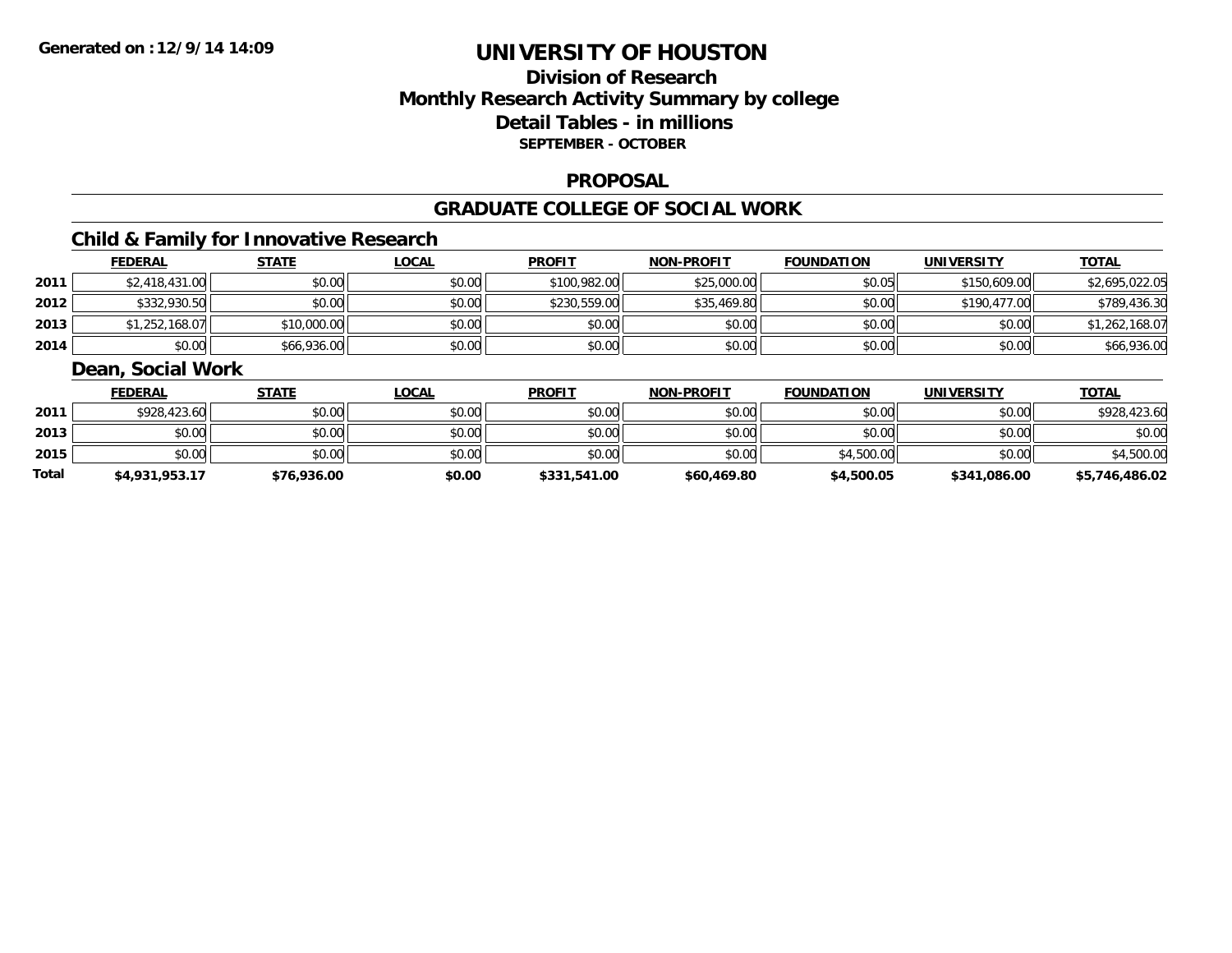## **Division of Research Monthly Research Activity Summary by college Detail Tables - in millions SEPTEMBER - OCTOBER**

#### **PROPOSAL**

### **HILTON COLLEGE OF HOTEL AND RESTAURANT MANAGEMENT**

### **Hotel and Restaurant Management**

|              | <b>FEDERAL</b> | <u>STATE</u> | <u>LOCAL</u> | <b>PROFIT</b> | <b>NON-PROFIT</b> | <b>FOUNDATION</b> | <b>UNIVERSITY</b> | <b>TOTAL</b> |
|--------------|----------------|--------------|--------------|---------------|-------------------|-------------------|-------------------|--------------|
| 2011         | \$0.00         | \$0.00       | \$0.00       | \$0.00        | \$27,280.00       | \$0.00            | \$0.00            | \$27,280.00  |
| 2012         | \$0.00         | \$103,763.00 | \$0.00       | \$0.00        | \$103,995.00      | \$0.00            | \$0.00            | \$207,758.00 |
| 2013         | \$0.00         | \$0.00       | \$0.00       | \$0.00        | \$0.00            | \$55,874.00       | \$0.00            | \$55,874.00  |
| <b>Total</b> | \$0.00         | \$103,763.00 | \$0.00       | \$0.00        | \$131,275.00      | \$55,874.00       | \$0.00            | \$290,912.00 |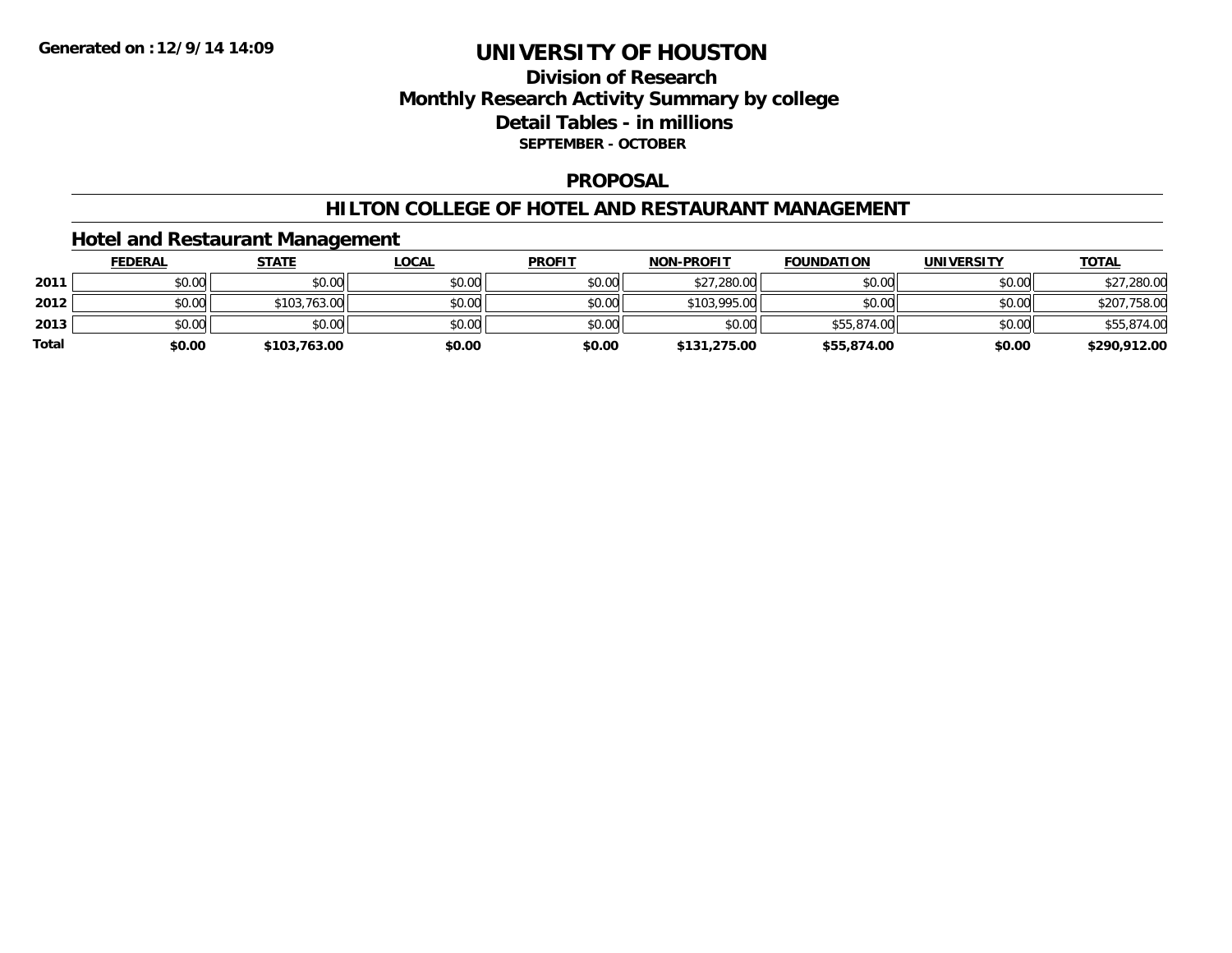## **Division of ResearchMonthly Research Activity Summary by college Detail Tables - in millions SEPTEMBER - OCTOBER**

#### **PROPOSAL**

#### **HONORS COLLEGE**

## **Dean, Honors College**

|              | FEDERAL                  | <b>STATE</b>                                      | <b>.OCAL</b> | <b>PROFIT</b> | <b>J-PROFIT</b><br>NON | <b>FOUNDATION</b> | UNIVERSITY | <b>TOTAL</b>     |
|--------------|--------------------------|---------------------------------------------------|--------------|---------------|------------------------|-------------------|------------|------------------|
| 2015         | $n \cap \Omega$<br>DU.UU | $\mathsf{A}\cap\mathsf{A}\cap\mathsf{A}$<br>JU.UU | \$0.00       | \$0.00        | <b>4367 080 75</b>     | \$0.00<br>טט.     | \$0.00     | !7.989.7<br>:የየ  |
| <b>Total</b> | \$0.00                   | \$0.00                                            | \$0.00       | \$0.00        | 7.989.75<br>\$367      | \$0.00            | \$0.00     | ,989.75<br>\$367 |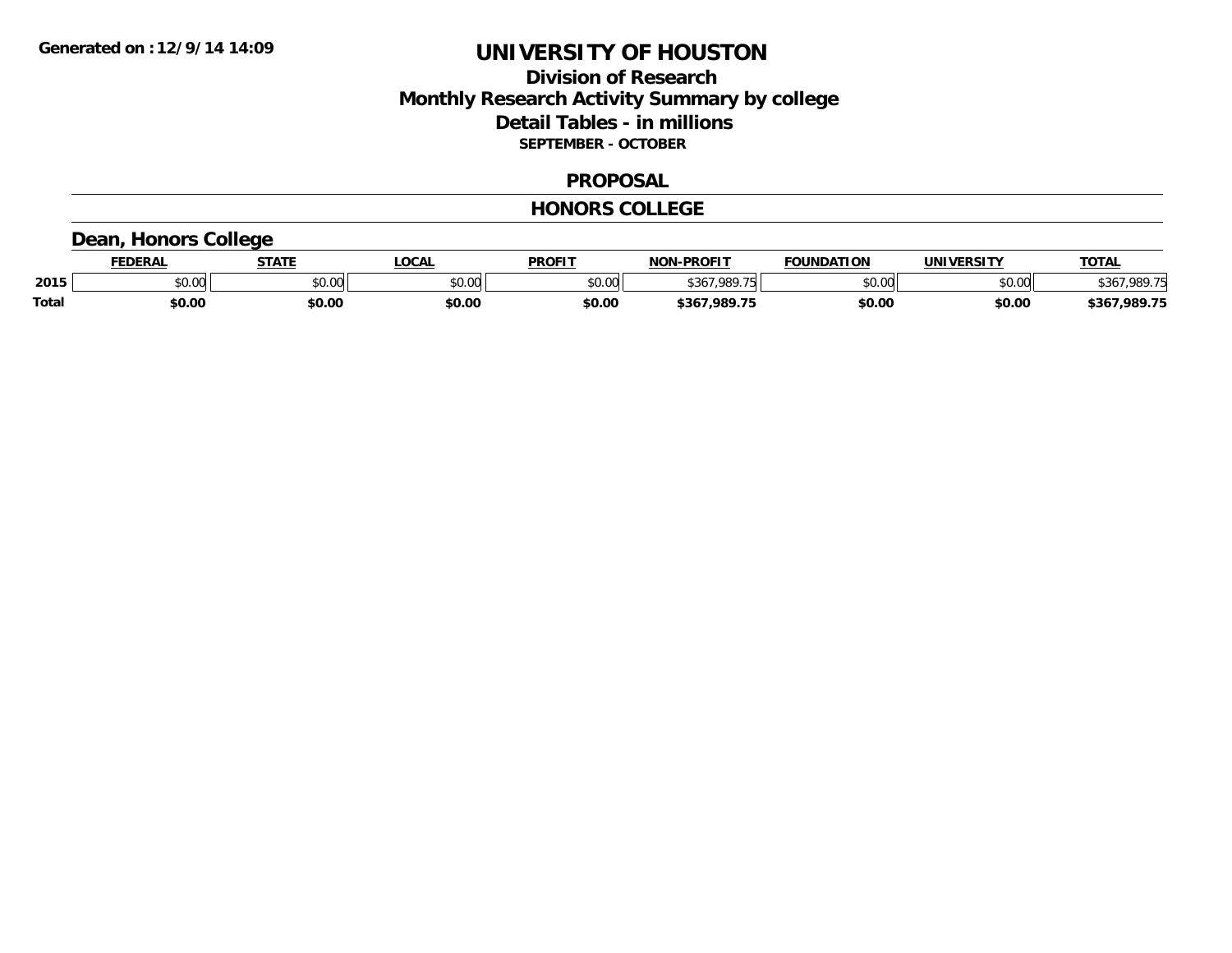## **Division of Research Monthly Research Activity Summary by college Detail Tables - in millions SEPTEMBER - OCTOBER**

### **PROPOSAL**

### **SENIOR V.P. FOR ACADEMIC AFFAIRS AND PROVOST**

## **Senior V.P. for Academic Affairs and Provost**

|      | <b>FEDERAL</b>                              | <b>STATE</b> | <b>LOCAL</b> | <b>PROFIT</b> | <b>NON-PROFIT</b> | <b>FOUNDATION</b> | <b>UNIVERSITY</b> | <b>TOTAL</b> |
|------|---------------------------------------------|--------------|--------------|---------------|-------------------|-------------------|-------------------|--------------|
| 2012 | \$0.00                                      | \$75,000.00  | \$0.00       | \$0.00        | \$0.00            | \$0.00            | \$0.00            | \$75,000.00  |
|      | <b>Undergraduate Scholars</b>               |              |              |               |                   |                   |                   |              |
|      | <b>FEDERAL</b>                              | <b>STATE</b> | <b>LOCAL</b> | <b>PROFIT</b> | <b>NON-PROFIT</b> | <b>FOUNDATION</b> | <b>UNIVERSITY</b> | <b>TOTAL</b> |
| 2011 | \$0.00                                      | \$29,456.00  | \$0.00       | \$0.00        | \$0.00            | \$0.00            | \$0.00            | \$29,456.00  |
| 2014 | \$0.00                                      | \$20,330.00  | \$0.00       | \$0.00        | \$0.00            | \$0.00            | \$0.00            | \$20,330.00  |
|      | <b>Undergraduate Student Success</b>        |              |              |               |                   |                   |                   |              |
|      |                                             |              |              |               |                   |                   |                   |              |
|      | <b>FEDERAL</b>                              | <b>STATE</b> | <b>LOCAL</b> | <b>PROFIT</b> | <b>NON-PROFIT</b> | <b>FOUNDATION</b> | <b>UNIVERSITY</b> | <b>TOTAL</b> |
| 2013 | \$0.00                                      | \$30,000.00  | \$0.00       | \$0.00        | \$0.00            | \$0.00            | \$0.00            | \$30,000.00  |
| 2014 | \$0.00                                      | \$10,000.00  | \$0.00       | \$0.00        | \$0.00            | \$0.00            | \$0.00            | \$10,000.00  |
|      | <b>Undergraduate Student Success Center</b> |              |              |               |                   |                   |                   |              |
|      | <b>FEDERAL</b>                              | <b>STATE</b> | <b>LOCAL</b> | <b>PROFIT</b> | <b>NON-PROFIT</b> | <b>FOUNDATION</b> | <b>UNIVERSITY</b> | <b>TOTAL</b> |
| 2015 | \$0.00                                      | \$0.00       | \$0.00       | \$0.00        | \$78,500.00       | \$0.00            | \$0.00            | \$78,500.00  |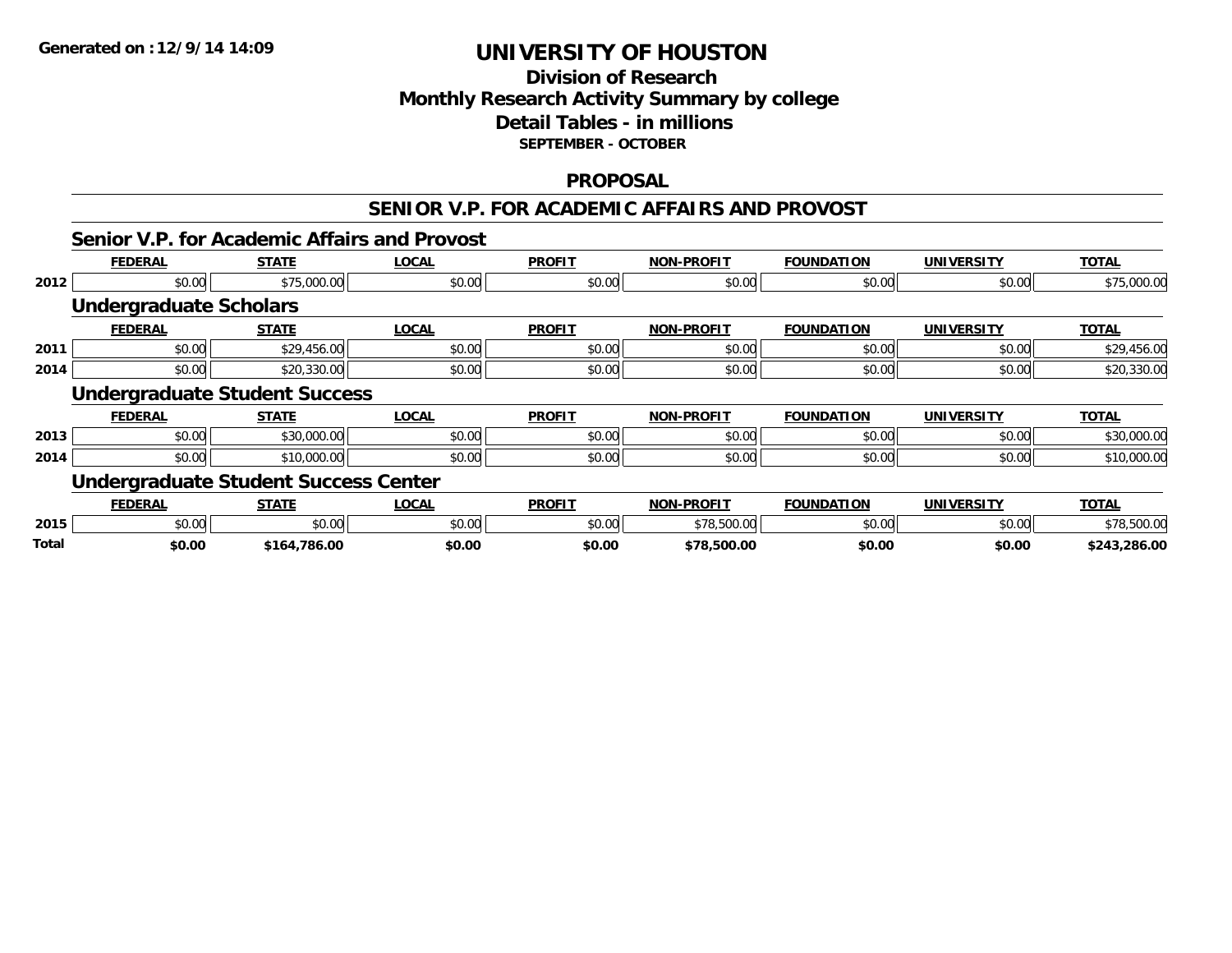## **Division of Research Monthly Research Activity Summary by college Detail Tables - in millions SEPTEMBER - OCTOBER**

#### **PROPOSAL**

#### **UH LAW CENTER**

| aw-Ur |  |  |
|-------|--|--|
|-------|--|--|

|       | <u>FEDERAL</u> | <u>STATE</u> | <u>LOCAL</u> | <b>PROFIT</b> | <b>NON-PROFIT</b> | <b>FOUNDATION</b> | <b>UNIVERSITY</b> | <b>TOTAL</b> |
|-------|----------------|--------------|--------------|---------------|-------------------|-------------------|-------------------|--------------|
| 2012  | \$0.00         | \$160,000.00 | \$0.00       | \$0.00        | \$0.00            | \$0.00            | \$0.00            | \$160,000.00 |
| 2014  | \$0.00         | \$200,000.00 | \$0.00       | \$0.00        | \$0.00            | \$0.00            | \$0.00            | \$200,000.00 |
| 2015  | \$0.00         | \$114,000.00 | \$0.00       | \$0.00        | \$0.00            | \$0.00            | \$0.00            | \$114,000.00 |
| Total | \$0.00         | \$474,000.00 | \$0.00       | \$0.00        | \$0.00            | \$0.00            | \$0.00            | \$474,000.00 |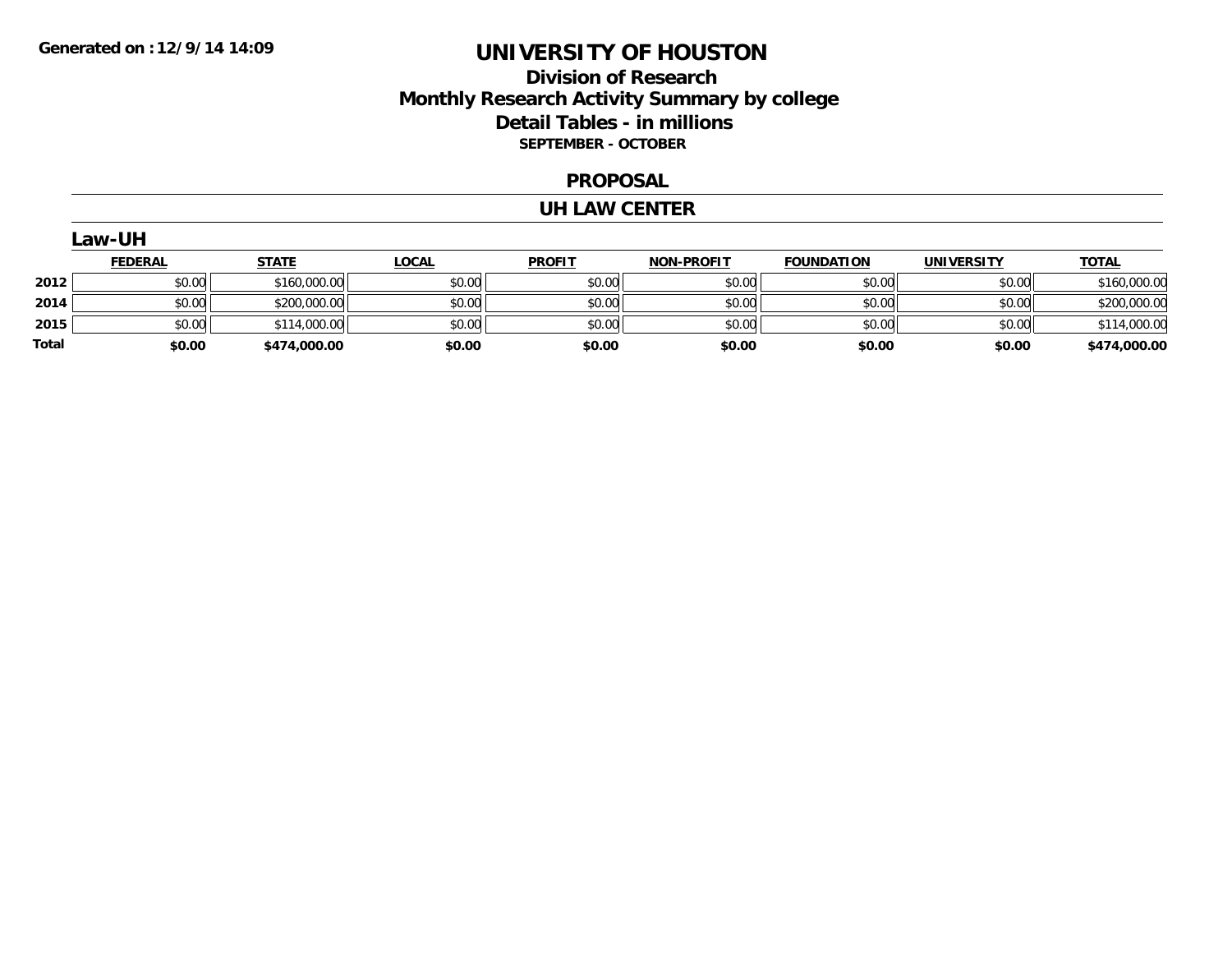## **Division of Research Monthly Research Activity Summary by college Detail Tables - in millions SEPTEMBER - OCTOBER**

#### **PROPOSAL**

#### **UKNOWN COLLEGE**

## **Unknown Department**

|       | .<br>- מ     | <b>STATI</b>       | OCA                                                                                    | <b>PROFIT</b> | <b>DDAEIT</b><br><b>BIAB</b> | ΠΟΝ            | <u>urneitv</u><br><b>INIV</b> | TOTA.          |
|-------|--------------|--------------------|----------------------------------------------------------------------------------------|---------------|------------------------------|----------------|-------------------------------|----------------|
| 2013  | 0000<br>u.uu | $\sim$ 0.00<br>υv. | $\begin{array}{c} \hline \text{A} & \text{A} & \text{B} \\ \hline \end{array}$<br>יש.ט | 0000<br>JU.UU | $*$ $\cap$ $\cap$<br>ט.טע    | 0 <sub>n</sub> | \$0.00                        | ልስ ስሰ<br>DU.UU |
| Total | \$0.00       | \$0.00             | \$0.00                                                                                 | ቀስ ሰ<br>Ψv.υ  | \$0.00                       | \$0.00         | \$0.00                        | \$0.00         |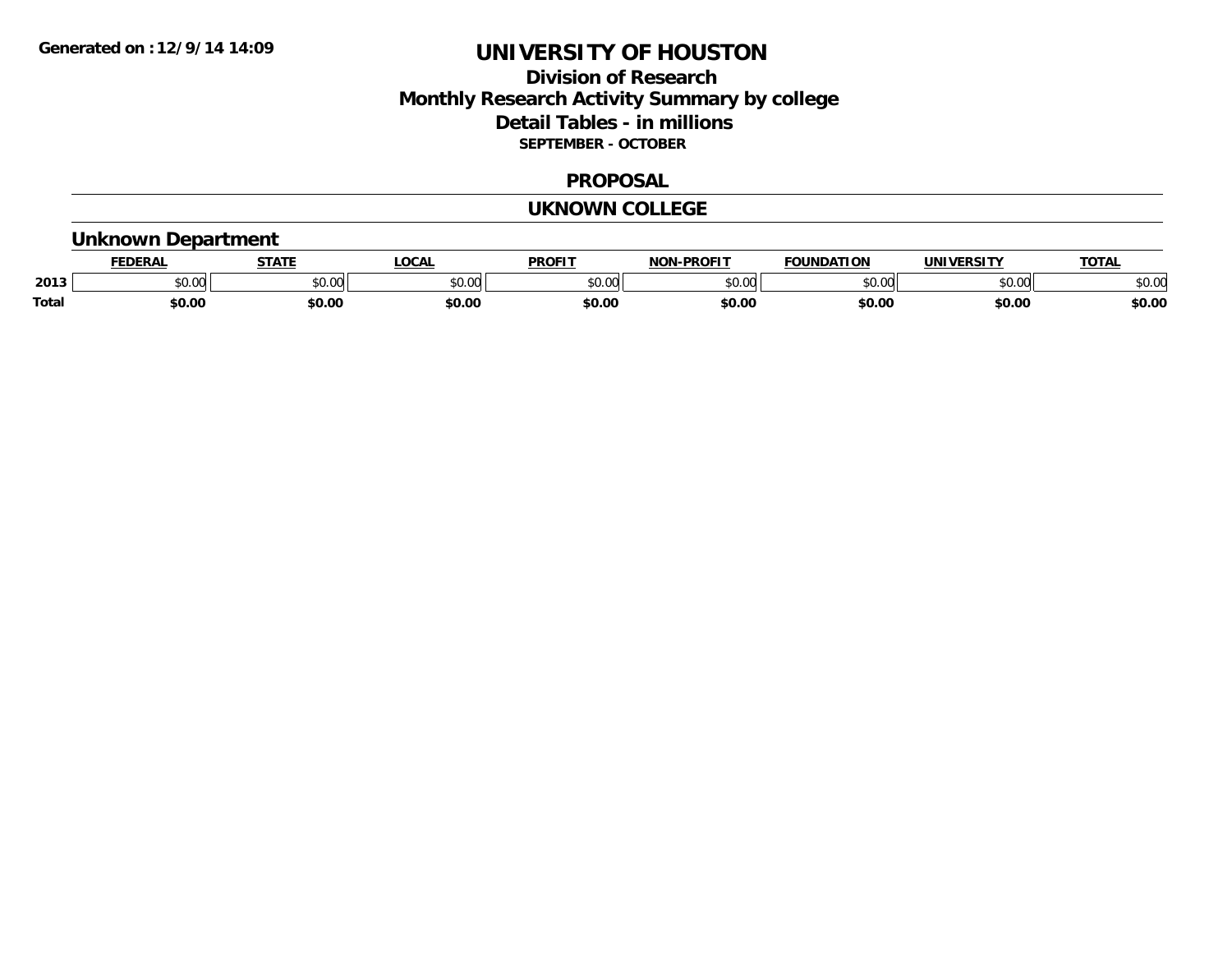## **Division of Research Monthly Research Activity Summary by college Detail Tables - in millions SEPTEMBER - OCTOBER**

#### **PROPOSAL**

# **VICE PRESIDENT FOR ADMINISTRATION**

### **UH Police Department**

|              | <b>FEDERAL</b> | <b>STATE</b>                         | <b>LOCAL</b>  | <b>PROFIT</b> | <b>J-PROFIT</b><br><b>NON</b> | <b>FOUNDATION</b> | UNIVERSITY | <b>TOTAL</b>                      |
|--------------|----------------|--------------------------------------|---------------|---------------|-------------------------------|-------------------|------------|-----------------------------------|
| 2014         | vv.vv          | $\uparrow$ 0.00 $\uparrow$<br>.uuu.u | 0000<br>PU.UU | 4000<br>DU.UU | 40.00<br>,u.uu                | \$0.00            | \$0.00     | 00000<br>$\sim$ $\sim$<br>JUUU.UU |
| <b>Total</b> | \$0.00         | \$3.000.00                           | \$0.00        | \$0.00        | \$0.00                        | \$0.00            | \$0.00     | 3,000.00                          |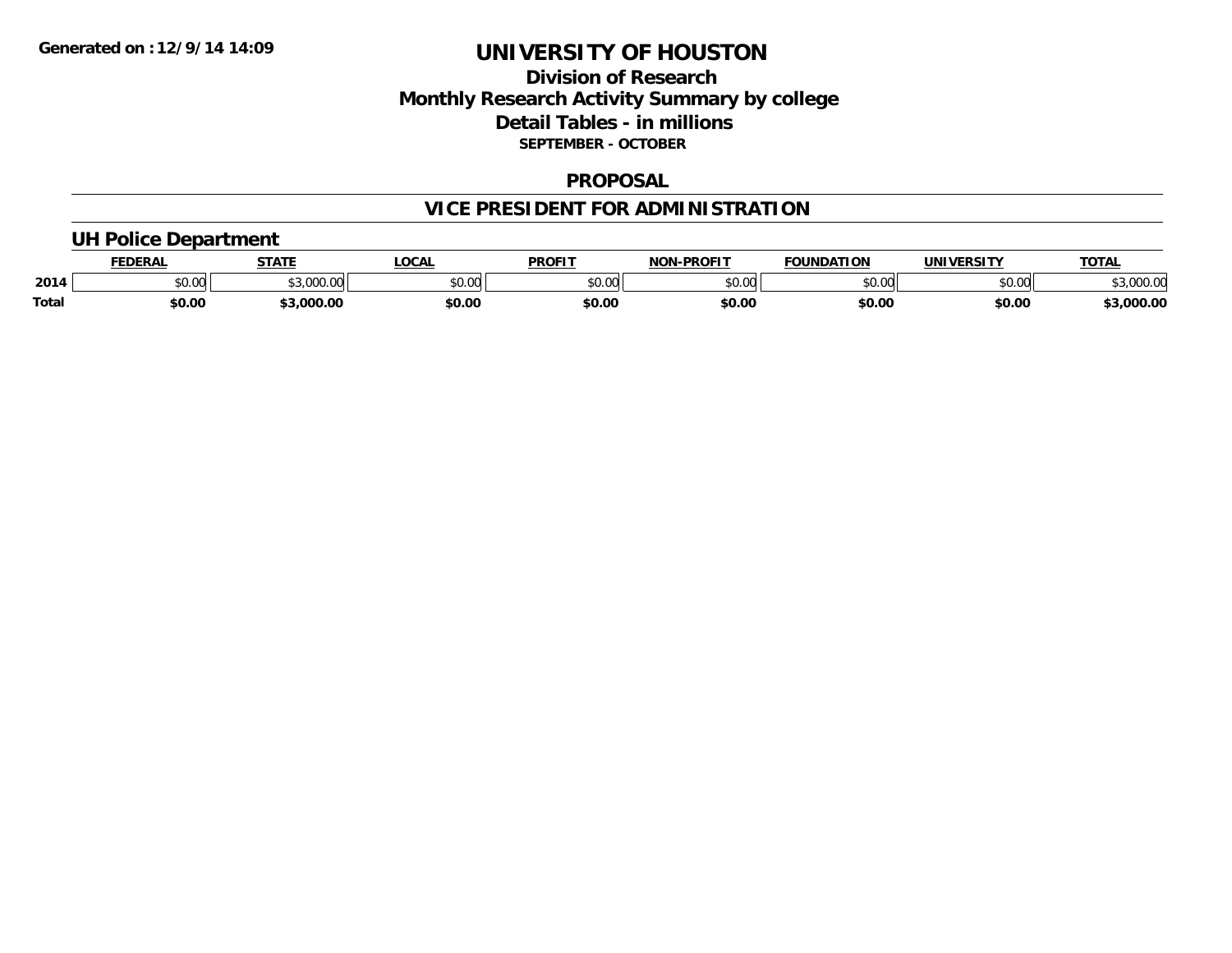## **Division of Research Monthly Research Activity Summary by college Detail Tables - in millions SEPTEMBER - OCTOBER**

#### **PROPOSAL**

### **VICE PRESIDENT FOR STUDENT AFFAIRS**

### **Dean, Student Affairs**

|              | FEDERAL                  | <b>STATE</b> | <b>_OCAL</b> | <b>PROFIT</b> | <b>NON-PROFIT</b> | <b>FOUNDATION</b> | UNIVERSITY | <b>TOTAL</b> |
|--------------|--------------------------|--------------|--------------|---------------|-------------------|-------------------|------------|--------------|
| 2012         | co ono enl<br>ა58.828.50 | \$0.00       | \$0.00       | \$0.00        | \$0.00            | \$0.00            | \$0.00     | \$58,828.50  |
| <b>Total</b> | \$58,828.50              | \$0.00       | \$0.00       | \$0.00        | \$0.00            | \$0.00            | \$0.00     | \$58,828.50  |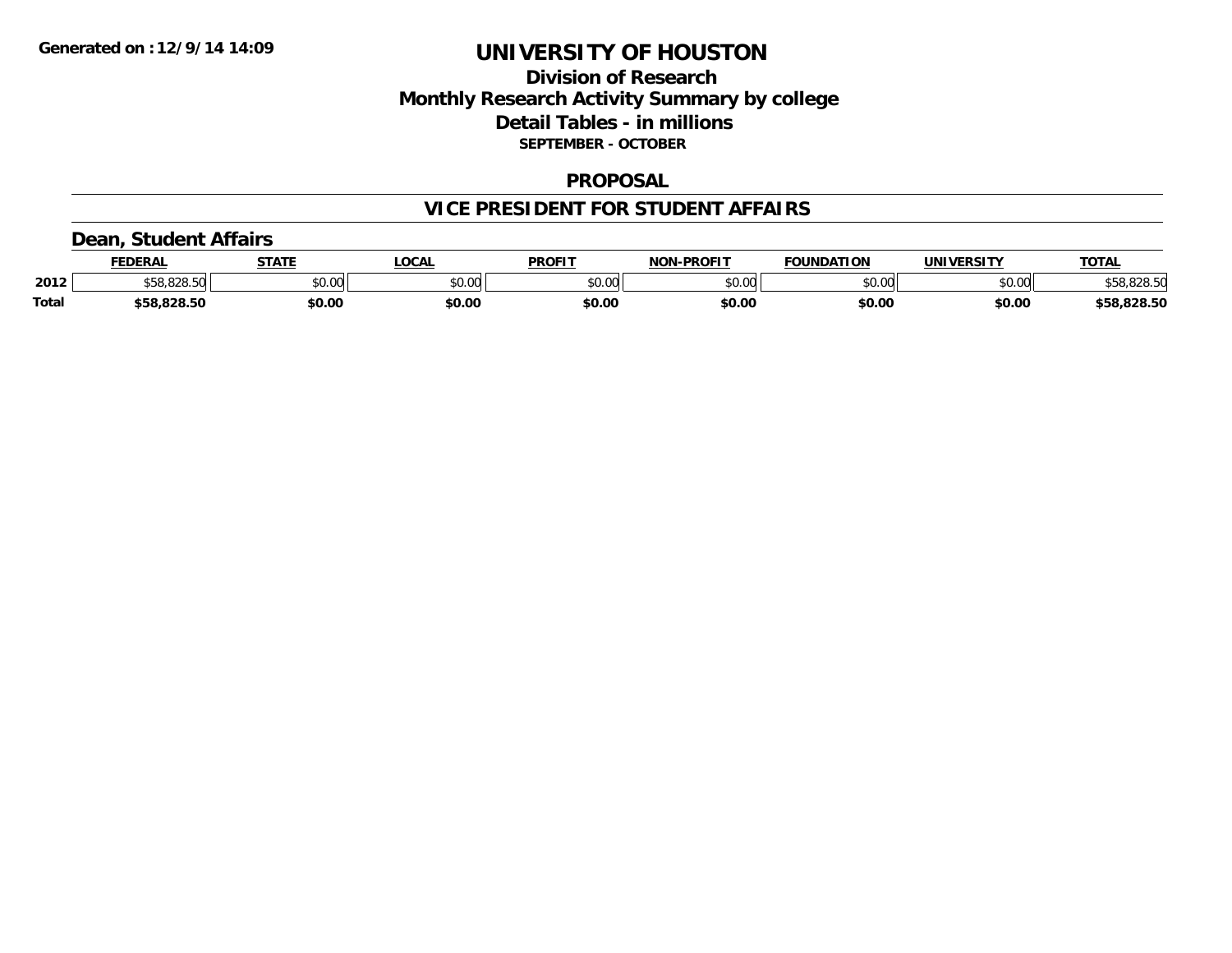## **Division of Research Monthly Research Activity Summary by college Detail Tables - in millions SEPTEMBER - OCTOBER**

#### **AWARD**

### **C.T. BAUER COLLEGE OF BUSINESS**

|              | <b>Marketing</b>                         |              |              |               |                   |                   |                   |              |
|--------------|------------------------------------------|--------------|--------------|---------------|-------------------|-------------------|-------------------|--------------|
|              | <b>FEDERAL</b>                           | <b>STATE</b> | <b>LOCAL</b> | <b>PROFIT</b> | <b>NON-PROFIT</b> | <b>FOUNDATION</b> | <b>UNIVERSITY</b> | <b>TOTAL</b> |
| 2012         | \$0.00                                   | \$0.00       | \$0.00       | \$0.00        | \$0.00            | \$0.00            | \$0.00            | \$0.00       |
|              | <b>Small Business Development Center</b> |              |              |               |                   |                   |                   |              |
|              | <b>FEDERAL</b>                           | <b>STATE</b> | LOCAL        | <b>PROFIT</b> | <b>NON-PROFIT</b> | <b>FOUNDATION</b> | <b>UNIVERSITY</b> | <b>TOTAL</b> |
| 2011         | \$30,274.00                              | \$0.00       | \$0.00       | \$0.00        | \$0.00            | \$0.00            | \$0.00            | \$30,274.00  |
| 2012         | \$476,857.00                             | \$0.00       | \$0.00       | \$0.00        | \$0.00            | \$0.00            | \$0.00            | \$476,857.00 |
| <b>Total</b> | \$507,131.00                             | \$0.00       | \$0.00       | \$0.00        | \$0.00            | \$0.00            | \$0.00            | \$507,131.00 |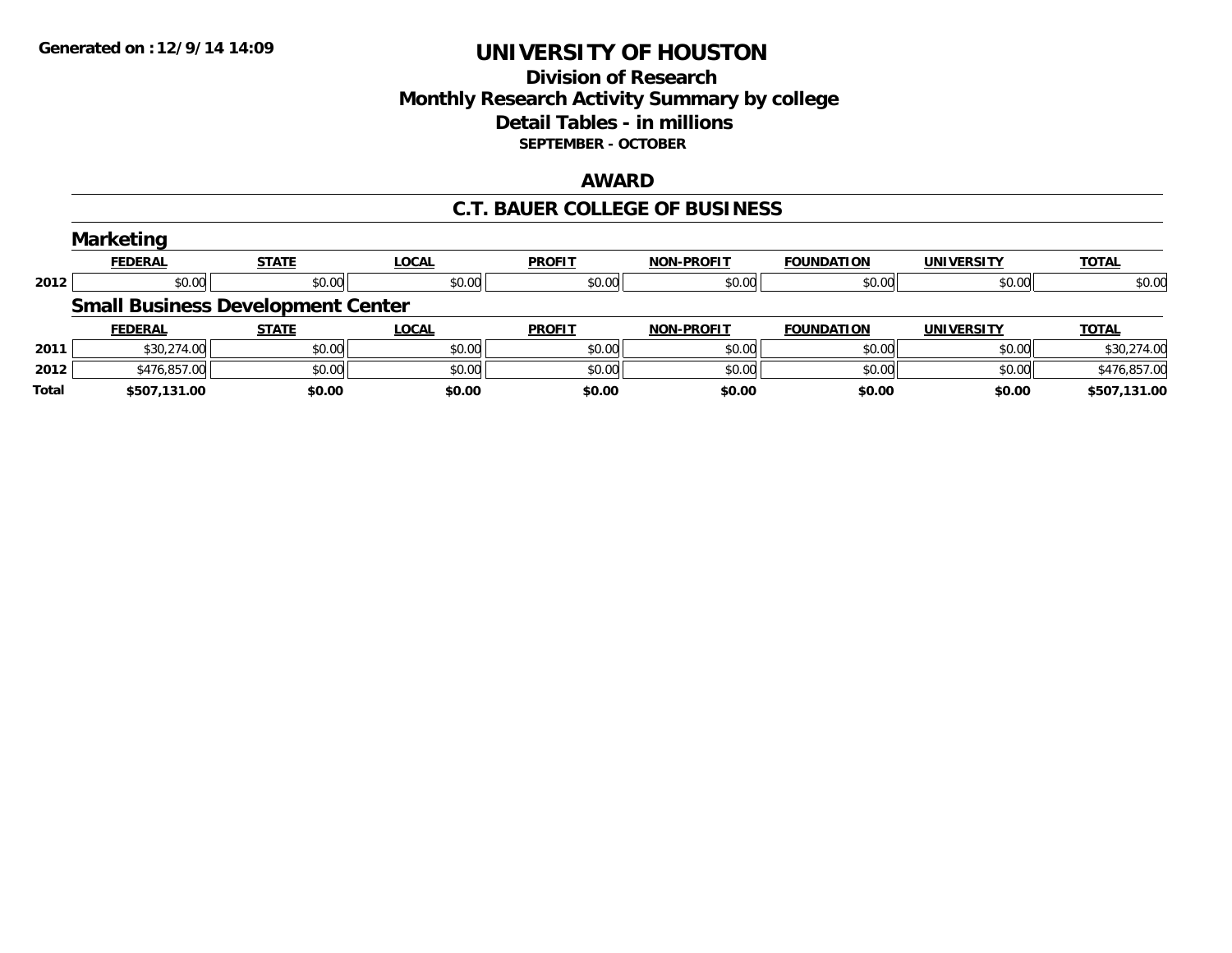## **Division of Research Monthly Research Activity Summary by college Detail Tables - in millions SEPTEMBER - OCTOBER**

#### **AWARD**

### **COLLEGE OF ARCHITECTURE**

| Architecture |         |        |        |               |                   |                   |                   |              |
|--------------|---------|--------|--------|---------------|-------------------|-------------------|-------------------|--------------|
|              | FEDERAL |        | LOCAL  | <b>PROFIT</b> | <b>NON-PROFIT</b> | <b>FOUNDATION</b> | <b>UNIVERSITY</b> | <b>TOTAL</b> |
| 2011         | \$0.00  | \$0.00 | \$0.00 | 7,500.00      | \$0.00            | \$0.00            | \$0.00            | 500.00       |
| <b>Total</b> | \$0.00  | \$0.00 | \$0.00 | \$7,500.00    | \$0.00            | \$0.00            | \$0.00            | \$7,500.00   |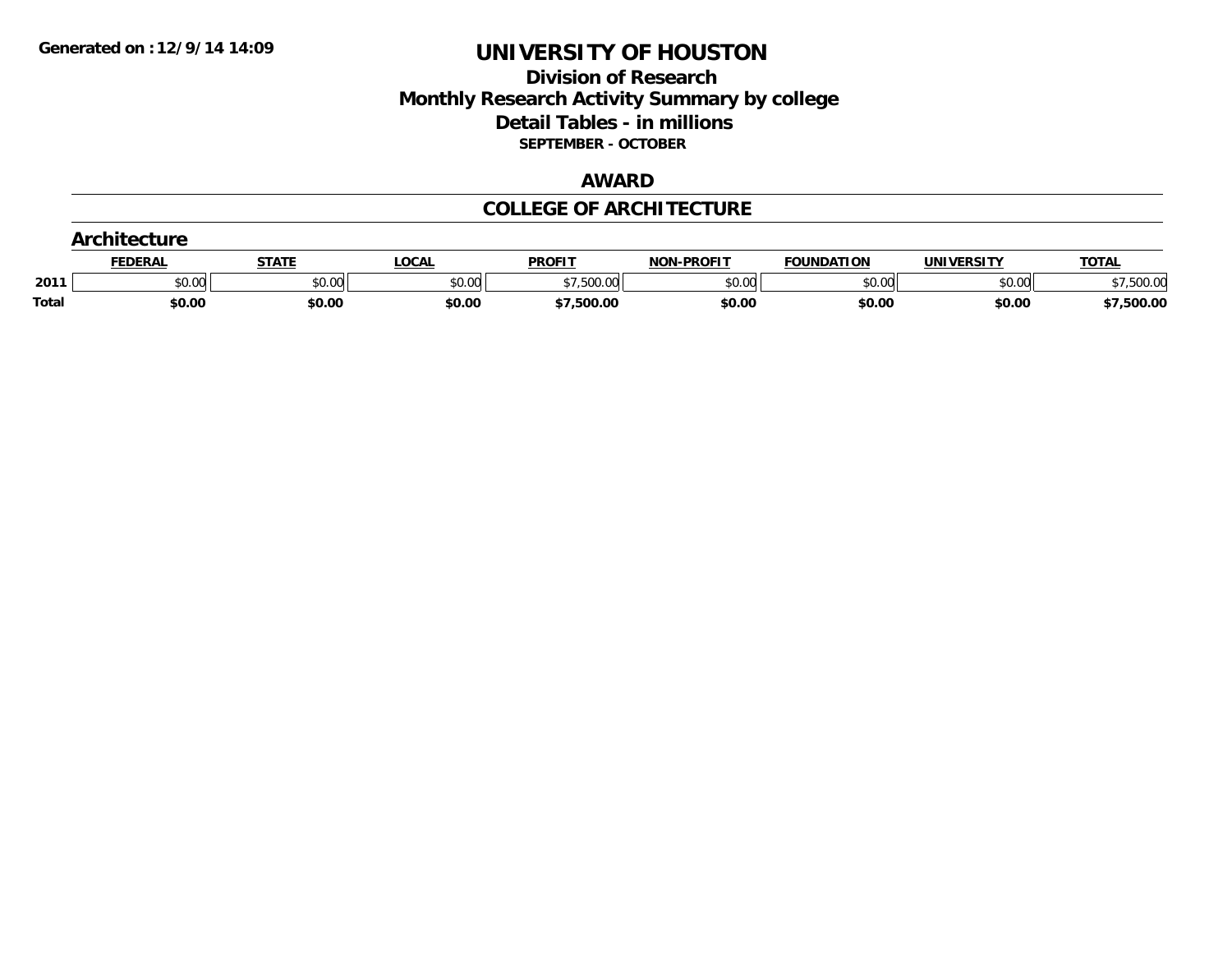### **Division of Research Monthly Research Activity Summary by college Detail Tables - in millions SEPTEMBER - OCTOBER**

#### **AWARD**

### **COLLEGE OF EDUCATION**

| <b>FEDERAL</b> | <b>STATE</b>   | <b>LOCAL</b>                                                                                                                           | <b>PROFIT</b>                         | <b>NON-PROFIT</b> | <b>FOUNDATION</b> | <b>UNIVERSITY</b> | <b>TOTAL</b>   |
|----------------|----------------|----------------------------------------------------------------------------------------------------------------------------------------|---------------------------------------|-------------------|-------------------|-------------------|----------------|
| \$20,010.19    | \$0.00         | \$0.00                                                                                                                                 | \$0.00                                | \$106,154.00      | \$0.00            | \$0.00            | \$126,164.19   |
| \$17,324.58    | \$0.00         | \$0.00                                                                                                                                 | \$0.00                                | \$3,500.00        | \$0.00            | \$0.00            | \$20,824.58    |
| \$0.00         | \$0.00         | \$0.00                                                                                                                                 | \$0.00                                | \$0.00            | \$0.00            | \$0.00            | \$0.00         |
|                |                |                                                                                                                                        |                                       |                   |                   |                   |                |
| <b>FEDERAL</b> | <b>STATE</b>   | <b>LOCAL</b>                                                                                                                           | <b>PROFIT</b>                         | <b>NON-PROFIT</b> | <b>FOUNDATION</b> | <b>UNIVERSITY</b> | <b>TOTAL</b>   |
| \$283,736.00   | \$50,000.00    | \$0.00                                                                                                                                 | \$0.00                                | \$0.00            | \$0.00            | \$0.00            | \$333,736.00   |
| \$449,702.00   | \$1,000.00     | \$0.00                                                                                                                                 | \$0.00                                | \$0.00            | \$0.00            | \$0.00            | \$450,702.00   |
| \$13,125.00    | \$0.00         | \$0.00                                                                                                                                 | \$0.00                                | \$0.00            | \$0.00            | \$0.00            | \$13,125.00    |
|                |                |                                                                                                                                        |                                       |                   |                   |                   |                |
| <b>FEDERAL</b> | <b>STATE</b>   | <b>LOCAL</b>                                                                                                                           | <b>PROFIT</b>                         | <b>NON-PROFIT</b> | <b>FOUNDATION</b> | <b>UNIVERSITY</b> | <b>TOTAL</b>   |
| \$0.00         | \$49,995.00    | \$0.00                                                                                                                                 | \$0.00                                | \$0.00            | \$14,901.90       | \$0.00            | \$64,896.90    |
| \$193,418.00   | \$0.00         | \$0.00                                                                                                                                 | \$0.00                                | \$25,500.00       | \$0.00            | \$11,689.00       | \$230,607.00   |
| \$422,543.00   | \$0.00         | \$0.00                                                                                                                                 | \$0.00                                | \$44,723.53       | \$0.00            | \$0.00            | \$467,266.53   |
| \$35,288.00    | \$0.00         | \$0.00                                                                                                                                 | \$0.00                                | \$45,000.00       | \$0.00            | \$0.00            | \$80,288.00    |
|                |                |                                                                                                                                        |                                       |                   |                   |                   |                |
| <b>FEDERAL</b> | <b>STATE</b>   | <b>LOCAL</b>                                                                                                                           | <b>PROFIT</b>                         | <b>NON-PROFIT</b> | <b>FOUNDATION</b> | <b>UNIVERSITY</b> | <b>TOTAL</b>   |
| \$198,336.00   | \$0.00         | \$0.00                                                                                                                                 | \$0.00                                | \$0.00            | \$0.00            | \$0.00            | \$198,336.00   |
|                |                |                                                                                                                                        |                                       |                   |                   |                   |                |
| <b>FEDERAL</b> | <b>STATE</b>   | <b>LOCAL</b>                                                                                                                           | <b>PROFIT</b>                         | <b>NON-PROFIT</b> | <b>FOUNDATION</b> | <b>UNIVERSITY</b> | <b>TOTAL</b>   |
| \$22,375.00    | \$988,459.00   | \$0.00                                                                                                                                 | \$0.00                                | \$0.00            | \$0.00            | \$0.00            | \$1,010,834.00 |
| \$0.00         | \$980,539.38   | \$0.00                                                                                                                                 | \$0.00                                | \$0.00            | \$0.00            | \$0.00            | \$980,539.38   |
| \$34,062.00    | \$969,233.00   | \$0.00                                                                                                                                 | \$0.00                                | \$0.00            | \$0.00            | \$0.00            | \$1,003,295.00 |
| \$1,689,919.77 | \$3,039,226.38 | \$0.00                                                                                                                                 | \$0.00                                | \$224,877.53      | \$14,901.90       | \$11,689.00       | \$4,980,614.58 |
|                |                | <b>Curriculum and Instruction</b><br><b>Educational Psychology</b><br><b>Institute for Urban Education</b><br><b>UH Charter School</b> | <b>Consistency Mgmt and Coop Disc</b> |                   |                   |                   |                |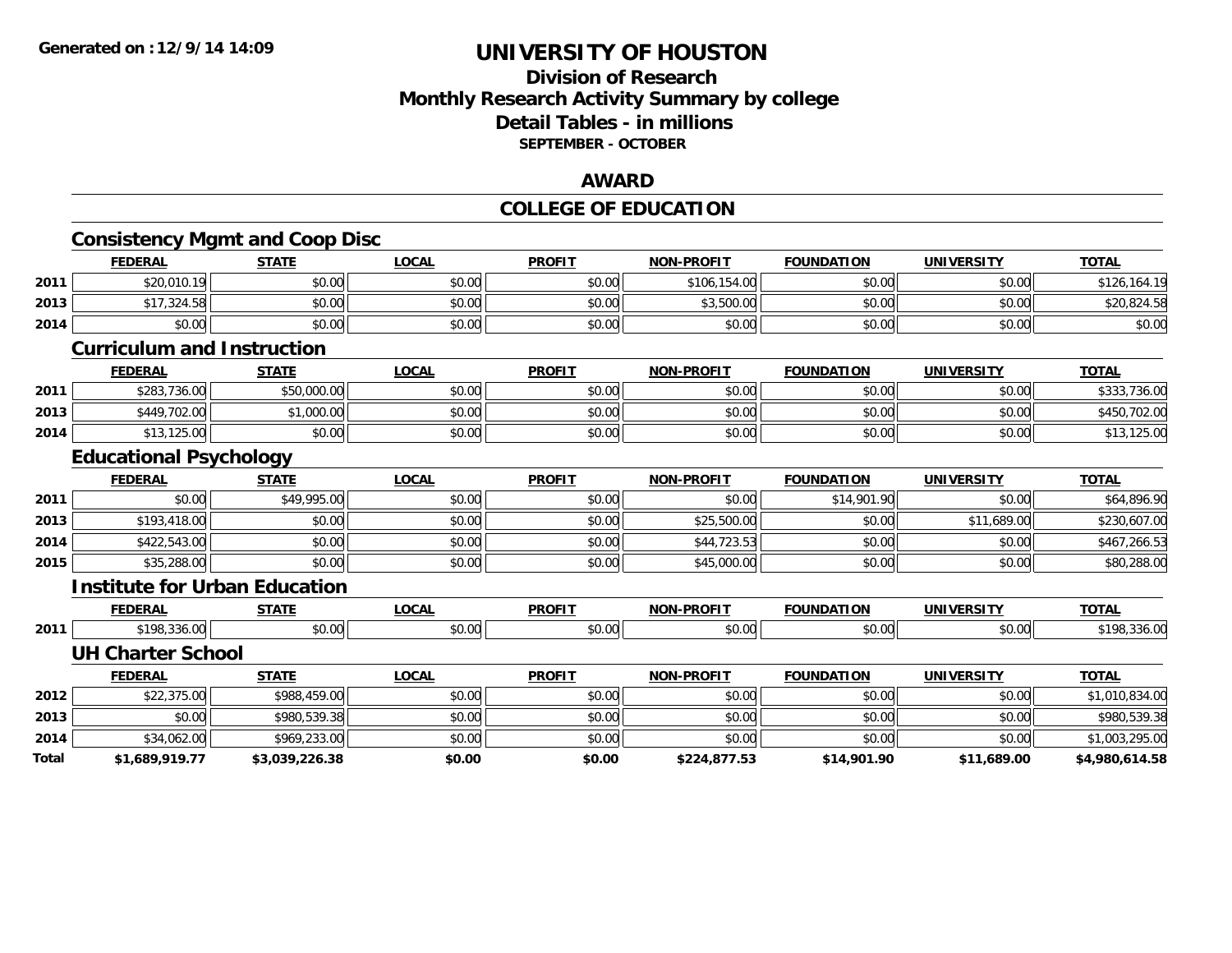### **Division of Research Monthly Research Activity Summary by college Detail Tables - in millions SEPTEMBER - OCTOBER**

#### **AWARD**

|      | Art                                               |              |              |               |                   |                   |                   |              |
|------|---------------------------------------------------|--------------|--------------|---------------|-------------------|-------------------|-------------------|--------------|
|      | <b>FEDERAL</b>                                    | <b>STATE</b> | <b>LOCAL</b> | <b>PROFIT</b> | <b>NON-PROFIT</b> | <b>FOUNDATION</b> | <b>UNIVERSITY</b> | <b>TOTAL</b> |
| 2012 | \$14,979.30                                       | \$0.00       | \$0.00       | \$0.00        | \$0.00            | \$0.00            | \$0.00            | \$14,979.30  |
| 2014 | \$1,400.00                                        | \$0.00       | \$0.00       | \$0.00        | \$0.00            | \$0.00            | \$0.00            | \$1,400.00   |
|      | <b>Arte Publico Press</b>                         |              |              |               |                   |                   |                   |              |
|      | <b>FEDERAL</b>                                    | <b>STATE</b> | <b>LOCAL</b> | <b>PROFIT</b> | <b>NON-PROFIT</b> | <b>FOUNDATION</b> | <b>UNIVERSITY</b> | <b>TOTAL</b> |
| 2014 | \$0.00                                            | \$0.00       | \$0.00       | \$0.00        | \$0.00            | \$50,000.00       | \$0.00            | \$50,000.00  |
|      | <b>Blaffer Gallery</b>                            |              |              |               |                   |                   |                   |              |
|      | <b>FEDERAL</b>                                    | <b>STATE</b> | <b>LOCAL</b> | <b>PROFIT</b> | <b>NON-PROFIT</b> | <b>FOUNDATION</b> | <b>UNIVERSITY</b> | <b>TOTAL</b> |
| 2011 | \$0.00                                            | \$0.00       | \$0.00       | \$0.00        | \$10,000.00       | \$0.00            | \$0.00            | \$10,000.00  |
| 2012 | \$20,000.00                                       | \$0.00       | \$0.00       | \$0.00        | \$0.00            | \$0.00            | \$0.00            | \$20,000.00  |
|      | <b>Center for Public History</b>                  |              |              |               |                   |                   |                   |              |
|      | <b>FEDERAL</b>                                    | <b>STATE</b> | <b>LOCAL</b> | <b>PROFIT</b> | <b>NON-PROFIT</b> | <b>FOUNDATION</b> | <b>UNIVERSITY</b> | <b>TOTAL</b> |
| 2012 | \$100,000.00                                      | \$0.00       | \$0.00       | \$0.00        | \$0.00            | \$0.00            | \$0.00            | \$100,000.00 |
|      | Communication                                     |              |              |               |                   |                   |                   |              |
|      | <b>FEDERAL</b>                                    | <b>STATE</b> | <b>LOCAL</b> | <b>PROFIT</b> | <b>NON-PROFIT</b> | <b>FOUNDATION</b> | <b>UNIVERSITY</b> | <b>TOTAL</b> |
| 2011 | \$0.00                                            | \$0.00       | \$0.00       | \$0.00        | \$0.00            | \$0.00            | \$0.00            | \$0.00       |
| 2012 | \$0.00                                            | \$0.00       | \$0.00       | \$0.00        | \$0.00            | \$0.00            | \$0.00            | \$0.00       |
|      | <b>Communication Disorders</b>                    |              |              |               |                   |                   |                   |              |
|      | <b>FEDERAL</b>                                    | <b>STATE</b> | <b>LOCAL</b> | <b>PROFIT</b> | <b>NON-PROFIT</b> | <b>FOUNDATION</b> | <b>UNIVERSITY</b> | <b>TOTAL</b> |
| 2013 | \$0.00                                            | \$0.00       | \$0.00       | \$0.00        | \$0.00            | \$10,000.00       | \$0.00            | \$10,000.00  |
| 2014 | \$0.00                                            | \$0.00       | \$0.00       | \$0.00        | \$18,752.98       | \$0.00            | \$0.00            | \$18,752.98  |
|      | <b>Cynthia Woods Mitchell Center for the Arts</b> |              |              |               |                   |                   |                   |              |
|      | <b>FEDERAL</b>                                    | <b>STATE</b> | <b>LOCAL</b> | <b>PROFIT</b> | <b>NON-PROFIT</b> | <b>FOUNDATION</b> | <b>UNIVERSITY</b> | <b>TOTAL</b> |
| 2013 | \$0.00                                            | \$6,000.00   | \$0.00       | \$0.00        | \$0.00            | \$0.00            | \$0.00            | \$6,000.00   |
| 2014 | \$0.00                                            | \$0.00       | \$0.00       | \$5,000.00    | \$0.00            | \$700.00          | \$0.00            | \$5,700.00   |
|      | Dean, Liberal Arts and Social Sciences            |              |              |               |                   |                   |                   |              |
|      | <b>FEDERAL</b>                                    | <b>STATE</b> | <b>LOCAL</b> | <b>PROFIT</b> | <b>NON-PROFIT</b> | <b>FOUNDATION</b> | <b>UNIVERSITY</b> | <b>TOTAL</b> |
| 2014 | \$0.00                                            | \$0.00       | \$0.00       | \$0.00        | \$0.00            | \$0.00            | \$0.00            | \$0.00       |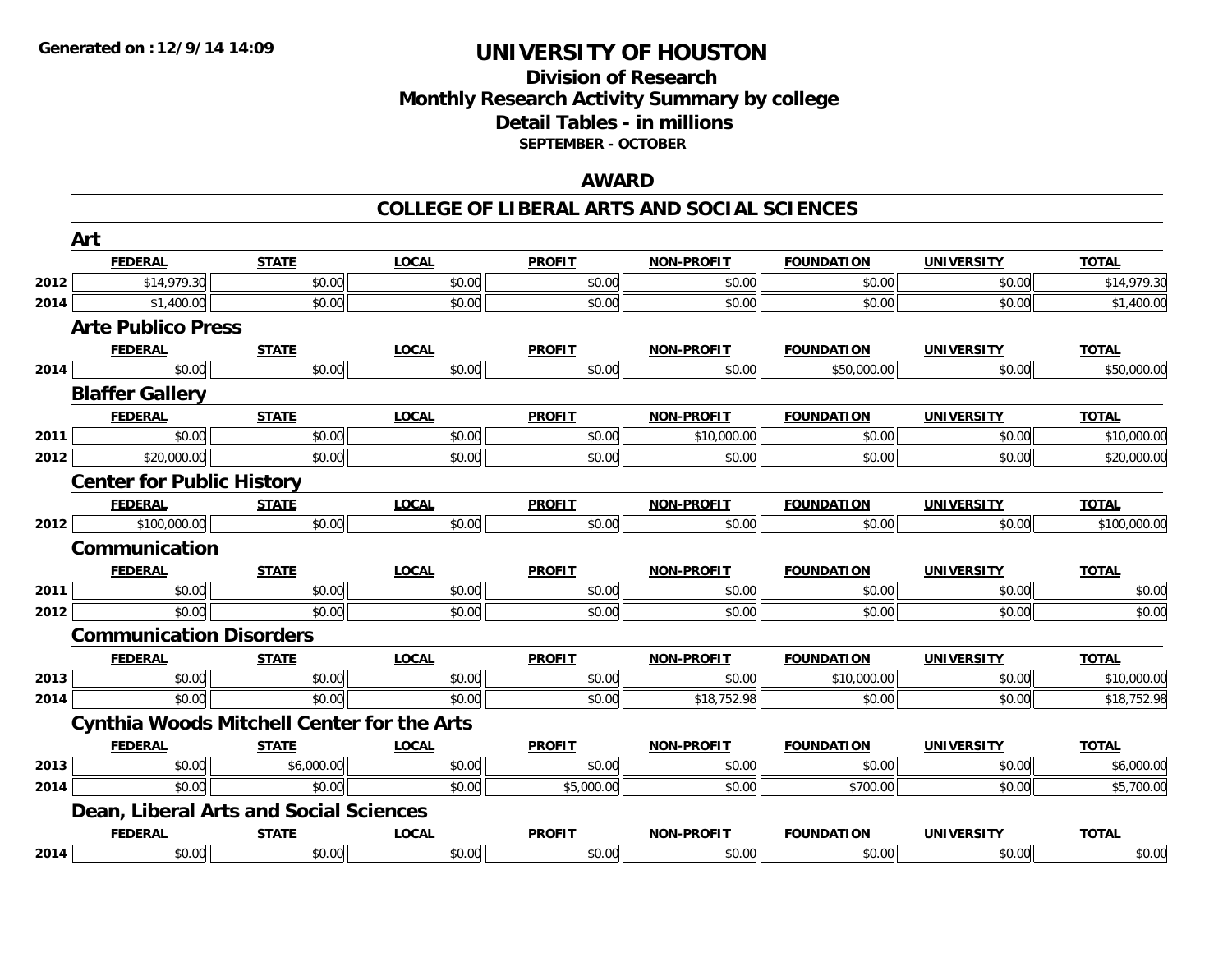## **Division of ResearchMonthly Research Activity Summary by college Detail Tables - in millions SEPTEMBER - OCTOBER**

### **AWARD**

|      | <b>Economics</b>                    |              |              |               |                   |                   |                   |                |
|------|-------------------------------------|--------------|--------------|---------------|-------------------|-------------------|-------------------|----------------|
|      | <b>FEDERAL</b>                      | <b>STATE</b> | <b>LOCAL</b> | <b>PROFIT</b> | <b>NON-PROFIT</b> | <b>FOUNDATION</b> | <b>UNIVERSITY</b> | <b>TOTAL</b>   |
| 2011 | \$0.00                              | \$0.00       | \$0.00       | \$0.00        | \$55,000.00       | \$0.00            | \$0.00            | \$55,000.00    |
| 2012 | \$0.00                              | \$0.00       | \$0.00       | \$0.00        | \$0.00            | \$38,500.00       | \$0.00            | \$38,500.00    |
| 2013 | \$0.00                              | \$0.00       | \$0.00       | \$0.00        | \$0.00            | \$25,000.00       | \$0.00            | \$25,000.00    |
| 2014 | \$0.00                              | \$0.00       | \$0.00       | \$0.00        | \$0.00            | \$13,354.00       | \$0.00            | \$13,354.00    |
| 2015 | \$0.00                              | \$0.00       | \$0.00       | \$0.00        | \$0.00            | \$13,009.00       | \$0.00            | \$13,009.00    |
|      | <b>English</b>                      |              |              |               |                   |                   |                   |                |
|      | <b>FEDERAL</b>                      | <b>STATE</b> | <b>LOCAL</b> | <b>PROFIT</b> | <b>NON-PROFIT</b> | <b>FOUNDATION</b> | <b>UNIVERSITY</b> | <b>TOTAL</b>   |
| 2011 | \$0.00                              | \$0.00       | \$0.00       | \$0.00        | \$0.00            | \$0.00            | \$0.00            | \$0.00         |
| 2013 | \$0.00                              | \$0.00       | \$0.00       | \$0.00        | \$0.00            | \$0.00            | \$0.00            | \$0.00         |
|      | <b>Health and Human Performance</b> |              |              |               |                   |                   |                   |                |
|      | <b>FEDERAL</b>                      | <b>STATE</b> | <b>LOCAL</b> | <b>PROFIT</b> | <b>NON-PROFIT</b> | <b>FOUNDATION</b> | <b>UNIVERSITY</b> | <b>TOTAL</b>   |
| 2011 | \$88,187.00                         | \$0.00       | \$0.00       | \$19,519.00   | \$0.00            | \$6,877.80        | \$0.00            | \$114,583.80   |
| 2012 | \$707,638.41                        | \$0.00       | \$0.00       | \$301,500.00  | \$0.00            | \$0.00            | \$0.00            | \$1,009,138.41 |
| 2013 | \$1,735,266.54                      | \$0.00       | \$0.00       | \$0.00        | \$0.00            | \$0.00            | \$0.00            | \$1,735,266.54 |
| 2014 | \$865,705.13                        | \$0.00       | \$0.00       | \$0.00        | \$0.00            | \$0.00            | \$0.00            | \$865,705.13   |
| 2015 | \$1,524,948.28                      | \$0.00       | \$0.00       | \$0.00        | \$0.00            | \$24,000.00       | \$0.00            | \$1,548,948.28 |
|      | <b>History</b>                      |              |              |               |                   |                   |                   |                |
|      | <b>FEDERAL</b>                      | <b>STATE</b> | <b>LOCAL</b> | <b>PROFIT</b> | <b>NON-PROFIT</b> | <b>FOUNDATION</b> | <b>UNIVERSITY</b> | <b>TOTAL</b>   |
| 2011 | \$0.00                              | \$0.00       | \$0.00       | \$19,256.96   | \$0.00            | \$0.00            | \$0.00            | \$19,256.96    |
| 2013 | \$0.00                              | \$0.00       | \$0.00       | \$73,662.21   | \$0.00            | \$0.00            | \$0.00            | \$73,662.21    |
|      | Philosophy                          |              |              |               |                   |                   |                   |                |
|      | <b>FEDERAL</b>                      | <b>STATE</b> | <b>LOCAL</b> | <b>PROFIT</b> | <b>NON-PROFIT</b> | <b>FOUNDATION</b> | <b>UNIVERSITY</b> | <b>TOTAL</b>   |
| 2012 | \$29,932.50                         | \$0.00       | \$0.00       | \$0.00        | \$0.00            | \$0.00            | \$0.00            | \$29,932.50    |
|      | <b>Political Science</b>            |              |              |               |                   |                   |                   |                |
|      | <b>FEDERAL</b>                      | <b>STATE</b> | <b>LOCAL</b> | <b>PROFIT</b> | <b>NON-PROFIT</b> | <b>FOUNDATION</b> | <b>UNIVERSITY</b> | <b>TOTAL</b>   |
| 2011 | \$11,941.00                         | \$0.00       | \$0.00       | \$0.00        | \$0.00            | \$0.00            | \$0.00            | \$11,941.00    |
| 2012 | \$0.00                              | \$0.00       | \$0.00       | \$0.00        | \$0.00            | \$0.00            | \$0.00            | \$0.00         |
| 2013 | \$0.00                              | \$0.00       | \$0.00       | \$0.00        | \$0.00            | \$0.00            | \$0.00            | \$0.00         |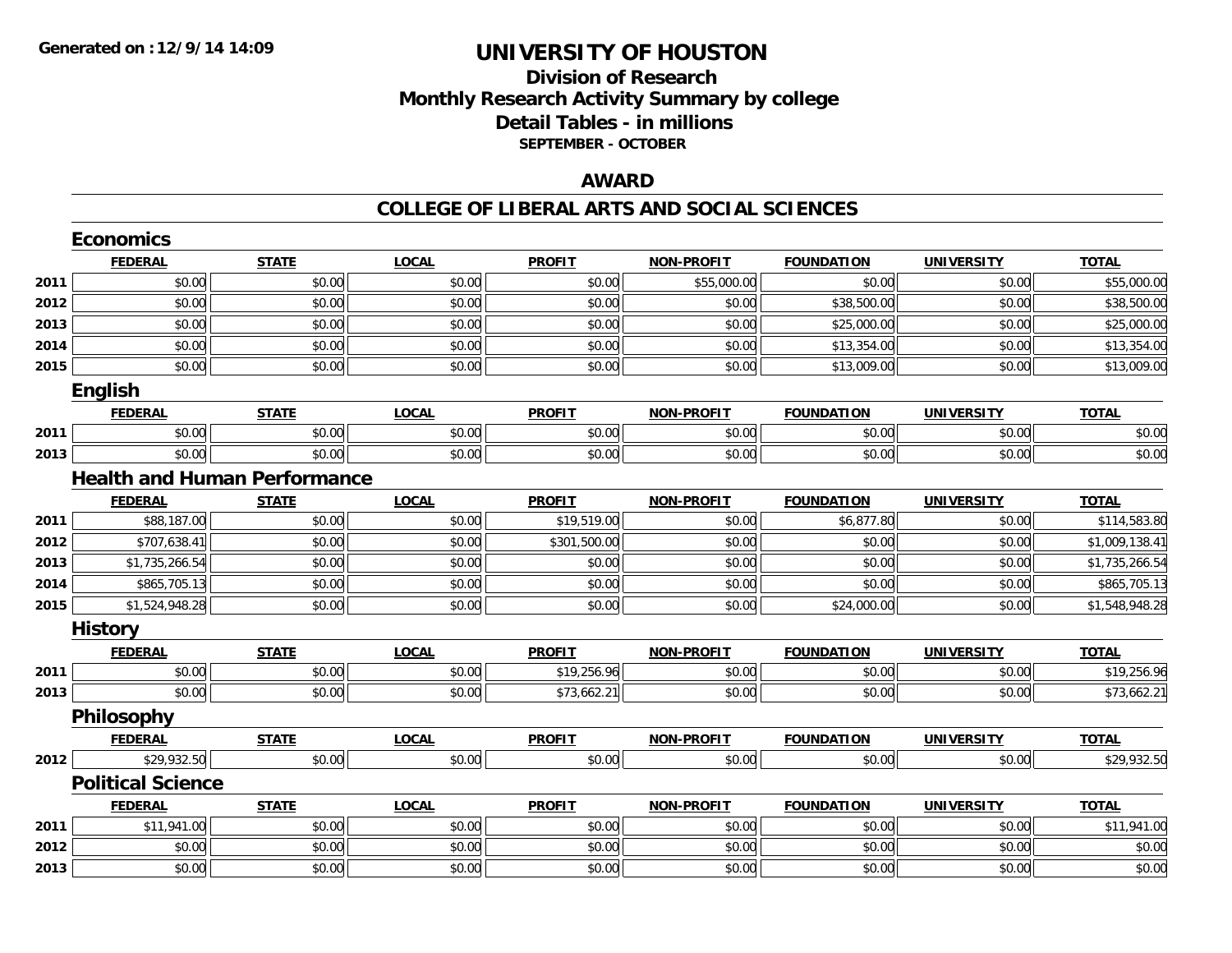## **Division of Research Monthly Research Activity Summary by college Detail Tables - in millions SEPTEMBER - OCTOBER**

#### **AWARD**

|       | Psychology       |              |              |               |                   |                   |                   |                 |
|-------|------------------|--------------|--------------|---------------|-------------------|-------------------|-------------------|-----------------|
|       | <b>FEDERAL</b>   | <b>STATE</b> | <b>LOCAL</b> | <b>PROFIT</b> | <b>NON-PROFIT</b> | <b>FOUNDATION</b> | <b>UNIVERSITY</b> | <b>TOTAL</b>    |
| 2011  | \$768,235.93     | \$54,919.00  | \$0.00       | \$34,430.00   | \$52,477.00       | \$65,055.05       | \$18,852.00       | \$993,968.98    |
| 2012  | \$930,634.00     | \$61,089.16  | \$0.00       | \$0.00        | \$95,049.00       | \$0.00            | \$0.00            | \$1,086,772.16  |
| 2013  | \$780,780.00     | \$0.00       | \$0.00       | \$25,723.00   | \$75,532.00       | \$0.00            | \$0.00            | \$882,035.00    |
| 2014  | \$611,562.20     | \$19,559.00  | \$0.00       | \$17,923.92   | \$117,038.00      | \$0.00            | \$0.00            | \$766,083.12    |
| 2015  | \$428,850.05     | \$20,215.00  | \$0.00       | \$21,507.00   | \$59,469.00       | \$0.00            | \$0.00            | \$530,041.05    |
|       | <b>Sociology</b> |              |              |               |                   |                   |                   |                 |
|       | <b>FEDERAL</b>   | <b>STATE</b> | <b>LOCAL</b> | <b>PROFIT</b> | <b>NON-PROFIT</b> | <b>FOUNDATION</b> | <b>UNIVERSITY</b> | <b>TOTAL</b>    |
| 2011  | \$0.00           | \$0.00       | \$0.00       | \$0.00        | \$3,500.00        | \$0.00            | \$0.00            | \$3,500.00      |
|       | <b>Theatre</b>   |              |              |               |                   |                   |                   |                 |
|       | <b>FEDERAL</b>   | <b>STATE</b> | <b>LOCAL</b> | <b>PROFIT</b> | <b>NON-PROFIT</b> | <b>FOUNDATION</b> | <b>UNIVERSITY</b> | <b>TOTAL</b>    |
| 2011  | \$0.00           | \$0.00       | \$0.00       | \$0.00        | \$47,990.37       | \$0.00            | \$0.00            | \$47,990.37     |
| Total | \$8,620,060.32   | \$161,782.16 | \$0.00       | \$518,522.09  | \$534,808.35      | \$246,495.85      | \$18,852.00       | \$10,100,520.77 |
|       |                  |              |              |               |                   |                   |                   |                 |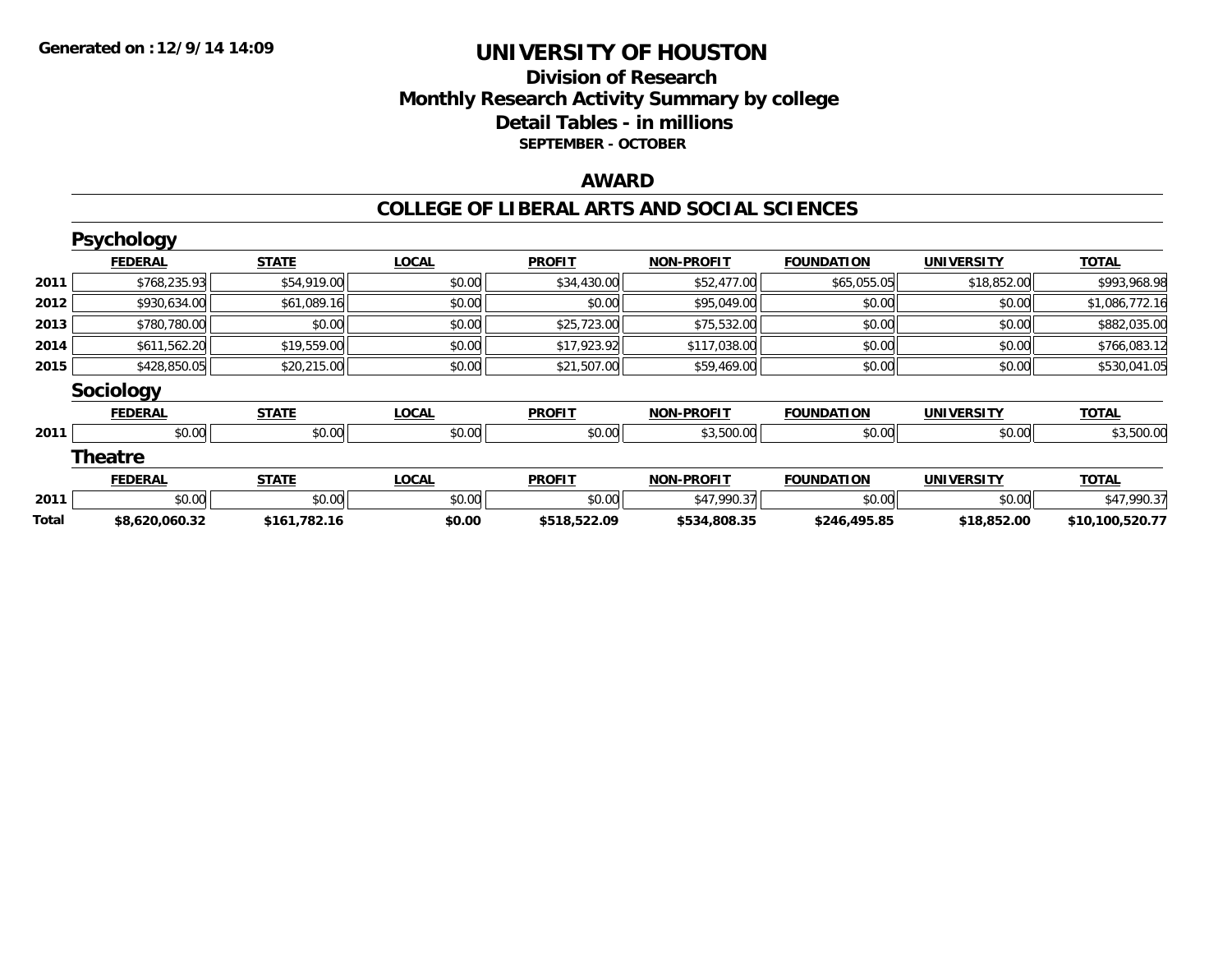## **Division of ResearchMonthly Research Activity Summary by college Detail Tables - in millionsSEPTEMBER - OCTOBER**

### **AWARD**

## **COLLEGE OF NATURAL SCIENCES AND MATHEMATICS**

## **Biology/Biochemistry**

|      | <b>FEDERAL</b> | <b>STATE</b> | <b>LOCAL</b> | <b>PROFIT</b> | <b>NON-PROFIT</b> | <b>FOUNDATION</b> | UNIVERSITY | <b>TOTAL</b> |
|------|----------------|--------------|--------------|---------------|-------------------|-------------------|------------|--------------|
| 2011 | \$832,463.00   | \$0.00       | \$0.00       | \$0.00        | \$0.00            | \$64,378.25       | \$0.00     | \$896.841.25 |
| 2012 | \$267,299.76   | \$0.00       | \$0.00       | \$0.00        | \$70,000.00       | \$0.00            | \$0.00     | \$337,299.76 |
| 2013 | \$428,760.00   | \$0.00       | \$0.00       | \$462,412.00  | \$100,000.00      | \$0.00            | \$0.00     | \$991,172.00 |
| 2014 | \$405,088.00   | \$223.06     | \$0.00       | \$0.00        | \$20,010.00       | \$0.00            | \$0.00     | \$425,321.06 |
| 2015 | \$441,660.12   | \$21,473.50  | \$0.00       | \$0.00        | \$91,785.01       | \$0.00            | \$0.00     | \$554,918.63 |

## **Center for Nuclear Receptors and Cell Signaling**

|      | <b>FEDERAL</b> | STATE       | <b>LOCAL</b> | <b>PROFIT</b> | <b>NON-PROFIT</b> | <b>FOUNDATION</b> | <b>UNIVERSITY</b> | <b>TOTAL</b> |
|------|----------------|-------------|--------------|---------------|-------------------|-------------------|-------------------|--------------|
| 2011 | \$213,829.00   | \$45,000.00 | \$0.00       | \$0.00        | \$0.00            | \$0.00            | \$0.00            | \$258,829.00 |
| 2012 | \$30,000.00    | \$0.00      | \$0.00       | \$0.00        | \$0.00            | \$0.00            | \$0.00            | \$30,000.00  |
| 2013 | \$22,845.00    | \$0.00      | \$0.00       | \$0.00        | \$0.00            | \$0.00            | \$0.00            | \$22,845.00  |
| 2014 | \$244,596.00   | \$0.00      | \$0.00       | \$0.00        | \$0.00            | \$0.00            | \$0.00            | \$244,596.00 |
| 2015 | \$0.00         | \$1,582.50  | \$0.00       | \$0.00        | \$0.00            | \$0.00            | \$0.00            | \$1,582.50   |

## **Chemistry**

|      | <b>FEDERAL</b> | <b>STATE</b> | <b>LOCAL</b> | <b>PROFIT</b> | <b>NON-PROFIT</b> | <b>FOUNDATION</b> | <b>UNIVERSITY</b> | <b>TOTAL</b>   |
|------|----------------|--------------|--------------|---------------|-------------------|-------------------|-------------------|----------------|
| 2011 | \$1,718,442.50 | \$0.00       | \$0.00       | \$0.00        | \$0.00            | \$100,000.00      | \$200,000.00      | \$2,018,442.50 |
| 2012 | \$505,224.88   | \$0.00       | \$0.00       | \$0.00        | \$0.00            | \$0.00            | \$0.00            | \$505,224.88   |
| 2013 | \$218,650.20   | \$0.00       | \$0.00       | \$0.00        | \$0.00            | \$0.00            | \$0.00            | \$218,650.20   |
| 2014 | \$467,250.00   | \$0.00       | \$0.00       | \$0.00        | \$0.00            | \$0.00            | \$0.00            | \$467,250.00   |
| 2015 | \$117,623.18   | \$0.00       | \$0.00       | \$0.00        | \$45,000.00       | \$125,000.00      | \$0.00            | \$287,623.18   |

#### **Computer Science**

|      | <b>FEDERAL</b> | <b>STATE</b> | <b>LOCAL</b> | <b>PROFIT</b> | <b>NON-PROFIT</b> | <b>FOUNDATION</b> | <b>UNIVERSITY</b> | <b>TOTAL</b>   |
|------|----------------|--------------|--------------|---------------|-------------------|-------------------|-------------------|----------------|
| 2011 | \$384,068.00   | \$9,392.00   | \$0.00       | \$238,576.00  | \$0.00            | \$0.00            | \$0.00            | \$632,036.00   |
| 2012 | \$1,021,468.58 | \$0.00       | \$0.00       | \$60,000.00   | \$0.00            | \$0.00            | \$0.00            | \$1,081,468.58 |
| 2013 | \$1,370,350.00 | \$0.00       | \$0.00       | \$99,975.00   | \$0.00            | \$0.00            | \$0.00            | \$1,470,325.00 |
| 2014 | \$825,112.20   | \$0.00       | \$0.00       | \$180,000.00  | \$0.00            | \$0.00            | \$0.00            | \$1,005,112.20 |
| 2015 | \$1,366,631.75 | \$36,815.00  | \$0.00       | \$0.00        | \$0.00            | \$0.00            | \$0.00            | \$1,403,446.75 |

## **Dean, Natural Sciences and Mathematics**

|      | <b>FEDERAL</b>                         | <b>CTATE</b><br>,,,,,, | LOCAL                     | <b>PROFIT</b>      | J-PROFIT<br><b>NION!</b> | <b>FOUNDATION</b> | <b>UNIVERSITY</b> | <b>TOTAL</b>        |
|------|----------------------------------------|------------------------|---------------------------|--------------------|--------------------------|-------------------|-------------------|---------------------|
| 2012 | 0.110<br>$\sim$ $\sim$ $\sim$<br>JU.UU | \$0.00                 | $\sim$<br>$\sim$<br>JU.UU | ሐሴ ሰሰ<br>งบ.บบ     | 0000<br>JU.UU            | \$0.00            | 0.00<br>\$0.00    | 20.00<br>30.UU      |
| 2013 | A<br>12.UU                             | \$0.00                 | $\sim$ 00<br>vu.vu        | $\sim$ 00<br>JU.UU | 0000<br>PO.OO            | \$0.00            | 0000<br>\$0.00    | 11000<br>12.UU<br>. |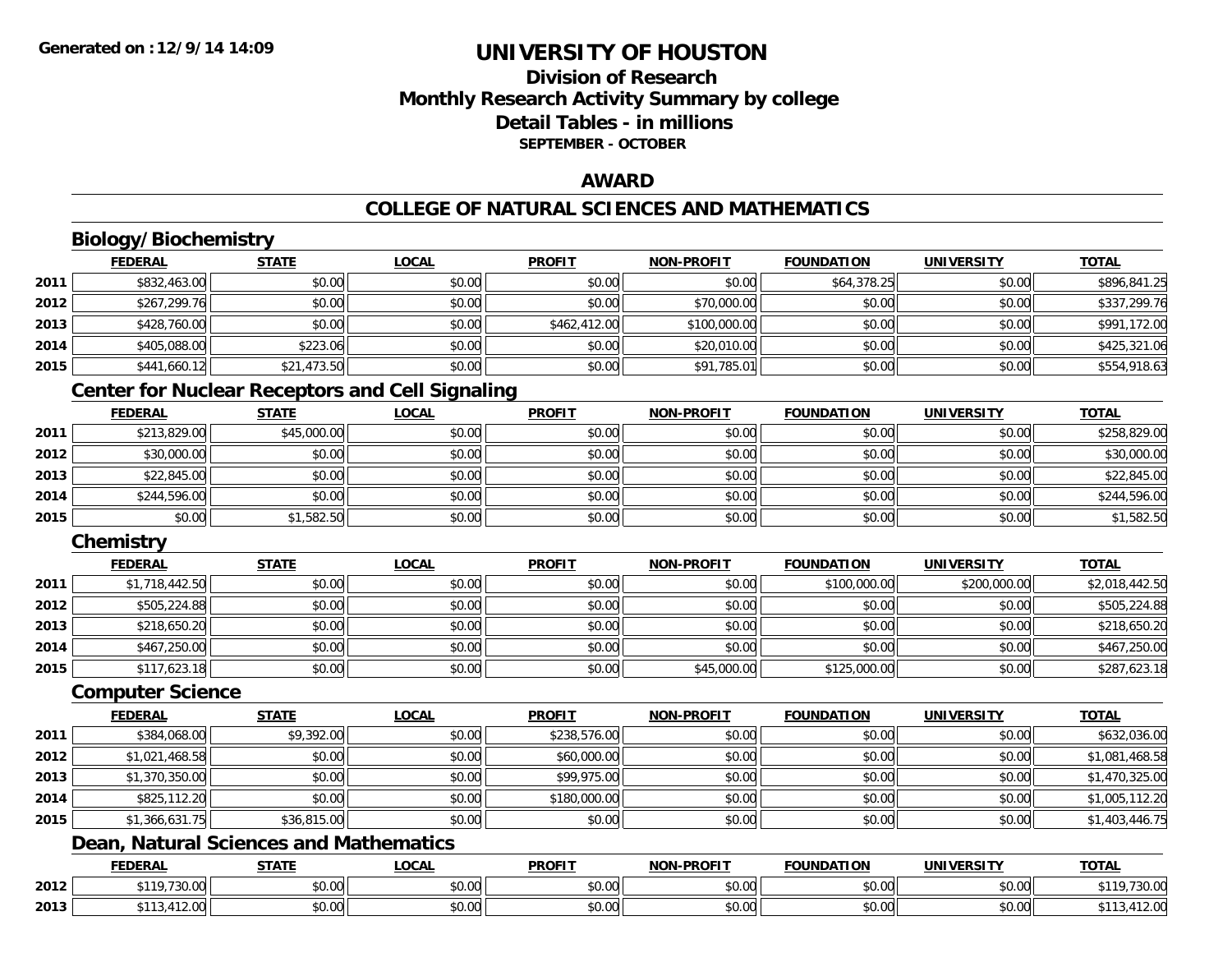## **Division of ResearchMonthly Research Activity Summary by college Detail Tables - in millions SEPTEMBER - OCTOBER**

### **AWARD**

#### **COLLEGE OF NATURAL SCIENCES AND MATHEMATICS**

|       | Dean, Natural Sciences and Mathematics  |              |              |                |                   |                   |                   |                 |
|-------|-----------------------------------------|--------------|--------------|----------------|-------------------|-------------------|-------------------|-----------------|
|       | <b>FEDERAL</b>                          | <b>STATE</b> | <b>LOCAL</b> | <b>PROFIT</b>  | <b>NON-PROFIT</b> | <b>FOUNDATION</b> | <b>UNIVERSITY</b> | <b>TOTAL</b>    |
| 2015  | \$39,719.50                             | \$0.00       | \$0.00       | \$0.00         | \$0.00            | \$0.00            | \$0.00            | \$39,719.50     |
|       | <b>Earth &amp; Atmospheric Sciences</b> |              |              |                |                   |                   |                   |                 |
|       | <b>FEDERAL</b>                          | <b>STATE</b> | <b>LOCAL</b> | <b>PROFIT</b>  | <b>NON-PROFIT</b> | <b>FOUNDATION</b> | <b>UNIVERSITY</b> | <b>TOTAL</b>    |
| 2011  | \$1,023,374.00                          | \$11,400.00  | \$0.00       | \$383,974.00   | \$0.00            | \$0.00            | \$0.00            | \$1,418,748.00  |
| 2012  | \$199,477.00                            | \$0.00       | \$0.00       | \$884,287.15   | \$100,000.00      | \$0.00            | \$0.00            | \$1,183,764.15  |
| 2013  | \$413,255.80                            | \$0.00       | \$0.00       | \$435,000.00   | \$0.00            | \$0.00            | \$0.00            | \$848,255.80    |
| 2014  | \$217,584.81                            | \$0.00       | \$0.00       | \$389,278.76   | \$0.00            | \$0.00            | \$0.00            | \$606,863.57    |
| 2015  | \$290,791.25                            | \$0.00       | \$0.00       | \$660,000.00   | \$41,119.00       | \$0.00            | \$0.00            | \$991,910.25    |
|       | <b>Institute for Nanoenergy</b>         |              |              |                |                   |                   |                   |                 |
|       | <b>FEDERAL</b>                          | <b>STATE</b> | <b>LOCAL</b> | <b>PROFIT</b>  | <b>NON-PROFIT</b> | <b>FOUNDATION</b> | <b>UNIVERSITY</b> | <b>TOTAL</b>    |
| 2011  | \$0.00                                  | \$0.00       | \$0.00       | \$0.00         | \$0.00            | \$0.00            | \$0.00            | \$0.00          |
| 2014  | \$0.00                                  | \$0.00       | \$0.00       | \$0.00         | \$0.00            | \$0.00            | \$0.00            | \$0.00          |
|       | <b>Mathematics</b>                      |              |              |                |                   |                   |                   |                 |
|       | <b>FEDERAL</b>                          | <b>STATE</b> | <b>LOCAL</b> | <b>PROFIT</b>  | <b>NON-PROFIT</b> | <b>FOUNDATION</b> | <b>UNIVERSITY</b> | <b>TOTAL</b>    |
| 2011  | \$223,993.00                            | \$100,036.00 | \$0.00       | \$0.00         | \$0.00            | \$31,708.69       | \$10,000.00       | \$365,737.69    |
| 2012  | \$563,400.92                            | \$139,679.00 | \$0.00       | \$0.00         | \$49,616.00       | \$0.00            | \$10,000.00       | \$762,695.92    |
| 2013  | \$200,318.00                            | \$0.00       | \$0.00       | \$0.00         | \$0.00            | \$14,000.00       | \$0.00            | \$214,318.00    |
| 2014  | \$555,824.50                            | \$0.00       | \$0.00       | \$0.00         | \$0.00            | \$24.29           | \$0.00            | \$555,848.79    |
| 2015  | \$526,885.00                            | \$0.00       | \$0.00       | \$0.00         | \$45,000.00       | \$7,000.00        | \$0.00            | \$578,885.00    |
|       | <b>Physics</b>                          |              |              |                |                   |                   |                   |                 |
|       | <b>FEDERAL</b>                          | <b>STATE</b> | <b>LOCAL</b> | <b>PROFIT</b>  | <b>NON-PROFIT</b> | <b>FOUNDATION</b> | <b>UNIVERSITY</b> | <b>TOTAL</b>    |
| 2011  | \$1,521,418.00                          | \$0.00       | \$0.00       | \$124,400.00   | \$0.00            | \$0.00            | \$0.00            | \$1,645,818.00  |
| 2012  | \$715,352.50                            | \$0.00       | \$0.00       | \$299,400.00   | \$49,225.00       | \$0.00            | \$0.00            | \$1,063,977.50  |
| 2013  | \$1,237,675.98                          | \$0.00       | \$0.00       | \$99,400.00    | \$56,040.00       | \$0.00            | \$0.00            | \$1,393,115.98  |
| 2014  | \$1,303,013.42                          | \$0.00       | \$0.00       | \$40,000.00    | \$0.00            | \$0.00            | \$0.00            | \$1,343,013.42  |
| 2015  | \$497,283.00                            | \$0.00       | \$0.00       | \$99,400.00    | \$0.00            | \$0.00            | \$0.00            | \$596,683.00    |
| Total | \$20,643,870.85                         | \$365,601.06 | \$0.00       | \$4,456,102.91 | \$667,795.01      | \$342,111.23      | \$220,000.00      | \$26,695,481.06 |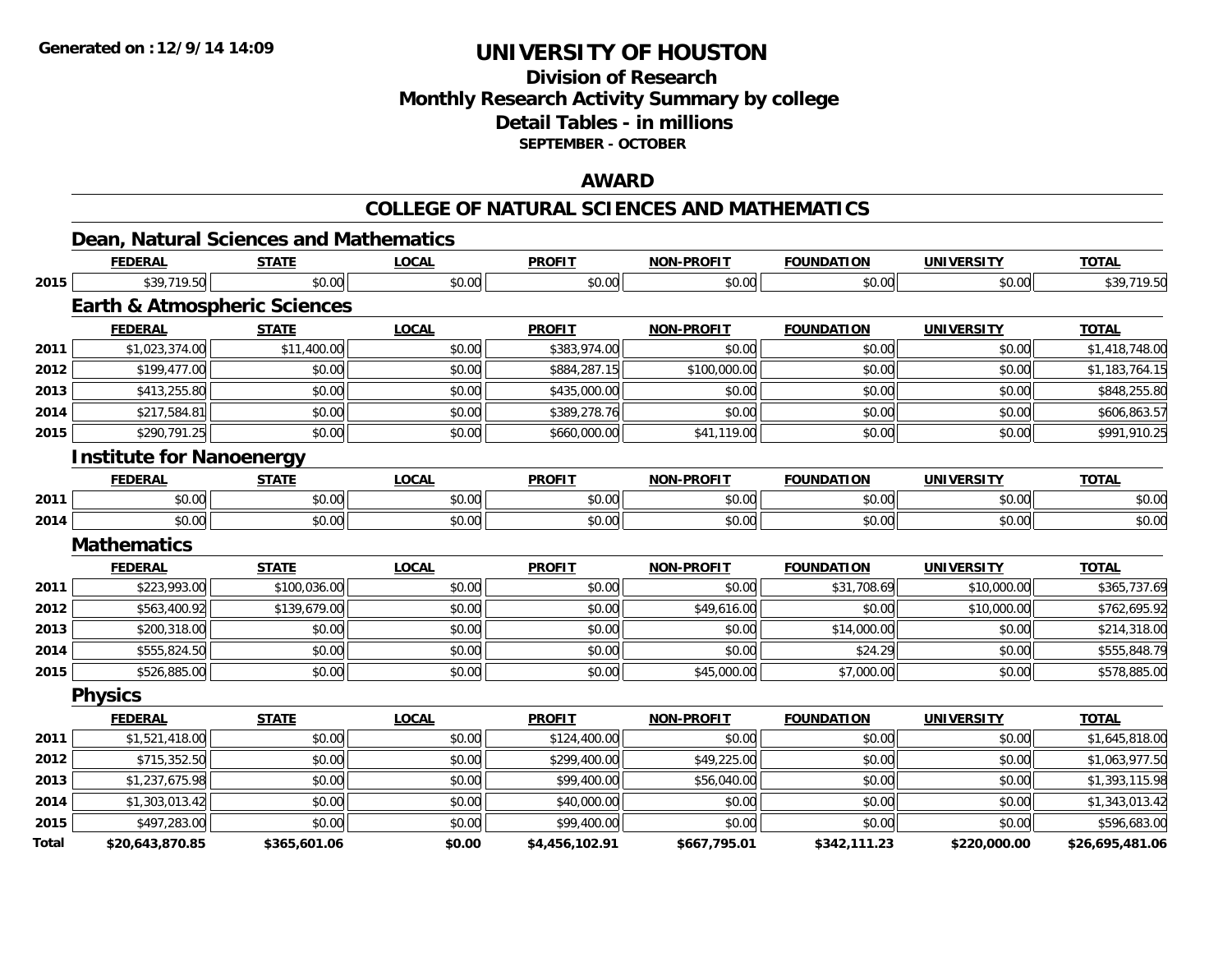### **Division of Research Monthly Research Activity Summary by college Detail Tables - in millions SEPTEMBER - OCTOBER**

### **AWARD**

#### **COLLEGE OF OPTOMETRY**

## **Optometry Vision Sciences**

|       | <b>FEDERAL</b> | <b>STATE</b> | <b>LOCAL</b> | <b>PROFIT</b> | <b>NON-PROFIT</b> | <b>FOUNDATION</b> | <b>UNIVERSITY</b> | <b>TOTAL</b>   |
|-------|----------------|--------------|--------------|---------------|-------------------|-------------------|-------------------|----------------|
| 2011  | \$1,344,581.00 | \$0.00       | \$0.00       | \$0.00        | \$0.00            | \$0.00            | \$0.00            | \$1,344,581.00 |
| 2012  | \$1,482,409.80 | \$0.00       | \$0.00       | \$86,580.00   | \$0.00            | \$0.00            | \$0.00            | \$1,568,989.80 |
| 2013  | \$1,524,745.80 | \$0.00       | \$0.00       | \$239,098.00  | \$0.00            | \$0.00            | \$0.00            | \$1,763,843.80 |
| 2014  | \$2,271,254.00 | \$0.00       | \$0.00       | \$259,444.40  | \$0.00            | \$0.00            | \$91,630.00       | \$2,622,328.40 |
| 2015  | \$2,312,041.25 | \$0.00       | \$0.00       | \$52,000.00   | \$0.00            | \$0.00            | \$0.00            | \$2,364,041.25 |
| Total | \$8,935,031.85 | \$0.00       | \$0.00       | \$637,122.40  | \$0.00            | \$0.00            | \$91,630.00       | \$9,663,784.25 |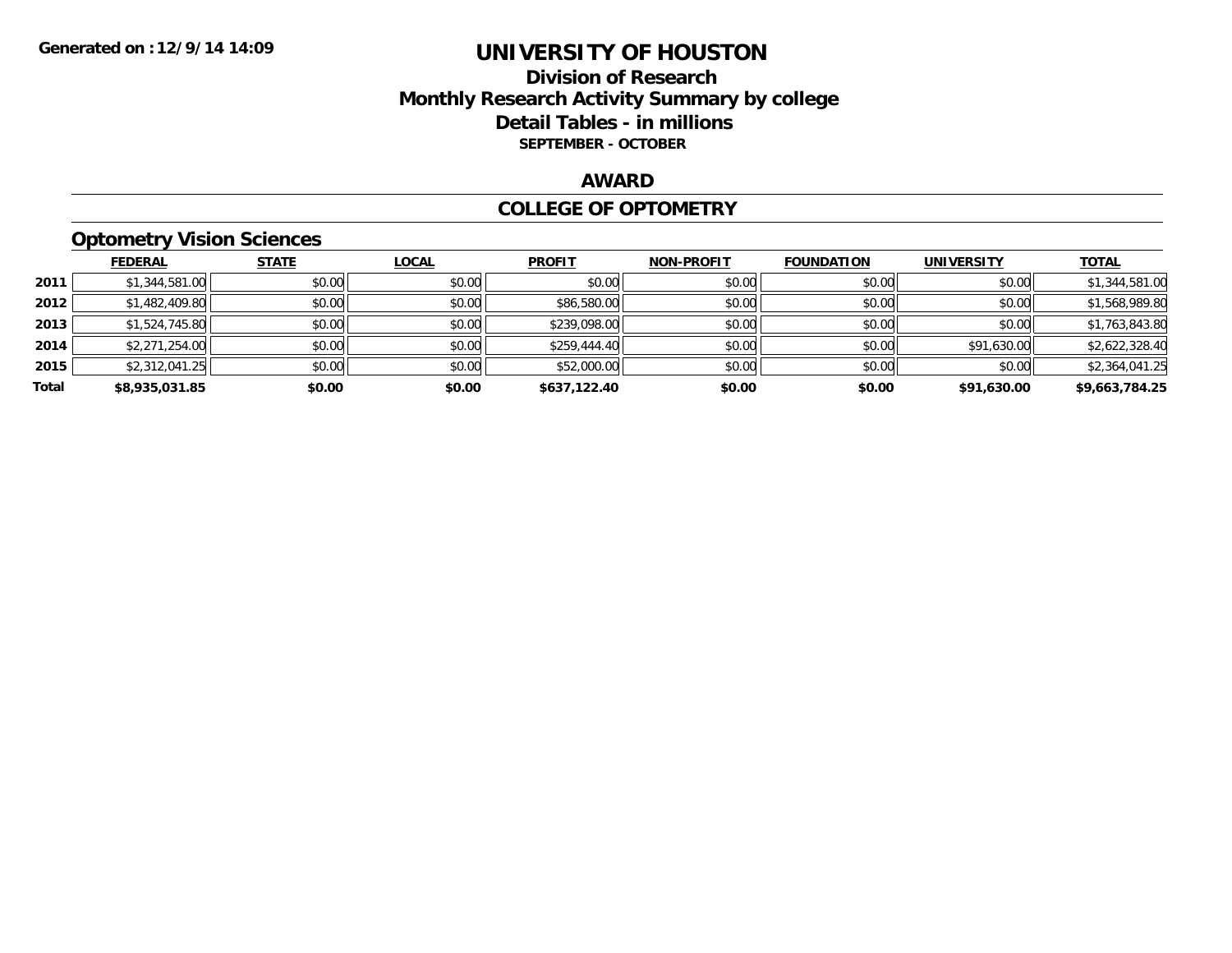## **Division of ResearchMonthly Research Activity Summary by college Detail Tables - in millions SEPTEMBER - OCTOBER**

### **AWARD**

|       |                                               |              |                                                           | <b>COLLEGE OF PHARMACY</b> |                   |                   |                   |                |
|-------|-----------------------------------------------|--------------|-----------------------------------------------------------|----------------------------|-------------------|-------------------|-------------------|----------------|
|       |                                               |              | <b>Center for Experimental Therapeutics and Pharmacoi</b> |                            |                   |                   |                   |                |
|       | <b>FEDERAL</b>                                | <b>STATE</b> | <b>LOCAL</b>                                              | <b>PROFIT</b>              | <b>NON-PROFIT</b> | <b>FOUNDATION</b> | <b>UNIVERSITY</b> | <b>TOTAL</b>   |
| 2012  | \$0.00                                        | \$0.00       | \$0.00                                                    | \$0.00                     | \$0.00            | \$0.00            | \$0.00            | \$0.00         |
|       | <b>Clinical Pharmacy &amp; Administration</b> |              |                                                           |                            |                   |                   |                   |                |
|       | <b>FEDERAL</b>                                | <b>STATE</b> | <b>LOCAL</b>                                              | <b>PROFIT</b>              | NON-PROFIT        | <b>FOUNDATION</b> | <b>UNIVERSITY</b> | <b>TOTAL</b>   |
| 2011  | \$12,660.00                                   | \$14,886.00  | \$0.00                                                    | \$730.05                   | \$0.00            | \$0.00            | \$0.00            | \$28,276.05    |
| 2012  | \$42,880.00                                   | \$5,892.00   | \$0.00                                                    | \$0.00                     | \$6,500.00        | \$0.00            | \$0.00            | \$55,272.00    |
| 2013  | \$0.00                                        | \$0.00       | \$0.00                                                    | \$140,532.00               | \$0.00            | \$0.00            | \$0.00            | \$140,532.00   |
| 2014  | \$0.00                                        | \$0.00       | \$0.00                                                    | \$90,375.00                | \$0.00            | \$0.00            | \$0.00            | \$90,375.00    |
| 2015  | \$0.00                                        | \$0.00       | \$0.00                                                    | \$0.00                     | \$34,710.00       | \$0.00            | \$0.00            | \$34,710.00    |
|       | Dean, Pharmacy                                |              |                                                           |                            |                   |                   |                   |                |
|       | <b>FEDERAL</b>                                | <b>STATE</b> | <b>LOCAL</b>                                              | <b>PROFIT</b>              | NON-PROFIT        | <b>FOUNDATION</b> | <b>UNIVERSITY</b> | <b>TOTAL</b>   |
| 2012  | \$0.00                                        | \$0.00       | \$0.00                                                    | \$0.00                     | \$0.00            | \$0.00            | \$0.00            | \$0.00         |
| 2013  | \$0.00                                        | \$0.00       | \$0.00                                                    | \$0.00                     | \$0.00            | \$0.00            | \$0.00            | \$0.00         |
| 2014  | \$0.00                                        | \$0.00       | \$0.00                                                    | \$0.00                     | \$0.00            | \$0.00            | \$0.00            | \$0.00         |
|       | <b>Pharm Health Outcomes &amp; Policy</b>     |              |                                                           |                            |                   |                   |                   |                |
|       | <b>FEDERAL</b>                                | <b>STATE</b> | <b>LOCAL</b>                                              | <b>PROFIT</b>              | NON-PROFIT        | <b>FOUNDATION</b> | <b>UNIVERSITY</b> | <b>TOTAL</b>   |
| 2011  | \$0.00                                        | \$0.00       | \$0.00                                                    | \$0.00                     | \$324,968.00      | \$0.00            | \$0.00            | \$324,968.00   |
| 2013  | \$188,183.00                                  | \$0.00       | \$0.00                                                    | \$0.00                     | \$0.00            | \$0.00            | \$0.00            | \$188,183.00   |
|       |                                               |              | <b>Pharmacological and Pharmaceutical Sciences</b>        |                            |                   |                   |                   |                |
|       | <b>FEDERAL</b>                                | <b>STATE</b> | <b>LOCAL</b>                                              | <b>PROFIT</b>              | <b>NON-PROFIT</b> | <b>FOUNDATION</b> | <b>UNIVERSITY</b> | <b>TOTAL</b>   |
| 2011  | \$706,432.00                                  | \$0.00       | \$0.00                                                    | \$0.00                     | \$0.00            | \$0.00            | \$0.00            | \$706,432.00   |
| 2012  | \$465,500.00                                  | \$0.00       | \$0.00                                                    | \$0.00                     | \$147,000.00      | \$0.00            | \$0.00            | \$612,500.00   |
| 2013  | \$319,758.00                                  | \$0.00       | \$0.00                                                    | \$0.00                     | \$0.00            | \$0.00            | \$0.00            | \$319,758.00   |
| 2014  | \$372,923.00                                  | \$0.00       | \$0.00                                                    | \$0.00                     | \$0.00            | \$88,961.00       | \$0.00            | \$461,884.00   |
| 2015  | \$697,416.00                                  | \$0.00       | \$0.00                                                    | \$0.00                     | \$0.00            | \$0.00            | \$0.00            | \$697,416.00   |
| Total | \$2.805.752.00                                | \$20.778.00  | \$0.00                                                    | \$231.637.05               | \$513.178.00      | \$88.961.00       | \$0.00            | \$3.660.306.05 |

**\$2,805,752.00 \$20,778.00 \$0.00 \$231,637.05 \$513,178.00 \$88,961.00 \$0.00 \$3,660,306.05**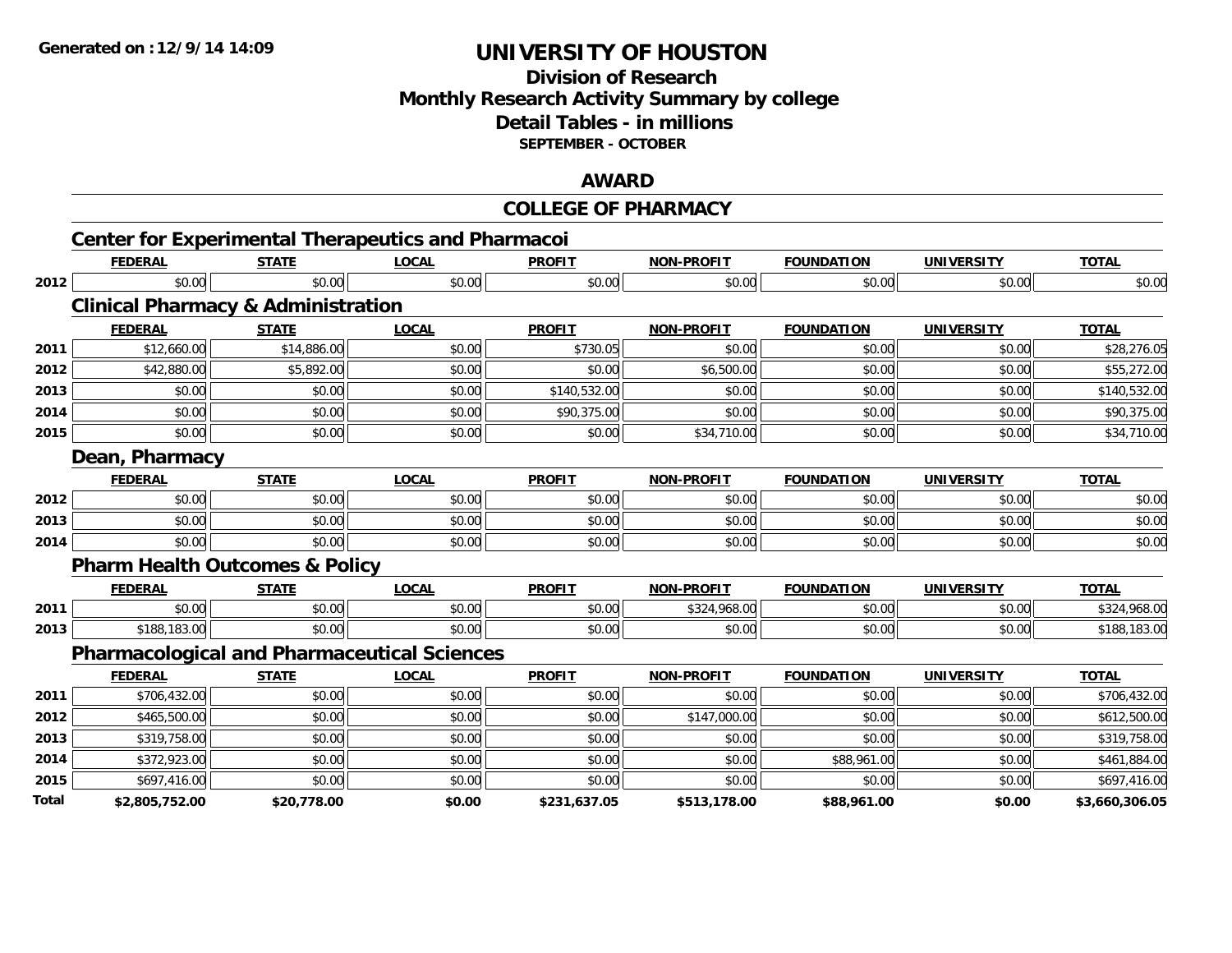### **Division of Research Monthly Research Activity Summary by college Detail Tables - in millions SEPTEMBER - OCTOBER**

#### **AWARD**

#### **COLLEGE OF TECHNOLOGY**

|       | <b>Center for Technology Literacy</b>         |              |              |               |                   |                   |                   |                |
|-------|-----------------------------------------------|--------------|--------------|---------------|-------------------|-------------------|-------------------|----------------|
|       | <b>FEDERAL</b>                                | <b>STATE</b> | <b>LOCAL</b> | <b>PROFIT</b> | <b>NON-PROFIT</b> | <b>FOUNDATION</b> | <b>UNIVERSITY</b> | <b>TOTAL</b>   |
| 2015  | \$19,362.80                                   | \$0.00       | \$0.00       | \$0.00        | \$0.00            | \$0.00            | \$0.00            | \$19,362.80    |
|       | <b>Construction Management</b>                |              |              |               |                   |                   |                   |                |
|       | <b>FEDERAL</b>                                | <b>STATE</b> | <b>LOCAL</b> | <b>PROFIT</b> | <b>NON-PROFIT</b> | <b>FOUNDATION</b> | <b>UNIVERSITY</b> | <b>TOTAL</b>   |
| 2013  | \$0.00                                        | \$74,568.00  | \$0.00       | \$0.00        | \$0.00            | \$0.00            | \$0.00            | \$74,568.00    |
|       | Dean, Technology                              |              |              |               |                   |                   |                   |                |
|       | <b>FEDERAL</b>                                | <b>STATE</b> | <b>LOCAL</b> | <b>PROFIT</b> | <b>NON-PROFIT</b> | <b>FOUNDATION</b> | <b>UNIVERSITY</b> | <b>TOTAL</b>   |
| 2013  | \$0.00                                        | \$0.00       | \$0.00       | \$0.00        | \$0.00            | \$0.00            | \$0.00            | \$0.00         |
|       | <b>Engineering Technology</b>                 |              |              |               |                   |                   |                   |                |
|       | <b>FEDERAL</b>                                | <b>STATE</b> | <b>LOCAL</b> | <b>PROFIT</b> | <b>NON-PROFIT</b> | <b>FOUNDATION</b> | <b>UNIVERSITY</b> | <b>TOTAL</b>   |
| 2012  | \$70,000.00                                   | \$0.00       | \$0.00       | \$0.00        | \$0.00            | \$0.00            | \$0.00            | \$70,000.00    |
| 2013  | \$161,215.00                                  | \$0.00       | \$0.00       | \$0.00        | \$0.00            | \$0.00            | \$0.00            | \$161,215.00   |
| 2014  | \$900,000.00                                  | \$0.00       | \$0.00       | \$0.00        | \$0.00            | \$0.00            | \$0.00            | \$900,000.00   |
|       | <b>Information &amp; Logistics Technology</b> |              |              |               |                   |                   |                   |                |
|       | <b>FEDERAL</b>                                | <b>STATE</b> | <b>LOCAL</b> | <b>PROFIT</b> | <b>NON-PROFIT</b> | <b>FOUNDATION</b> | <b>UNIVERSITY</b> | <b>TOTAL</b>   |
| 2011  | \$0.00                                        | \$0.00       | \$0.00       | \$0.00        | \$4,500.00        | \$0.00            | \$0.00            | \$4,500.00     |
| 2012  | \$5,000.00                                    | \$0.00       | \$0.00       | \$0.00        | \$0.00            | \$0.00            | \$0.00            | \$5,000.00     |
| Total | \$1,155,577.80                                | \$74,568.00  | \$0.00       | \$0.00        | \$4,500.00        | \$0.00            | \$0.00            | \$1,234,645.80 |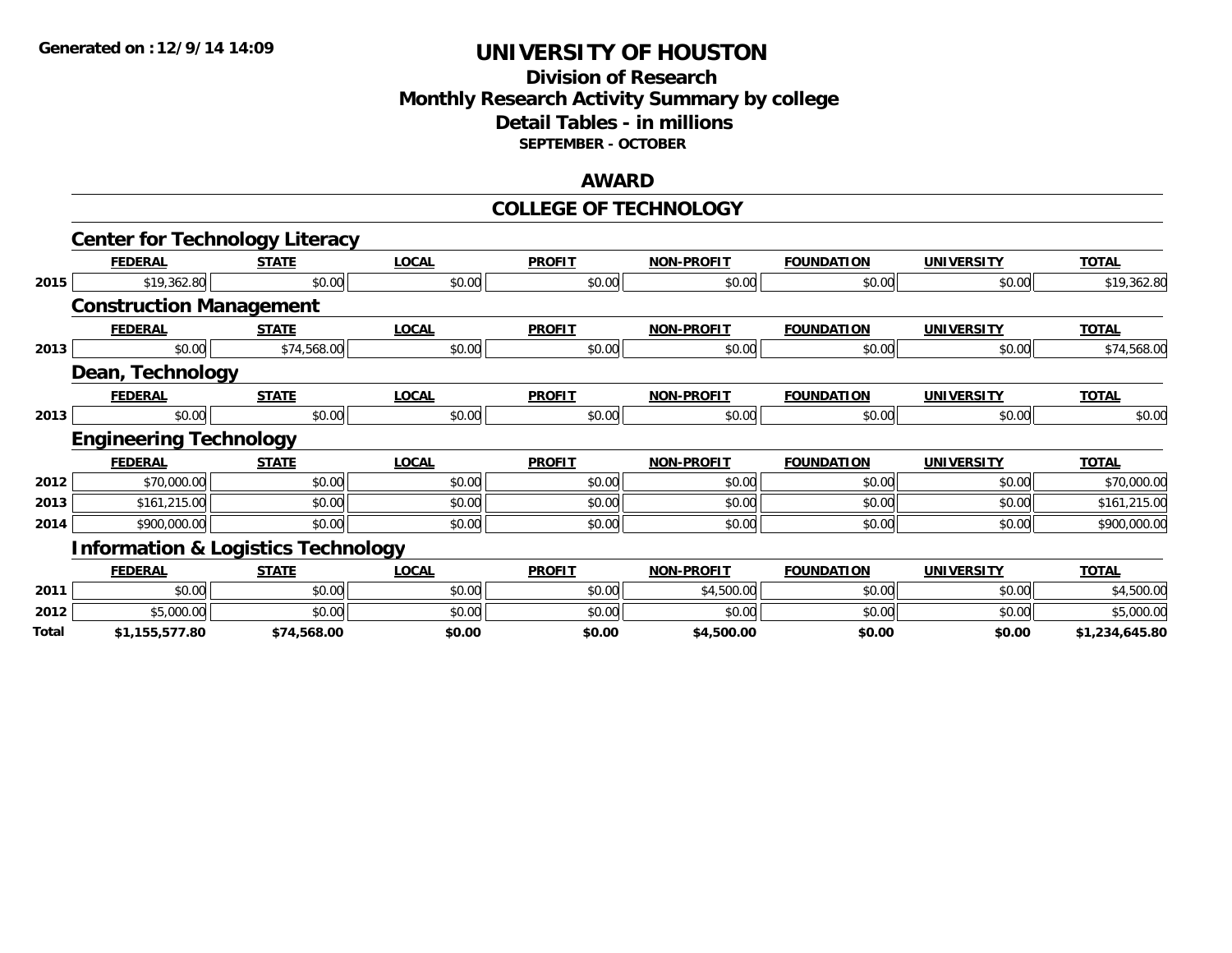## **Division of ResearchMonthly Research Activity Summary by college Detail Tables - in millions SEPTEMBER - OCTOBER**

### **AWARD**

## **CULLEN COLLEGE OF ENGINEERING**

|      | <b>Biomedical Engineering</b>                            |              |              |               |                   |                   |                   |                |
|------|----------------------------------------------------------|--------------|--------------|---------------|-------------------|-------------------|-------------------|----------------|
|      | <b>FEDERAL</b>                                           | <b>STATE</b> | <b>LOCAL</b> | <b>PROFIT</b> | <b>NON-PROFIT</b> | <b>FOUNDATION</b> | <b>UNIVERSITY</b> | <b>TOTAL</b>   |
| 2011 | \$0.00                                                   | \$0.00       | \$0.00       | \$0.00        | \$0.00            | \$0.00            | \$0.00            | \$0.00         |
| 2012 | \$0.00                                                   | \$0.00       | \$0.00       | \$0.00        | \$0.00            | \$0.00            | \$0.00            | \$0.00         |
| 2013 | \$406,394.00                                             | \$0.00       | \$0.00       | \$0.00        | \$0.00            | \$0.00            | \$0.00            | \$406,394.00   |
| 2014 | \$741,802.00                                             | \$0.00       | \$0.00       | \$0.00        | \$0.00            | \$0.00            | \$0.00            | \$741,802.00   |
| 2015 | \$90,603.00                                              | \$0.00       | \$0.00       | \$0.00        | \$0.00            | \$0.00            | \$0.00            | \$90,603.00    |
|      | <b>Center for Innovative Grouting Materials and Tech</b> |              |              |               |                   |                   |                   |                |
|      | <b>FEDERAL</b>                                           | <b>STATE</b> | <b>LOCAL</b> | <b>PROFIT</b> | <b>NON-PROFIT</b> | <b>FOUNDATION</b> | <b>UNIVERSITY</b> | <b>TOTAL</b>   |
| 2011 | \$0.00                                                   | \$0.00       | \$0.00       | \$0.00        | \$0.00            | \$0.00            | \$0.00            | \$0.00         |
| 2012 | \$0.00                                                   | \$0.00       | \$0.00       | \$0.00        | \$0.00            | \$0.00            | \$0.00            | \$0.00         |
| 2014 | \$0.00                                                   | \$0.00       | \$0.00       | \$0.00        | \$0.00            | \$0.00            | \$0.00            | \$0.00         |
|      | <b>Chemical Engineering</b>                              |              |              |               |                   |                   |                   |                |
|      | <b>FEDERAL</b>                                           | <b>STATE</b> | <b>LOCAL</b> | <b>PROFIT</b> | <b>NON-PROFIT</b> | <b>FOUNDATION</b> | <b>UNIVERSITY</b> | <b>TOTAL</b>   |
| 2011 | \$2,280,627.51                                           | \$0.00       | \$0.00       | \$161,131.00  | \$0.00            | \$10,900.00       | \$0.00            | \$2,452,658.51 |
| 2012 | \$1,112,288.10                                           | \$0.00       | \$0.00       | \$737,221.57  | \$0.00            | \$10,900.00       | \$0.00            | \$1,860,409.67 |
| 2013 | \$1,389,478.22                                           | \$26,500.00  | \$0.00       | \$115,518.00  | \$200,000.00      | \$0.00            | \$0.00            | \$1,731,496.22 |
| 2014 | \$1,186,088.30                                           | \$0.00       | \$0.00       | \$207,500.00  | \$0.00            | \$30,000.00       | \$0.00            | \$1,423,588.30 |
| 2015 | \$896,816.60                                             | \$409,609.00 | \$0.00       | \$0.00        | \$0.00            | \$30,000.00       | \$0.00            | \$1,336,425.60 |
|      | <b>Civil Engineering</b>                                 |              |              |               |                   |                   |                   |                |
|      | <b>FEDERAL</b>                                           | <b>STATE</b> | <b>LOCAL</b> | <b>PROFIT</b> | <b>NON-PROFIT</b> | <b>FOUNDATION</b> | <b>UNIVERSITY</b> | <b>TOTAL</b>   |
| 2011 | \$315,402.00                                             | \$386,195.00 | \$0.00       | \$61,500.00   | \$75,623.00       | \$0.00            | \$0.00            | \$838,720.00   |
| 2012 | \$1,086,975.91                                           | \$572,633.00 | \$0.00       | \$57,091.00   | \$75,623.00       | \$66,667.00       | \$0.00            | \$1,858,989.91 |
| 2013 | \$1,636,352.63                                           | \$274,310.00 | \$0.00       | \$800,000.00  | \$39,170.70       | \$0.00            | \$0.00            | \$2,749,833.33 |
| 2014 | \$1,422,197.71                                           | \$256,786.00 | \$0.00       | \$408,425.50  | \$0.00            | \$0.00            | \$0.00            | \$2,087,409.21 |
| 2015 | \$431,053.98                                             | \$5,437.00   | \$0.00       | \$49,967.00   | \$0.00            | \$0.00            | \$0.00            | \$486,457.98   |
|      | Dean, Engineering                                        |              |              |               |                   |                   |                   |                |
|      | <b>FEDERAL</b>                                           | <b>STATE</b> | <b>LOCAL</b> | <b>PROFIT</b> | <b>NON-PROFIT</b> | <b>FOUNDATION</b> | <b>UNIVERSITY</b> | <b>TOTAL</b>   |
| 2013 | \$39,999.10                                              | \$0.00       | \$0.00       | \$0.00        | \$0.00            | \$0.00            | \$0.00            | \$39,999.10    |
|      | <b>Electrical &amp; Computer Engineering</b>             |              |              |               |                   |                   |                   |                |
|      | <b>FEDERAL</b>                                           | <b>STATE</b> | <b>LOCAL</b> | <b>PROFIT</b> | <b>NON-PROFIT</b> | <b>FOUNDATION</b> | <b>UNIVERSITY</b> | <b>TOTAL</b>   |
| 2011 | \$681,306.99                                             | \$10,000.00  | \$0.00       | \$60,000.00   | \$0.00            | \$0.00            | \$0.00            | \$751,306.99   |

**2011**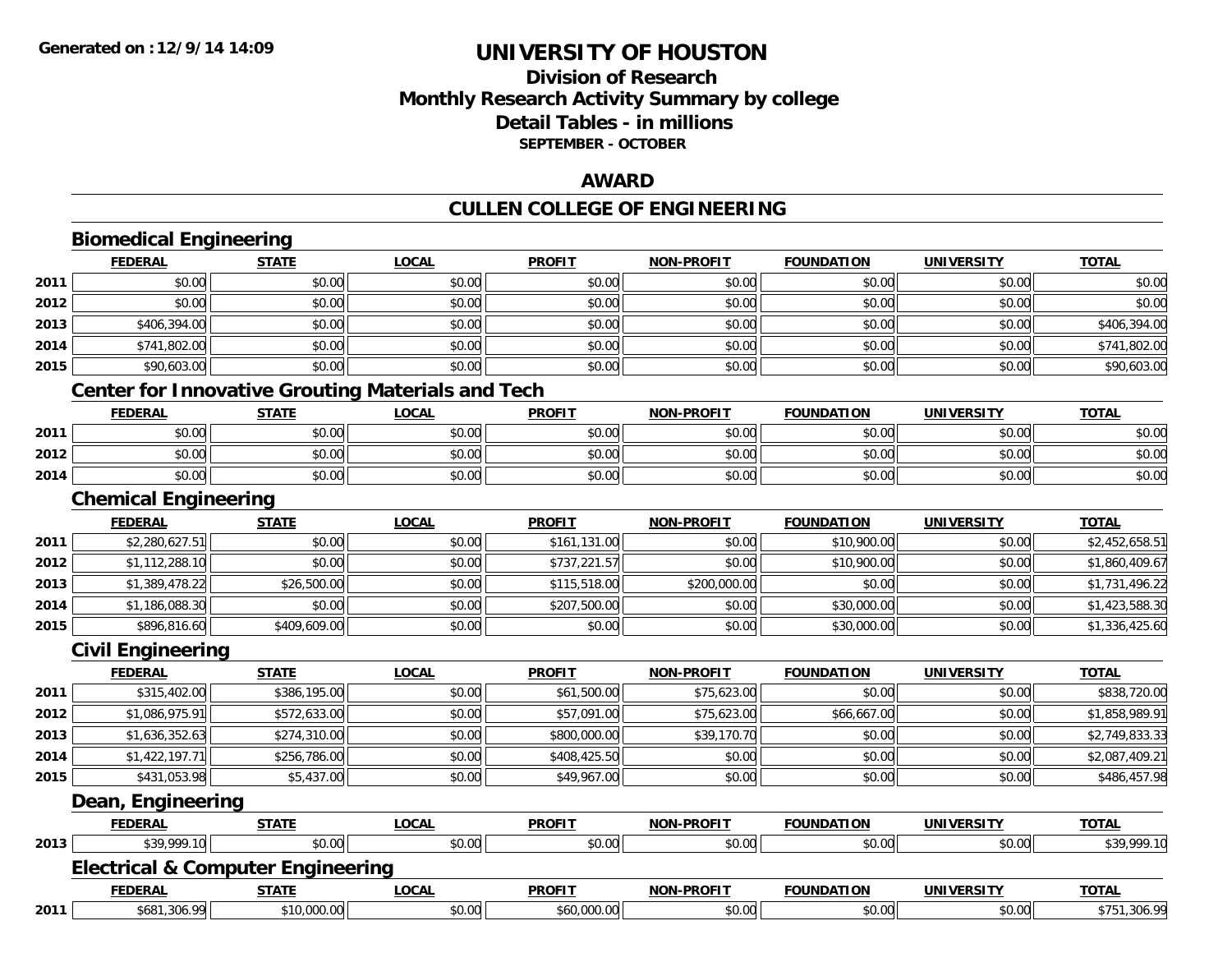### **Division of ResearchMonthly Research Activity Summary by college Detail Tables - in millions SEPTEMBER - OCTOBER**

#### **AWARD**

## **CULLEN COLLEGE OF ENGINEERING**

### **Electrical & Computer Engineering**

|      | <b>FEDERAL</b> | <u>STATE</u> | <u>LOCAL</u> | <b>PROFIT</b> | <b>NON-PROFIT</b> | <b>FOUNDATION</b> | <b>UNIVERSITY</b> | <b>TOTAL</b>   |
|------|----------------|--------------|--------------|---------------|-------------------|-------------------|-------------------|----------------|
| 2012 | \$417,695.40   | \$10,000.00  | \$0.00       | \$108,500.00  | \$0.00            | \$0.00            | \$0.00            | \$536,195.40   |
| 2013 | \$848,516.05   | \$10,000.00  | \$0.00       | \$180,698.00  | \$221,967.30      | \$0.00            | \$0.00            | \$1,261,181.35 |
| 2014 | \$748,195.70   | \$0.00       | \$0.00       | \$30,000.00   | \$0.00            | \$87,500.00       | \$0.00            | \$865,695.70   |
| 2015 | \$1,081,187.16 | \$34,401.00  | \$0.00       | \$0.00        | \$0.00            | \$0.00            | \$0.00            | \$1,115,588.16 |

#### **Industrial Engineering**

|      | <b>FEDERAL</b> | <b>STATE</b> | <u>LOCAL</u> | <b>PROFIT</b> | <b>NON-PROFIT</b> | <b>FOUNDATION</b> | <b>UNIVERSITY</b> | <b>TOTAL</b> |
|------|----------------|--------------|--------------|---------------|-------------------|-------------------|-------------------|--------------|
| 2011 | \$0.00         | \$16,828.00  | \$0.00       | \$0.00        | \$0.00            | \$0.00            | \$0.00            | \$16,828.00  |
| 2012 | \$0.00         | \$0.00       | \$0.00       | \$0.00        | \$0.00            | \$0.00            | \$0.00            | \$0.00       |
| 2013 | \$0.00         | \$14,472.00  | \$0.00       | \$0.00        | \$0.00            | \$0.00            | \$0.00            | \$14,472.00  |
| 2014 | \$132,655.00   | \$17,115.00  | \$0.00       | \$0.00        | \$0.00            | \$0.00            | \$0.00            | \$149,770.00 |
| 2015 | \$40,179.84    | \$27,356.00  | \$0.00       | \$0.00        | \$0.00            | \$0.00            | \$0.00            | \$67,535.84  |

### **Mechanical Engineering**

|       | <b>FEDERAL</b>  | <b>STATE</b>   | <b>LOCAL</b> | <b>PROFIT</b>  | <b>NON-PROFIT</b> | <b>FOUNDATION</b> | <b>UNIVERSITY</b> | <b>TOTAL</b>    |
|-------|-----------------|----------------|--------------|----------------|-------------------|-------------------|-------------------|-----------------|
| 2011  | \$91,375.00     | \$0.00         | \$0.00       | \$130,951.00   | \$0.00            | \$0.00            | \$0.00            | \$222,326.00    |
| 2012  | \$731,742.00    | \$0.00         | \$0.00       | \$42,000.00    | \$0.00            | \$133,096.00      | \$0.00            | \$906,838.00    |
| 2013  | \$413,997.53    | \$0.00         | \$0.00       | \$0.00         | \$0.00            | \$0.00            | \$0.00            | \$413,997.53    |
| 2014  | \$38,550.00     | \$0.00         | \$0.00       | \$59,029.00    | \$0.00            | \$0.00            | \$0.00            | \$97,579.00     |
| 2015  | \$746,605.00    | \$0.00         | \$0.00       | \$34,992.00    | \$75,000.00       | \$118,838.50      | \$0.00            | \$975,435.50    |
| Total | \$19,008,084.71 | \$2,071,642.00 | \$0.00       | \$3,244,524.07 | \$687,384.00      | \$487,901.50      | \$0.00            | \$25,499,536.28 |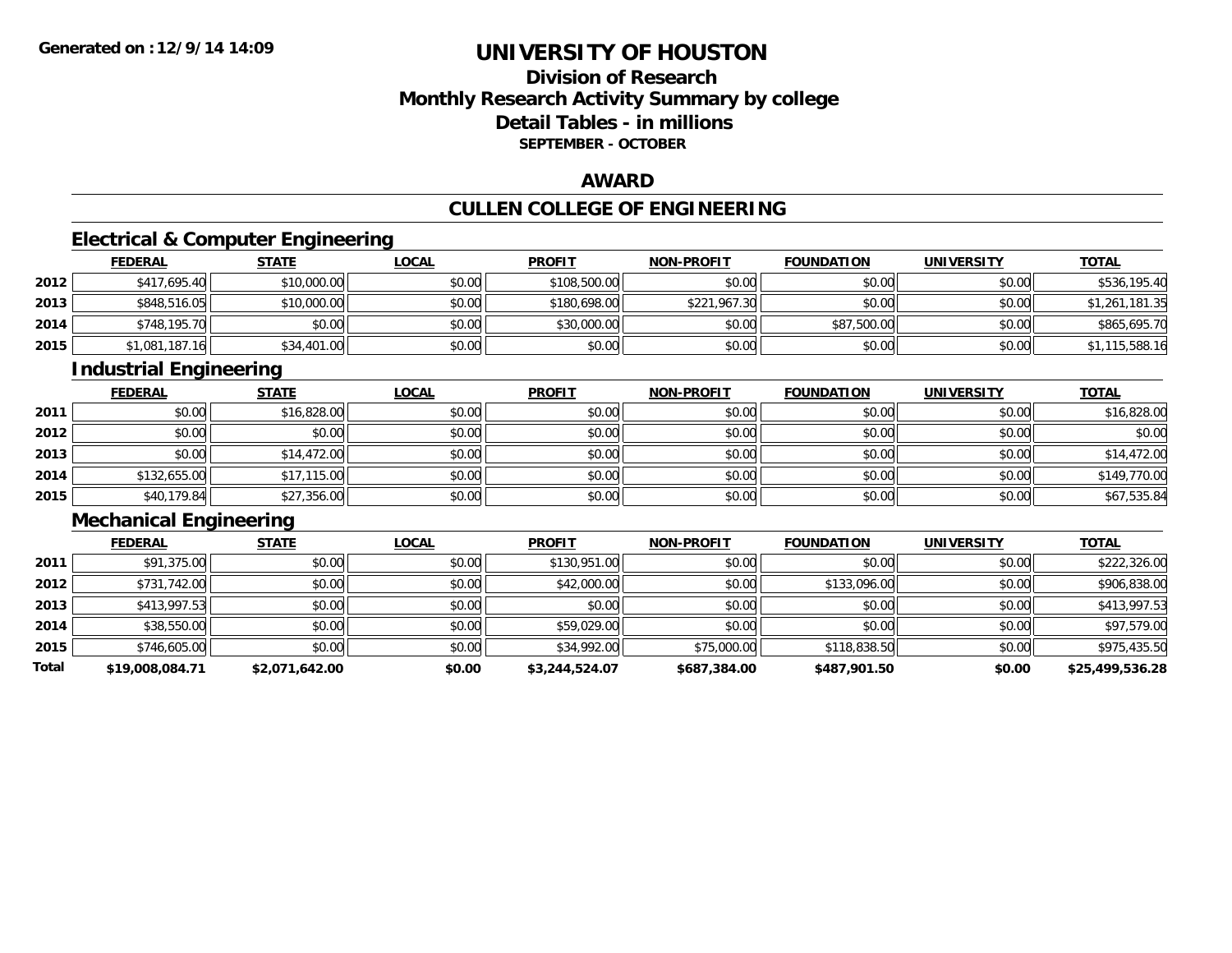### **Division of ResearchMonthly Research Activity Summary by college Detail Tables - in millions SEPTEMBER - OCTOBER**

#### **AWARD**

#### **DIVISION OF RESEARCH**

## **Center for Advanced Computing and Data Systems**

|      | <b>FEDERAL</b>              | <b>STATE</b>                                              | <b>LOCAL</b> | <b>PROFIT</b> | <b>NON-PROFIT</b> | <b>FOUNDATION</b> | <b>UNIVERSITY</b> | <b>TOTAL</b> |
|------|-----------------------------|-----------------------------------------------------------|--------------|---------------|-------------------|-------------------|-------------------|--------------|
| 2011 | \$0.00                      | \$0.00                                                    | \$0.00       | \$0.00        | \$0.00            | \$0.00            | \$0.00            | \$0.00       |
| 2012 | \$0.00                      | \$0.00                                                    | \$0.00       | \$0.00        | \$0.00            | \$0.00            | \$0.00            | \$0.00       |
| 2013 | \$100,000.00                | \$0.00                                                    | \$0.00       | \$0.00        | \$0.00            | \$0.00            | \$0.00            | \$100,000.00 |
| 2014 | \$7,475.00                  | \$0.00                                                    | \$0.00       | \$0.00        | \$0.00            | \$0.00            | \$0.00            | \$7,475.00   |
| 2015 | \$0.00                      | \$0.00                                                    | \$0.00       | \$0.00        | \$0.00            | \$0.00            | \$0.00            | \$0.00       |
|      |                             | <b>Center for Advanced Materials</b>                      |              |               |                   |                   |                   |              |
|      | <b>FEDERAL</b>              | <b>STATE</b>                                              | <b>LOCAL</b> | <b>PROFIT</b> | <b>NON-PROFIT</b> | <b>FOUNDATION</b> | <b>UNIVERSITY</b> | <b>TOTAL</b> |
| 2011 | \$0.00                      | \$0.00                                                    | \$0.00       | \$0.00        | \$0.00            | \$0.00            | \$0.00            | \$0.00       |
| 2012 | \$0.00                      | \$0.00                                                    | \$0.00       | \$0.00        | \$0.00            | \$0.00            | \$0.00            | \$0.00       |
| 2013 | \$0.00                      | \$0.00                                                    | \$0.00       | \$0.00        | \$0.00            | \$0.00            | \$0.00            | \$0.00       |
| 2014 | \$0.00                      | \$0.00                                                    | \$0.00       | \$0.00        | \$0.00            | \$0.00            | \$0.00            | \$0.00       |
|      |                             | <b>Center for Biomedical &amp; Environmental Genomics</b> |              |               |                   |                   |                   |              |
|      | <b>FEDERAL</b>              | <b>STATE</b>                                              | <b>LOCAL</b> | <b>PROFIT</b> | <b>NON-PROFIT</b> | <b>FOUNDATION</b> | <b>UNIVERSITY</b> | <b>TOTAL</b> |
| 2011 | \$0.00                      | \$0.00                                                    | \$0.00       | \$0.00        | \$0.00            | \$0.00            | \$0.00            | \$0.00       |
| 2012 | \$0.00                      | \$0.00                                                    | \$0.00       | \$0.00        | \$0.00            | \$0.00            | \$0.00            | \$0.00       |
| 2013 | \$0.00                      | \$0.00                                                    | \$0.00       | \$0.00        | \$0.00            | \$0.00            | \$0.00            | \$0.00       |
| 2015 | \$0.00                      | \$0.00                                                    | \$0.00       | \$0.00        | \$0.00            | \$0.00            | \$0.00            | \$0.00       |
|      |                             | <b>Center for Industrial Partnerships</b>                 |              |               |                   |                   |                   |              |
|      | <b>FEDERAL</b>              | <b>STATE</b>                                              | <b>LOCAL</b> | <b>PROFIT</b> | <b>NON-PROFIT</b> | <b>FOUNDATION</b> | <b>UNIVERSITY</b> | <b>TOTAL</b> |
| 2012 | \$0.00                      | \$0.00                                                    | \$0.00       | \$100,500.00  | \$0.00            | \$0.00            | \$0.00            | \$100,500.00 |
| 2014 | \$1,500.00                  | \$0.00                                                    | \$0.00       | \$0.00        | \$0.00            | \$0.00            | \$0.00            | \$1,500.00   |
|      | <b>Division of Research</b> |                                                           |              |               |                   |                   |                   |              |
|      | <b>FEDERAL</b>              | <b>STATE</b>                                              | <b>LOCAL</b> | <b>PROFIT</b> | <b>NON-PROFIT</b> | <b>FOUNDATION</b> | <b>UNIVERSITY</b> | <b>TOTAL</b> |
| 2012 | \$0.00                      | \$0.00                                                    | \$0.00       | \$0.00        | \$0.00            | \$0.00            | \$0.00            | \$0.00       |
| 2013 | \$0.00                      | \$0.00                                                    | \$0.00       | \$0.00        | \$0.00            | \$0.00            | \$0.00            | \$0.00       |
| 2014 | \$0.00                      | \$0.00                                                    | \$0.00       | \$0.00        | \$0.00            | \$0.00            | \$0.00            | \$0.00       |
|      | <b>TcSUH</b>                |                                                           |              |               |                   |                   |                   |              |
|      | <b>FEDERAL</b>              | <b>STATE</b>                                              | <b>LOCAL</b> | <b>PROFIT</b> | <b>NON-PROFIT</b> | <b>FOUNDATION</b> | <b>UNIVERSITY</b> | <b>TOTAL</b> |
| 2011 | \$0.00                      | \$0.00                                                    | \$0.00       | \$100,000.00  | \$0.00            | \$0.00            | \$0.00            | \$100,000.00 |
| 2012 | \$0.00                      | \$0.00                                                    | \$0.00       | \$0.00        | \$0.00            | \$0.00            | \$0.00            | \$0.00       |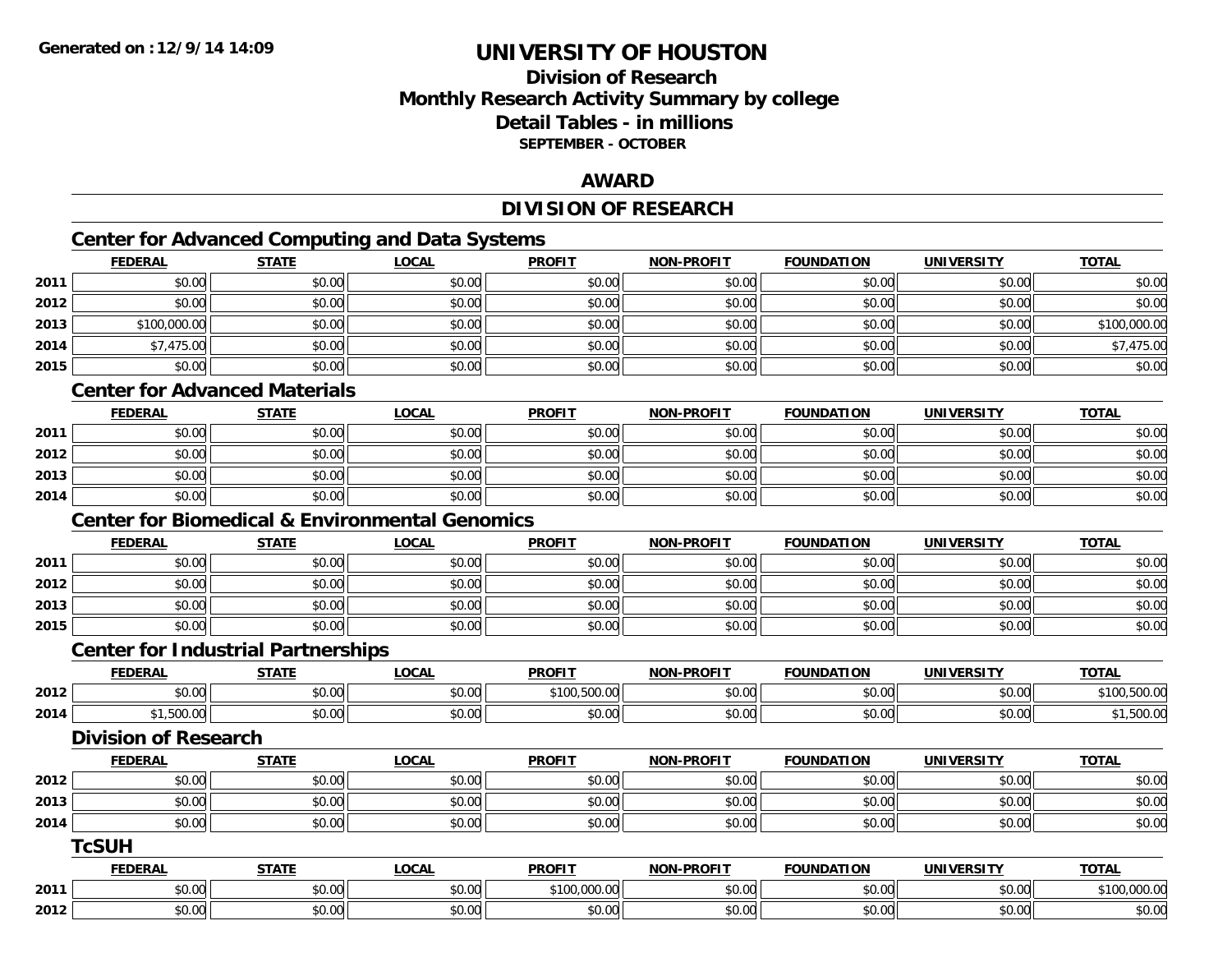### **Division of ResearchMonthly Research Activity Summary by college Detail Tables - in millions SEPTEMBER - OCTOBER**

#### **AWARD**

## **DIVISION OF RESEARCH**

|       | TcSUH                                |              |              |               |                   |                   |                   |                |  |  |
|-------|--------------------------------------|--------------|--------------|---------------|-------------------|-------------------|-------------------|----------------|--|--|
|       | <b>FEDERAL</b>                       | <b>STATE</b> | <b>LOCAL</b> | <b>PROFIT</b> | <b>NON-PROFIT</b> | <b>FOUNDATION</b> | <b>UNIVERSITY</b> | <b>TOTAL</b>   |  |  |
| 2013  | \$0.00                               | \$0.00       | \$0.00       | \$0.00        | \$0.00            | \$0.00            | \$0.00            | \$0.00         |  |  |
| 2014  | \$0.00                               | \$0.00       | \$0.00       | \$0.00        | \$0.00            | \$0.00            | \$0.00            | \$0.00         |  |  |
| 2015  | \$0.00                               | \$0.00       | \$0.00       | \$0.00        | \$0.00            | \$0.00            | \$0.00            | \$0.00         |  |  |
|       | <b>Texas Obesity Research Center</b> |              |              |               |                   |                   |                   |                |  |  |
|       | <b>FEDERAL</b>                       | <b>STATE</b> | <b>LOCAL</b> | <b>PROFIT</b> | <b>NON-PROFIT</b> | <b>FOUNDATION</b> | <b>UNIVERSITY</b> | <b>TOTAL</b>   |  |  |
| 2011  | \$0.00                               | \$0.00       | \$0.00       | \$0.00        | \$0.00            | \$0.00            | \$0.00            | \$0.00         |  |  |
| 2012  | \$0.00                               | \$0.00       | \$0.00       | \$0.00        | \$0.00            | \$0.00            | \$0.00            | \$0.00         |  |  |
| 2013  | \$0.00                               | \$0.00       | \$0.00       | \$0.00        | \$0.00            | \$0.00            | \$0.00            | \$0.00         |  |  |
| 2014  | \$0.00                               | \$0.00       | \$0.00       | \$0.00        | \$0.00            | \$0.00            | \$0.00            | \$0.00         |  |  |
| 2015  | \$0.00                               | \$0.00       | \$0.00       | \$0.00        | \$0.00            | \$0.00            | \$0.00            | \$0.00         |  |  |
|       | <b>TIMES</b>                         |              |              |               |                   |                   |                   |                |  |  |
|       | <b>FEDERAL</b>                       | <b>STATE</b> | <b>LOCAL</b> | <b>PROFIT</b> | <b>NON-PROFIT</b> | <b>FOUNDATION</b> | <b>UNIVERSITY</b> | <b>TOTAL</b>   |  |  |
| 2011  | \$0.00                               | \$0.00       | \$0.00       | \$0.00        | \$0.00            | \$0.00            | \$0.00            | \$0.00         |  |  |
| 2012  | \$401,288.81                         | \$0.00       | \$0.00       | \$0.00        | \$0.00            | \$0.00            | \$0.00            | \$401,288.81   |  |  |
| 2013  | \$699,998.70                         | \$0.00       | \$0.00       | \$0.00        | \$0.00            | \$0.00            | \$0.00            | \$699,998.70   |  |  |
| 2014  | \$557,252.66                         | \$0.00       | \$0.00       | \$0.00        | \$0.00            | \$0.00            | \$0.00            | \$557,252.66   |  |  |
| 2015  | \$661,281.25                         | \$0.00       | \$0.00       | \$0.00        | \$0.00            | \$0.00            | \$0.00            | \$661,281.25   |  |  |
| Total | \$2,428,796.42                       | \$0.00       | \$0.00       | \$200,500.00  | \$0.00            | \$0.00            | \$0.00            | \$2,629,296.42 |  |  |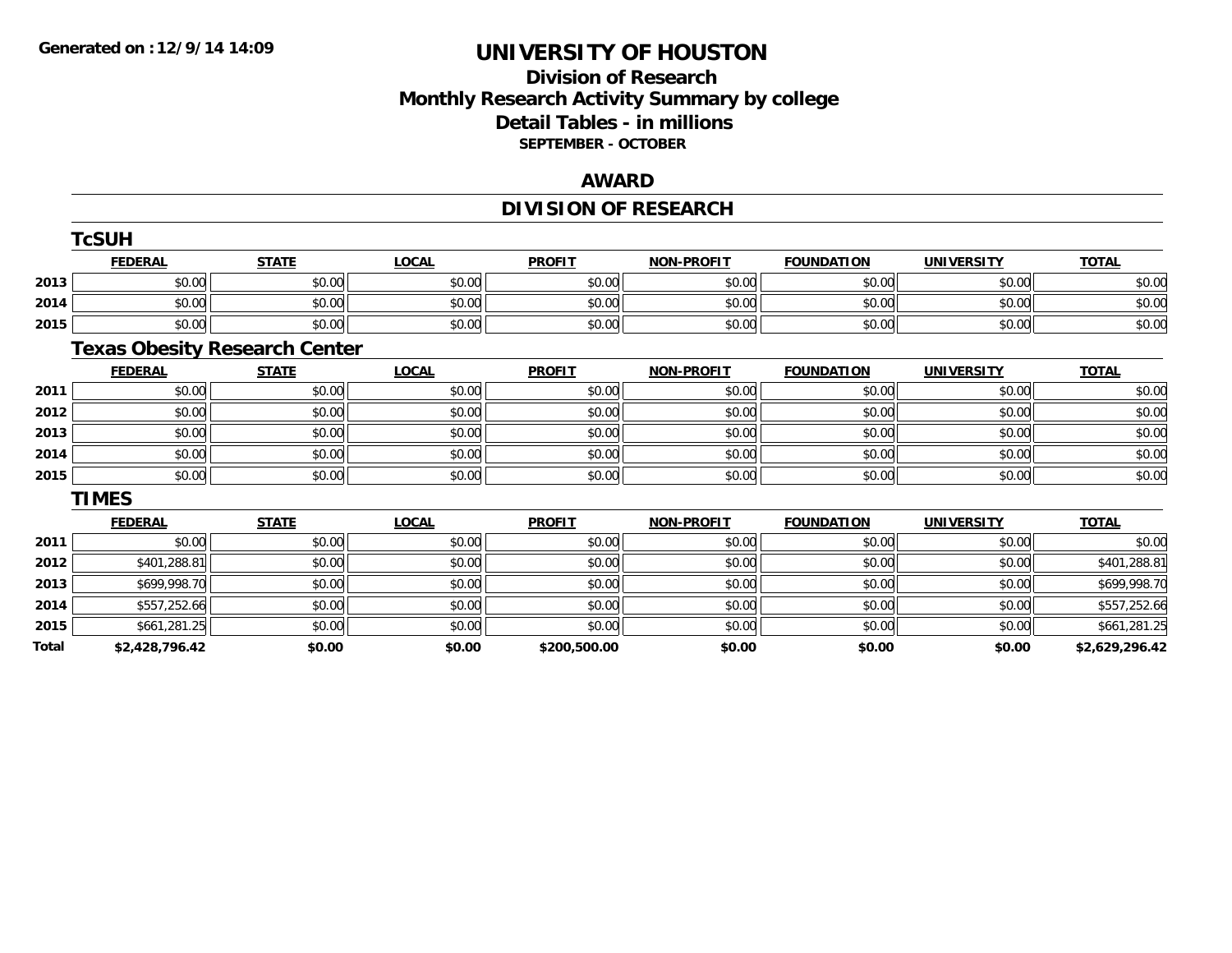#### **Division of Research Monthly Research Activity Summary by college Detail Tables - in millions SEPTEMBER - OCTOBER**

#### **AWARD**

#### **GRADUATE COLLEGE OF SOCIAL WORK**

|       | <b>Center for Drug and Social Policy Research</b> |              |                                                             |               |                   |                   |                   |                |
|-------|---------------------------------------------------|--------------|-------------------------------------------------------------|---------------|-------------------|-------------------|-------------------|----------------|
|       | <b>FEDERAL</b>                                    | <b>STATE</b> | <b>LOCAL</b>                                                | <b>PROFIT</b> | <b>NON-PROFIT</b> | <b>FOUNDATION</b> | <b>UNIVERSITY</b> | <b>TOTAL</b>   |
| 2011  | \$0.00                                            | \$0.00       | \$0.00                                                      | \$0.00        | \$0.00            | \$0.00            | \$0.00            | \$0.00         |
|       |                                                   |              | <b>Center for Health Equities &amp; Evaluation Research</b> |               |                   |                   |                   |                |
|       | <b>FEDERAL</b>                                    | <b>STATE</b> | <b>LOCAL</b>                                                | <b>PROFIT</b> | <b>NON-PROFIT</b> | <b>FOUNDATION</b> | <b>UNIVERSITY</b> | <b>TOTAL</b>   |
| 2012  | \$151,349.55                                      | \$0.00       | \$0.00                                                      | \$0.00        | \$0.00            | \$0.00            | \$0.00            | \$151,349.55   |
| 2013  | \$249,359.00                                      | \$0.00       | \$0.00                                                      | \$0.00        | \$0.00            | \$0.00            | \$0.00            | \$249,359.00   |
| 2014  | \$150,070.00                                      | \$0.00       | \$0.00                                                      | \$0.00        | \$0.00            | \$0.00            | \$0.00            | \$150,070.00   |
|       | <b>Child &amp; Family for Innovative Research</b> |              |                                                             |               |                   |                   |                   |                |
|       | <b>FEDERAL</b>                                    | <b>STATE</b> | <b>LOCAL</b>                                                | <b>PROFIT</b> | <b>NON-PROFIT</b> | <b>FOUNDATION</b> | <b>UNIVERSITY</b> | <b>TOTAL</b>   |
| 2011  | \$195,036.00                                      | \$0.00       | \$0.00                                                      | \$0.00        | \$0.00            | \$1,146.30        | \$0.00            | \$196,182.30   |
| 2012  | \$31,999.99                                       | \$0.00       | \$0.00                                                      | \$13,979.00   | \$0.00            | \$0.00            | \$0.00            | \$45,978.99    |
| 2013  | \$27,166.99                                       | \$110,342.00 | \$0.00                                                      | \$0.00        | \$0.00            | \$0.00            | \$0.00            | \$137,508.99   |
| 2014  | \$9,999.99                                        | \$0.00       | \$0.00                                                      | \$0.00        | \$0.00            | \$0.00            | \$0.00            | \$9,999.99     |
| 2015  | \$309,749.65                                      | \$0.00       | \$0.00                                                      | \$0.00        | \$0.00            | \$0.00            | \$0.00            | \$309,749.65   |
|       | Dean, Social Work                                 |              |                                                             |               |                   |                   |                   |                |
|       | <b>FEDERAL</b>                                    | <b>STATE</b> | <b>LOCAL</b>                                                | <b>PROFIT</b> | <b>NON-PROFIT</b> | <b>FOUNDATION</b> | <b>UNIVERSITY</b> | <b>TOTAL</b>   |
| 2011  | \$0.00                                            | \$0.00       | \$0.00                                                      | \$0.00        | \$0.00            | \$0.00            | \$0.00            | \$0.00         |
| 2012  | \$0.00                                            | \$0.00       | \$0.00                                                      | \$0.00        | \$0.00            | \$0.00            | \$0.00            | \$0.00         |
| 2013  | \$0.00                                            | \$0.00       | \$0.00                                                      | \$0.00        | \$0.00            | \$0.00            | \$0.00            | \$0.00         |
| 2014  | \$0.00                                            | \$0.00       | \$0.00                                                      | \$0.00        | \$0.00            | \$0.00            | \$0.00            | \$0.00         |
| Total | \$1,124,731.17                                    | \$110,342.00 | \$0.00                                                      | \$13,979.00   | \$0.00            | \$1,146.30        | \$0.00            | \$1,250,198.47 |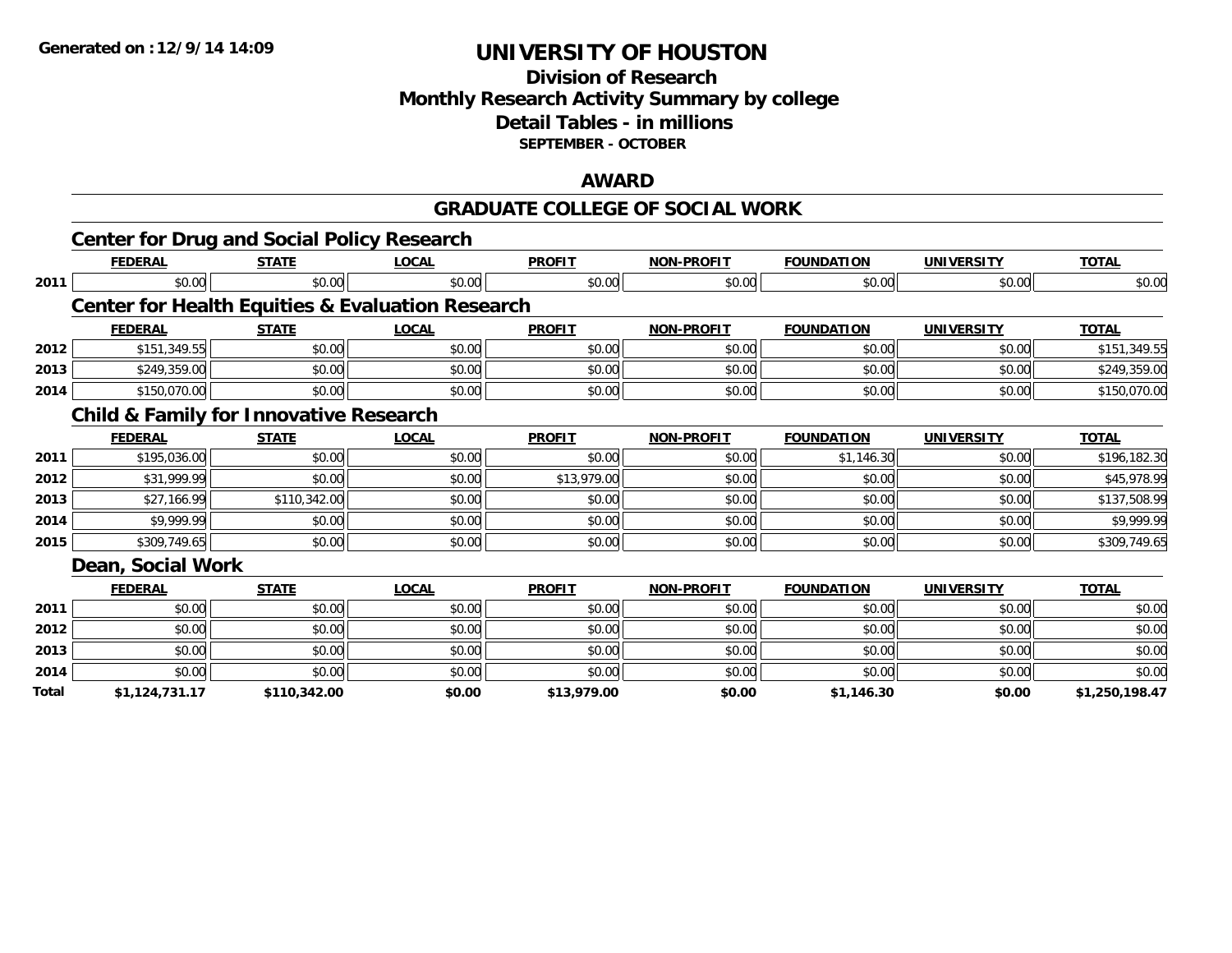### **Division of ResearchMonthly Research Activity Summary by college Detail Tables - in millions SEPTEMBER - OCTOBER**

#### **AWARD**

#### **HILTON COLLEGE OF HOTEL AND RESTAURANT MANAGEMENT**

#### **Hotel and Restaurant Management**

|       | <b>FEDERAI</b> | <b>STATE</b>                        | <b>LOCAL</b>             | <b>PROFIT</b> | NAN BRAFIT     | <b>FOLINDATION</b><br>10B | IINIIVEDCITV                         | <b>TOTAL</b> |
|-------|----------------|-------------------------------------|--------------------------|---------------|----------------|---------------------------|--------------------------------------|--------------|
| 2014  | 0000<br>PU.UU  | $\theta$ $\theta$ $\theta$<br>וטטוע | $n \cap \Omega$<br>DU.UU | \$0.00        | ልስ ሀህ<br>pv.uu | nn<br>ນວດ                 | $*$ $\circ$ $\circ$ $\circ$<br>vv.vv | 70Z.V        |
| Total | \$0.00         | \$0.00                              | \$0.00                   | \$0.00        | \$0.00         | \$58.902.00               | \$0.00                               | \$58,902.00  |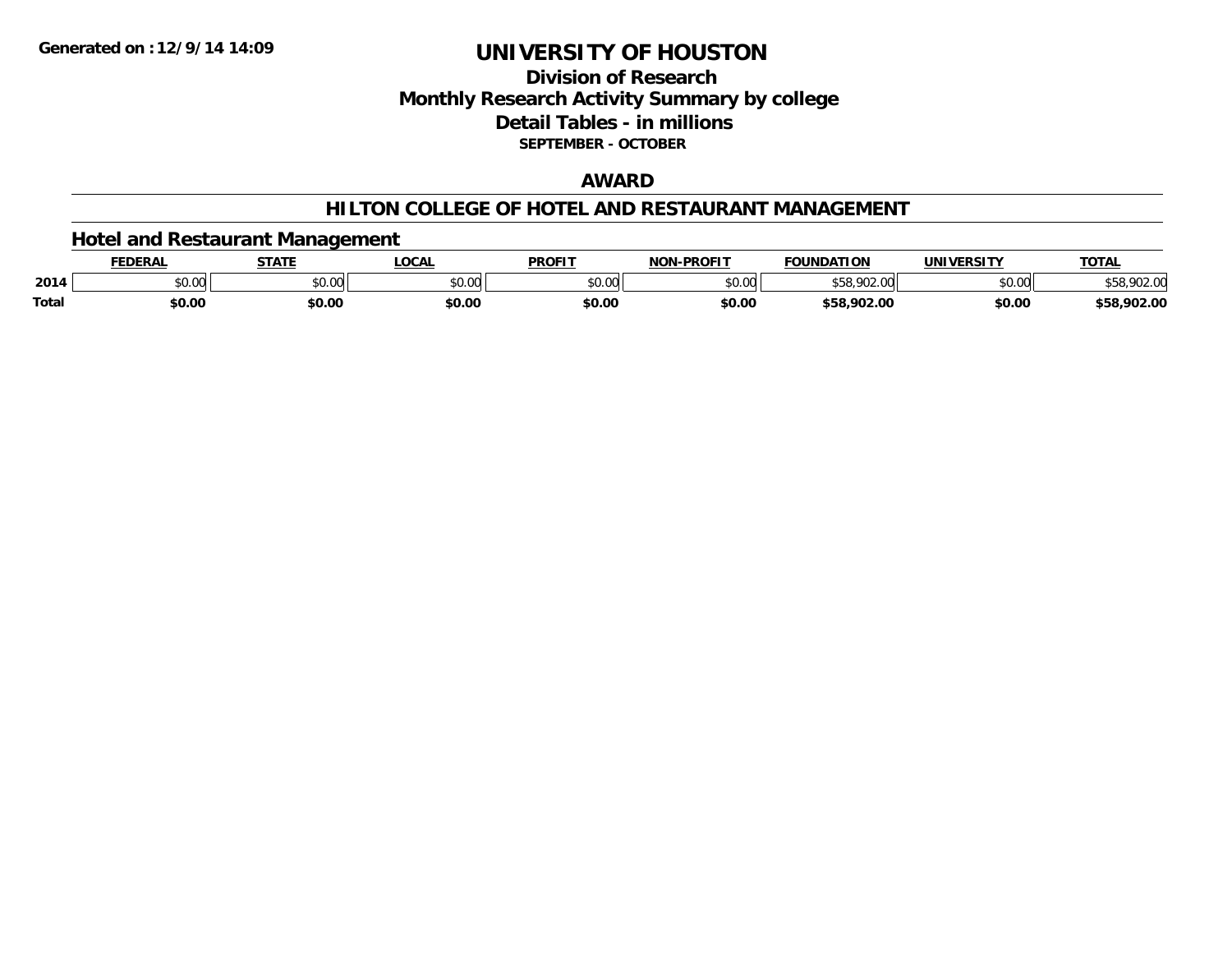#### **Division of Research Monthly Research Activity Summary by college Detail Tables - in millions SEPTEMBER - OCTOBER**

#### **AWARD**

#### **HONORS COLLEGE**

### **Dean, Honors College**

|       | <b>FEDERAL</b> | <b>STATE</b> | <b>OCAL</b>   | <b>PROFIT</b> | <b>NON-PROFIT</b> | <b>FOUNDATION</b> | UNIVERSITY | <b>TOTAL</b>    |
|-------|----------------|--------------|---------------|---------------|-------------------|-------------------|------------|-----------------|
| 2012  | 4 O.E.1<br>.70 | \$0.00       | 0000<br>vv.vv | \$0.00        | ልስ ለሰ<br>PU.UU    | \$0.00            | \$0.00     | \$34,951<br>-70 |
| Total | \$34,951.70    | \$0.00       | \$0.00        | \$0.00        | \$0.00            | \$0.00            | \$0.00     | \$34,951.70     |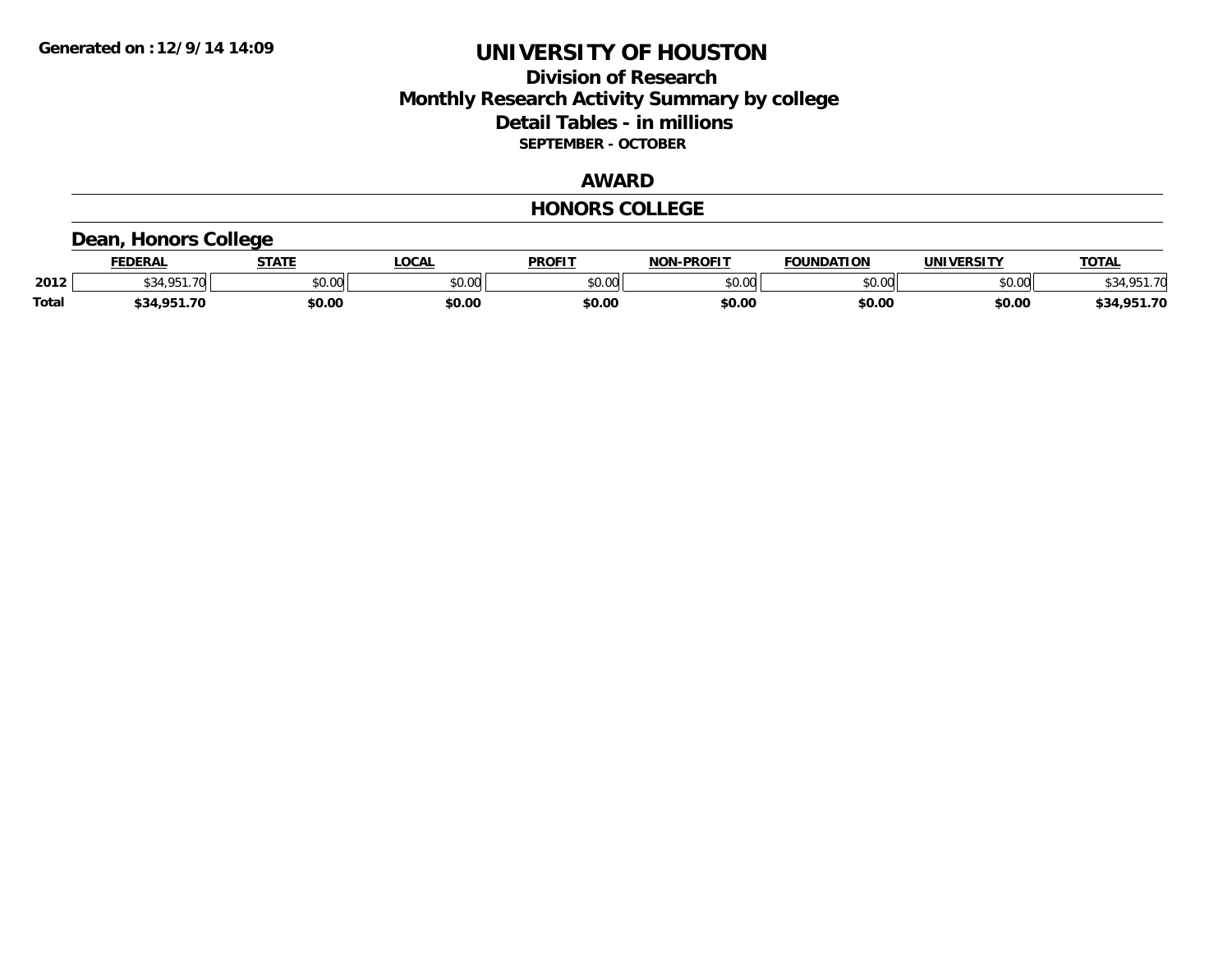#### **Division of Research Monthly Research Activity Summary by college Detail Tables - in millions SEPTEMBER - OCTOBER**

#### **AWARD**

**LIBRARY**

#### **Administration, Library**

|              | <b>FEDERAL</b> | <b>STATE</b> | <b>OCAL</b> | <b>PROFIT</b> | <b>DDAFIT</b><br><b>NON</b> | <b>FOUNDATION</b> | UNIVERSITY | <b>TOTAL</b> |
|--------------|----------------|--------------|-------------|---------------|-----------------------------|-------------------|------------|--------------|
| 2011         | $\sim$         | \$0.00       | vv.vv       | 0000<br>ט.טע  | $\sim$ 00<br>pu.uu          | \$0.00            | \$0.00     |              |
| <b>Total</b> | \$19.863.00    | \$0.00       | \$0.00      | \$0.00        | \$0.00                      | \$0.00            | \$0.00     | 63.00        |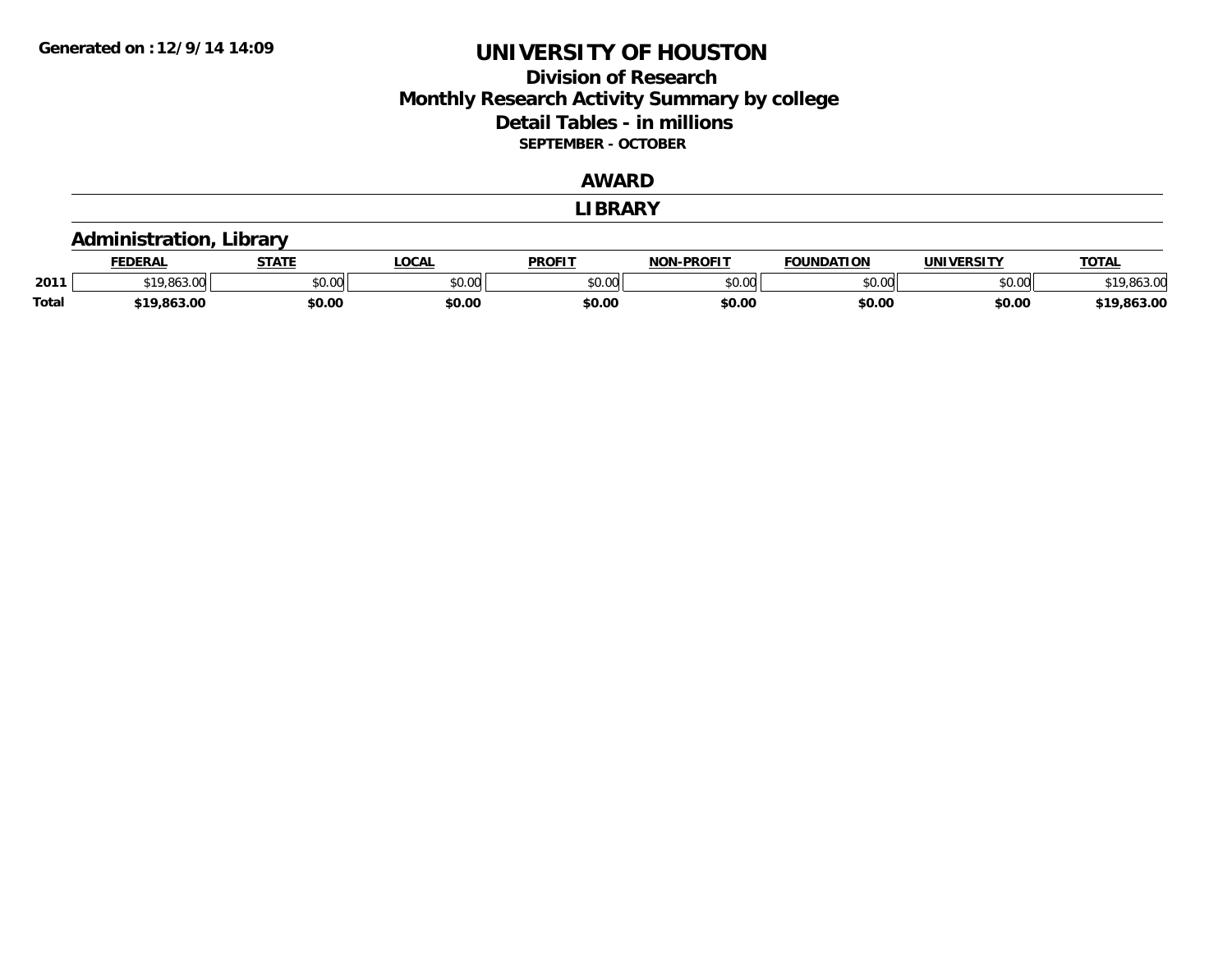#### **Division of Research Monthly Research Activity Summary by college Detail Tables - in millions SEPTEMBER - OCTOBER**

#### **AWARD**

#### **OTHER OUTSIDE ORGANIZATIONS USED FOR CPHS LOGINS**

| .<br>Center  |              |        |        |               |                   |                   |                   |              |
|--------------|--------------|--------|--------|---------------|-------------------|-------------------|-------------------|--------------|
|              | <b>EDERA</b> | STATI  | .OCAI  | <b>PROFIT</b> | <b>NON-PROFIT</b> | <b>FOUNDATION</b> | <b>UNIVERSITY</b> | <b>TOTAL</b> |
| 2014         | \$0.00       | \$0.00 | \$0.00 | \$0.00        | \$0.00            | \$0.00            | \$0.00            | \$0.00       |
| <b>Total</b> | \$0.00       | \$0.00 | \$0.00 | \$0.00        | \$0.00            | \$0.00            | \$0.00            | \$0.00       |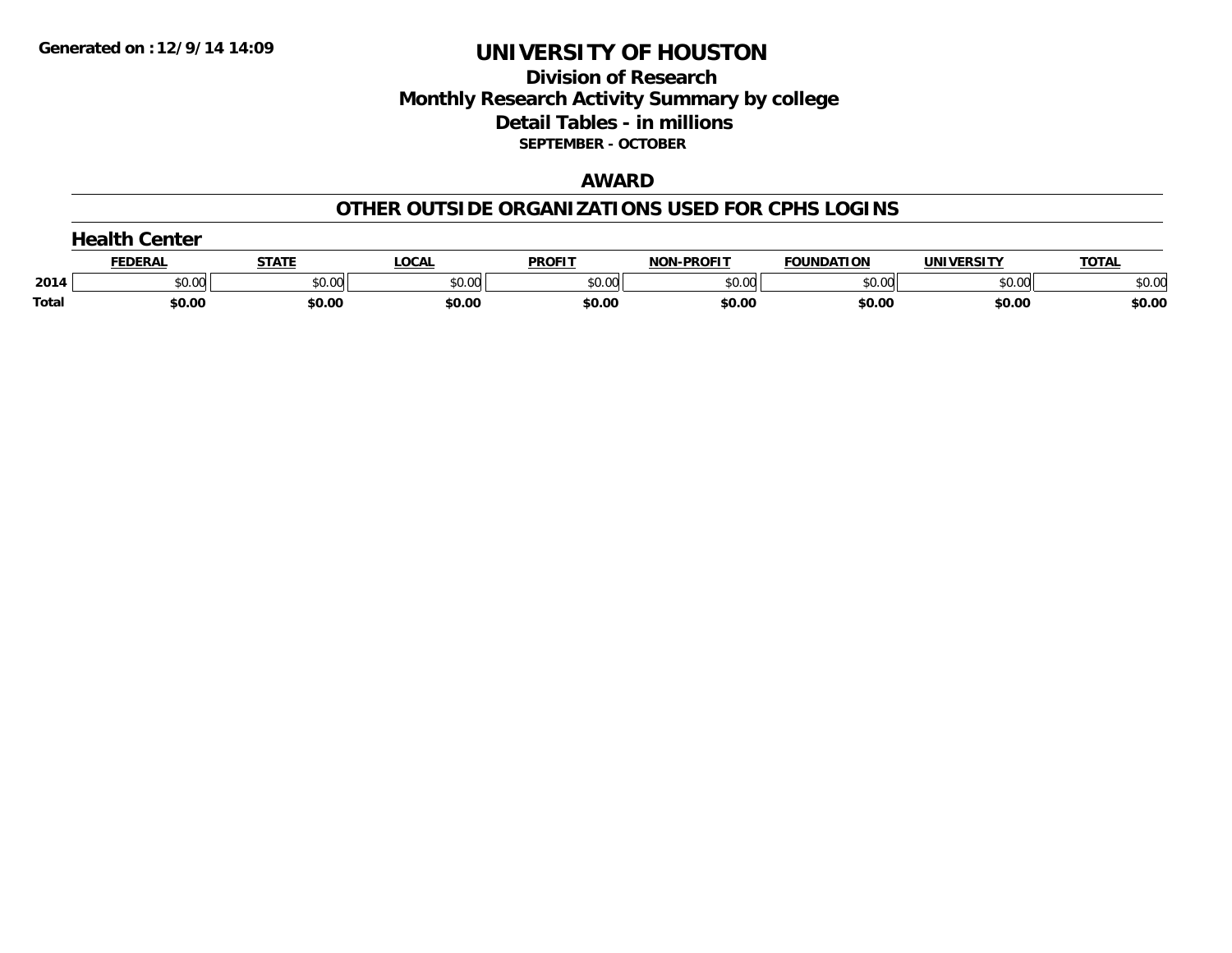#### **Division of Research Monthly Research Activity Summary by college Detail Tables - in millions SEPTEMBER - OCTOBER**

#### **AWARD**

#### **PRESIDENT**

#### **Office of the President**

|              | <b>DERAI</b> | <b>STATE</b>                                      | <b>OCAL</b> | <b>PROFIT</b> | <b>-PROFIT</b><br>NAR | <b>FOUNDATION</b> | <b>JNIVI</b><br><b>IEDCITY</b><br>3. J I | <b>TOTA</b>          |
|--------------|--------------|---------------------------------------------------|-------------|---------------|-----------------------|-------------------|------------------------------------------|----------------------|
| 2015         | \$0.00       | $\mathsf{A}\cap\mathsf{A}\cap\mathsf{A}$<br>JU.UU | \$0.00      | 0000<br>JU.UU | 0000<br>pu.uu         | 0000<br>w.w       | nn na<br>,uu                             | 0000<br><b>DU.UU</b> |
| <b>Total</b> | \$0.00       | \$0.00                                            | \$0.00      | \$0.00        | \$0.00                | \$0.00            | \$0.00                                   | \$0.00               |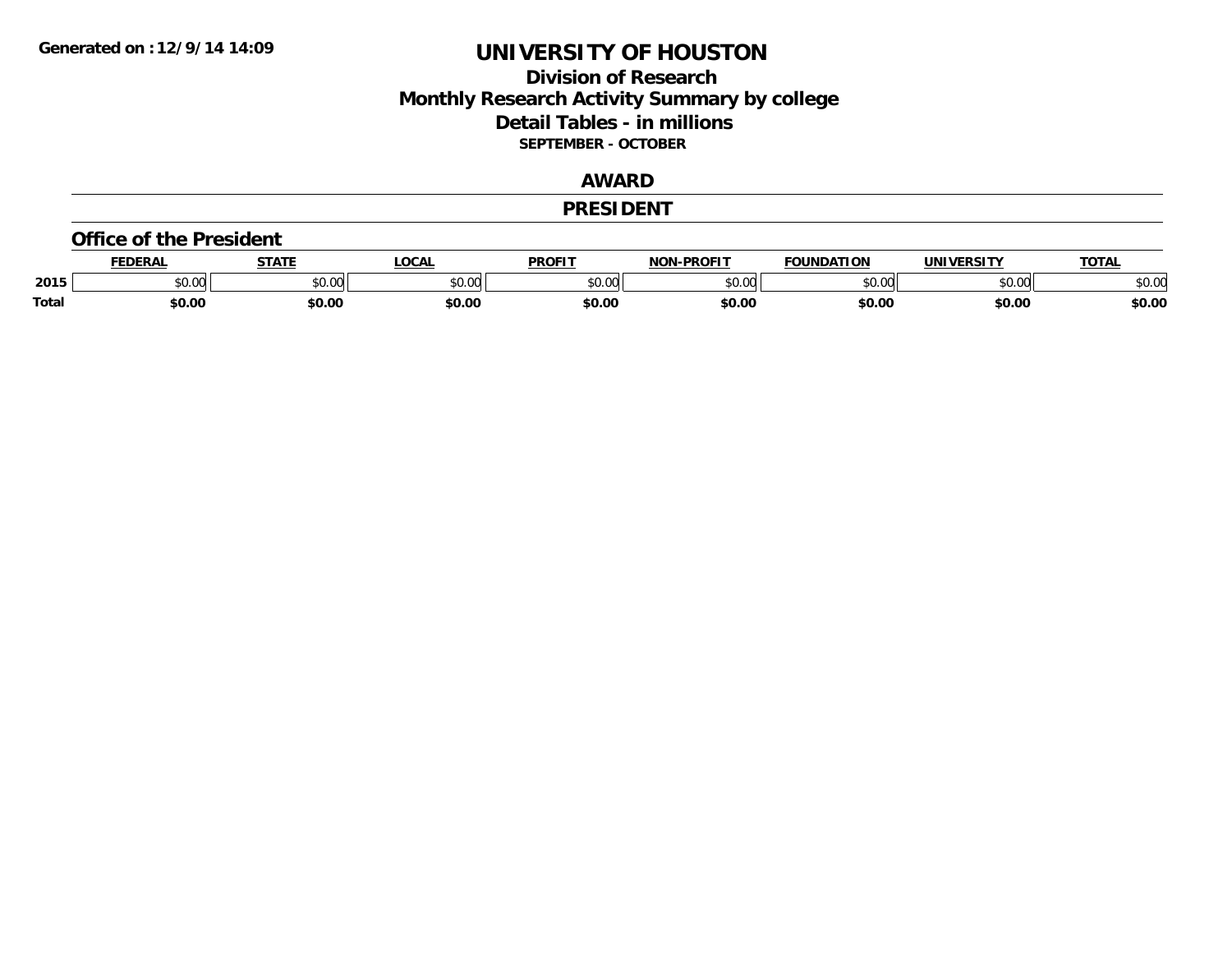#### **Division of Research Monthly Research Activity Summary by college Detail Tables - in millions SEPTEMBER - OCTOBER**

#### **AWARD**

#### **SENIOR V.P. FOR ACADEMIC AFFAIRS AND PROVOST**

|              | <b>Learning Support Services</b>            |              |              |               |                   |                   |                   |                |
|--------------|---------------------------------------------|--------------|--------------|---------------|-------------------|-------------------|-------------------|----------------|
|              | <b>FEDERAL</b>                              | <b>STATE</b> | <b>LOCAL</b> | <b>PROFIT</b> | <b>NON-PROFIT</b> | <b>FOUNDATION</b> | <b>UNIVERSITY</b> | <b>TOTAL</b>   |
| 2012         | \$0.00                                      | \$0.00       | \$0.00       | \$0.00        | \$0.00            | \$0.00            | \$0.00            | \$0.00         |
|              | <b>Undergraduate Scholars</b>               |              |              |               |                   |                   |                   |                |
|              | <b>FEDERAL</b>                              | <b>STATE</b> | <b>LOCAL</b> | <b>PROFIT</b> | <b>NON-PROFIT</b> | <b>FOUNDATION</b> | <b>UNIVERSITY</b> | <b>TOTAL</b>   |
| 2013         | \$0.00                                      | \$19,050.00  | \$0.00       | \$0.00        | \$0.00            | \$0.00            | \$0.00            | \$19,050.00    |
|              | <b>Undergraduate Student Success</b>        |              |              |               |                   |                   |                   |                |
|              | <b>FEDERAL</b>                              | <b>STATE</b> | <b>LOCAL</b> | <b>PROFIT</b> | <b>NON-PROFIT</b> | <b>FOUNDATION</b> | <b>UNIVERSITY</b> | <b>TOTAL</b>   |
| 2013         | \$0.00                                      | \$130,000.00 | \$0.00       | \$0.00        | \$0.00            | \$0.00            | \$0.00            | \$130,000.00   |
|              | <b>Undergraduate Student Success Center</b> |              |              |               |                   |                   |                   |                |
|              | <b>FEDERAL</b>                              | <b>STATE</b> | <b>LOCAL</b> | <b>PROFIT</b> | <b>NON-PROFIT</b> | <b>FOUNDATION</b> | <b>UNIVERSITY</b> | <b>TOTAL</b>   |
| 2011         | \$311,018.00                                | \$0.00       | \$0.00       | \$0.00        | \$67,500.00       | \$0.00            | \$0.00            | \$378,518.00   |
| 2012         | \$301,376.00                                | \$130,000.00 | \$0.00       | \$0.00        | \$0.00            | \$0.00            | \$0.00            | \$431,376.00   |
| 2013         | \$301,376.00                                | \$134,767.00 | \$0.00       | \$0.00        | \$0.00            | \$0.00            | \$0.00            | \$436,143.00   |
| 2014         | \$364,114.00                                | \$134,767.00 | \$0.00       | \$0.00        | \$0.00            | \$0.00            | \$0.00            | \$498,881.00   |
| 2015         | \$301,376.00                                | \$0.00       | \$0.00       | \$0.00        | \$0.00            | \$0.00            | \$0.00            | \$301,376.00   |
| <b>Total</b> | \$1,579,260.00                              | \$548,584.00 | \$0.00       | \$0.00        | \$67,500.00       | \$0.00            | \$0.00            | \$2,195,344.00 |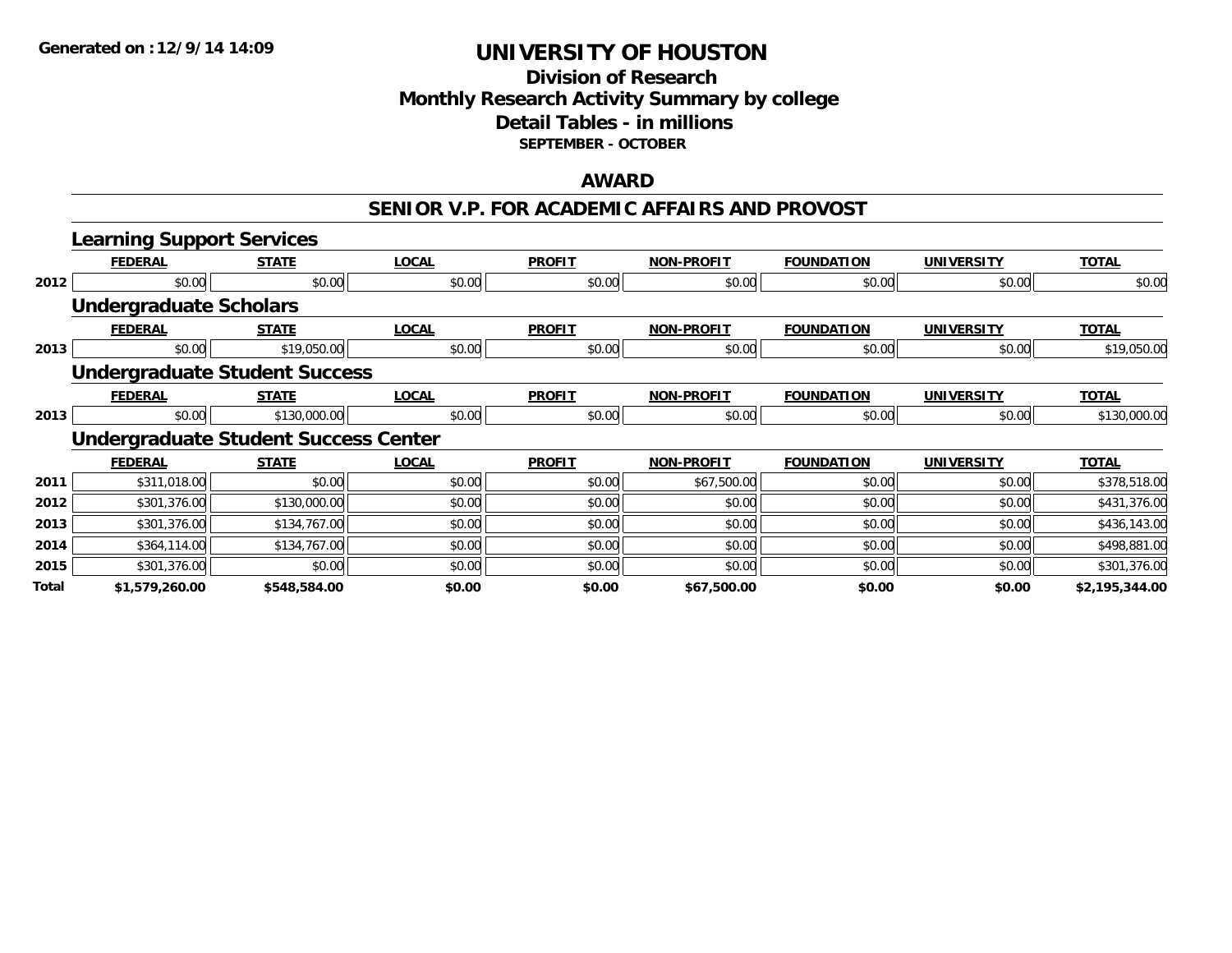### **Division of Research Monthly Research Activity Summary by college Detail Tables - in millions SEPTEMBER - OCTOBER**

#### **AWARD**

#### **UH LAW CENTER**

|              | _aw-UH      |        |        |               |                   |                   |            |                |  |  |  |
|--------------|-------------|--------|--------|---------------|-------------------|-------------------|------------|----------------|--|--|--|
|              | FEDERAL     | STATE  | _OCAL  | <b>PROFIT</b> | <b>NON-PROFIT</b> | <b>FOUNDATION</b> | UNIVERSITY | <u>TOTAL</u>   |  |  |  |
| 2011         | \$14,137.00 | \$0.00 | \$0.00 | \$0.00        | \$0.00            | \$0.00            | \$0.00     | .137.00        |  |  |  |
| <b>Total</b> | \$14,137.00 | \$0.00 | \$0.00 | \$0.00        | \$0.00            | \$0.00            | \$0.00     | 137.00<br>\$14 |  |  |  |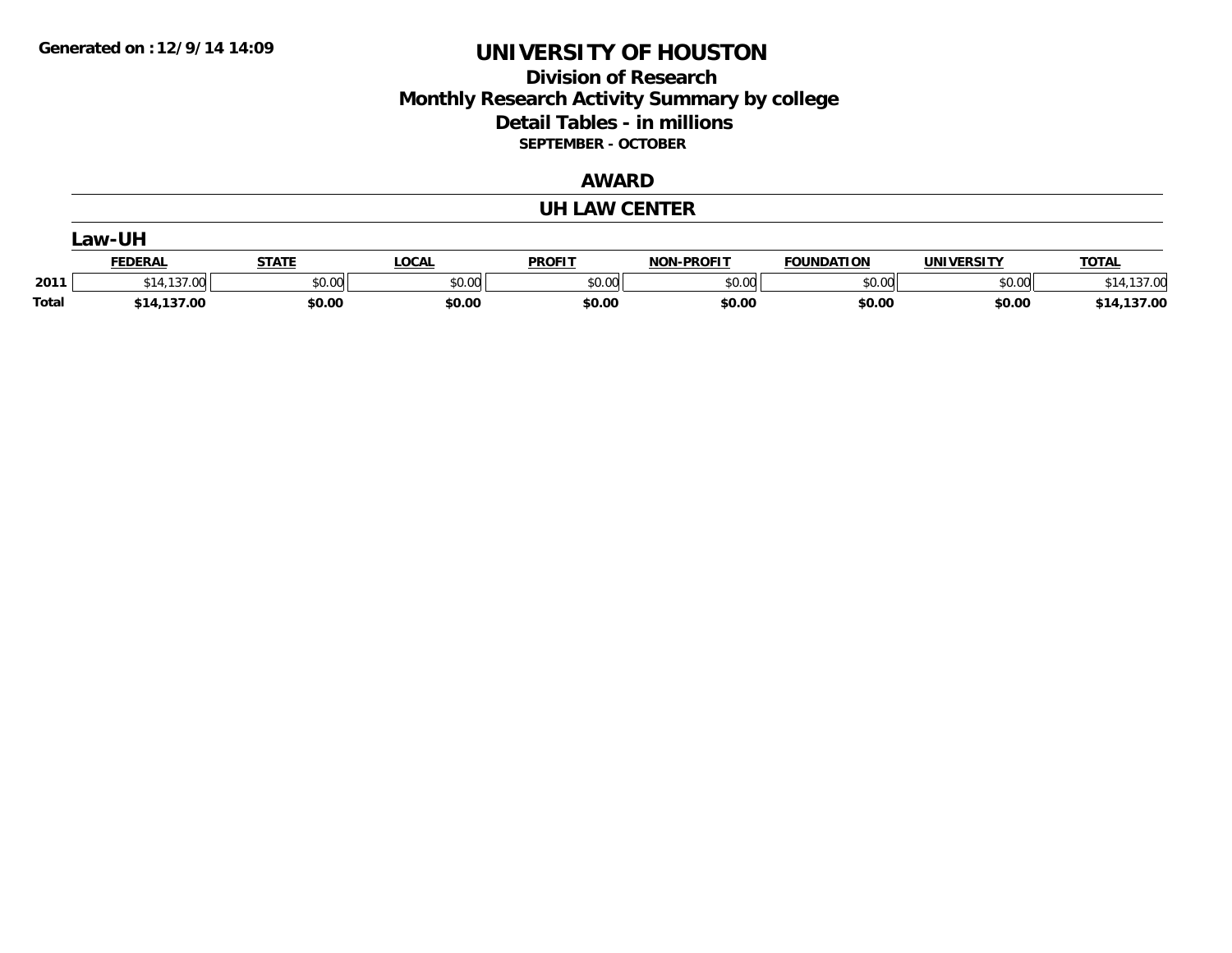### **Division of Research Monthly Research Activity Summary by college Detail Tables - in millions SEPTEMBER - OCTOBER**

#### **AWARD**

#### **UKNOWN COLLEGE**

|       | Unknown Department                       |              |              |               |                   |                   |                   |              |
|-------|------------------------------------------|--------------|--------------|---------------|-------------------|-------------------|-------------------|--------------|
|       | <b>FEDERAL</b>                           | <b>STATE</b> | LOCAL        | <b>PROFIT</b> | <b>NON-PROFIT</b> | <b>FOUNDATION</b> | <b>UNIVERSITY</b> | <b>TOTAL</b> |
| 2013  | \$0.00                                   | \$0.00       | \$0.00       | \$0.00        | \$0.00            | \$0.00            | \$0.00            | \$0.00       |
|       | Wrong Department - Please Dont Select It |              |              |               |                   |                   |                   |              |
|       | <b>FEDERAL</b>                           | <b>STATE</b> | <u>LOCAL</u> | <b>PROFIT</b> | <b>NON-PROFIT</b> | <b>FOUNDATION</b> | <b>UNIVERSITY</b> | <b>TOTAL</b> |
| 2014  | \$0.00                                   | \$0.00       | \$0.00       | \$0.00        | \$0.00            | \$0.00            | \$0.00            | \$0.00       |
| Total | \$0.00                                   | \$0.00       | \$0.00       | \$0.00        | \$0.00            | \$0.00            | \$0.00            | \$0.00       |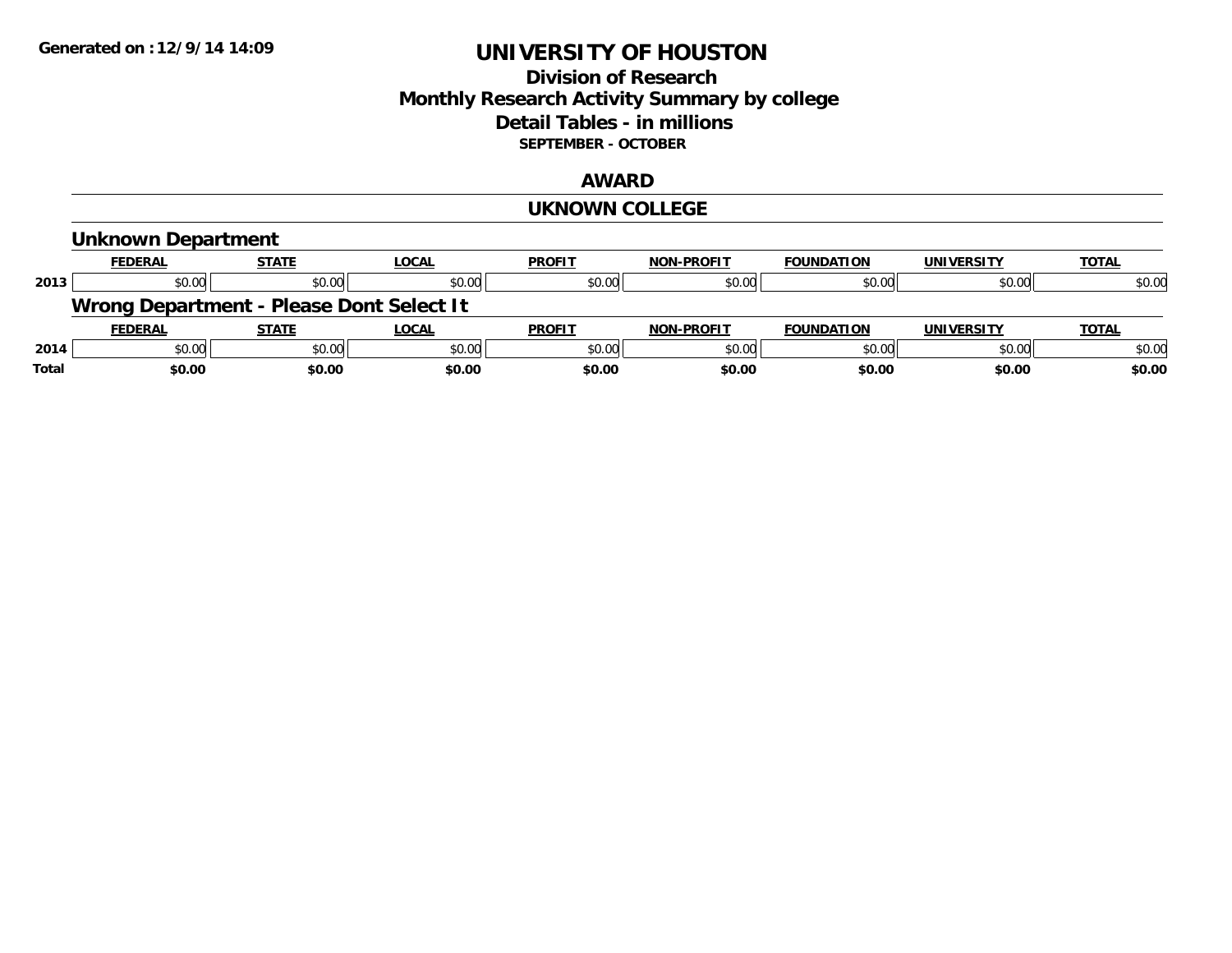#### **Division of Research Monthly Research Activity Summary by college Detail Tables - in millions SEPTEMBER - OCTOBER**

#### **AWARD**

## **VICE PRESIDENT FOR ADMINISTRATION**

|       | <b>KUHF - Radio</b>         |              |              |               |                   |                   |                   |              |
|-------|-----------------------------|--------------|--------------|---------------|-------------------|-------------------|-------------------|--------------|
|       | <b>FEDERAL</b>              | <b>STATE</b> | <b>LOCAL</b> | <b>PROFIT</b> | <b>NON-PROFIT</b> | <b>FOUNDATION</b> | <b>UNIVERSITY</b> | <b>TOTAL</b> |
| 2011  | \$17,500.00                 | \$0.00       | \$0.00       | \$0.00        | \$0.00            | \$0.00            | \$0.00            | \$17,500.00  |
|       | <b>Physical Plant</b>       |              |              |               |                   |                   |                   |              |
|       | <b>FEDERAL</b>              | <b>STATE</b> | <b>LOCAL</b> | <b>PROFIT</b> | NON-PROFIT        | <b>FOUNDATION</b> | <b>UNIVERSITY</b> | <b>TOTAL</b> |
| 2011  | \$0.00                      | \$0.00       | \$0.00       | \$0.00        | \$0.00            | \$0.00            | \$0.00            | \$0.00       |
|       | <b>UH Police Department</b> |              |              |               |                   |                   |                   |              |
|       | <b>FEDERAL</b>              | <b>STATE</b> | <b>LOCAL</b> | <b>PROFIT</b> | <b>NON-PROFIT</b> | <b>FOUNDATION</b> | <b>UNIVERSITY</b> | <b>TOTAL</b> |
| 2014  | \$3,000.00                  | \$0.00       | \$0.00       | \$0.00        | \$0.00            | \$0.00            | \$0.00            | \$3,000.00   |
| Total | \$20,500.00                 | \$0.00       | \$0.00       | \$0.00        | \$0.00            | \$0.00            | \$0.00            | \$20,500.00  |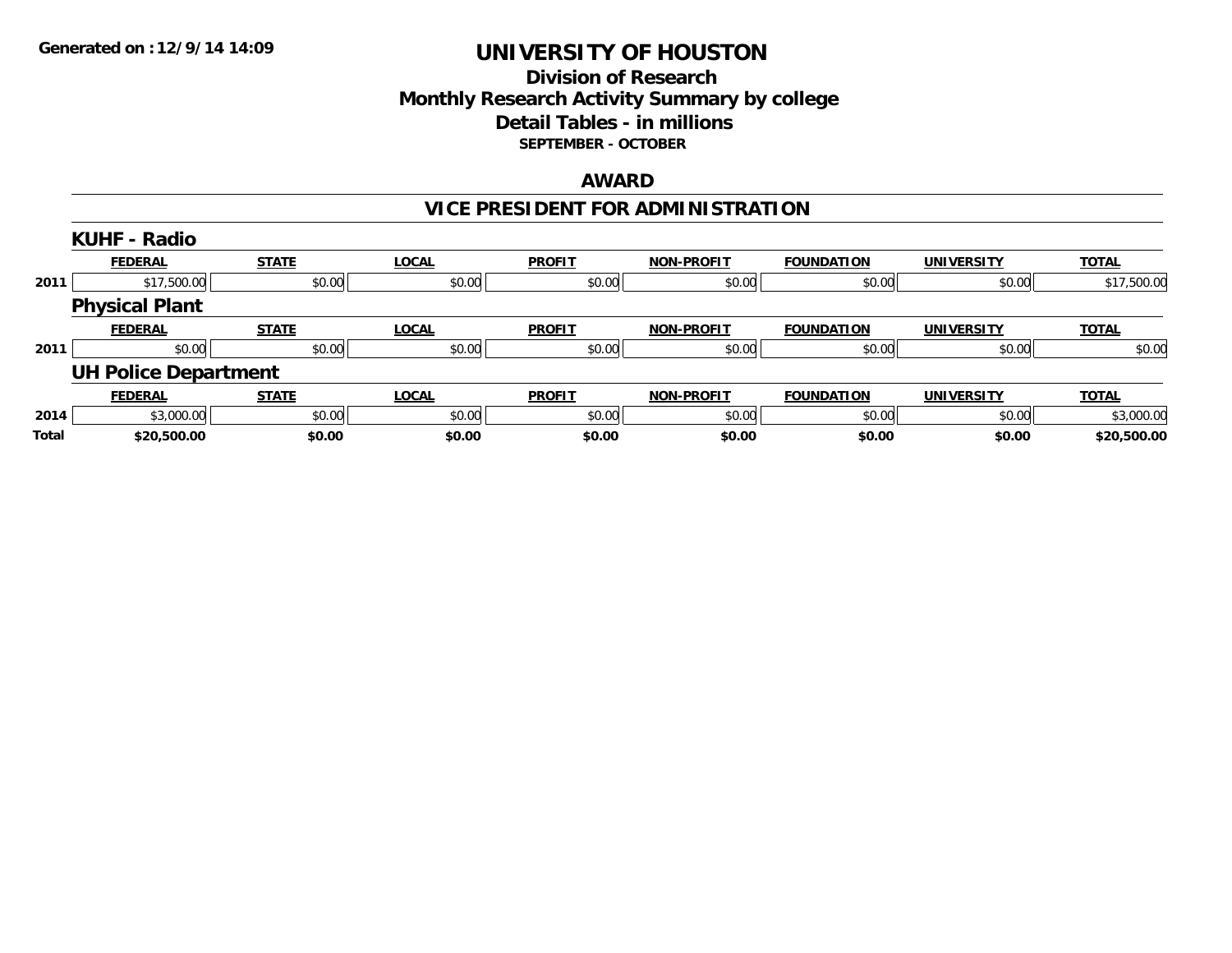#### **Division of Research Monthly Research Activity Summary by college Detail Tables - in millions SEPTEMBER - OCTOBER**

#### **AWARD**

#### **VICE PRESIDENT FOR STUDENT AFFAIRS**

#### **Vice President, Student Affairs**

|       | <b>FEDERAL</b> | STATE  | LOCAL  | <b>PROFIT</b> | <b>NON-PROFIT</b> | <b>FOUNDATION</b> | <b>UNIVERSITY</b> | <u>TOTAL</u> |
|-------|----------------|--------|--------|---------------|-------------------|-------------------|-------------------|--------------|
| 2011  | \$236,300.00   | \$0.00 | \$0.00 | \$0.00        | \$0.00            | \$0.00            | \$0.00            | 300.00,      |
| 2014  | \$0.00         | \$0.00 | \$0.00 | \$0.00        | \$0.00            | \$10,000.00       | \$0.00            | \$10,000.00  |
| Total | \$236,300.00   | \$0.00 | \$0.00 | \$0.00        | \$0.00            | \$10,000.00       | \$0.00            | \$246,300.00 |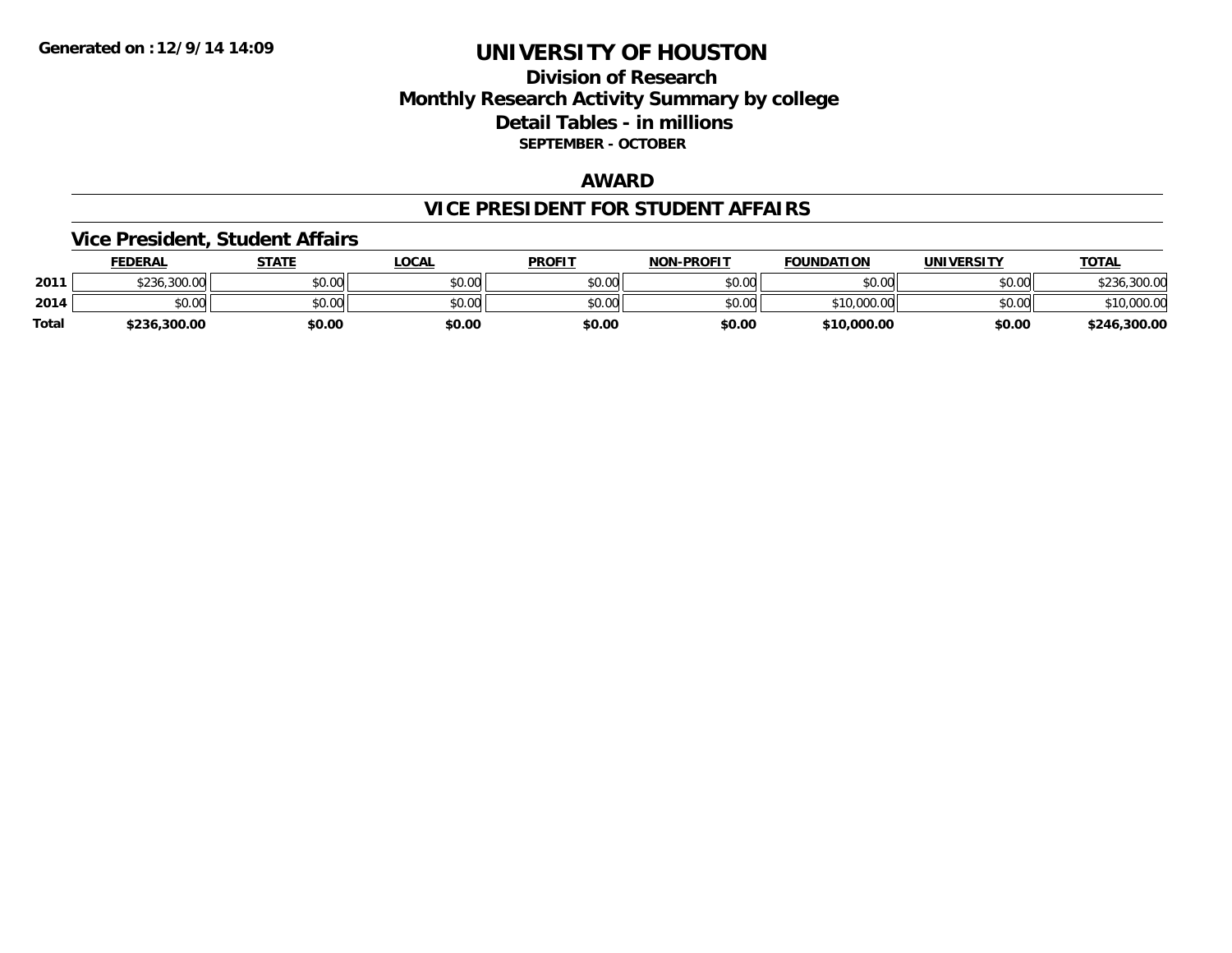### **Division of ResearchMonthly Research Activity Summary by college Detail Tables - in millions SEPTEMBER - OCTOBER**

#### **TOTAL EXPENDITURE**

#### **C.T. BAUER COLLEGE OF BUSINESS**

|      | <b>Accountancy &amp; Taxation</b> |                                          |              |               |                   |                   |                   |                |
|------|-----------------------------------|------------------------------------------|--------------|---------------|-------------------|-------------------|-------------------|----------------|
|      | <b>FEDERAL</b>                    | <b>STATE</b>                             | <b>LOCAL</b> | <b>PROFIT</b> | <b>NON-PROFIT</b> | <b>FOUNDATION</b> | <b>UNIVERSITY</b> | <b>TOTAL</b>   |
| 2015 | \$0.00                            | \$0.00                                   | \$0.00       | \$0.00        | \$0.00            | (\$1,049.59)      | \$0.00            | (\$1,049.59)   |
|      |                                   | Dean, Business Administration            |              |               |                   |                   |                   |                |
|      | <b>FEDERAL</b>                    | <b>STATE</b>                             | <b>LOCAL</b> | <b>PROFIT</b> | <b>NON-PROFIT</b> | <b>FOUNDATION</b> | <b>UNIVERSITY</b> | <b>TOTAL</b>   |
| 2014 | \$0.00                            | \$0.00                                   | \$0.00       | \$0.00        | \$0.00            | \$0.00            | \$0.00            | \$0.00         |
| 2015 | \$0.00                            | \$19,653.16                              | \$0.00       | \$0.00        | \$0.00            | \$0.00            | \$0.00            | \$19,653.16    |
|      | <b>Finance</b>                    |                                          |              |               |                   |                   |                   |                |
|      | <b>FEDERAL</b>                    | <b>STATE</b>                             | <b>LOCAL</b> | <b>PROFIT</b> | <b>NON-PROFIT</b> | <b>FOUNDATION</b> | <b>UNIVERSITY</b> | <b>TOTAL</b>   |
| 2011 | \$12,297.92                       | \$0.00                                   | \$0.00       | \$0.00        | \$0.00            | \$0.00            | \$0.00            | \$12,297.92    |
| 2013 | \$0.00                            | \$0.00                                   | \$0.00       | \$0.00        | \$0.00            | \$0.00            | \$0.00            | \$0.00         |
| 2014 | \$0.00                            | \$0.00                                   | \$0.00       | \$0.00        | \$0.00            | \$0.00            | \$0.00            | \$0.00         |
| 2015 | \$0.00                            | \$0.00                                   | \$0.00       | \$0.00        | \$0.00            | \$0.00            | \$0.00            | \$0.00         |
|      | Management                        |                                          |              |               |                   |                   |                   |                |
|      | <b>FEDERAL</b>                    | <b>STATE</b>                             | <b>LOCAL</b> | <b>PROFIT</b> | <b>NON-PROFIT</b> | <b>FOUNDATION</b> | <b>UNIVERSITY</b> | <b>TOTAL</b>   |
| 2011 | \$34,496.81                       | \$0.00                                   | \$0.00       | \$0.00        | \$0.00            | \$13,750.00       | \$0.00            | \$48,246.81    |
| 2012 | \$0.00                            | \$0.00                                   | \$0.00       | \$0.00        | \$0.00            | \$13,750.00       | \$0.00            | \$13,750.00    |
| 2013 | \$6,200.00                        | \$0.00                                   | \$0.00       | \$0.00        | \$0.00            | \$0.00            | \$0.00            | \$6,200.00     |
| 2014 | \$6,510.00                        | \$0.00                                   | \$0.00       | \$0.00        | \$0.00            | \$0.00            | \$0.00            | \$6,510.00     |
| 2015 | \$18,600.00                       | \$0.00                                   | \$0.00       | \$0.00        | \$0.00            | \$0.00            | \$0.00            | \$18,600.00    |
|      | <b>Marketing</b>                  |                                          |              |               |                   |                   |                   |                |
|      | <b>FEDERAL</b>                    | <b>STATE</b>                             | <b>LOCAL</b> | <b>PROFIT</b> | <b>NON-PROFIT</b> | <b>FOUNDATION</b> | <b>UNIVERSITY</b> | <b>TOTAL</b>   |
| 2012 | \$0.00                            | \$0.00                                   | \$0.00       | \$0.00        | \$0.00            | \$0.00            | \$0.00            | \$0.00         |
| 2013 | \$0.00                            | \$0.00                                   | \$0.00       | \$0.00        | \$0.00            | \$0.00            | \$0.00            | \$0.00         |
| 2014 | \$0.00                            | \$0.00                                   | \$0.00       | \$0.00        | \$0.00            | \$0.00            | \$0.00            | \$0.00         |
| 2015 | \$0.00                            | \$0.00                                   | \$0.00       | \$0.00        | \$0.00            | \$0.00            | \$0.00            | \$0.00         |
|      |                                   | <b>Small Business Development Center</b> |              |               |                   |                   |                   |                |
|      | <b>FEDERAL</b>                    | <b>STATE</b>                             | <b>LOCAL</b> | <b>PROFIT</b> | <b>NON-PROFIT</b> | <b>FOUNDATION</b> | <b>UNIVERSITY</b> | <b>TOTAL</b>   |
| 2011 | \$463,188.43                      | \$0.00                                   | \$0.00       | \$0.00        | \$0.00            | \$0.00            | \$0.00            | \$463,188.43   |
| 2012 | \$808,833.83                      | \$0.00                                   | \$0.00       | \$0.00        | \$0.00            | \$0.00            | \$0.00            | \$808,833.83   |
| 2013 | \$1,100,978.97                    | \$0.00                                   | \$0.00       | \$0.00        | \$0.00            | (\$6,921.67)      | \$0.00            | \$1,094,057.30 |
| 2014 | \$721,048.55                      | \$0.00                                   | \$0.00       | \$0.00        | \$0.00            | \$17,208.83       | \$0.00            | \$738,257.38   |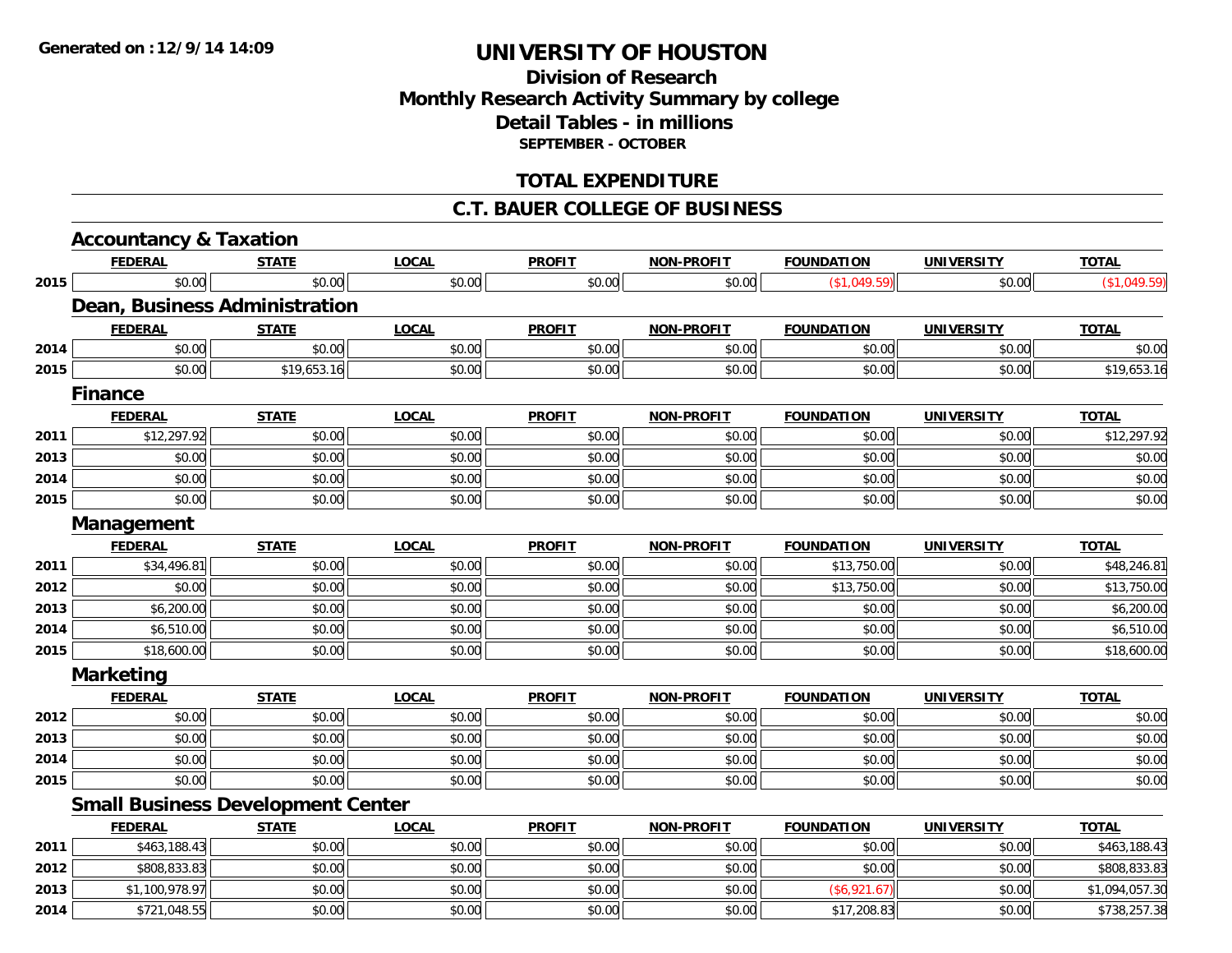### **Division of ResearchMonthly Research Activity Summary by college Detail Tables - in millions SEPTEMBER - OCTOBER**

#### **TOTAL EXPENDITURE**

#### **C.T. BAUER COLLEGE OF BUSINESS**

#### **Small Business Development Center**

|              | <b>FEDERAL</b>            | <b>STATE</b> | LOCAI         | <b>PROFIT</b> | <b>-PROFIT</b><br><b>NON</b> | <b>FOUNDATION</b> | <b>UNIVERSITY</b> | <b>TOTAL</b>   |
|--------------|---------------------------|--------------|---------------|---------------|------------------------------|-------------------|-------------------|----------------|
| 2015         | ATOOT<br>.40<br>\$639,357 | \$0.00       | 0000<br>vv.vv | \$0.00        | \$0.00                       |                   | \$0.00            | າວວ            |
| <b>Total</b> | 11.01<br>JJ.OI            | \$19.653.16  | \$0.00        | \$0.00        | \$0.00                       | \$36.<br>726.33   | \$0.00            | \$3,867,891.40 |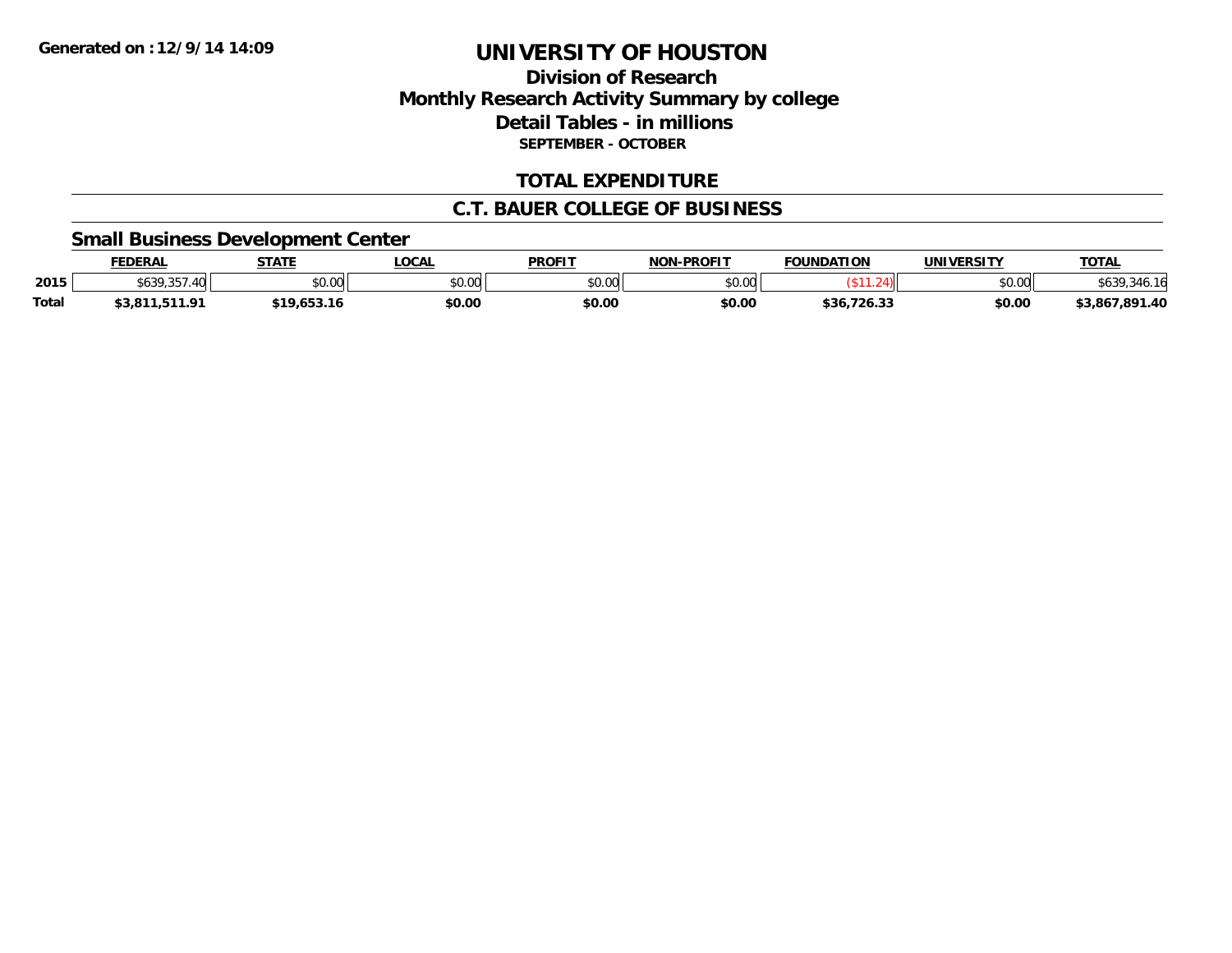### **Division of ResearchMonthly Research Activity Summary by college Detail Tables - in millions SEPTEMBER - OCTOBER**

#### **TOTAL EXPENDITURE**

#### **COLLEGE OF ARCHITECTURE**

#### **Architecture**

|      | <b>FEDERAL</b> | <b>STATE</b> | <b>LOCAL</b> | <b>PROFIT</b> | <b>NON-PROFIT</b> | <b>FOUNDATION</b> | <b>UNIVERSITY</b> | <b>TOTAL</b> |
|------|----------------|--------------|--------------|---------------|-------------------|-------------------|-------------------|--------------|
| 2011 | \$0.00         | \$0.00       | \$0.00       | \$0.00        | \$0.00            | \$16,038.24       | \$0.00            | \$16,038.24  |
| 2012 | \$358.02       | \$0.00       | \$0.00       | \$0.00        | \$0.00            | \$1,098.28        | \$0.00            | (\$740.26)   |
| 2013 | \$0.00         | \$0.00       | \$0.00       | \$0.00        | \$0.00            | \$996.38          | \$510.05          | \$1,506.43   |
| 2014 | \$11,137.23    | \$0.00       | \$0.00       | \$0.00        | \$0.00            | \$1,235.30        | \$0.00            | \$12,372.53  |
| 2015 | \$0.00         | \$0.00       | \$0.00       | \$0.00        | \$0.00            | \$1,535.82        | \$0.00            | \$1,535.82   |

#### **Dean, Architecture**

|       | <b>FEDERAL</b> | <b>STATE</b> | <b>LOCAL</b> | <b>PROFIT</b> | <b>NON-PROFIT</b> | <b>FOUNDATION</b> | UNIVERSITY | <b>TOTAL</b>   |
|-------|----------------|--------------|--------------|---------------|-------------------|-------------------|------------|----------------|
| 2013  | \$0.00         | \$0.00       | \$0.00       | \$0.00        | \$0.00            | \$0.00            | \$0.00     | \$0.00         |
| 2014  | \$0.00         | \$0.00       | \$0.00       | \$0.00        | \$0.00            | \$0.00            | \$0.00     | \$0.00         |
| Total | \$11,495.25    | \$0.00       | \$0.00       | \$0.00        | \$0.00            | \$18,707.47       | \$510.05   | \$30,<br>14. I |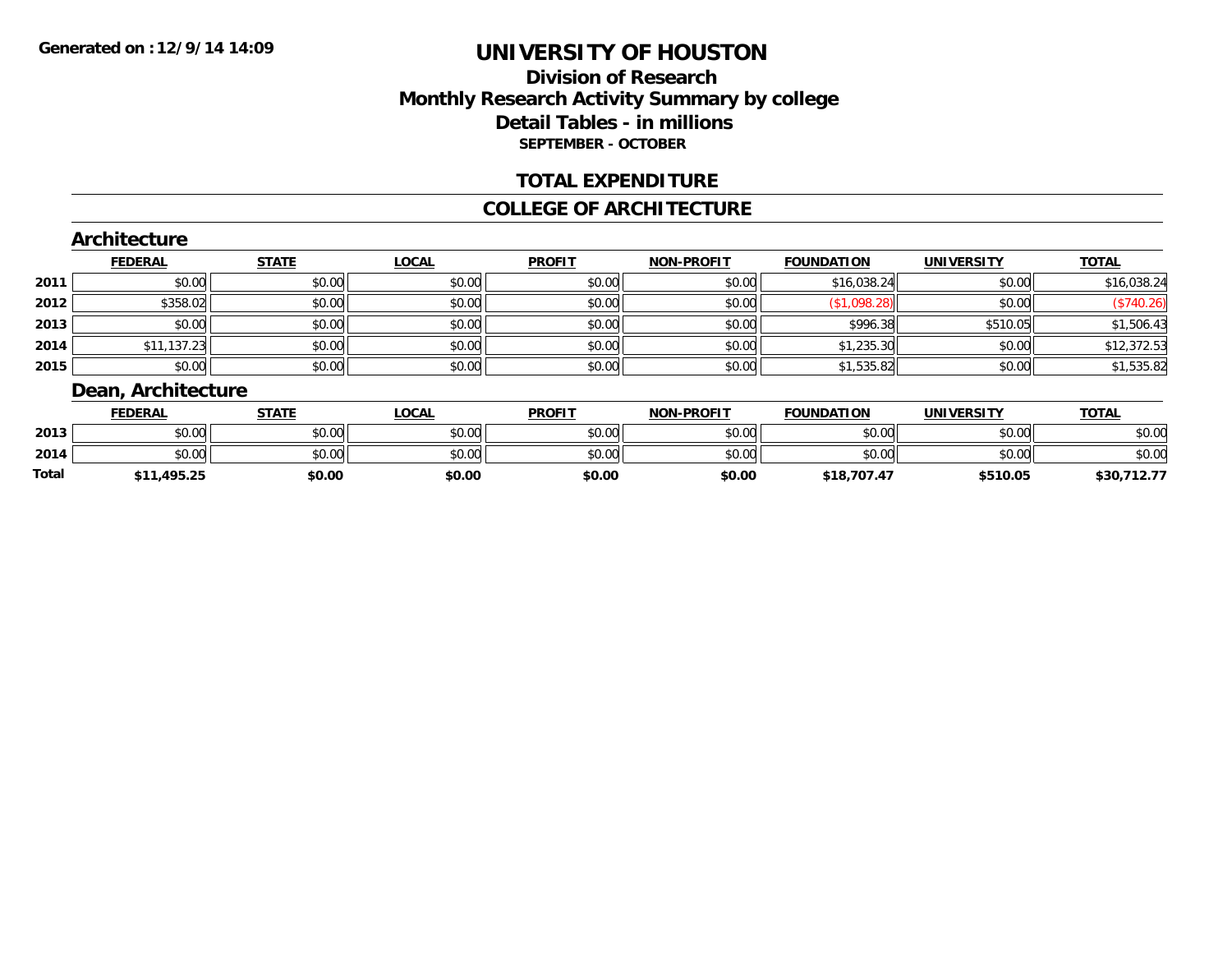### **Division of ResearchMonthly Research Activity Summary by college Detail Tables - in millionsSEPTEMBER - OCTOBER**

#### **TOTAL EXPENDITURE**

#### **COLLEGE OF EDUCATION**

### **Consistency Mgmt and Coop Disc**

|      | <b>FEDERAL</b> | <b>STATE</b> | <b>LOCAL</b> | <b>PROFIT</b> | NON-PROFIT  | <b>FOUNDATION</b> | <b>UNIVERSITY</b> | <b>TOTAL</b> |
|------|----------------|--------------|--------------|---------------|-------------|-------------------|-------------------|--------------|
| 2011 | \$0.00         | \$0.00       | \$0.00       | \$0.00        | \$16,085.94 | \$0.00            | \$0.00            | \$16,085.94  |
| 2012 | \$0.00         | \$0.00       | \$0.00       | \$0.00        | \$33,640.41 | \$0.00            | \$0.00            | \$33,640.41  |
| 2013 | \$0.00         | \$0.00       | \$0.00       | \$0.00        | \$6,199.10  | \$0.00            | \$0.00            | \$6,199.10   |
| 2014 | \$952.26       | \$0.00       | \$0.00       | \$0.00        | \$0.00      | \$0.00            | \$0.00            | \$952.26     |
| 2015 | \$40,479.43    | \$0.00       | \$31,061.40  | \$0.00        | \$0.00      | \$0.00            | \$0.00            | \$71,540.83  |

#### **Curriculum and Instruction**

|      | <b>FEDERAL</b> | <b>STATE</b> | <b>LOCAL</b> | <b>PROFIT</b> | <b>NON-PROFIT</b> | <b>FOUNDATION</b> | <b>UNIVERSITY</b> | <b>TOTAL</b> |
|------|----------------|--------------|--------------|---------------|-------------------|-------------------|-------------------|--------------|
| 2011 | \$124,919.79   | \$4,466.20   | \$0.00       | \$0.00        | \$14,925.53       | \$3,818.88        | \$0.00            | \$148,130.41 |
| 2012 | \$142,556.41   | \$26,736.28  | \$0.00       | \$0.00        | \$16,387.64       | \$2,306.79        | \$0.00            | \$187,987.12 |
| 2013 | \$142,589.48   | \$8,238.95   | \$0.00       | \$0.00        | \$13,651.86       | \$1,958.04        | \$0.00            | \$166,438.33 |
| 2014 | \$172,193.99   | \$2,971.86   | \$0.00       | \$0.00        | \$18,171.41       | \$2,262.04        | \$0.00            | \$195,599.30 |
| 2015 | \$142,902.39   | \$1,094.87   | \$0.00       | \$0.00        | \$13,434.13       | \$20,144.50       | \$0.00            | \$177,575.90 |

### **Dean, Education**

|      | <b>FEDERAL</b> | <b>STATE</b> | <u>LOCAL</u> | <b>PROFIT</b> | <b>NON-PROFIT</b> | <b>FOUNDATION</b> | <b>UNIVERSITY</b> | <b>TOTAL</b> |
|------|----------------|--------------|--------------|---------------|-------------------|-------------------|-------------------|--------------|
| 2011 | \$0.00         | \$0.00       | \$0.00       | \$0.00        | \$0.00            | \$0.00            | \$0.00            | \$0.00       |
| 2012 | \$0.00         | \$0.00       | \$0.00       | \$0.00        | \$0.00            | \$0.00            | \$0.00            | \$0.00       |
| 2013 | \$0.00         | \$0.00       | \$0.00       | \$0.00        | \$0.00            | \$0.00            | \$0.00            | \$0.00       |
| 2014 | \$0.00         | \$0.00       | \$0.00       | \$0.00        | \$0.00            | \$0.00            | \$0.00            | \$0.00       |
| 2015 | \$0.00         | \$0.00       | \$0.00       | \$0.00        | \$0.00            | \$0.00            | \$0.00            | \$0.00       |

#### **Educational Psychology**

|      | <b>FEDERAL</b> | <b>STATE</b> | <b>LOCAL</b> | <b>PROFIT</b> | <b>NON-PROFIT</b> | <b>FOUNDATION</b> | <b>UNIVERSITY</b> | <b>TOTAL</b> |
|------|----------------|--------------|--------------|---------------|-------------------|-------------------|-------------------|--------------|
| 2011 | \$8,272.95     | \$12,266.65  | \$0.00       | \$0.00        | \$10.09           | \$30,578.85       | \$0.00            | \$51,128.54  |
| 2012 | \$80,708.17    | \$19,228.70  | \$0.00       | \$0.00        | \$98.00           | \$8,383.80        | \$0.00            | \$108,418.67 |
| 2013 | \$130,506.29   | \$119.78     | \$0.00       | \$0.00        | \$7,606.35        | \$2,784.36        | \$0.00            | \$141,016.78 |
| 2014 | \$123,564.55   | \$0.00       | \$0.00       | \$0.00        | \$7,228.09        | \$6,243.14        | \$0.00            | \$137,035.78 |
| 2015 | \$229,928.87   | \$11,828.76  | \$8,797.81   | \$0.00        | \$8,929.84        | \$5,483.33        | \$0.00            | \$264,968.61 |

## **Institute for Urban Education**

|      | <b>FEDERAL</b>                   | <b>STATE</b> | <b>LOCAL</b>              | <b>PROFIT</b>        | <b>NON-PROFIT</b>    | <b>FOUNDATION</b> | UNIVERSITY                | <b>TOTAL</b> |
|------|----------------------------------|--------------|---------------------------|----------------------|----------------------|-------------------|---------------------------|--------------|
| 2011 | ደ ⊿ ፍ<br>.45.540.77              | \$0.00       | $\sim$<br>$\sim$<br>vv.vv | 0.001<br>DU.UU       | 0.00<br>DU.UU        | \$0.00            | $\sim$ 00<br><b>JU.UU</b> |              |
| 2012 | <b>CAO CAS</b><br>$\overline{1}$ | \$0.00       | ሖ ∩<br>$\sim$<br>vu.uu    | 0000<br><b>DU.UU</b> | 0.00<br><b>DU.UU</b> | \$0.00            | $\sim$ 00<br><b>JU.UU</b> | 064          |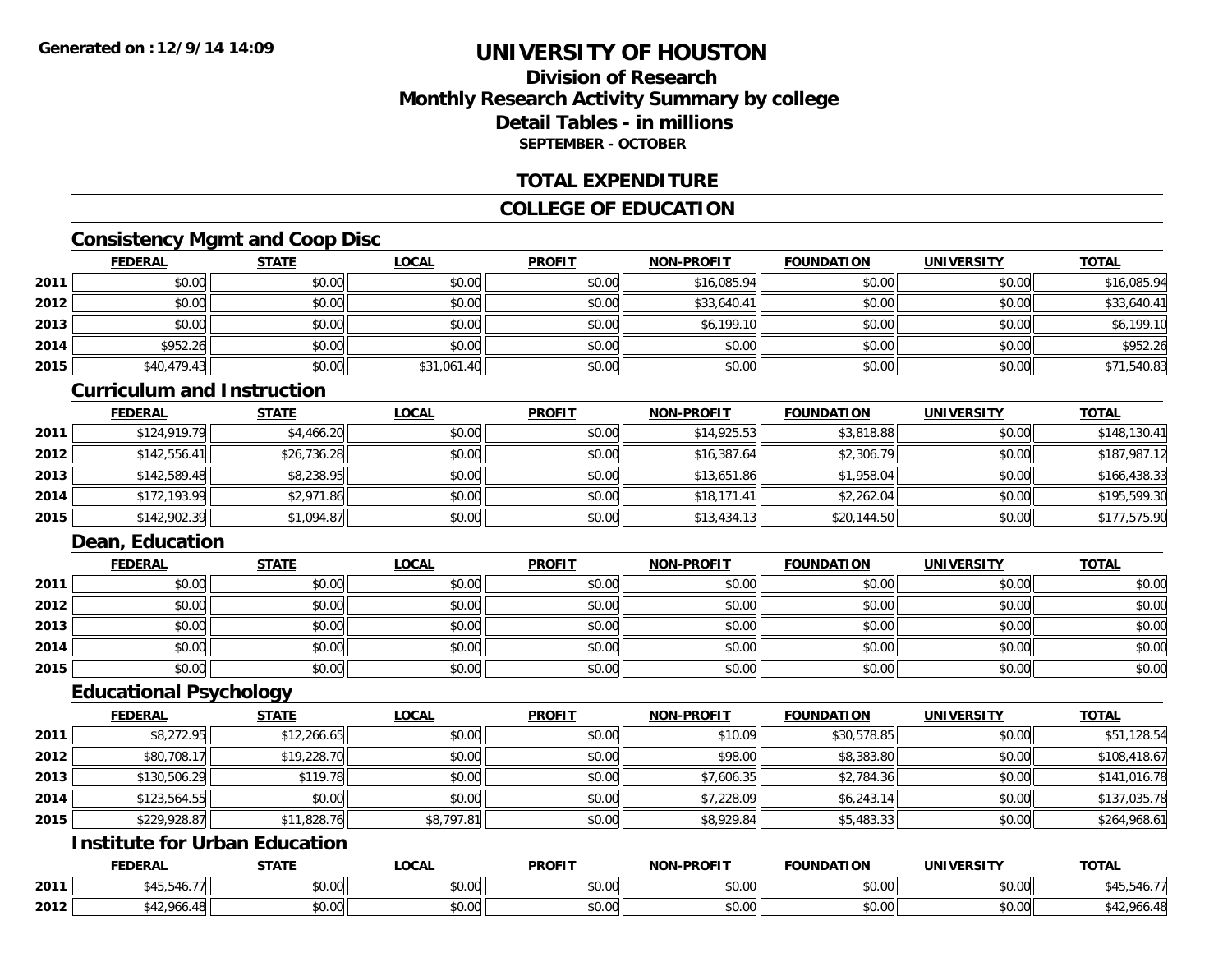### **Division of ResearchMonthly Research Activity Summary by college Detail Tables - in millions SEPTEMBER - OCTOBER**

#### **TOTAL EXPENDITURE**

#### **COLLEGE OF EDUCATION**

#### **Institute for Urban Education**

|      | <b>FEDERAL</b> | <b>STATE</b> | LOCAL  | <b>PROFIT</b> | <b>NON-PROFIT</b> | <b>FOUNDATION</b> | <b>UNIVERSITY</b> | <b>TOTAL</b>   |
|------|----------------|--------------|--------|---------------|-------------------|-------------------|-------------------|----------------|
| 2013 | \$8,344.68     | \$0.00       | \$0.00 | \$0.00        | \$0.00            | \$0.00            | \$0.00            | ,344.68<br>.১০ |
| 2014 | \$768.65       | \$0.00       | \$0.00 | \$0.00        | \$0.00            | \$0.00            | \$0.00            | \$768.65       |
| 2015 | \$0.00         | \$0.00       | \$0.00 | \$0.00        | \$0.00            | \$0.00            | \$0.00            | \$0.00         |

#### **UH Charter School**

|       | <b>FEDERAL</b> | <b>STATE</b> | <b>LOCAL</b> | <b>PROFIT</b> | <b>NON-PROFIT</b> | <b>FOUNDATION</b> | <b>UNIVERSITY</b> | <b>TOTAL</b>   |
|-------|----------------|--------------|--------------|---------------|-------------------|-------------------|-------------------|----------------|
| 2012  | \$6,560.99     | \$87,824.59  | \$0.00       | \$0.00        | \$0.00            | \$0.00            | \$0.00            | \$94,385.58    |
| 2013  | \$2,258.30     | \$142,902.08 | \$0.00       | \$0.00        | \$0.00            | \$0.00            | \$0.00            | \$145,160.38   |
| 2014  | \$3,553.28     | \$167,076.15 | \$0.00       | \$0.00        | \$0.00            | \$0.00            | \$0.00            | \$170.629.43   |
| 2015  | \$2,913.42     | \$165.112.23 | \$0.00       | \$0.00        | \$0.00            | \$0.00            | \$0.00            | \$168,025.65   |
| Total | \$1,452,487.15 | \$649,867.10 | \$39,859.21  | \$0.00        | \$156,368.39      | \$83,963.73       | \$0.00            | \$2,382,545.58 |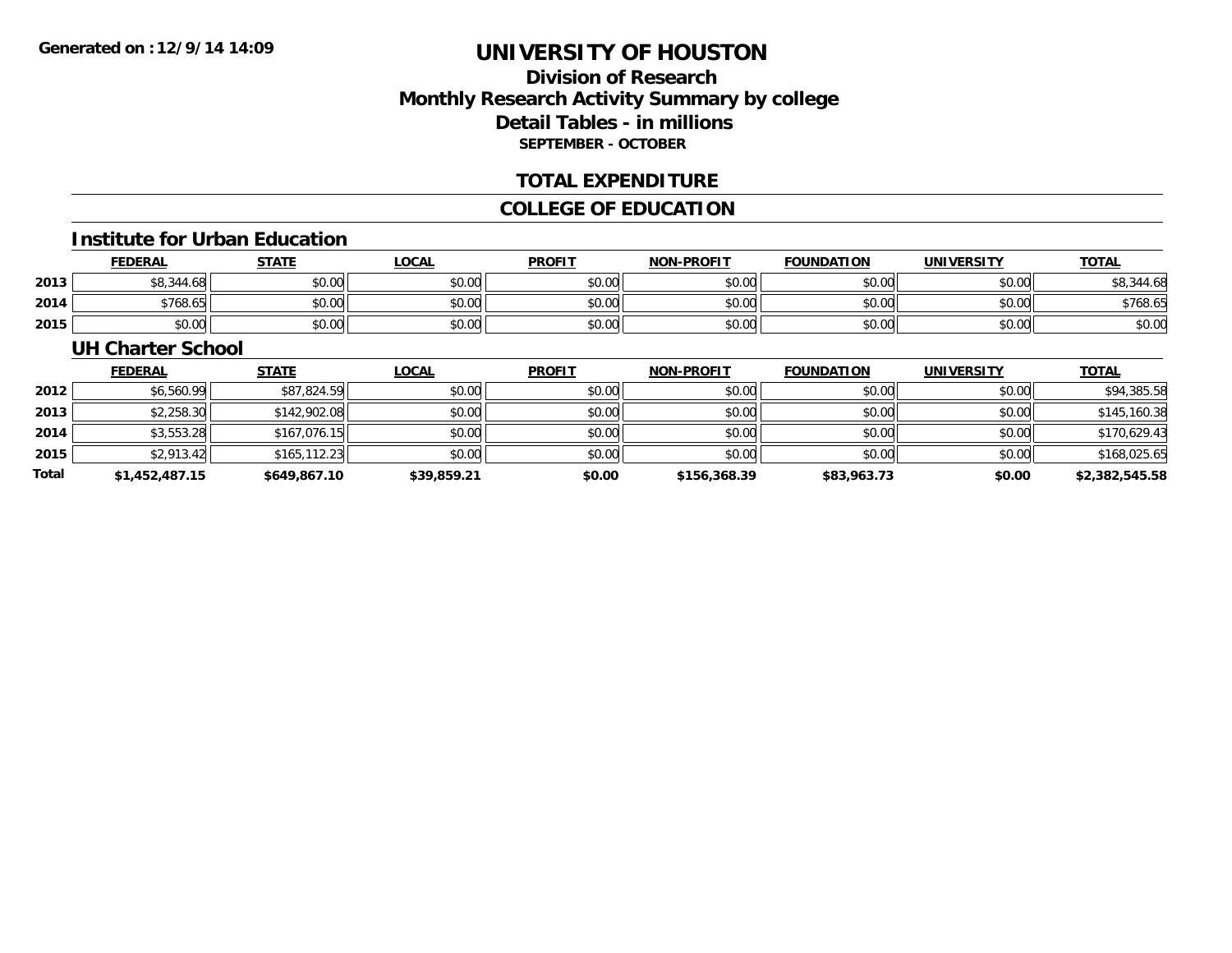### **Division of ResearchMonthly Research Activity Summary by college Detail Tables - in millions SEPTEMBER - OCTOBER**

#### **TOTAL EXPENDITURE**

#### **COLLEGE OF LIBERAL ARTS AND SOCIAL SCIENCES**

#### **African-American Studies**

|      | <b>FEDERAL</b>                   | <b>STATE</b> | <b>LOCAL</b>                                             | <b>PROFIT</b> | <b>NON-PROFIT</b> | <b>FOUNDATION</b> | <b>UNIVERSITY</b> | <b>TOTAL</b> |
|------|----------------------------------|--------------|----------------------------------------------------------|---------------|-------------------|-------------------|-------------------|--------------|
| 2014 | \$0.00                           | \$0.00       | \$0.00                                                   | \$0.00        | \$494.01          | \$0.00            | \$0.00            | \$494.01     |
|      | Art                              |              |                                                          |               |                   |                   |                   |              |
|      | <b>FEDERAL</b>                   | <b>STATE</b> | <b>LOCAL</b>                                             | <b>PROFIT</b> | <b>NON-PROFIT</b> | <b>FOUNDATION</b> | <b>UNIVERSITY</b> | <b>TOTAL</b> |
| 2013 | \$2,757.45                       | \$0.00       | \$0.00                                                   | \$0.00        | \$0.00            | \$0.00            | \$0.00            | \$2,757.45   |
| 2014 | \$1,069.67                       | \$0.00       | \$0.00                                                   | \$0.00        | \$0.00            | \$0.00            | \$0.00            | \$1,069.67   |
| 2015 | \$0.00                           | \$1,297.73   | \$0.00                                                   | \$0.00        | \$0.00            | \$0.00            | \$0.00            | \$1,297.73   |
|      | <b>Arte Publico Press</b>        |              |                                                          |               |                   |                   |                   |              |
|      | <b>FEDERAL</b>                   | <b>STATE</b> | <b>LOCAL</b>                                             | <b>PROFIT</b> | <b>NON-PROFIT</b> | <b>FOUNDATION</b> | <b>UNIVERSITY</b> | <b>TOTAL</b> |
| 2011 | \$1,455.71                       | \$0.00       | \$0.00                                                   | \$0.00        | \$0.00            | \$62,969.53       | \$0.00            | \$64,425.24  |
| 2012 | \$5,033.21                       | \$0.00       | \$0.00                                                   | \$0.00        | \$0.00            | \$0.00            | \$0.00            | \$5,033.21   |
| 2013 | \$19,168.74                      | \$0.00       | \$0.00                                                   | \$0.00        | \$0.00            | \$18,670.30       | \$0.00            | \$37,839.04  |
| 2014 | \$0.00                           | \$0.00       | \$0.00                                                   | \$0.00        | \$0.00            | \$41,421.31       | \$0.00            | \$41,421.31  |
| 2015 | \$19,130.08                      | \$0.00       | \$0.00                                                   | \$0.00        | \$3,226.77        | \$23,996.28       | \$0.00            | \$46,353.13  |
|      | <b>Blaffer Gallery</b>           |              |                                                          |               |                   |                   |                   |              |
|      | <b>FEDERAL</b>                   | <b>STATE</b> | <b>LOCAL</b>                                             | <b>PROFIT</b> | <b>NON-PROFIT</b> | <b>FOUNDATION</b> | <b>UNIVERSITY</b> | <b>TOTAL</b> |
| 2011 | \$9,418.06                       | \$360.00     | \$0.00                                                   | \$0.00        | \$0.00            | \$0.00            | \$0.00            | \$9,778.06   |
| 2012 | \$1,043.58                       | \$959.97     | \$0.00                                                   | \$0.00        | \$0.00            | \$0.00            | \$0.00            | \$2,003.55   |
| 2013 | \$698.71                         | \$0.00       | \$0.00                                                   | \$0.00        | \$0.00            | \$0.00            | \$0.00            | \$698.71     |
| 2014 | \$0.00                           | \$457.55     | \$0.00                                                   | \$0.00        | \$7,143.75        | \$0.00            | \$0.00            | \$7,601.30   |
| 2015 | \$0.00                           | \$0.00       | \$0.00                                                   | \$0.00        | \$5,635.75        | \$0.00            | \$0.00            | \$5,635.75   |
|      |                                  |              | <b>Center for Neuromotor &amp; Biomechanics Research</b> |               |                   |                   |                   |              |
|      | <b>FEDERAL</b>                   | <b>STATE</b> | <b>LOCAL</b>                                             | <b>PROFIT</b> | NON-PROFIT        | <b>FOUNDATION</b> | <b>UNIVERSITY</b> | <b>TOTAL</b> |
| 2011 | \$0.00                           | \$0.00       | \$0.00                                                   | \$0.00        | \$0.00            | \$0.00            | \$0.00            | \$0.00       |
|      | <b>Center for Public History</b> |              |                                                          |               |                   |                   |                   |              |
|      | <b>FEDERAL</b>                   | <b>STATE</b> | <b>LOCAL</b>                                             | <b>PROFIT</b> | <b>NON-PROFIT</b> | <b>FOUNDATION</b> | <b>UNIVERSITY</b> | <b>TOTAL</b> |
| 2013 | \$16,422.50                      | \$0.00       | \$0.00                                                   | \$0.00        | \$0.00            | \$0.00            | \$0.00            | \$16,422.50  |
| 2014 | \$1,801.01                       | \$0.00       | \$0.00                                                   | \$0.00        | \$0.00            | \$0.00            | \$0.00            | \$1,801.01   |
| 2015 | \$833.98                         | \$0.00       | \$0.00                                                   | \$0.00        | \$0.00            | \$0.00            | \$0.00            | \$833.98     |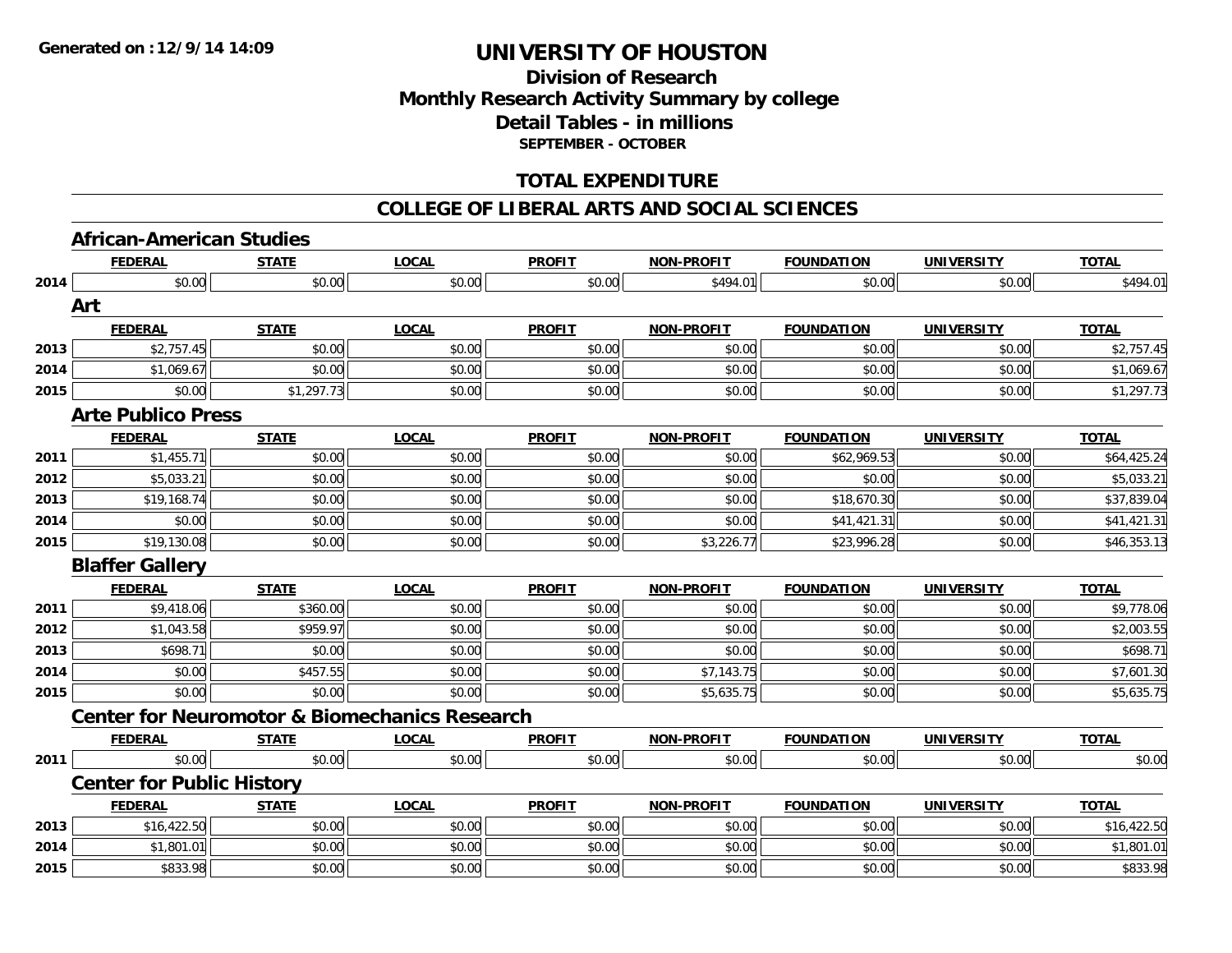### **Division of ResearchMonthly Research Activity Summary by college Detail Tables - in millions SEPTEMBER - OCTOBER**

#### **TOTAL EXPENDITURE**

#### **COLLEGE OF LIBERAL ARTS AND SOCIAL SCIENCES**

|                                      | <b>FEDERAL</b>                      | <b>STATE</b>                                      | <b>LOCAL</b> | <b>PROFIT</b> | <b>NON-PROFIT</b> | <b>FOUNDATION</b> | <b>UNIVERSITY</b> | <b>TOTAL</b>                                           |
|--------------------------------------|-------------------------------------|---------------------------------------------------|--------------|---------------|-------------------|-------------------|-------------------|--------------------------------------------------------|
| 2011                                 | \$0.00                              | \$0.00                                            | \$0.00       | \$0.00        | \$0.00            | \$0.00            | \$0.00            | \$0.00                                                 |
| 2012                                 | \$0.00                              | \$0.00                                            | \$0.00       | \$0.00        | \$0.00            | \$0.00            | \$0.00            | \$0.00                                                 |
| 2013                                 | \$0.00                              | \$0.00                                            | \$0.00       | \$0.00        | \$0.00            | \$0.00            | \$0.00            | \$0.00                                                 |
| 2015                                 | \$0.00                              | \$1,977.86                                        | \$0.00       | \$0.00        | (\$232.09)        | \$0.00            | \$0.00            | \$1,745.77                                             |
|                                      | <b>Communication Disorders</b>      |                                                   |              |               |                   |                   |                   |                                                        |
|                                      | <b>FEDERAL</b>                      | <b>STATE</b>                                      | <b>LOCAL</b> | <b>PROFIT</b> | <b>NON-PROFIT</b> | <b>FOUNDATION</b> | <b>UNIVERSITY</b> | <b>TOTAL</b>                                           |
| 2011                                 | \$1,425.89                          | \$0.00                                            | \$0.00       | \$0.00        | \$49,376.99       | \$0.00            | \$0.00            | \$50,802.88                                            |
| 2012                                 | \$1,244.04                          | \$0.00                                            | \$0.00       | \$0.00        | \$28,618.81       | \$0.00            | \$0.00            | \$29,862.85                                            |
| 2013                                 | (S0.01)                             | \$0.00                                            | \$0.00       | \$0.00        | \$45,164.28       | \$300.00          | \$0.00            | \$45,464.27                                            |
| 2014                                 | \$13,053.30                         | \$0.00                                            | \$0.00       | \$0.00        | \$0.00            | \$166.70          | \$0.00            | \$13,220.00                                            |
| 2015                                 | \$13,793.72                         | \$0.00                                            | \$0.00       | \$0.00        | \$72,054.72       | \$0.00            | \$0.00            | \$85,848.44                                            |
|                                      | <b>Comparative Cultural Studies</b> |                                                   |              |               |                   |                   |                   |                                                        |
|                                      | <b>FEDERAL</b>                      | <b>STATE</b>                                      | <b>LOCAL</b> | <b>PROFIT</b> | <b>NON-PROFIT</b> | <b>FOUNDATION</b> | UNIVERSITY        | <b>TOTAL</b>                                           |
| 2015                                 | \$0.00                              | \$3,427.78                                        | \$0.00       | \$0.00        | \$0.00            | \$0.00            | \$0.00            | \$3,427.78                                             |
|                                      |                                     | <b>Cynthia Woods Mitchell Center for the Arts</b> |              |               |                   |                   |                   |                                                        |
|                                      | <b>FEDERAL</b>                      | <b>STATE</b>                                      | <b>LOCAL</b> | <b>PROFIT</b> | <b>NON-PROFIT</b> | <b>FOUNDATION</b> | <b>UNIVERSITY</b> | <b>TOTAL</b>                                           |
| 2014                                 | \$0.00                              | \$0.00                                            | \$0.00       | \$0.00        | \$0.00            | \$700.00          | \$0.00            | \$700.00                                               |
| 2015                                 | \$0.00                              | \$8,000.00                                        | \$0.00       | \$0.00        | \$0.00            | \$0.00            | \$0.00            | \$8,000.00                                             |
|                                      |                                     | Dean, Liberal Arts and Social Sciences            |              |               |                   |                   |                   |                                                        |
|                                      | <b>FEDERAL</b>                      | <b>STATE</b>                                      | <b>LOCAL</b> | <b>PROFIT</b> | <b>NON-PROFIT</b> | <b>FOUNDATION</b> | <b>UNIVERSITY</b> | <b>TOTAL</b>                                           |
| 2011                                 | \$991.73                            | \$0.00                                            | \$0.00       | \$0.00        | \$0.00            | \$0.00            | \$0.00            | \$991.73                                               |
| 2012                                 | \$0.00                              |                                                   |              |               |                   | \$0.00            | \$0.00            | \$0.00                                                 |
|                                      |                                     | \$0.00                                            | \$0.00       | \$0.00        | \$0.00            |                   |                   |                                                        |
|                                      | \$0.00                              | \$0.00                                            | \$0.00       | \$0.00        | \$0.00            | \$0.00            | \$0.00            |                                                        |
|                                      | \$0.00                              | \$0.00                                            | \$0.00       | \$0.00        | \$0.00            | \$0.00            | \$0.00            |                                                        |
|                                      | \$0.00                              | \$0.00                                            | \$0.00       | \$0.00        | \$0.00            | \$0.00            | \$0.00            |                                                        |
|                                      | <b>Economics</b>                    |                                                   |              |               |                   |                   |                   |                                                        |
|                                      | <b>FEDERAL</b>                      | <b>STATE</b>                                      | <b>LOCAL</b> | <b>PROFIT</b> | <b>NON-PROFIT</b> | <b>FOUNDATION</b> | <b>UNIVERSITY</b> | <b>TOTAL</b>                                           |
|                                      | \$0.00                              | \$0.00                                            | \$0.00       | \$0.00        | \$0.00            | \$8,867.95        | \$0.00            |                                                        |
| 2013<br>2014<br>2015<br>2011<br>2012 | \$0.00                              | \$0.00                                            | \$0.00       | \$2,363.42    | \$0.00            | \$4,387.28        | \$0.00            | \$0.00<br>\$0.00<br>\$0.00<br>\$8,867.95<br>\$6,750.70 |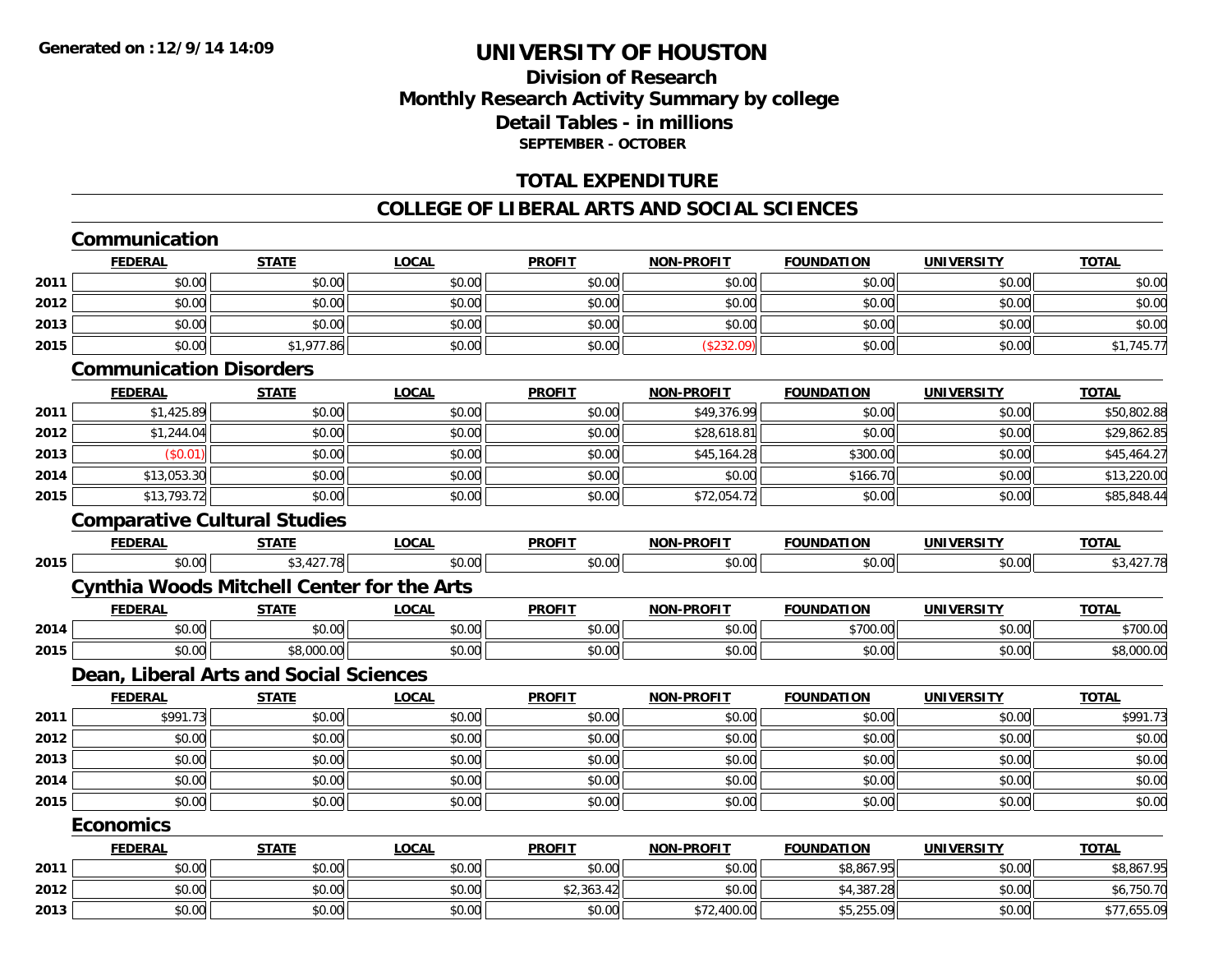#### **Division of Research Monthly Research Activity Summary by college Detail Tables - in millions SEPTEMBER - OCTOBER**

#### **TOTAL EXPENDITURE**

#### **COLLEGE OF LIBERAL ARTS AND SOCIAL SCIENCES**

|      | <b>Economics</b>        |                                     |              |               |                   |                   |                   |              |
|------|-------------------------|-------------------------------------|--------------|---------------|-------------------|-------------------|-------------------|--------------|
|      | <b>FEDERAL</b>          | <b>STATE</b>                        | <b>LOCAL</b> | <b>PROFIT</b> | <b>NON-PROFIT</b> | <b>FOUNDATION</b> | <b>UNIVERSITY</b> | <b>TOTAL</b> |
| 2014 | \$0.00                  | \$0.00                              | \$0.00       | \$0.00        | \$33,972.45       | \$2,000.00        | \$0.00            | \$35,972.45  |
| 2015 | \$6,254.68              | \$0.00                              | \$0.00       | \$0.00        | \$31,455.99       | \$3,252.25        | \$0.00            | \$40,962.92  |
|      | English                 |                                     |              |               |                   |                   |                   |              |
|      | <b>FEDERAL</b>          | <b>STATE</b>                        | <b>LOCAL</b> | <b>PROFIT</b> | <b>NON-PROFIT</b> | <b>FOUNDATION</b> | <b>UNIVERSITY</b> | <b>TOTAL</b> |
| 2011 | \$0.00                  | \$0.00                              | \$0.00       | \$0.00        | \$0.00            | \$0.00            | \$0.00            | \$0.00       |
| 2012 | \$0.00                  | \$0.00                              | \$0.00       | \$0.00        | \$0.00            | \$0.00            | \$0.00            | \$0.00       |
| 2013 | \$12,520.63             | \$0.00                              | \$0.00       | \$0.00        | \$0.00            | \$0.00            | \$0.00            | \$12,520.63  |
| 2014 | \$0.00                  | \$0.00                              | \$0.00       | \$0.00        | \$0.00            | \$0.00            | \$0.00            | \$0.00       |
| 2015 | \$0.00                  | \$4,000.00                          | \$0.00       | \$0.00        | \$0.00            | \$0.00            | \$0.00            | \$4,000.00   |
|      |                         | <b>Health and Human Performance</b> |              |               |                   |                   |                   |              |
|      | <b>FEDERAL</b>          | <b>STATE</b>                        | <b>LOCAL</b> | <b>PROFIT</b> | <b>NON-PROFIT</b> | <b>FOUNDATION</b> | <b>UNIVERSITY</b> | <b>TOTAL</b> |
| 2011 | \$180,102.06            | \$0.00                              | \$0.00       | \$91,712.88   | \$0.00            | \$3,691.85        | \$0.00            | \$275,506.79 |
| 2012 | \$32,431.93             | \$0.00                              | \$0.00       | \$21,579.37   | \$0.00            | \$779.43          | \$0.00            | \$54,790.74  |
| 2013 | \$313,076.66            | \$0.00                              | \$0.00       | \$18,411.25   | \$0.00            | (\$71.57)         | \$0.00            | \$331,416.34 |
| 2014 | \$421,989.70            | \$0.00                              | \$0.00       | \$16,468.35   | \$0.00            | \$3,366.00        | \$0.00            | \$441,824.05 |
| 2015 | \$360,123.44            | \$0.00                              | \$0.00       | \$20,266.86   | \$2,943.88        | \$11,559.55       | \$0.00            | \$394,893.73 |
|      | <b>Hispanic Studies</b> |                                     |              |               |                   |                   |                   |              |
|      | <b>FEDERAL</b>          | <b>STATE</b>                        | <b>LOCAL</b> | <b>PROFIT</b> | <b>NON-PROFIT</b> | <b>FOUNDATION</b> | <b>UNIVERSITY</b> | <b>TOTAL</b> |
| 2012 | \$0.00                  | \$0.00                              | \$0.00       | \$0.00        | \$0.00            | \$37,061.46       | \$0.00            | \$37,061.46  |
| 2013 | \$0.00                  | \$0.00                              | \$0.00       | \$0.00        | \$0.00            | \$3,624.83        | \$0.00            | \$3,624.83   |
| 2014 | \$0.00                  | \$0.00                              | \$0.00       | \$0.00        | \$0.00            | \$2,103.76        | \$0.00            | \$2,103.76   |
| 2015 | \$0.00                  | \$0.00                              | \$0.00       | \$0.00        | \$0.00            | \$0.00            | \$0.00            | \$0.00       |
|      | <b>History</b>          |                                     |              |               |                   |                   |                   |              |
|      | <b>FEDERAL</b>          | <b>STATE</b>                        | <b>LOCAL</b> | <b>PROFIT</b> | <b>NON-PROFIT</b> | <b>FOUNDATION</b> | <b>UNIVERSITY</b> | <b>TOTAL</b> |
| 2011 | \$1,021.78              | \$0.00                              | \$0.00       | \$15,585.85   | \$0.00            | \$0.00            | \$0.00            | \$16,607.63  |
| 2012 | \$0.00                  | \$0.00                              | \$0.00       | \$1,047.15    | (\$332.43)        | \$0.00            | \$0.00            | \$714.72     |
| 2013 | \$0.00                  | \$0.00                              | \$0.00       | \$5,639.45    | \$0.00            | \$0.00            | \$0.00            | \$5,639.45   |
| 2014 | \$0.00                  | \$0.00                              | \$0.00       | \$4,991.73    | \$0.00            | \$0.00            | \$0.00            | \$4,991.73   |
| 2015 | \$2,014.17              | \$0.00                              | \$0.00       | \$10,385.38   | \$0.00            | \$0.00            | \$0.00            | \$12,399.55  |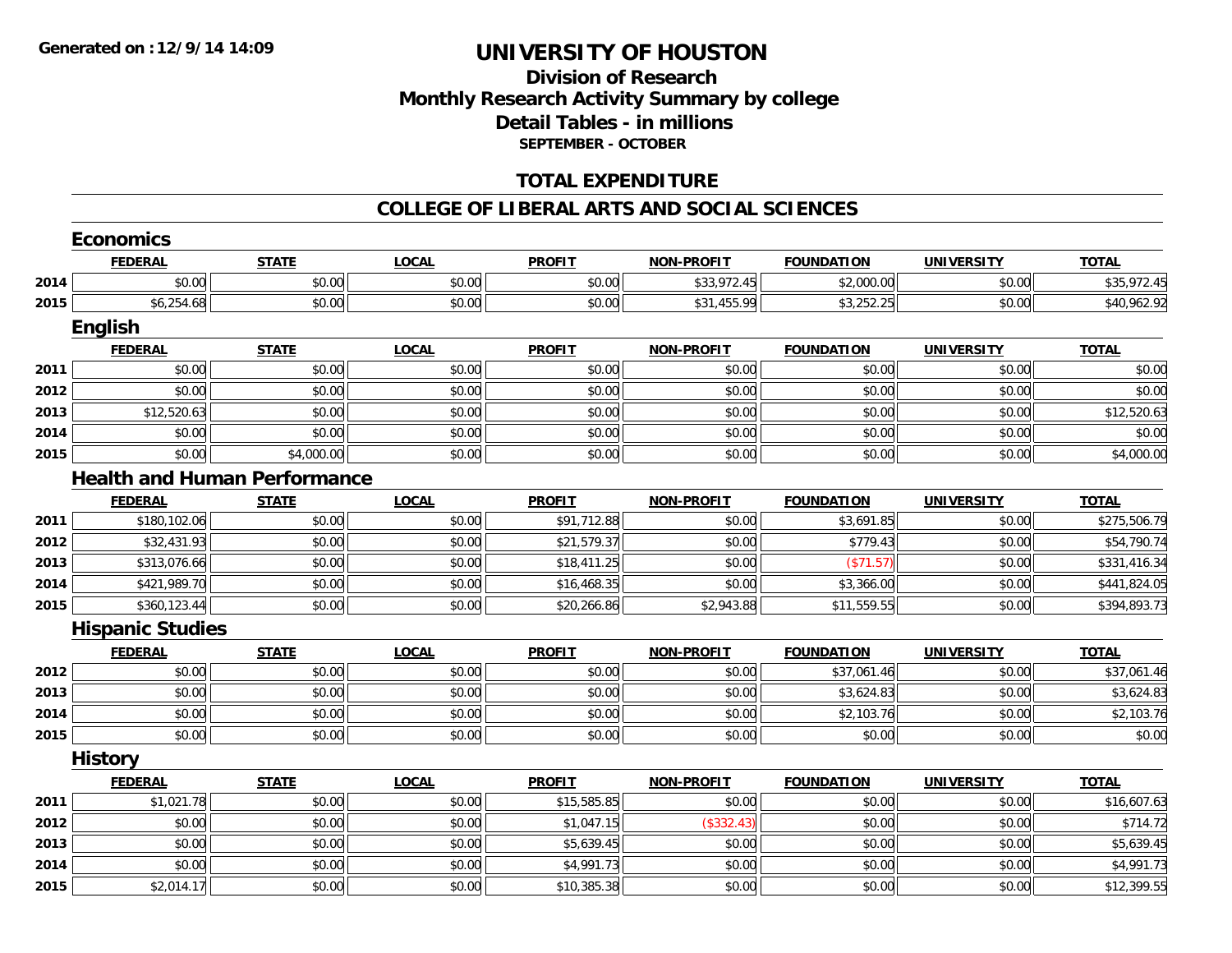### **Division of ResearchMonthly Research Activity Summary by college Detail Tables - in millions SEPTEMBER - OCTOBER**

### **TOTAL EXPENDITURE**

#### **COLLEGE OF LIBERAL ARTS AND SOCIAL SCIENCES**

### **Hobby Center for Public Policy**

|      | <b>FEDERAL</b>                    | <b>STATE</b> | <b>LOCAL</b> | <b>PROFIT</b> | <b>NON-PROFIT</b> | <b>FOUNDATION</b> | <b>UNIVERSITY</b> | <b>TOTAL</b>   |
|------|-----------------------------------|--------------|--------------|---------------|-------------------|-------------------|-------------------|----------------|
| 2011 | \$5,134.65                        | \$0.00       | \$0.00       | \$0.00        | \$0.00            | \$0.00            | \$0.00            | \$5,134.65     |
| 2015 | \$0.00                            | \$0.00       | \$0.00       | \$0.00        | \$0.00            | \$16,500.00       | \$0.00            | \$16,500.00    |
|      | <b>Modern/Classical Languages</b> |              |              |               |                   |                   |                   |                |
|      | <b>FEDERAL</b>                    | <b>STATE</b> | <b>LOCAL</b> | <b>PROFIT</b> | <b>NON-PROFIT</b> | <b>FOUNDATION</b> | <b>UNIVERSITY</b> | <b>TOTAL</b>   |
| 2012 | \$0.00                            | \$0.00       | \$0.00       | \$0.00        | \$0.00            | \$0.00            | \$0.00            | \$0.00         |
| 2013 | \$7,517.53                        | \$0.00       | \$0.00       | \$0.00        | \$0.00            | \$0.00            | \$0.00            | \$7,517.53     |
| 2014 | \$52,861.92                       | \$0.00       | \$0.00       | \$0.00        | \$0.00            | \$0.00            | \$0.00            | \$52,861.92    |
| 2015 | \$3,540.00                        | \$0.00       | \$0.00       | \$0.00        | \$0.00            | \$0.00            | \$0.00            | \$3,540.00     |
|      | <b>Philosophy</b>                 |              |              |               |                   |                   |                   |                |
|      | <b>FEDERAL</b>                    | <b>STATE</b> | <b>LOCAL</b> | <b>PROFIT</b> | <b>NON-PROFIT</b> | <b>FOUNDATION</b> | <b>UNIVERSITY</b> | <b>TOTAL</b>   |
| 2011 | \$0.00                            | \$0.00       | \$0.00       | \$0.00        | \$0.00            | \$0.00            | \$0.00            | \$0.00         |
| 2012 | \$1,860.17                        | \$0.00       | \$0.00       | \$0.00        | \$0.00            | \$0.00            | \$0.00            | \$1,860.17     |
| 2013 | \$3,691.14                        | \$0.00       | \$0.00       | \$0.00        | \$0.00            | \$0.00            | \$0.00            | \$3,691.14     |
| 2014 | \$2,578.56                        | \$0.00       | \$0.00       | \$0.00        | \$0.00            | \$0.00            | \$0.00            | \$2,578.56     |
| 2015 | \$754.24                          | \$330.45     | \$0.00       | \$0.00        | \$0.00            | \$0.00            | \$0.00            | \$1,084.69     |
|      | <b>Political Science</b>          |              |              |               |                   |                   |                   |                |
|      | <b>FEDERAL</b>                    | <b>STATE</b> | <b>LOCAL</b> | <b>PROFIT</b> | <b>NON-PROFIT</b> | <b>FOUNDATION</b> | <b>UNIVERSITY</b> | <b>TOTAL</b>   |
| 2011 | \$0.00                            | \$0.00       | \$0.00       | \$0.00        | \$0.00            | \$0.00            | \$0.00            | \$0.00         |
| 2012 | \$0.00                            | \$0.00       | \$0.00       | \$0.00        | \$0.00            | \$0.00            | \$0.00            | \$0.00         |
| 2013 | (\$322.52)                        | \$0.00       | \$0.00       | \$0.00        | \$0.00            | \$0.00            | \$0.00            | (\$322.52)     |
| 2014 | \$0.00                            | \$0.00       | \$0.00       | \$0.00        | \$0.00            | \$0.00            | \$0.00            | \$0.00         |
| 2015 | \$11,999.77                       | \$13,266.12  | \$0.00       | \$0.00        | \$0.00            | \$0.00            | \$0.00            | \$25,265.89    |
|      | <b>Psychology</b>                 |              |              |               |                   |                   |                   |                |
|      | <b>FEDERAL</b>                    | <b>STATE</b> | <b>LOCAL</b> | <b>PROFIT</b> | <b>NON-PROFIT</b> | <b>FOUNDATION</b> | <b>UNIVERSITY</b> | <b>TOTAL</b>   |
| 2011 | \$925,372.90                      | \$72,999.39  | \$0.00       | \$14,858.97   | \$38,234.33       | \$13,241.05       | \$2,648.09        | \$1,067,354.73 |
| 2012 | \$1,014,739.59                    | \$13,873.48  | \$0.00       | \$9,243.99    | \$27,305.69       | \$17,120.97       | (\$7,045.69)      | \$1,075,238.04 |
| 2013 | \$940,343.40                      | \$25,019.51  | \$0.00       | \$8,140.13    | \$25,671.41       | \$44,195.17       | \$0.00            | \$1,043,369.62 |
| 2014 | \$663,693.90                      | \$1,880.15   | \$0.00       | \$1,191.04    | \$44,199.40       | (\$94.40)         | \$0.00            | \$710,870.09   |
| 2015 | \$795,047.71                      | \$3,235.76   | \$0.00       | \$3,200.54    | \$97,459.18       | \$0.00            | \$4,015.52        | \$902,958.71   |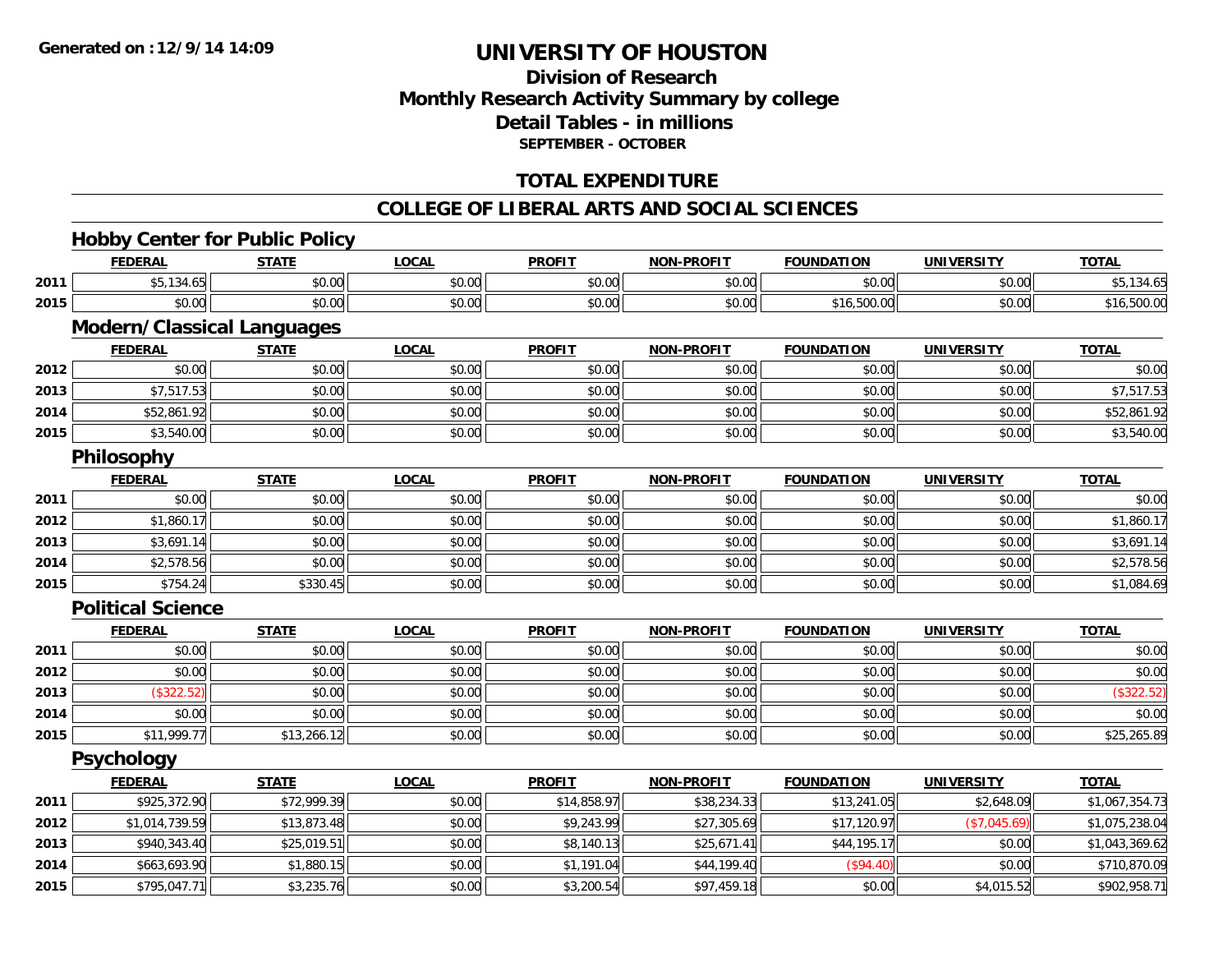### **Division of ResearchMonthly Research Activity Summary by college Detail Tables - in millions SEPTEMBER - OCTOBER**

#### **TOTAL EXPENDITURE**

#### **COLLEGE OF LIBERAL ARTS AND SOCIAL SCIENCES**

|              | <b>School of Music</b> |              |              |               |                   |                   |                   |                |
|--------------|------------------------|--------------|--------------|---------------|-------------------|-------------------|-------------------|----------------|
|              | <b>FEDERAL</b>         | <b>STATE</b> | <b>LOCAL</b> | <b>PROFIT</b> | <b>NON-PROFIT</b> | <b>FOUNDATION</b> | <b>UNIVERSITY</b> | <b>TOTAL</b>   |
| 2015         | \$0.00                 | (\$28.12)    | \$0.00       | \$0.00        | \$0.00            | \$0.00            | \$0.00            | (\$28.12)      |
|              | <b>Sociology</b>       |              |              |               |                   |                   |                   |                |
|              | <b>FEDERAL</b>         | <b>STATE</b> | <b>LOCAL</b> | <b>PROFIT</b> | <b>NON-PROFIT</b> | <b>FOUNDATION</b> | <b>UNIVERSITY</b> | <b>TOTAL</b>   |
| 2011         | \$26,116.56            | \$0.00       | \$0.00       | \$0.00        | \$0.00            | \$0.00            | \$0.00            | \$26,116.56    |
| 2012         | \$3,400.94             | \$0.00       | \$0.00       | \$0.00        | \$0.00            | \$0.00            | \$0.00            | \$3,400.94     |
| 2013         | (\$313.80)             | \$0.00       | \$0.00       | \$0.00        | \$0.00            | \$0.00            | \$0.00            | (\$313.80)     |
| 2014         | \$3,147.25             | \$0.00       | \$0.00       | \$0.00        | \$0.00            | \$0.00            | \$0.00            | \$3,147.25     |
| 2015         | \$10.32                | \$350.00     | \$0.00       | \$0.00        | \$0.00            | \$0.00            | \$0.00            | \$360.32       |
|              | <b>Theatre</b>         |              |              |               |                   |                   |                   |                |
|              | <b>FEDERAL</b>         | <b>STATE</b> | <b>LOCAL</b> | <b>PROFIT</b> | <b>NON-PROFIT</b> | <b>FOUNDATION</b> | <b>UNIVERSITY</b> | <b>TOTAL</b>   |
| 2013         | \$0.00                 | \$0.00       | \$0.00       | \$0.00        | \$101.00          | \$0.00            | \$0.00            | \$101.00       |
| <b>Total</b> | \$5,900,050.68         | \$151,407.63 | \$0.00       | \$245,086.37  | \$584,893.89      | \$325,064.78      | (\$382.08)        | \$7,206,121.27 |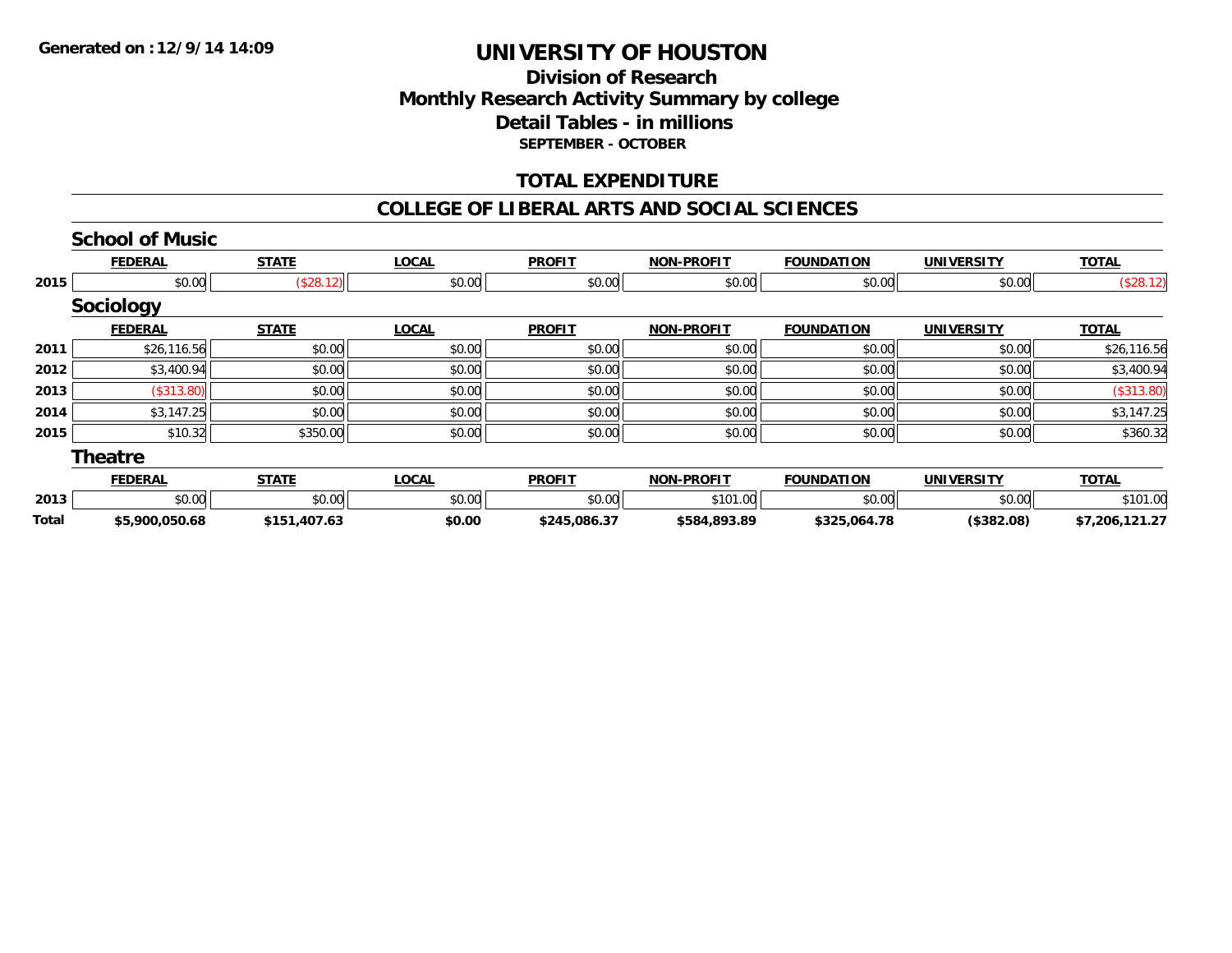### **Division of ResearchMonthly Research Activity Summary by college Detail Tables - in millionsSEPTEMBER - OCTOBER**

### **TOTAL EXPENDITURE**

### **COLLEGE OF NATURAL SCIENCES AND MATHEMATICS**

## **Biology/Biochemistry**

|      | <b>FEDERAL</b> | <b>STATE</b> | <b>LOCAL</b> | <b>PROFIT</b> | <b>NON-PROFIT</b> | <b>FOUNDATION</b> | <b>UNIVERSITY</b> | <b>TOTAL</b>   |
|------|----------------|--------------|--------------|---------------|-------------------|-------------------|-------------------|----------------|
| 2011 | \$694,255.07   | \$53,024.50  | \$0.00       | \$0.00        | \$72,525.74       | \$29,979.67       | \$0.00            | \$849,784.99   |
| 2012 | \$554,663.38   | \$273,583.12 | \$0.00       | \$0.01        | \$146,692.79      | \$42,536.44       | \$0.00            | \$1,017,475.73 |
| 2013 | \$485,302.57   | \$230,954.00 | \$0.00       | \$3,460.72    | \$99,054.03       | \$28,446.31       | \$0.00            | \$847,217.63   |
| 2014 | \$383,412.37   | \$161,688.23 | \$0.00       | \$31,260.92   | \$61,885.33       | \$13,358.43       | \$0.00            | \$651,605.28   |
| 2015 | \$424,835.41   | \$141,764.28 | \$0.00       | (\$7,697.57)  | \$73,354.75       | \$72,521.78       | \$0.00            | \$704,778.65   |

#### **Center for Nuclear Receptors and Cell Signaling**

|      | <b>FEDERAL</b> | <u>STATE</u> | <u>LOCAL</u> | <b>PROFIT</b> | <b>NON-PROFIT</b> | <b>FOUNDATION</b> | <b>UNIVERSITY</b> | <b>TOTAL</b> |
|------|----------------|--------------|--------------|---------------|-------------------|-------------------|-------------------|--------------|
| 2011 | \$146,557.45   | \$978.15     | \$0.00       | \$0.00        | \$5,009.24        | \$5,455.54        | \$0.00            | \$158,000.38 |
| 2012 | \$299,815.91   | \$54,863.80  | \$0.00       | \$20,394.80   | ( \$63.33)        | \$46,143.45       | \$0.00            | \$421,154.63 |
| 2013 | \$364,438.17   | \$68,248.12  | \$0.00       | \$3,734.15    | \$150.00          | \$0.00            | \$0.00            | \$436,570.44 |
| 2014 | \$303,116.34   | \$154,467.35 | \$0.00       | \$0.00        | \$10,020.30       | \$9,745.46        | \$0.00            | \$477,349.45 |
| 2015 | \$74,576.23    | \$197,077.43 | \$0.00       | \$0.00        | \$294.69          | \$72,944.59       | \$0.00            | \$344,892.94 |

#### **Chemistry**

|      | <b>FEDERAL</b> | <b>STATE</b> | <u>LOCAL</u> | <b>PROFIT</b> | <b>NON-PROFIT</b> | <b>FOUNDATION</b> | <b>UNIVERSITY</b> | <b>TOTAL</b>   |
|------|----------------|--------------|--------------|---------------|-------------------|-------------------|-------------------|----------------|
| 2011 | \$505,050.06   | \$168,201.34 | \$0.00       | \$12,731.40   | \$12,154.38       | \$196,040.07      | (\$77.51)         | \$894,099.74   |
| 2012 | \$458,526.30   | \$160,679.90 | \$0.00       | \$683.81      | \$5,846.13        | \$551,817.85      | (\$3,180.82)      | \$1,174,373.16 |
| 2013 | \$326,491.14   | \$134,977.39 | \$0.00       | \$12,874.96   | \$5,253.92        | \$164,957.07      | (\$894.00)        | \$643,660.48   |
| 2014 | \$391,471.33   | \$100,089.31 | \$0.00       | \$0.00        | \$12,199.14       | \$208,538.83      | \$7,975.67        | \$720,274.28   |
| 2015 | \$353,034.66   | \$37,326.75  | \$0.00       | \$0.00        | \$12,890.02       | \$387,602.24      | \$0.00            | \$790,853.67   |

#### **Computer Science**

|      | <b>FEDERAL</b> | <b>STATE</b> | <b>LOCAL</b> | <b>PROFIT</b> | <b>NON-PROFIT</b> | <b>FOUNDATION</b> | <b>UNIVERSITY</b> | <b>TOTAL</b> |
|------|----------------|--------------|--------------|---------------|-------------------|-------------------|-------------------|--------------|
| 2011 | \$599,745.18   | \$23,265.90  | \$0.00       | \$31,934.89   | \$3,803.96        | \$0.00            | \$0.00            | \$658,749.94 |
| 2012 | \$336,469.58   | \$7,569.27   | \$0.00       | \$66,249.66   | \$35,669.10       | \$0.00            | \$0.00            | \$445,957.61 |
| 2013 | \$367,856.30   | \$9,687.46   | \$0.00       | \$48,786.73   | \$10,906.77       | \$10,965.00       | \$19,094.77       | \$467,297.02 |
| 2014 | \$228,341.49   | \$0.00       | \$0.00       | \$162,232.59  | \$76,707.95       | \$3,019.77        | \$5,793.33        | \$476,095.12 |
| 2015 | \$381,047.28   | \$22,784.60  | \$0.00       | \$63,134.81   | \$58,157.45       | \$0.00            | \$12,133.91       | \$537,258.05 |

### **Dean, Natural Sciences and Mathematics**

|      | <b>FEDERAL</b>    | <b>CTATI</b><br>- 31 A . | 00n<br>.UGAL              | <b>PROFIT</b> | $-DD$ $\cap$<br><b>NIONI</b> | FOUNDATION | UNIVERSITY                    | <b>TOTAL</b>         |
|------|-------------------|--------------------------|---------------------------|---------------|------------------------------|------------|-------------------------------|----------------------|
| 2011 | :6ľ<br>600.503.TU | \$0.00                   | $\sim$<br>$\sim$<br>vv.vv | 0000<br>DU.UG | 0.00<br>pu.uu                | \$0.00     | $\sim$ $\sim$<br><b>JU.UU</b> | \$60,503.10          |
| 2012 | 00000<br>U8.85    | \$0.00                   | $\sim$<br>PU.UU           | 0000<br>DU.UG | 0.00<br><b>DU.UU</b>         | \$0.00     | $\sim$ $\sim$<br><b>JU.UU</b> | non pr<br>ასს,∀∪ბ.ბ× |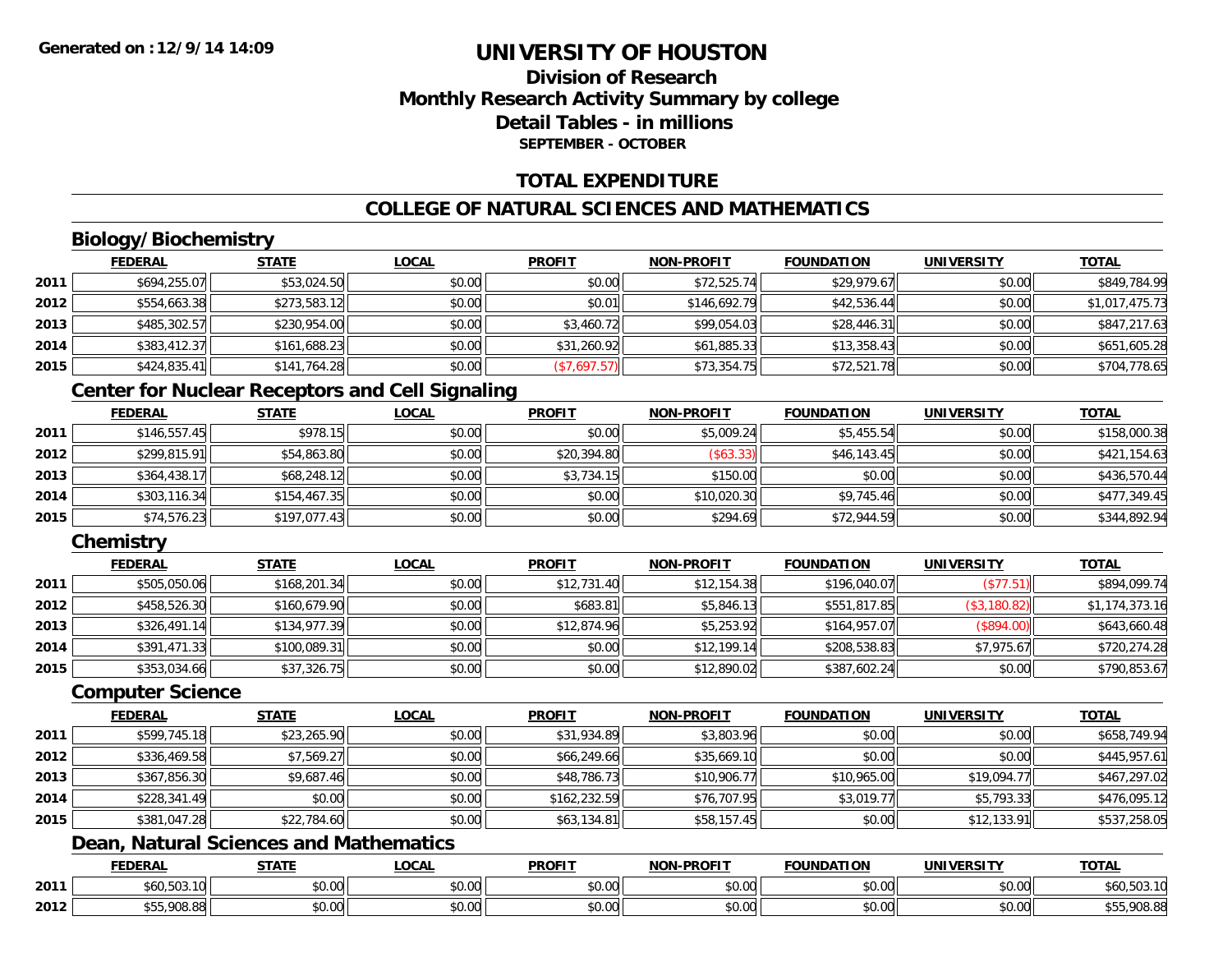### **Division of ResearchMonthly Research Activity Summary by college Detail Tables - in millionsSEPTEMBER - OCTOBER**

### **TOTAL EXPENDITURE**

### **COLLEGE OF NATURAL SCIENCES AND MATHEMATICS**

### **Dean, Natural Sciences and Mathematics**

|      | <b>FEDERAL</b>  | <b>STATE</b> | <u>LOCAL</u>   | <b>PROFIT</b> | <b>NON-PROFIT</b> | <b>FOUNDATION</b> | <b>UNIVERSITY</b> | <b>TOTAL</b> |
|------|-----------------|--------------|----------------|---------------|-------------------|-------------------|-------------------|--------------|
| 2013 | \$106,726.44    | \$0.00       | \$0.00         | \$0.00        | \$0.00            | \$0.00            | \$0.00            | \$106,726.44 |
| 2014 | \$30,863.16     | \$0.00       | ልስ ሰሰ<br>DU.UG | \$0.00        | \$0.00            | \$0.00            | \$0.00            | \$30,863.16  |
| 2015 | ,424.96<br>0.17 | \$6,944.68   | \$0.00         | \$0.00        | \$0.00            | \$0.00            | \$0.00            | \$24,369.64  |

#### **Earth & Atmospheric Sciences**

|      | <b>FEDERAL</b> | <u>STATE</u> | <b>LOCAL</b> | <b>PROFIT</b> | <b>NON-PROFIT</b> | <b>FOUNDATION</b> | <b>UNIVERSITY</b> | <b>TOTAL</b> |
|------|----------------|--------------|--------------|---------------|-------------------|-------------------|-------------------|--------------|
| 2011 | \$132,706.92   | \$107,114.66 | \$0.00       | \$361,374.96  | \$48,011.84       | \$0.00            | \$0.00            | \$649,208.38 |
| 2012 | \$375,759.20   | \$135,359.31 | \$0.00       | \$256,313.20  | \$35,207.29       | \$0.00            | \$0.00            | \$802,639.00 |
| 2013 | \$178,547.59   | \$28,774.05  | \$0.00       | \$414,186.66  | \$35,153.59       | \$0.00            | \$0.00            | \$656,661.89 |
| 2014 | \$213,810.81   | \$102,732.28 | \$0.00       | \$602.721.04  | \$42,112.42       | \$10,049.40       | \$0.00            | \$971,425.96 |
| 2015 | \$137,035.36   | \$102,237.23 | \$0.00       | \$307,751.06  | \$47,852.30       | \$4,306.27        | \$0.00            | \$599,182.22 |

### **Institute for Climate and Atmospheric Science**

|      | <b>FEDERAL</b> | <b>STATE</b> | <u>LOCAL</u> | <b>PROFIT</b> | <b>NON-PROFIT</b> | <b>FOUNDATION</b> | <b>UNIVERSITY</b> | <b>TOTAL</b> |
|------|----------------|--------------|--------------|---------------|-------------------|-------------------|-------------------|--------------|
| 2011 | \$0.00         | \$0.00       | \$0.00       | \$0.00        | \$0.00            | \$0.00            | \$0.00            | \$0.00       |
| 2012 | \$0.00         | \$0.00       | \$0.00       | \$0.00        | \$0.00            | \$0.00            | \$0.00            | \$0.00       |
| 2013 | \$0.00         | \$0.00       | \$0.00       | \$0.00        | \$0.00            | \$0.00            | \$0.00            | \$0.00       |
| 2014 | \$0.00         | \$0.00       | \$0.00       | \$0.00        | \$0.00            | \$0.00            | \$0.00            | \$0.00       |
| 2015 | \$0.00         | \$0.00       | \$0.00       | \$0.00        | \$0.00            | \$0.00            | \$0.00            | \$0.00       |

#### **Institute for Nanoenergy**

|      | <b>FEDERAL</b> | <b>STATE</b> | <u>LOCAL</u> | <b>PROFIT</b> | <b>NON-PROFIT</b> | <b>FOUNDATION</b> | <b>UNIVERSITY</b> | <b>TOTAL</b> |
|------|----------------|--------------|--------------|---------------|-------------------|-------------------|-------------------|--------------|
| 2011 | \$0.00         | \$0.00       | \$0.00       | \$0.00        | \$0.00            | \$0.00            | \$0.00            | \$0.00       |
| 2012 | \$0.00         | \$0.00       | \$0.00       | \$0.00        | \$0.00            | \$0.00            | \$0.00            | \$0.00       |
| 2013 | \$0.00         | \$0.00       | \$0.00       | \$0.00        | \$0.00            | \$0.00            | \$0.00            | \$0.00       |
| 2014 | \$0.00         | \$0.00       | \$0.00       | \$0.00        | \$0.00            | \$0.00            | \$0.00            | \$0.00       |

**Mathematics**

|      | <b>FEDERAL</b> | <b>STATE</b> | <b>LOCAL</b> | <b>PROFIT</b> | <b>NON-PROFIT</b> | <b>FOUNDATION</b> | <b>UNIVERSITY</b> | <b>TOTAL</b> |
|------|----------------|--------------|--------------|---------------|-------------------|-------------------|-------------------|--------------|
| 2011 | \$111,117.98   | \$79,252.93  | \$0.00       | \$12,688.94   | \$36,357.89       | \$1,642.45        | \$5,031.78        | \$246,091.97 |
| 2012 | \$102,157.78   | \$45,167.09  | \$0.00       | \$22,993.19   | \$32,931.05       | \$13,871.78       | \$3,089.32        | \$220,210.21 |
| 2013 | \$192,573.68   | \$29,769.21  | \$0.00       | \$27,154.89   | \$467.88          | \$25,213.98       | \$5,393.57        | \$280,573.20 |
| 2014 | \$245,063.85   | (\$1,525.67) | \$0.00       | \$14,546.29   | \$0.00            | \$5,184.73        | \$0.00            | \$263,269.20 |
| 2015 | \$214,308.79   | \$0.00       | \$0.00       | \$11,217.18   | \$4,500.00        | \$25,588.77       | \$0.00            | \$255,614.74 |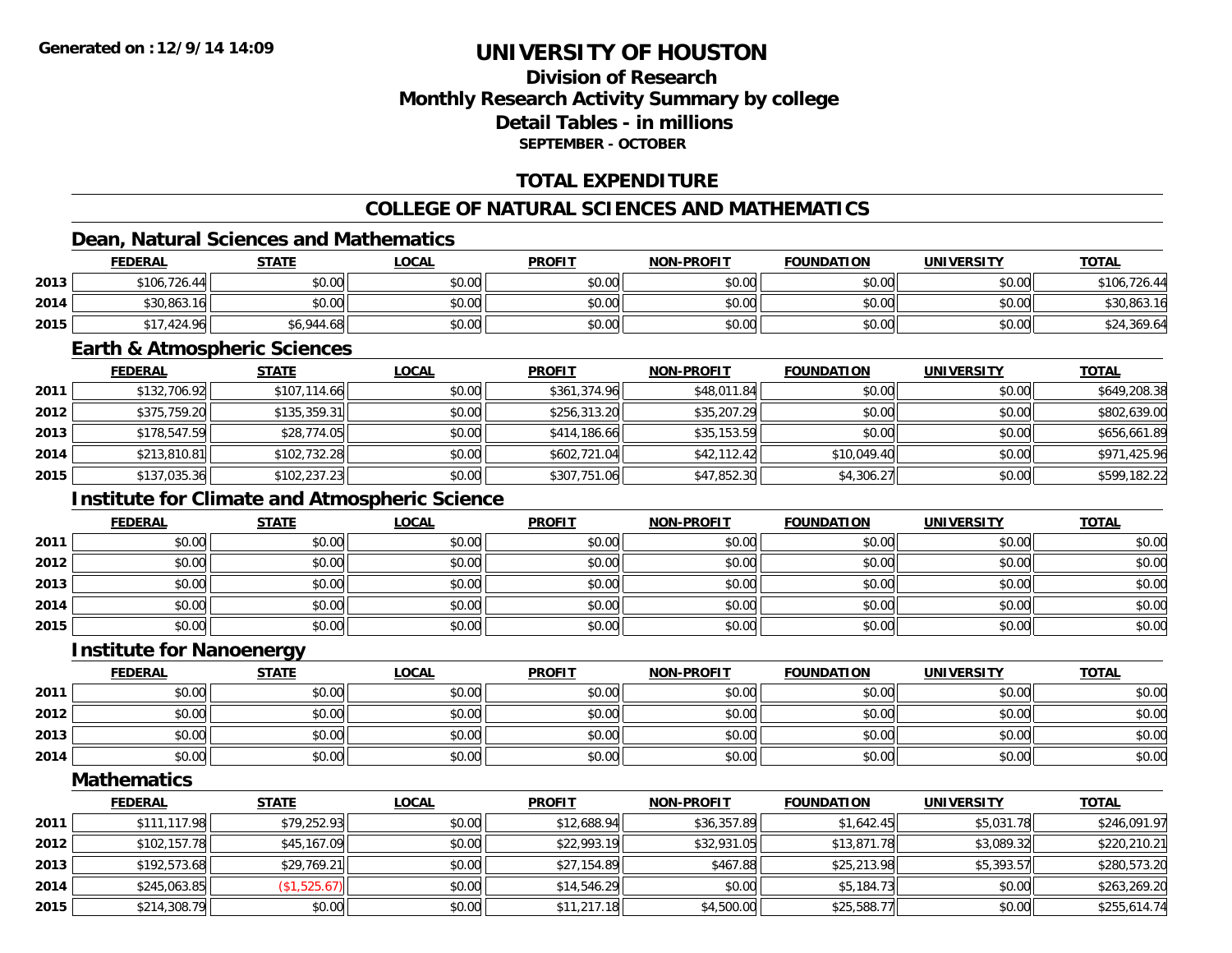#### **Division of Research Monthly Research Activity Summary by college Detail Tables - in millions SEPTEMBER - OCTOBER**

#### **TOTAL EXPENDITURE**

#### **COLLEGE OF NATURAL SCIENCES AND MATHEMATICS**

|       | <b>Physics</b>  |                |              |                |                   |                   |                   |                 |  |  |  |  |
|-------|-----------------|----------------|--------------|----------------|-------------------|-------------------|-------------------|-----------------|--|--|--|--|
|       | <b>FEDERAL</b>  | <b>STATE</b>   | <b>LOCAL</b> | <b>PROFIT</b>  | <b>NON-PROFIT</b> | <b>FOUNDATION</b> | <b>UNIVERSITY</b> | <b>TOTAL</b>    |  |  |  |  |
| 2011  | \$323,906.55    | \$6,113.58     | \$0.00       | \$165,408.78   | \$3,489.45        | \$17,741.81       | \$0.00            | \$516,660.17    |  |  |  |  |
| 2012  | \$533,130.88    | (\$183.99)     | \$0.00       | \$67,935.16    | \$11,327.76       | \$38,265.00       | \$0.00            | \$650,474.82    |  |  |  |  |
| 2013  | \$409,419.53    | \$0.00         | \$0.00       | \$190,218.75   | \$800.00          | \$30,863.13       | \$0.00            | \$631,301.41    |  |  |  |  |
| 2014  | \$699,722.98    | \$2,884.45     | \$0.00       | \$252,047.33   | \$4,080.00        | \$48,676.68       | \$0.00            | \$1,007,411.45  |  |  |  |  |
| 2015  | \$594,363.89    | \$6,409.82     | \$0.00       | \$191,827.64   | \$9,953.04        | \$25,836.68       | \$0.00            | \$828,391.06    |  |  |  |  |
| Total | \$12,414,058.56 | \$2,652,280.52 | \$0.00       | \$3,348,166.94 | \$1,014,756.86    | \$2,091,313.19    | \$54,360.02       | \$21,574,936.09 |  |  |  |  |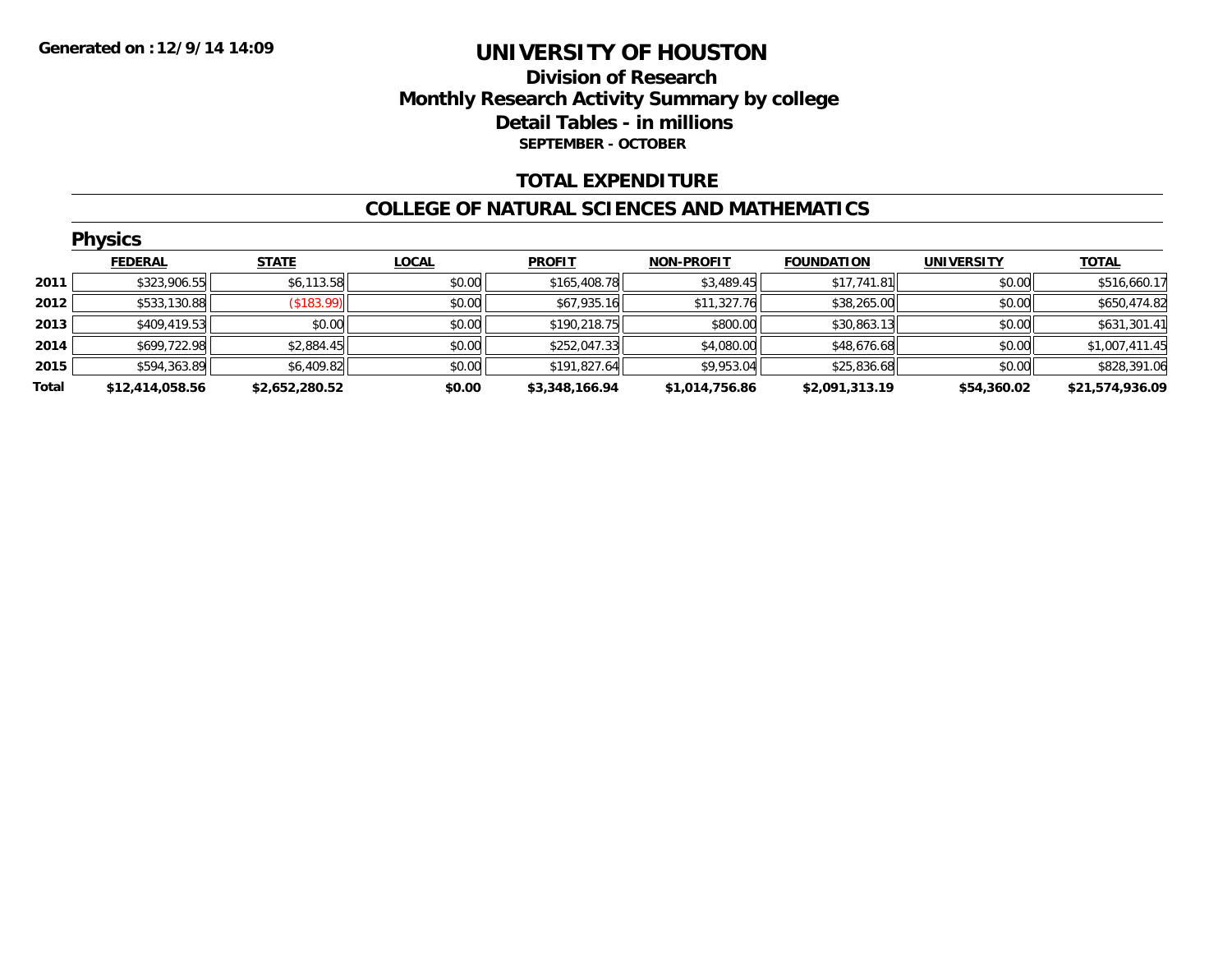#### **Division of Research Monthly Research Activity Summary by college Detail Tables - in millions SEPTEMBER - OCTOBER**

#### **TOTAL EXPENDITURE**

#### **COLLEGE OF OPTOMETRY**

### **Optometry Vision Sciences**

|       | <b>FEDERAL</b> | <b>STATE</b> | <b>LOCAL</b> | <b>PROFIT</b> | <b>NON-PROFIT</b> | <b>FOUNDATION</b> | <b>UNIVERSITY</b> | <b>TOTAL</b>   |
|-------|----------------|--------------|--------------|---------------|-------------------|-------------------|-------------------|----------------|
| 2011  | \$493,147.98   | \$20,628.40  | \$0.00       | \$34,230.78   | \$40.32           | \$0.00            | \$49,731.55       | \$597,779.03   |
| 2012  | \$590,835.52   | \$1,922.24   | \$0.00       | \$74,009.57   | (\$105.00)        | \$4,878.41        | \$41,871.58       | \$713,412.32   |
| 2013  | \$748,837.39   | \$0.00       | \$0.00       | \$127,591.85  | \$0.00            | \$6,501.03        | \$34,763.53       | \$917,693.80   |
| 2014  | \$689,256.26   | \$0.00       | \$0.00       | \$165,287.84  | \$8,121.24        | \$0.00            | \$65,559.28       | \$928,224.62   |
| 2015  | \$657,118.57   | \$0.00       | \$0.00       | \$116,376.33  | \$0.00            | \$0.00            | \$136,532.66      | \$910,027.56   |
| Total | \$3,179,195.72 | \$22,550.64  | \$0.00       | \$517,496.37  | \$8,056.56        | \$11,379.44       | \$328,458.60      | \$4,067,137.33 |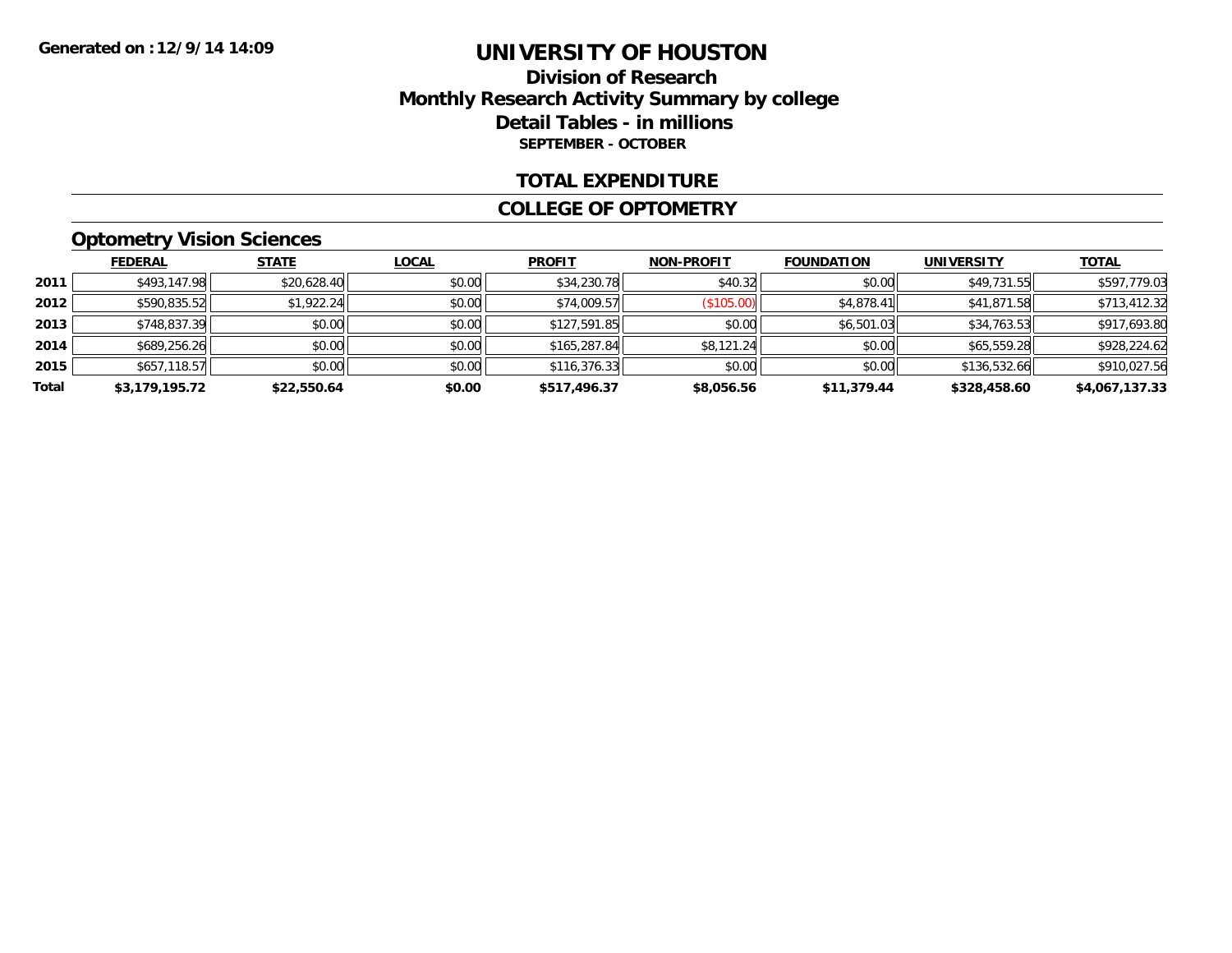### **Division of ResearchMonthly Research Activity Summary by college Detail Tables - in millionsSEPTEMBER - OCTOBER**

#### **TOTAL EXPENDITURE**

#### **COLLEGE OF PHARMACY**

### **Center for Experimental Therapeutics and Pharmacoi**

|      | <b>FEDERAL</b> | <b>STATE</b> | <b>LOCAL</b> | <b>PROFIT</b> | <b>NON-PROFIT</b> | <b>FOUNDATION</b> | <b>UNIVERSITY</b> | <b>TOTAL</b> |
|------|----------------|--------------|--------------|---------------|-------------------|-------------------|-------------------|--------------|
| 2011 | \$0.00         | \$0.00       | \$0.00       | \$0.00        | \$0.00            | \$0.00            | \$0.00            | \$0.00       |
| 2012 | \$0.00         | \$0.00       | \$0.00       | \$0.00        | \$0.00            | \$0.00            | \$0.00            | \$0.00       |
| 2013 | \$0.00         | \$0.00       | \$0.00       | \$0.00        | \$0.00            | \$0.00            | \$0.00            | \$0.00       |
| 2014 | \$0.00         | \$0.00       | \$0.00       | \$0.00        | \$0.00            | \$0.00            | \$0.00            | \$0.00       |
| 2015 | \$0.00         | \$0.00       | \$0.00       | \$0.00        | \$0.00            | \$0.00            | \$0.00            | \$0.00       |

### **Clinical Pharmacy & Administration**

|      | <b>FEDERAL</b> | <b>STATE</b> | <u>LOCAL</u> | <b>PROFIT</b> | <b>NON-PROFIT</b> | <b>FOUNDATION</b> | <b>UNIVERSITY</b> | <b>TOTAL</b> |
|------|----------------|--------------|--------------|---------------|-------------------|-------------------|-------------------|--------------|
| 2011 | \$31,130.05    | \$0.00       | \$0.00       | \$18,796.89   | \$13,751.00       | \$0.00            | \$0.00            | \$63,677.94  |
| 2012 | \$8,302.66     | \$9,577.30   | \$0.00       | \$17,582.79   | (\$13,064.40)     | \$0.00            | \$0.00            | \$22,398.35  |
| 2013 | \$46,638.66    | \$0.00       | \$0.00       | \$55,523.81   | \$0.00            | \$4,103.00        | \$0.00            | \$106,265.47 |
| 2014 | \$1,180.30     | \$0.00       | \$0.00       | \$78,666.40   | \$6,505.15        | \$0.00            | \$0.00            | \$86,351.85  |
| 2015 | \$16,314.33    | \$48,419.42  | \$0.00       | \$75,015.41   | \$5,199.42        | \$0.00            | \$0.00            | \$144,948.58 |

#### **Dean, Pharmacy**

|      | <b>FEDERAL</b> | <b>STATE</b> | <u>LOCAL</u> | <b>PROFIT</b> | <b>NON-PROFIT</b> | <b>FOUNDATION</b> | <b>UNIVERSITY</b> | <b>TOTAL</b> |
|------|----------------|--------------|--------------|---------------|-------------------|-------------------|-------------------|--------------|
| 2011 | \$0.00         | \$0.00       | \$0.00       | \$0.00        | \$0.00            | \$0.00            | \$0.00            | \$0.00       |
| 2012 | \$0.00         | \$0.00       | \$0.00       | \$0.00        | \$0.00            | \$0.00            | \$0.00            | \$0.00       |
| 2013 | \$0.00         | \$0.00       | \$0.00       | \$0.00        | \$0.00            | \$0.00            | \$0.00            | \$0.00       |
| 2014 | \$0.00         | \$0.00       | \$0.00       | \$0.00        | \$0.00            | \$0.00            | \$0.00            | \$0.00       |
| 2015 | \$0.00         | \$0.00       | \$0.00       | \$0.00        | \$0.00            | \$0.00            | \$0.00            | \$0.00       |

#### **Pharm Health Outcomes & Policy**

|      | <b>FEDERAL</b> | <b>STATE</b> | <u>LOCAL</u> | <b>PROFIT</b> | <b>NON-PROFIT</b> | <b>FOUNDATION</b> | <b>UNIVERSITY</b> | <b>TOTAL</b> |
|------|----------------|--------------|--------------|---------------|-------------------|-------------------|-------------------|--------------|
| 2011 | \$0.00         | \$0.00       | \$0.00       | \$0.00        | \$14,931.83       | \$0.00            | \$0.00            | \$14,931.83  |
| 2012 | \$23,254.81    | \$0.00       | \$0.00       | \$0.00        | \$6,991.94        | \$0.00            | \$0.00            | \$30,246.75  |
| 2013 | \$3,289.52     | \$0.00       | \$0.00       | \$0.00        | \$0.00            | \$0.00            | \$0.00            | \$3,289.52   |
| 2014 | \$7,072.46     | \$0.00       | \$0.00       | \$0.00        | \$0.00            | \$0.00            | \$0.00            | \$7,072.46   |
| 2015 | \$17,842.44    | \$0.00       | \$0.00       | \$138.05      | \$0.00            | \$0.00            | \$0.00            | \$17,704.39  |

### **Pharmacological and Pharmaceutical Sciences**

|      | <b>FEDERAL</b>                 | <b>STATE</b>          | _OCAL              | <b>PROFIT</b>          | <b>LPROFIT</b><br><b>NON</b><br>. JIM | <b>FOUNDATION</b> | UNIVERSITY<br>ER SIT | <b>TOTAL</b> |
|------|--------------------------------|-----------------------|--------------------|------------------------|---------------------------------------|-------------------|----------------------|--------------|
| 2011 | <b>4300 608 20</b><br>U.698.ZU | 748.38<br>*າດ<br>- 10 | $\sim$ 00<br>vv.vv | $n \cap \neg$<br>JU.UU | 707<br>5ZO.<br>. I V I                | .609<br>---       | \$0.00               | 103.1        |
| 2012 | 0.121<br>- ۲۵                  | \$0.01                | $\sim$ 00<br>PU.UU | ልስ ለሰ<br>JU.UU         | $\overline{\phantom{a}}$<br>1 വ       | 1.301.<br>.       | \$0.00               | ,284.32      |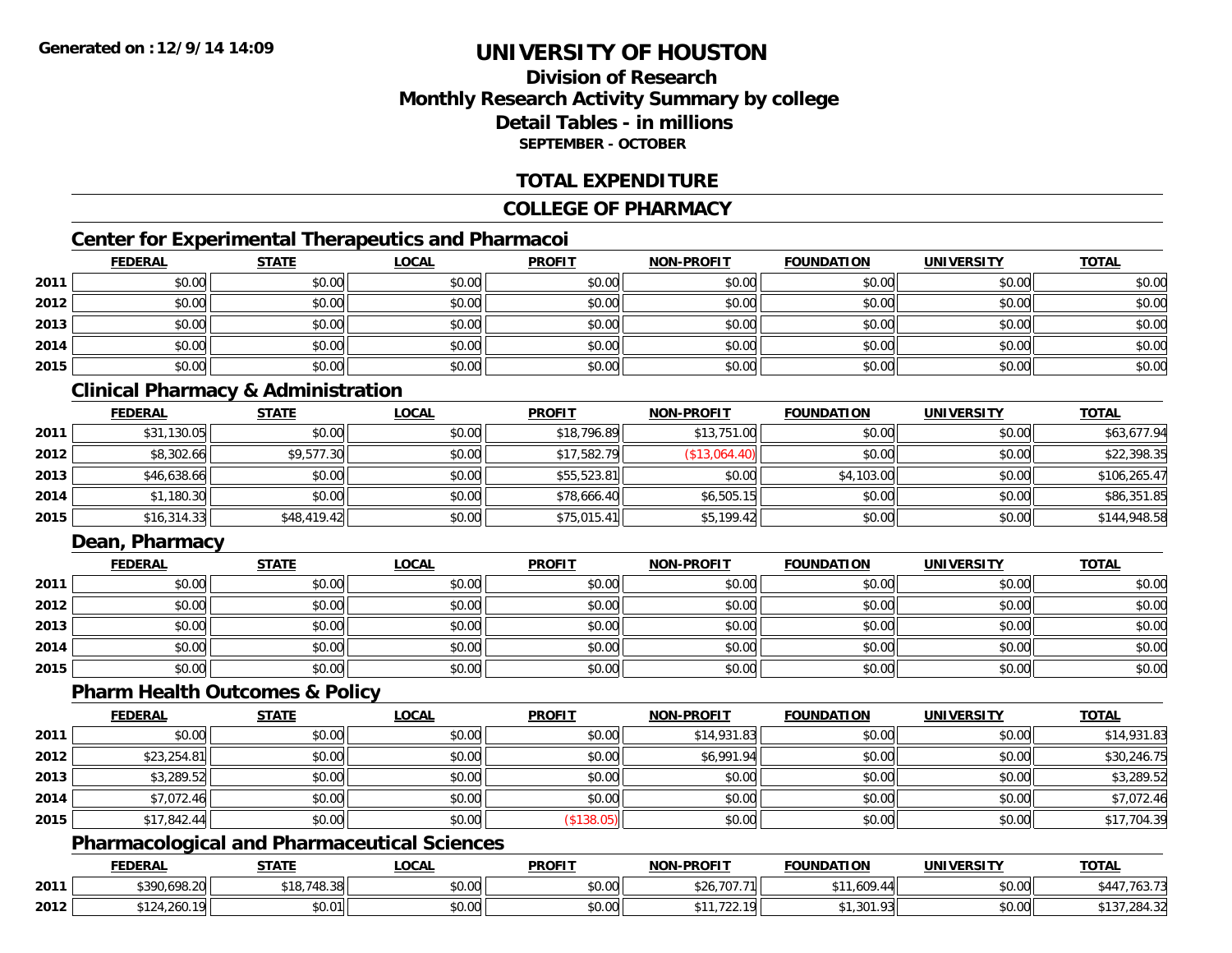### **Division of ResearchMonthly Research Activity Summary by college Detail Tables - in millions SEPTEMBER - OCTOBER**

#### **TOTAL EXPENDITURE**

#### **COLLEGE OF PHARMACY**

### **Pharmacological and Pharmaceutical Sciences**

|       | <b>FEDERAL</b> | <u>STATE</u> | <u>LOCAL</u> | <b>PROFIT</b> | <b>NON-PROFIT</b> | <b>FOUNDATION</b> | UNIVERSITY | <b>TOTAL</b>   |
|-------|----------------|--------------|--------------|---------------|-------------------|-------------------|------------|----------------|
| 2013  | \$297,217.60   | \$0.00       | \$0.00       | \$5,431.25    | \$8,216.52        | \$865.73          | \$0.00     | \$311,731.10   |
| 2014  | \$333,882.81   | \$0.00       | \$0.00       | \$0.00        | \$7,247.60        | \$6,378.88        | \$0.00     | \$347,509.29   |
| 2015  | \$256,210.61   | \$0.00       | \$0.00       | \$9,684.17    | \$0.00            | \$18,263.56       | \$0.00     | \$284,158.34   |
| Total | \$1,557,294.64 | \$76,745.11  | \$0.00       | \$260,562.67  | \$88,208.96       | \$42,522.54       | \$0.00     | \$2,025,333.92 |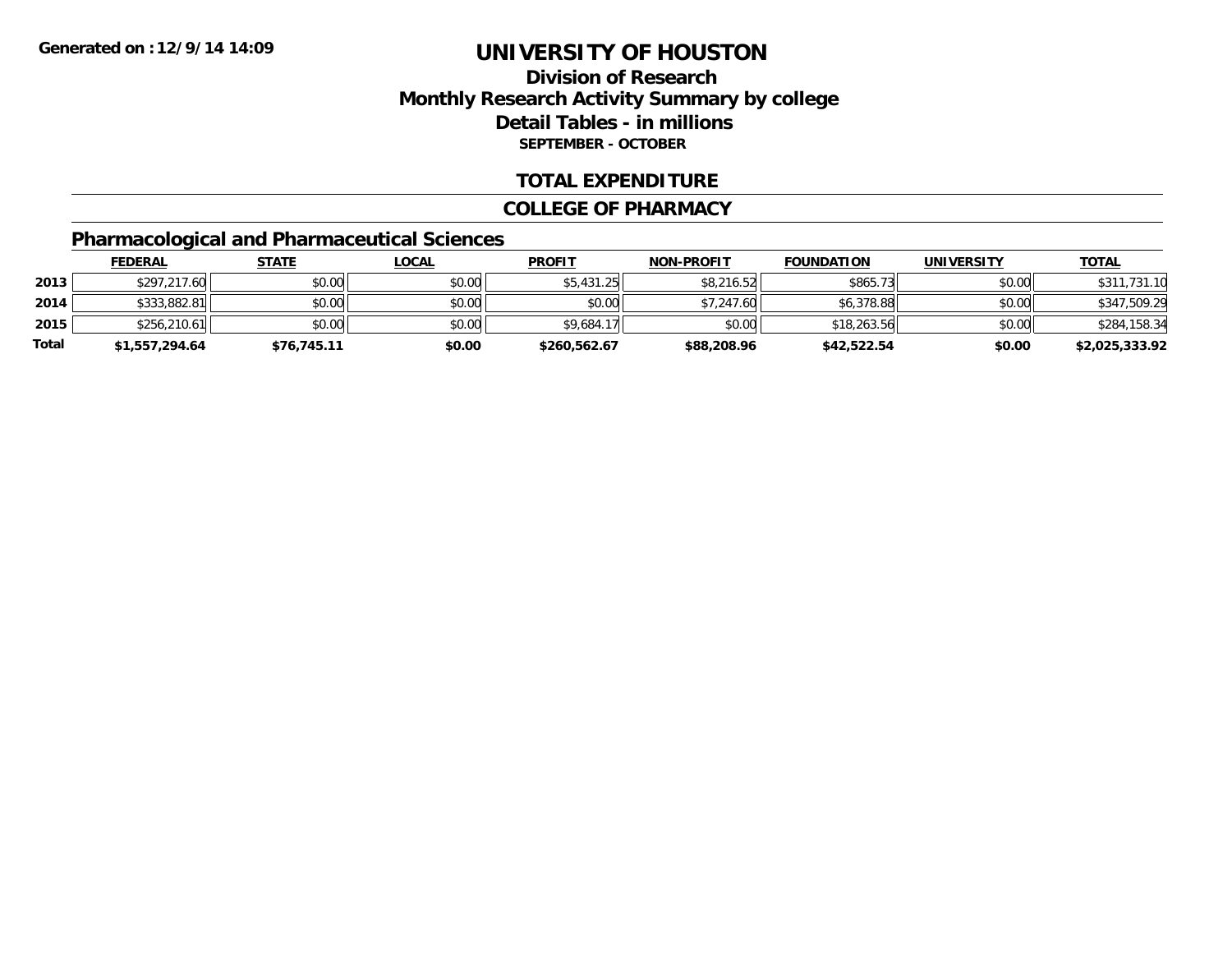### **Division of ResearchMonthly Research Activity Summary by college Detail Tables - in millions SEPTEMBER - OCTOBER**

#### **TOTAL EXPENDITURE**

#### **COLLEGE OF TECHNOLOGY**

|      | <b>Center for Life Sciences Technology</b> |              |              |               |                   |                   |                   |              |
|------|--------------------------------------------|--------------|--------------|---------------|-------------------|-------------------|-------------------|--------------|
|      | <b>FEDERAL</b>                             | <b>STATE</b> | <b>LOCAL</b> | <b>PROFIT</b> | <b>NON-PROFIT</b> | <b>FOUNDATION</b> | <b>UNIVERSITY</b> | <b>TOTAL</b> |
| 2012 | \$0.00                                     | \$0.00       | \$0.00       | \$0.00        | \$0.00            | \$0.00            | \$0.00            | \$0.00       |
|      | <b>Center for Technology Literacy</b>      |              |              |               |                   |                   |                   |              |
|      | <b>FEDERAL</b>                             | <b>STATE</b> | <b>LOCAL</b> | <b>PROFIT</b> | <b>NON-PROFIT</b> | <b>FOUNDATION</b> | <b>UNIVERSITY</b> | <b>TOTAL</b> |
| 2011 | \$93,764.70                                | \$0.00       | \$0.00       | \$0.00        | \$0.00            | \$0.00            | \$0.00            | \$93,764.70  |
| 2012 | \$295,768.75                               | \$0.00       | \$0.00       | \$0.00        | \$0.00            | \$0.00            | \$0.00            | \$295,768.75 |
| 2013 | \$21,740.09                                | \$0.00       | \$0.00       | \$0.00        | \$0.00            | \$0.00            | \$0.00            | \$21,740.09  |
| 2014 | \$16,172.69                                | \$0.00       | \$0.00       | \$0.00        | \$0.00            | \$0.00            | \$0.00            | \$16,172.69  |
| 2015 | \$45,820.86                                | \$0.00       | \$0.00       | \$0.00        | \$0.00            | \$0.00            | \$0.00            | \$45,820.86  |
|      | <b>Construction Management</b>             |              |              |               |                   |                   |                   |              |
|      | <b>FEDERAL</b>                             | <b>STATE</b> | <b>LOCAL</b> | <b>PROFIT</b> | <b>NON-PROFIT</b> | <b>FOUNDATION</b> | <b>UNIVERSITY</b> | <b>TOTAL</b> |
| 2011 | \$3,867.53                                 | \$0.00       | \$0.00       | \$0.00        | \$0.00            | \$0.00            | \$0.00            | \$3,867.53   |
| 2013 | \$0.00                                     | \$2,392.07   | \$0.00       | \$0.00        | \$0.00            | \$3,142.23        | \$0.00            | \$5,534.30   |
| 2014 | \$0.00                                     | \$14,868.90  | \$0.00       | \$0.00        | \$0.00            | \$8,945.87        | \$0.00            | \$23,814.77  |
| 2015 | \$0.00                                     | \$849.19     | \$0.00       | \$0.00        | \$0.00            | \$0.00            | \$0.00            | \$849.19     |
|      | Dean, Technology                           |              |              |               |                   |                   |                   |              |
|      | <b>FEDERAL</b>                             | <b>STATE</b> | <b>LOCAL</b> | <b>PROFIT</b> | <b>NON-PROFIT</b> | <b>FOUNDATION</b> | <b>UNIVERSITY</b> | <b>TOTAL</b> |
| 2011 | \$19,502.83                                | \$0.00       | \$0.00       | \$0.00        | \$0.00            | \$0.00            | \$0.00            | \$19,502.83  |
| 2012 | \$0.00                                     | \$0.00       | \$0.00       | \$0.00        | \$0.00            | \$0.00            | \$0.00            | \$0.00       |
| 2013 | \$18,242.11                                | \$0.00       | \$0.00       | \$0.00        | \$0.00            | \$0.00            | \$0.00            | \$18,242.11  |
| 2014 | \$0.00                                     | \$0.00       | \$0.00       | \$0.00        | \$11,464.43       | \$0.00            | \$0.00            | \$11,464.43  |
| 2015 | \$0.00                                     | \$0.00       | \$0.00       | \$0.00        | \$0.00            | \$0.00            | \$0.00            | \$0.00       |
|      | <b>Engineering Technology</b>              |              |              |               |                   |                   |                   |              |
|      | <b>FEDERAL</b>                             | <b>STATE</b> | <b>LOCAL</b> | <b>PROFIT</b> | <b>NON-PROFIT</b> | <b>FOUNDATION</b> | <b>UNIVERSITY</b> | <b>TOTAL</b> |
| 2011 | \$70,217.07                                | \$0.00       | \$0.00       | \$1,695.72    | \$0.00            | \$18,482.27       | \$0.00            | \$90,395.06  |
| 2012 | \$83,030.31                                | \$0.00       | \$0.00       | \$5,710.35    | (\$3,366.00)      | \$9,265.36        | \$0.00            | \$94,640.02  |
| 2013 | \$48,147.59                                | \$0.00       | \$0.00       | \$21,263.60   | \$1,665.05        | \$2,319.44        | \$0.00            | \$73,395.67  |
| 2014 | \$17,059.46                                | \$0.00       | \$0.00       | \$18,520.61   | (\$5,440.00)      | \$0.00            | \$0.00            | \$30,140.07  |
| 2015 | \$59,448.14                                | \$0.00       | \$0.00       | \$14,153.49   | \$0.00            | \$0.00            | \$0.00            | \$73,601.63  |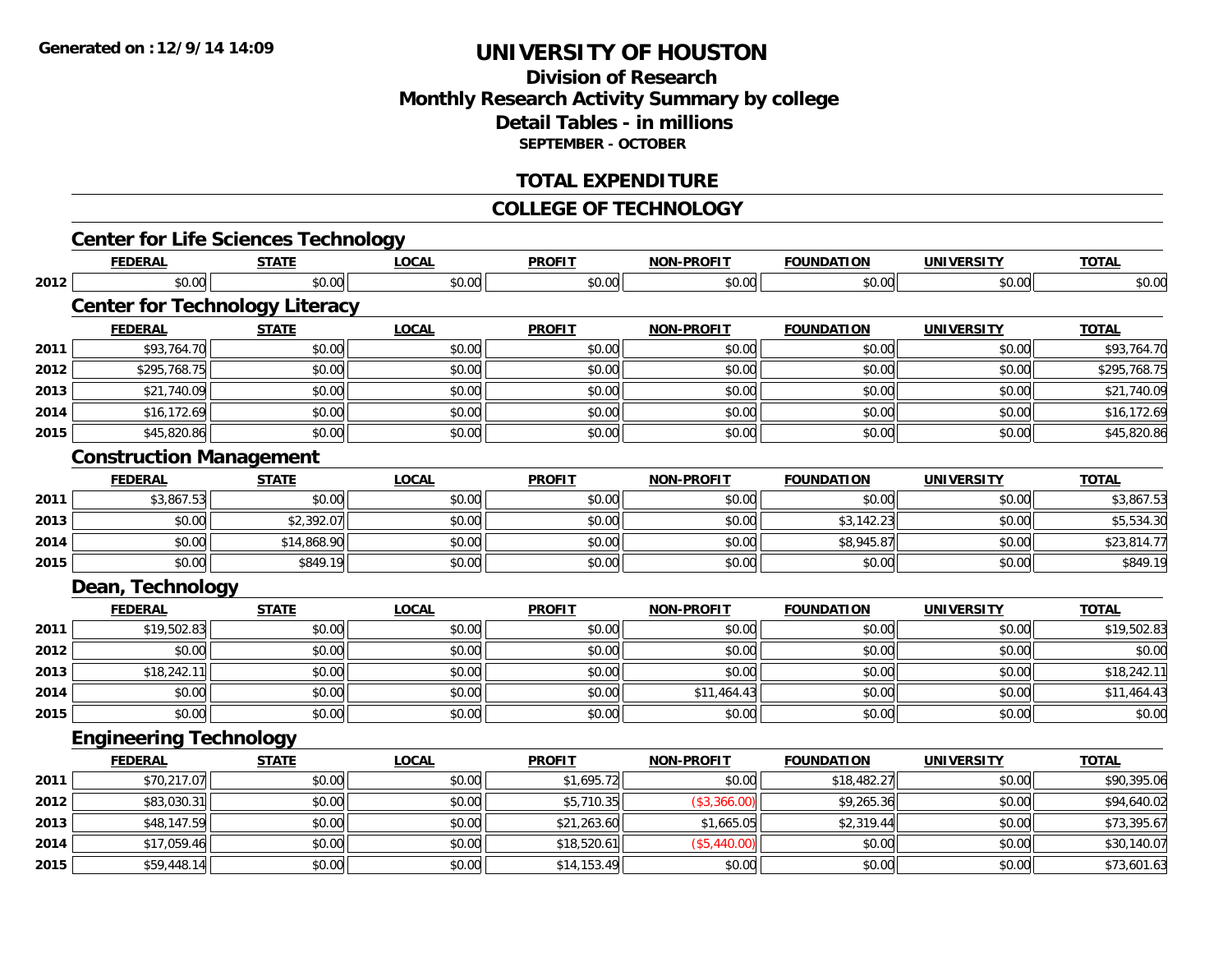### **Division of ResearchMonthly Research Activity Summary by college Detail Tables - in millionsSEPTEMBER - OCTOBER**

#### **TOTAL EXPENDITURE**

#### **COLLEGE OF TECHNOLOGY**

### **Human Development and Consumer Science**

|      | <b>FEDERAL</b>  | <b>STATE</b> | <b>LOCAL</b> | <b>PROFIT</b> | <b>NON-PROFIT</b> | <b>FOUNDATION</b> | <b>UNIVERSITY</b> | <b>TOTAL</b> |
|------|-----------------|--------------|--------------|---------------|-------------------|-------------------|-------------------|--------------|
| 2011 | \$711.<br>11.70 | \$0.00       | \$0.00       | \$1,085.93    | \$0.00            | \$0.00            | \$0.00            | ,797.63      |
| 2012 | \$540.29        | \$0.00       | \$0.00       | \$0.00        | \$0.00            | \$0.00            | \$0.00            | \$540.29     |
| 2014 | 7.718.61        | \$0.00       | \$0.00       | \$0.00        | \$0.00            | \$0.00            | \$0.00            | \$7,718.61   |
| 2015 | \$9,882.39      | \$0.00       | \$0.00       | \$0.00        | \$0.00            | \$3,295.90        | \$0.00            | \$13,178.29  |

#### **Information & Logistics Technology**

|      | <b>FEDERAL</b> | <b>STATE</b> | <b>LOCAL</b> | <b>PROFIT</b> | <b>NON-PROFIT</b> | <b>FOUNDATION</b> | <b>UNIVERSITY</b> | <b>TOTAL</b> |
|------|----------------|--------------|--------------|---------------|-------------------|-------------------|-------------------|--------------|
| 2011 | \$9,123.54     | \$0.00       | \$0.00       | \$0.00        | \$731.88          | \$0.00            | \$0.00            | \$9,855.42   |
| 2012 | \$14,598.26    | \$0.00       | \$0.00       | \$0.00        | \$0.00            | \$0.00            | \$0.00            | \$14,598.26  |
| 2013 | \$10,735.08    | \$0.00       | \$0.00       | \$0.00        | \$0.00            | \$0.00            | \$0.00            | 735.08)      |
| 2014 | \$0.00         | \$0.00       | \$0.00       | \$0.00        | \$0.00            | \$0.00            | \$0.00            | \$0.00       |
| 2015 | \$67.69        | \$0.00       | \$0.00       | \$0.00        | \$0.00            | \$0.00            | \$0.00            | \$67.69      |

### **Texas Manufacturing Assistance Center**

|       | <b>FEDERAL</b> | STATE       | <u>LOCAL</u> | <b>PROFIT</b> | <b>NON-PROFIT</b> | <b>FOUNDATION</b> | <b>UNIVERSITY</b> | <b>TOTAL</b> |
|-------|----------------|-------------|--------------|---------------|-------------------|-------------------|-------------------|--------------|
| 2011  | \$0.00         | \$0.00      | \$0.00       | \$0.00        | \$0.00            | \$0.00            | \$0.00            | \$0.00       |
| 2013  | \$0.00         | \$0.00      | \$0.00       | \$0.00        | \$0.00            | \$0.00            | \$0.00            | \$0.00       |
| Total | \$824,689.52   | \$18,110.16 | \$0.00       | \$62,429.70   | \$5,055.36        | \$45,451.07       | \$0.00            | \$955,735.81 |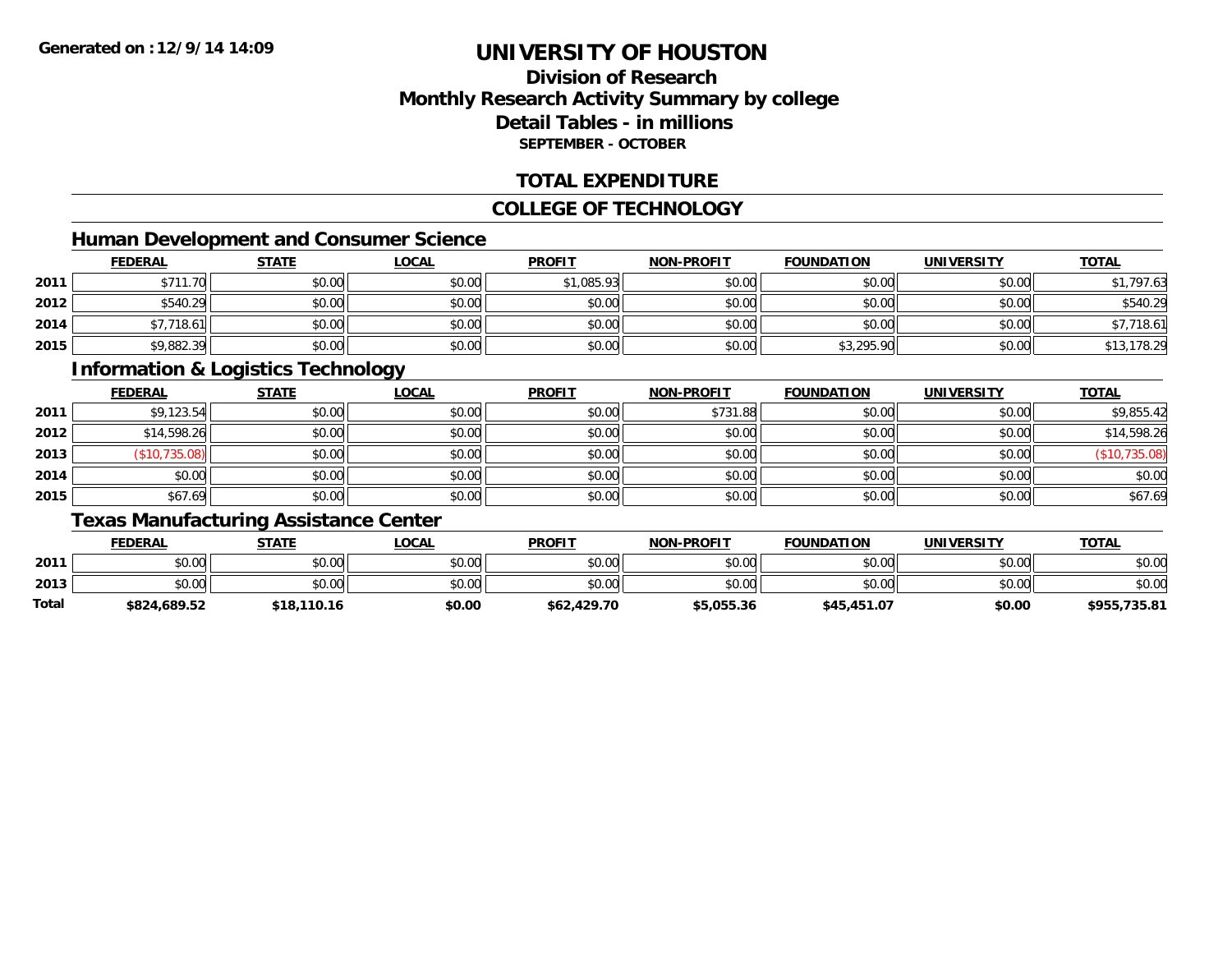### **Division of ResearchMonthly Research Activity Summary by college Detail Tables - in millionsSEPTEMBER - OCTOBER**

#### **TOTAL EXPENDITURE**

#### **CULLEN COLLEGE OF ENGINEERING**

### **Biomedical Engineering**

|      | <b>FEDERAL</b> | <b>STATE</b> | <b>LOCAL</b> | <b>PROFIT</b> | NON-PROFIT  | <b>FOUNDATION</b> | <b>UNIVERSITY</b> | <b>TOTAL</b> |
|------|----------------|--------------|--------------|---------------|-------------|-------------------|-------------------|--------------|
| 2011 | \$53,482.85    | \$0.00       | \$0.00       | \$0.00        | \$0.00      | \$0.00            | \$0.00            | \$53,482.85  |
| 2012 | \$73,498.57    | \$0.00       | \$0.00       | \$0.00        | \$0.00      | \$0.00            | \$0.00            | \$73,498.57  |
| 2013 | \$104,085.29   | \$0.00       | \$0.00       | \$0.00        | \$0.00      | \$0.00            | \$0.00            | \$104,085.29 |
| 2014 | \$257,545.05   | \$0.00       | \$0.00       | \$0.00        | \$0.00      | \$0.00            | \$0.00            | \$257,545.05 |
| 2015 | \$444,879.17   | \$0.00       | \$0.00       | \$0.00        | \$17,784.11 | \$0.00            | \$0.00            | \$462,663.28 |

### **Center for Innovative Grouting Materials and Tech**

|      | <u>FEDERAL</u> | <u>STATE</u> | <u>LOCAL</u> | <b>PROFIT</b> | <b>NON-PROFIT</b> | <b>FOUNDATION</b> | <b>UNIVERSITY</b> | <b>TOTAL</b> |
|------|----------------|--------------|--------------|---------------|-------------------|-------------------|-------------------|--------------|
| 2011 | \$0.00         | \$0.00       | \$0.00       | \$0.00        | \$0.00            | \$0.00            | \$0.00            | \$0.00       |
| 2012 | \$0.00         | \$0.00       | \$0.00       | \$0.00        | \$0.00            | \$0.00            | \$0.00            | \$0.00       |
| 2013 | \$0.00         | \$0.00       | \$0.00       | \$0.00        | \$0.00            | \$0.00            | \$0.00            | \$0.00       |
| 2014 | \$0.00         | \$0.00       | \$0.00       | \$0.00        | \$0.00            | \$0.00            | \$0.00            | \$0.00       |
| 2015 | \$0.00         | \$0.00       | \$0.00       | \$0.00        | \$0.00            | \$0.00            | \$0.00            | \$0.00       |

### **Chemical Engineering**

|      | <b>FEDERAL</b> | <b>STATE</b> | <u>LOCAL</u> | <b>PROFIT</b> | <b>NON-PROFIT</b> | <b>FOUNDATION</b> | <b>UNIVERSITY</b> | <b>TOTAL</b>   |
|------|----------------|--------------|--------------|---------------|-------------------|-------------------|-------------------|----------------|
| 2011 | \$918,417.73   | \$204,167.48 | \$0.00       | \$108,300.97  | \$0.00            | \$25,095.59       | \$23,099.36       | \$1,279,081.13 |
| 2012 | \$831,811.42   | \$32,706.48  | \$0.00       | \$119,568.68  | \$0.00            | \$12,202.84       | \$800.02          | \$997,089.44   |
| 2013 | \$534,330.83   | \$17,056.28  | \$0.00       | \$151,049.91  | \$9,682.75        | \$45,127.85       | (\$19,913.49)     | \$737,334.13   |
| 2014 | \$477,588.05   | \$21,231.63  | \$0.00       | \$127,383.87  | \$33,393.45       | \$28,649.33       | \$14.192.26       | \$702,438.59   |
| 2015 | \$417,319.12   | \$44,015.65  | \$0.00       | \$259,339.94  | \$7,853.51        | \$27,584.88       | \$10,803.04       | \$766,916.14   |

#### **Civil Engineering**

|      | <b>FEDERAL</b> | <b>STATE</b> | <b>LOCAL</b> | <b>PROFIT</b> | <b>NON-PROFIT</b> | <b>FOUNDATION</b> | <b>UNIVERSITY</b> | <b>TOTAL</b> |
|------|----------------|--------------|--------------|---------------|-------------------|-------------------|-------------------|--------------|
| 2011 | \$220,542.54   | \$55,882.51  | \$0.00       | \$41,363.71   | \$15,046.28       | \$32,562.50       | \$15,534.49       | \$380,932.02 |
| 2012 | \$303,012.95   | \$79,903.42  | \$22,517.05  | \$28,678.31   | \$5,551.99        | \$658.67          | \$0.00            | \$440,322.39 |
| 2013 | \$517,933.08   | \$83,921.85  | \$3,202.82   | \$28,087.74   | \$11,596.16       | \$1,032.45        | \$7,038.00        | \$652,812.10 |
| 2014 | \$616,213.35   | \$8,648.92   | \$0.00       | \$44,725.85   | \$20,004.90       | \$33,773.81       | \$0.00            | \$723,366.83 |
| 2015 | \$416,167.58   | \$45,635.64  | \$0.00       | \$77,919.91   | (\$1,843.61)      | \$13,627.15       | \$0.00            | \$551,506.67 |

## **Composites Engineering and Applications Center**

|      | <b>DERAL</b>                     | <b>CTATI</b>          | .OCAI                  | <b>PROFIT</b>         | <b>DDAEIT</b><br><b>NION</b> | .<br>ב נוחו<br>пом | - R.J.         | <b>TOTAL</b>                   |
|------|----------------------------------|-----------------------|------------------------|-----------------------|------------------------------|--------------------|----------------|--------------------------------|
| 2011 | $\sim$<br>. uu u                 | $\overline{ }$<br>ט.ט | $\sim$ 00<br>pu.uu     | $\sim$ 00<br>ັ⊎ບ.ບບ,  | 0.00<br>PO.OO                | vv.vv              | 0.001<br>vv.vv | 0000<br>\$U.UU                 |
| 2012 | $\sim$ $\sim$<br>$\sim$<br>,u.uu | しいい                   | $\sim$ $\sim$<br>vu.uu | $\sim$ 00<br>ັ້ນບ.ບເ∞ | 0.00<br>PO.OO                | JU.UU              | 0.00<br>PO.OO  | 0 <sup>0</sup><br><b>JU.UU</b> |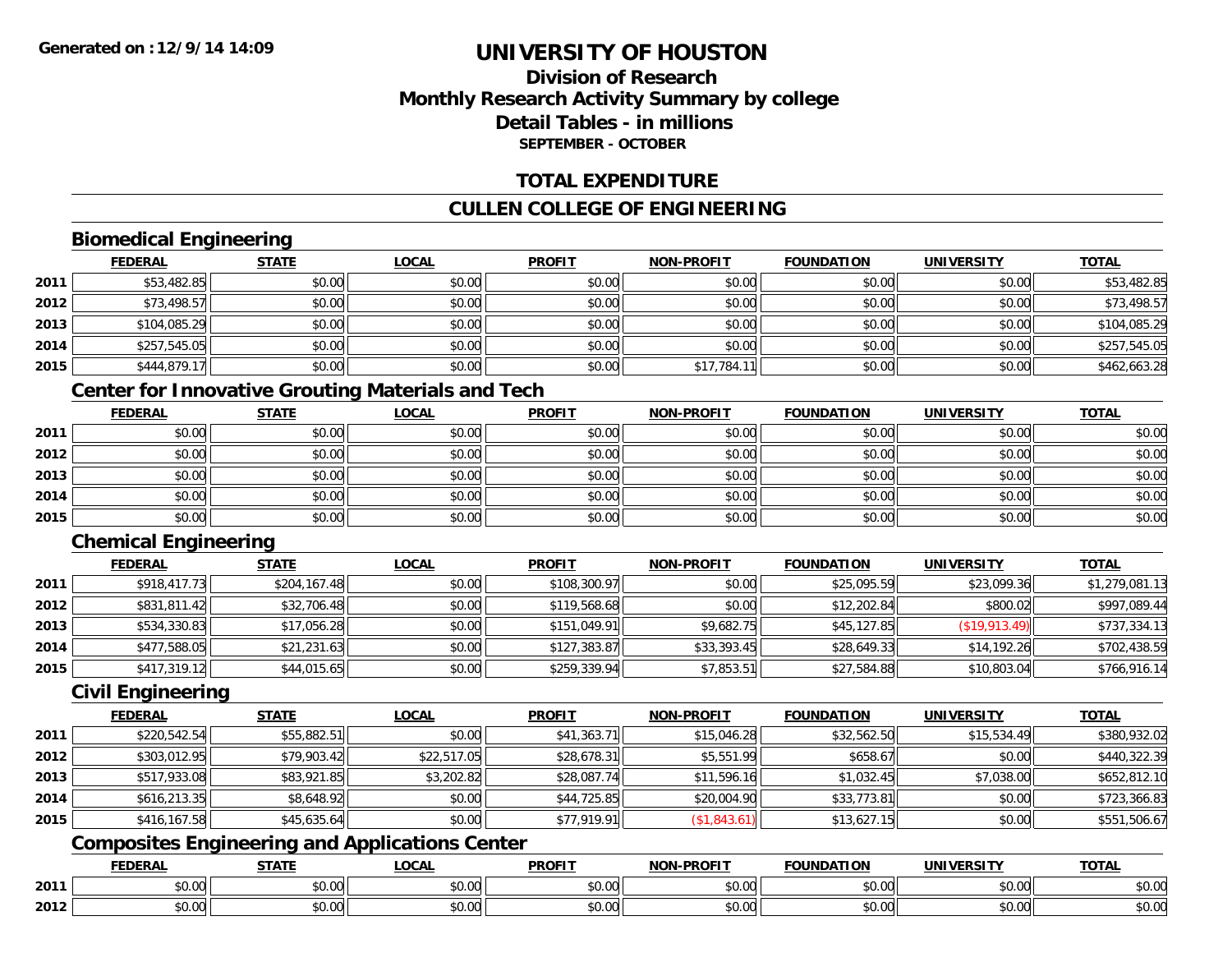### **Division of ResearchMonthly Research Activity Summary by college Detail Tables - in millions SEPTEMBER - OCTOBER**

### **TOTAL EXPENDITURE**

#### **CULLEN COLLEGE OF ENGINEERING**

### **Composites Engineering and Applications Center**

|      | <b>FEDERAL</b>        | <b>STATE</b>                                 | <b>LOCAL</b> | <b>PROFIT</b> | <b>NON-PROFIT</b> | <b>FOUNDATION</b> | <b>UNIVERSITY</b> | <b>TOTAL</b> |
|------|-----------------------|----------------------------------------------|--------------|---------------|-------------------|-------------------|-------------------|--------------|
| 2013 | \$0.00                | \$0.00                                       | \$0.00       | \$0.00        | \$0.00            | \$0.00            | \$0.00            | \$0.00       |
| 2014 | \$0.00                | \$0.00                                       | \$0.00       | \$0.00        | \$0.00            | \$0.00            | \$0.00            | \$0.00       |
| 2015 | \$0.00                | \$0.00                                       | \$0.00       | \$0.00        | \$0.00            | \$0.00            | \$0.00            | \$0.00       |
|      | Dean, Engineering     |                                              |              |               |                   |                   |                   |              |
|      | <b>FEDERAL</b>        | <b>STATE</b>                                 | <b>LOCAL</b> | <b>PROFIT</b> | <b>NON-PROFIT</b> | <b>FOUNDATION</b> | <b>UNIVERSITY</b> | <b>TOTAL</b> |
| 2011 | \$25,314.58           | \$0.00                                       | \$0.00       | \$0.00        | \$0.00            | \$0.00            | \$0.00            | \$25,314.58  |
| 2012 | \$52,826.78           | \$0.00                                       | \$0.00       | \$0.00        | \$0.00            | \$0.00            | \$0.00            | \$52,826.78  |
| 2013 | \$7,224.13            | \$0.00                                       | \$0.00       | \$0.00        | \$0.00            | \$0.00            | \$0.00            | \$7,224.13   |
| 2014 | \$3,442.97            | \$0.00                                       | \$0.00       | \$0.00        | \$0.00            | \$0.00            | \$0.00            | \$3,442.97   |
| 2015 | \$10,645.18           | \$0.00                                       | \$0.00       | \$0.00        | \$0.00            | \$0.00            | \$0.00            | \$10,645.18  |
|      |                       | <b>Electrical &amp; Computer Engineering</b> |              |               |                   |                   |                   |              |
|      | <b>FEDERAL</b>        | <b>STATE</b>                                 | <b>LOCAL</b> | <b>PROFIT</b> | <b>NON-PROFIT</b> | <b>FOUNDATION</b> | <b>UNIVERSITY</b> | <b>TOTAL</b> |
| 2011 | \$477,982.55          | \$105,227.58                                 | \$0.00       | \$27,182.13   | \$22,025.25       | \$5,424.12        | \$4,070.43        | \$641,912.06 |
| 2012 | \$707,714.56          | \$21,468.13                                  | \$0.00       | \$80,515.78   | \$4,629.93        | (\$34,911.88)     | \$0.21            | \$779,416.73 |
| 2013 | \$501,494.63          | \$12,392.94                                  | \$0.00       | \$88,732.30   | \$2,856.00        | \$12,410.75       | \$0.00            | \$617,886.62 |
| 2014 | \$614,274.46          | \$9,809.41                                   | \$0.00       | \$203,866.69  | \$15,850.33       | \$20,255.43       | \$3,443.35        | \$867,499.67 |
| 2015 | \$699,113.56          | \$3,959.99                                   | \$0.00       | \$101,761.17  | (\$9,002.14)      | \$13,625.44       | \$0.00            | \$809,458.02 |
|      | nductrial Engineering |                                              |              |               |                   |                   |                   |              |

#### **Industrial Engineering**

|      | <b>FEDERAL</b> | <u>STATE</u> | <u>LOCAL</u> | <b>PROFIT</b> | <b>NON-PROFIT</b> | <b>FOUNDATION</b> | <b>UNIVERSITY</b> | <b>TOTAL</b> |
|------|----------------|--------------|--------------|---------------|-------------------|-------------------|-------------------|--------------|
| 2011 | \$28,600.61    | \$6,393.03   | \$9,885.38   | \$0.00        | \$0.00            | \$0.00            | \$0.00            | \$44,879.02  |
| 2012 | \$28,357.95    | \$0.00       | \$11,565.02  | \$0.00        | \$0.00            | \$0.00            | \$0.00            | \$39,922.97  |
| 2013 | \$28,023.74    | \$4,900.00   | \$2,188.55   | \$0.00        | \$0.00            | \$0.00            | \$0.00            | \$35,112.29  |
| 2014 | \$58,290.15    | \$35,428.22  | \$10,327.52  | \$0.00        | \$0.00            | \$9,108.06        | \$0.00            | \$113,153.95 |
| 2015 | \$33,336.39    | \$22,743.01  | \$8,034.72   | \$0.00        | \$0.00            | \$14,527.87       | \$0.00            | \$78,641.99  |

#### **Mechanical Engineering**

|      | <b>FEDERAL</b> | <u>STATE</u> | <u>LOCAL</u> | <b>PROFIT</b> | <b>NON-PROFIT</b> | <b>FOUNDATION</b> | <b>UNIVERSITY</b> | <b>TOTAL</b> |
|------|----------------|--------------|--------------|---------------|-------------------|-------------------|-------------------|--------------|
| 2011 | \$458,271.23   | \$172,854.71 | \$0.00       | \$122,254.72  | \$31,145.42       | \$6,716.50        | \$0.00            | \$791,242.58 |
| 2012 | \$425,846.70   | \$169,517.70 | \$0.00       | \$89,256.81   | \$19,723.99       | \$1,774.81        | \$0.00            | \$706,120.00 |
| 2013 | \$494,006.83   | \$102,507.37 | \$0.00       | \$50,801.22   | (S1.677.41)       | \$20,533.49       | \$0.00            | \$666,171.49 |
| 2014 | \$675,394.59   | \$23,053.98  | \$0.00       | \$74,978.43   | \$0.00            | \$68,182.77       | \$0.00            | \$841,609.77 |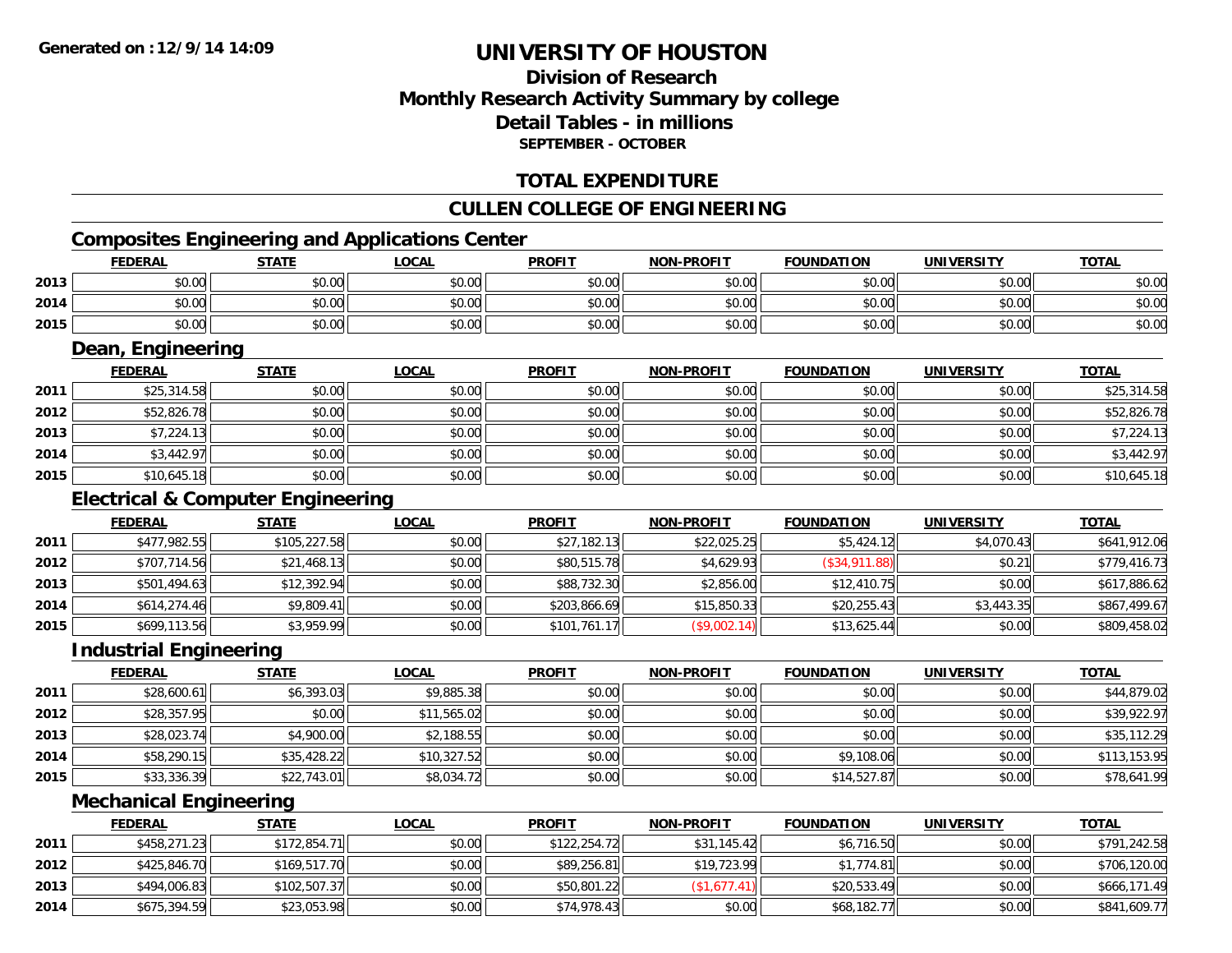### **Division of ResearchMonthly Research Activity Summary by college Detail Tables - in millions SEPTEMBER - OCTOBER**

#### **TOTAL EXPENDITURE**

#### **CULLEN COLLEGE OF ENGINEERING**

### **Mechanical Engineering**

|              | <b>FEDERAL</b>            | <b>STATE</b>   | <b>LOCAL</b> | <b>PROFIT</b>  | <b>NON-PROFIT</b> | <b>FOUNDATION</b> | <b>UNIVERSITY</b> | <b>TOTAL</b>    |
|--------------|---------------------------|----------------|--------------|----------------|-------------------|-------------------|-------------------|-----------------|
| 2015         | \$627,070.24              | \$31,964.01    | \$0.00       | \$106,612.48   | \$7,500.00        | \$13,897.59       | \$11,086.84       | \$798,131.16    |
|              | <b>Wind Energy Center</b> |                |              |                |                   |                   |                   |                 |
|              | <b>FEDERAL</b>            | <b>STATE</b>   | <b>LOCAL</b> | <b>PROFIT</b>  | <b>NON-PROFIT</b> | <b>FOUNDATION</b> | <b>UNIVERSITY</b> | <b>TOTAL</b>    |
| 2011         | \$0.00                    | \$0.00         | \$0.00       | \$0.00         | \$0.00            | \$0.00            | \$0.00            | \$0.00          |
| 2012         | \$0.00                    | \$0.00         | \$0.00       | \$0.00         | \$0.00            | \$0.00            | \$0.00            | \$0.00          |
| 2013         | \$0.00                    | \$0.00         | \$0.00       | \$0.00         | \$0.00            | \$0.00            | \$0.00            | \$0.00          |
| 2014         | \$0.00                    | \$0.00         | \$0.00       | \$0.00         | \$0.00            | \$0.00            | \$0.00            | \$0.00          |
| 2015         | \$0.00                    | \$0.00         | \$0.00       | \$0.00         | \$0.00            | \$0.00            | \$0.00            | \$0.00          |
| <b>Total</b> | \$12,144,059.41           | \$1,315,389.93 | \$67,721.06  | \$1,932,380.62 | \$212,120.91      | \$371,860.01      | \$70,154.51       | \$16,113,686.45 |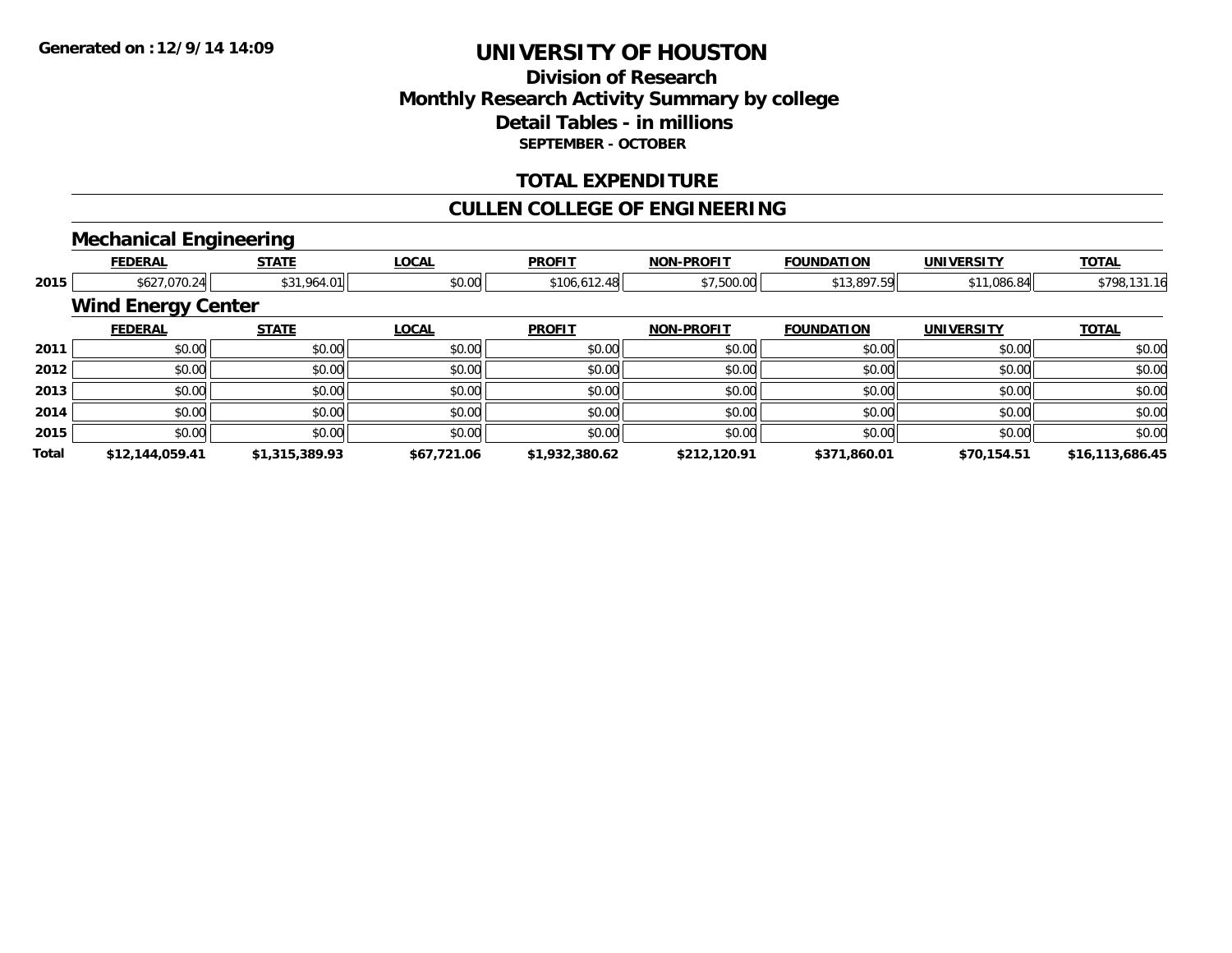#### **Division of ResearchMonthly Research Activity Summary by college Detail Tables - in millionsSEPTEMBER - OCTOBER**

#### **TOTAL EXPENDITURE**

#### **DIVISION OF RESEARCH**

#### **Allied Geophysical Laboratories FEDERAL STATE LOCAL PROFIT NON-PROFIT FOUNDATION UNIVERSITY TOTALTOTAL 2012**2 | \$0.00| \$0.00| \$0.00| \$0.00| \$0.00| \$0.00| \$7,072.20 \$0.00| \$0.00| \$0.00| \$0.00| \$0.00| \$7,072.20 **2013** \$0.00 \$0.00 \$0.00 \$4,883.76 \$0.00 \$0.00 \$0.00 \$4,883.76 **Center for Advanced Computing and Data Systems FEDERAL STATE LOCAL PROFIT NON-PROFIT FOUNDATION UNIVERSITY TOTALTOTAL 2011**1 \$339,624.98 \$0.00 \$0.00 \$0.00 \$0.00 \$0.00 \$0.00 \$0.00 \$0.00 \$0.00 \$0.00 \$0.00 \$0.00 \$339,624.98 **2012**2 | \$182,243.29| \$0.00| \$0.00| \$0.00| \$27,588.12| \$0.00| \$0.00| \$0.00| \$0.00| \$0.00| \$209,831.41 **2013** \$5,165.25 \$0.00 \$0.00 \$13,842.88 \$3.57 \$0.00 \$0.00 \$19,011.70 **2014** (\$11,765.04) \$0.00 \$0.00 \$0.00 \$0.00 \$0.00 \$0.00 (\$11,765.04) **2015**5 | \$0.00 \$0.00 \$0.00 \$0.00 \$0.00 \$0.00 \$0.00 \$0.00 \$0.00 \$0.00 \$0.00 \$0.00 \$0.00 \$0.00 \$0.00 \$0.00 \$0.00 **Center for Advanced MaterialsFEDERAL STATE LOCAL PROFIT NON-PROFIT FOUNDATION UNIVERSITY TOTAL2011** \$13,536.30 \$14,422.51 \$0.00 \$8,529.75 \$0.00 \$0.00 \$0.00 \$36,488.56 **2012**2 | (\$482.91)|| \$0.00|| \$0.00|| \$217.08|| \$0.00|| \$0.00|| (\$265.82) **2013** \$0.00 \$0.00 \$0.00 \$0.00 \$0.00 \$0.00 \$0.00 \$0.00 **2014**4 \$0.00 \$0.00 \$0.00 \$0.00 \$0.00 \$0.00 \$0.00 \$0.00 \$0.00 \$0.00 \$0.00 \$0.00 \$0.00 \$0.00 \$0.00 \$0.00 **2015** \$0.00 \$0.00 \$0.00 \$0.00 \$0.00 \$0.00 \$0.00 \$0.00 **Center for Biomedical & Environmental GenomicsFEDERAL STATE LOCAL PROFIT NON-PROFIT FOUNDATION UNIVERSITY TOTALTOTAL 2011** \$0.00 \$0.00 \$0.00 \$0.00 \$0.00 \$0.00 \$0.00 \$0.00 **2012**2 | \$0.00 \$0.00 \$0.00 \$0.00 \$0.00 \$0.00 \$0.00 \$0.00 \$0.00 \$0.00 \$0.00 \$0.00 \$0.00 \$0.00 \$0.00 \$0.00 \$0.00 **2013** \$0.00 \$0.00 \$0.00 \$0.00 \$0.00 \$0.00 \$0.00 \$0.00 **2014**4 \$0.00 \$0.00 \$0.00 \$0.00 \$0.00 \$0.00 \$0.00 \$0.00 \$0.00 \$0.00 \$0.00 \$0.00 \$0.00 \$0.00 \$0.00 \$0.00 \$0.00 **2015** \$0.00 \$0.00 \$0.00 \$0.00 \$0.00 \$0.00 \$0.00 \$0.00 **Center for Industrial Partnerships FEDERAL STATE LOCAL PROFIT NON-PROFIT FOUNDATION UNIVERSITY TOTAL**

|      | 1 LVLNAL    | 3171L  | <u>LUUNL</u> | <b>FNVIII</b> | <b>IVOIV-FROITI</b> | <b>I VUIVUAI IUIV</b> | <b>UNIVLRJIII</b> | 101AB       |
|------|-------------|--------|--------------|---------------|---------------------|-----------------------|-------------------|-------------|
| 2011 | \$27,828.33 | \$0.00 | \$0.00       | \$11,257.05   | \$0.00              | \$0.00                | \$0.00            | \$39,085.38 |
| 2012 | \$8,304.44  | \$0.00 | \$0.00       | \$3,600.52    | \$0.00              | \$0.00                | \$0.00            | \$11,904.96 |
| 2013 | \$619.33    | \$0.00 | \$0.00       | \$5,436.22    | \$0.00              | \$0.00                | \$0.00            | \$6,055.55  |
| 2014 | \$1,337.65  | \$0.00 | \$0.00       | \$5,489.45    | \$0.00              | \$0.00                | \$0.00            | \$6,827.10  |
| 2015 | \$1,169.77  | \$0.00 | \$0.00       | \$6,755.62    | \$0.00              | \$0.00                | \$0.00            | \$7,925.39  |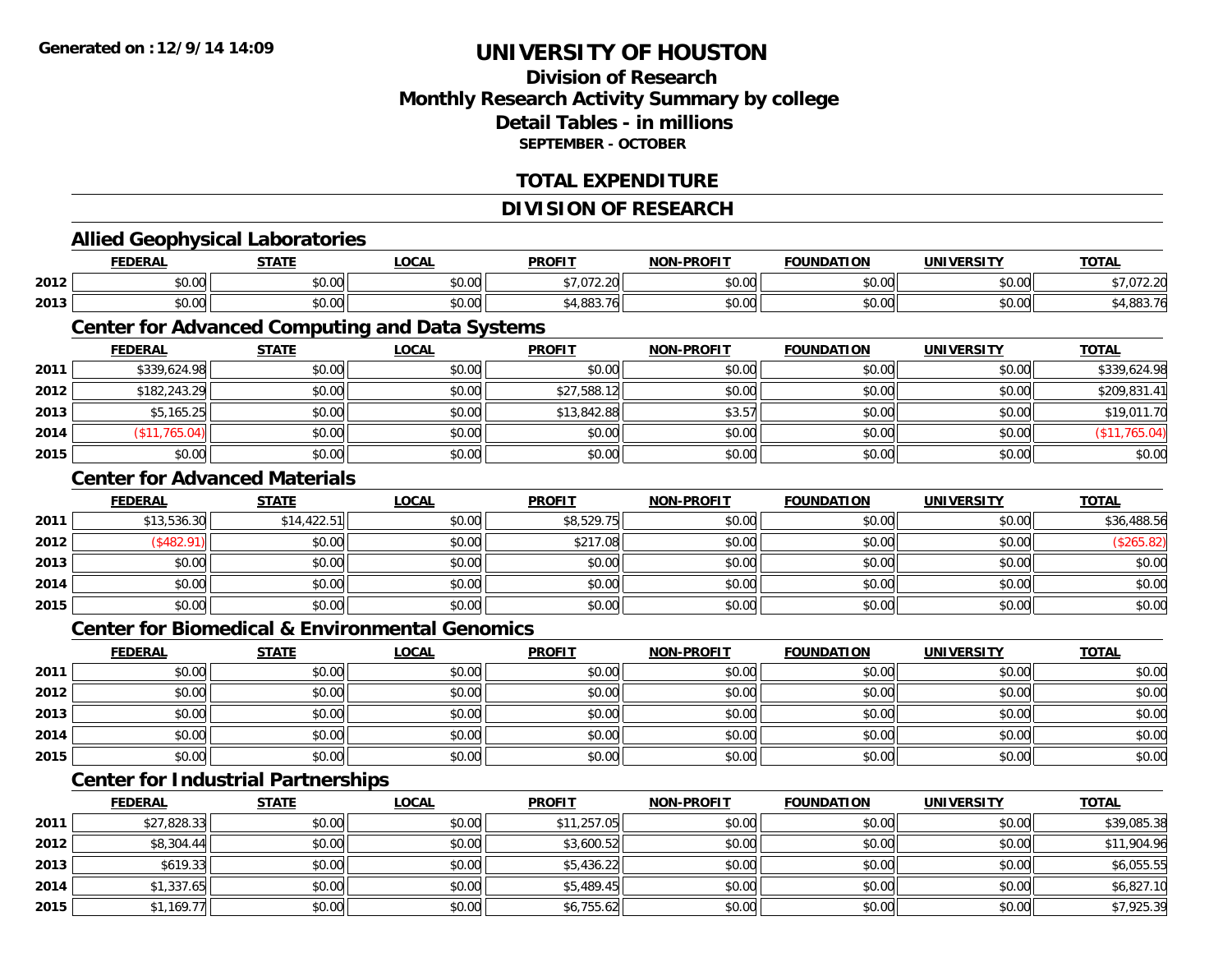### **Division of Research Monthly Research Activity Summary by college Detail Tables - in millions SEPTEMBER - OCTOBER**

#### **TOTAL EXPENDITURE**

### **DIVISION OF RESEARCH**

|      | <b>Division of Research</b>           |              |              |               |                   |                   |                   |              |
|------|---------------------------------------|--------------|--------------|---------------|-------------------|-------------------|-------------------|--------------|
|      | <b>FEDERAL</b>                        | <b>STATE</b> | <b>LOCAL</b> | <b>PROFIT</b> | <b>NON-PROFIT</b> | <b>FOUNDATION</b> | <b>UNIVERSITY</b> | <b>TOTAL</b> |
| 2011 | (\$680.30)                            | \$0.00       | \$0.00       | \$0.00        | \$0.00            | \$0.00            | \$0.00            | (\$680.30)   |
| 2012 | \$0.00                                | \$0.00       | \$0.00       | \$0.00        | \$0.00            | \$0.00            | \$0.00            | \$0.00       |
| 2013 | \$0.00                                | \$0.00       | \$0.00       | \$0.00        | \$0.00            | \$0.00            | \$0.00            | \$0.00       |
| 2014 | \$0.00                                | \$0.00       | \$0.00       | \$0.00        | \$0.00            | \$0.00            | \$0.00            | \$0.00       |
| 2015 | \$0.00                                | \$69.12      | \$0.00       | \$0.00        | \$0.00            | \$0.00            | \$0.00            | \$69.12      |
|      | <b>Institute for Molecular Design</b> |              |              |               |                   |                   |                   |              |
|      | <b>FEDERAL</b>                        | <b>STATE</b> | <b>LOCAL</b> | <b>PROFIT</b> | NON-PROFIT        | <b>FOUNDATION</b> | <b>UNIVERSITY</b> | <b>TOTAL</b> |
| 2012 | \$0.00                                | \$0.00       | \$0.00       | \$0.00        | \$0.00            | \$0.00            | \$0.00            | \$0.00       |
|      | <b>Office of Contracts and Grants</b> |              |              |               |                   |                   |                   |              |
|      | <b>FEDERAL</b>                        | <b>STATE</b> | <b>LOCAL</b> | <b>PROFIT</b> | <b>NON-PROFIT</b> | <b>FOUNDATION</b> | <b>UNIVERSITY</b> | <b>TOTAL</b> |
| 2011 | \$0.00                                | \$0.00       | \$0.00       | \$0.00        | \$0.00            | \$0.00            | \$0.00            | \$0.00       |
| 2012 | \$0.00                                | \$0.00       | \$0.00       | \$0.00        | \$0.00            | \$0.00            | \$0.00            | \$0.00       |
| 2013 | \$0.00                                | \$0.00       | \$0.00       | \$0.00        | \$0.00            | \$0.00            | \$0.00            | \$0.00       |
|      | <b>TcSAM</b>                          |              |              |               |                   |                   |                   |              |
|      | <b>FEDERAL</b>                        | <b>STATE</b> | <b>LOCAL</b> | <b>PROFIT</b> | <b>NON-PROFIT</b> | <b>FOUNDATION</b> | <b>UNIVERSITY</b> | <b>TOTAL</b> |
| 2011 | \$0.00                                | \$0.00       | \$0.00       | \$0.00        | \$0.00            | \$0.00            | \$0.00            | \$0.00       |
|      | <b>TcSUH</b>                          |              |              |               |                   |                   |                   |              |
|      | <b>FEDERAL</b>                        | <b>STATE</b> | <b>LOCAL</b> | <b>PROFIT</b> | <b>NON-PROFIT</b> | <b>FOUNDATION</b> | <b>UNIVERSITY</b> | <b>TOTAL</b> |
| 2011 | \$20,641.53                           | \$0.00       | \$0.00       | \$17,548.02   | \$0.00            | \$0.00            | \$0.00            | \$38,189.55  |
| 2012 | \$15,682.97                           | \$22,221.98  | \$0.00       | \$42,429.99   | \$0.00            | \$0.00            | \$0.00            | \$80,334.94  |
| 2013 | \$8,094.17                            | \$3,364.78   | \$0.00       | \$8,181.17    | \$0.00            | \$0.00            | \$0.00            | \$19,640.12  |
| 2014 | \$21,138.91                           | \$10,387.43  | \$0.00       | \$11,570.34   | \$0.00            | \$0.00            | \$0.00            | \$43,096.68  |
| 2015 | \$20,120.06                           | \$0.00       | \$0.00       | \$5,702.94    | \$0.00            | \$0.00            | \$0.00            | \$25,823.00  |
|      | <b>Texas Obesity Research Center</b>  |              |              |               |                   |                   |                   |              |
|      | <b>FEDERAL</b>                        | <b>STATE</b> | <b>LOCAL</b> | <b>PROFIT</b> | <b>NON-PROFIT</b> | <b>FOUNDATION</b> | <b>UNIVERSITY</b> | <b>TOTAL</b> |
| 2011 | $\ln 0$                               | $\sin$ on    | $\sin$ onl   | $\sin$ onl    | $\sin$ 00         | $\sin$ onl        | \$0.00            | \$0.00       |

| 2011 | \$0.00 | \$0.00 | \$0.00 | \$0.00 | \$0.00 | \$0.00 | \$0.00 | \$0.00 |
|------|--------|--------|--------|--------|--------|--------|--------|--------|
| 2012 | \$0.00 | \$0.00 | \$0.00 | \$0.00 | \$0.00 | \$0.00 | \$0.00 | \$0.00 |
| 2013 | \$0.00 | \$0.00 | \$0.00 | \$0.00 | \$0.00 | \$0.00 | \$0.00 | \$0.00 |
| 2014 | \$0.00 | \$0.00 | \$0.00 | \$0.00 | \$0.00 | \$0.00 | \$0.00 | \$0.00 |
| 2015 | \$0.00 | \$0.00 | \$0.00 | \$0.00 | \$0.00 | \$0.00 | \$0.00 | \$0.00 |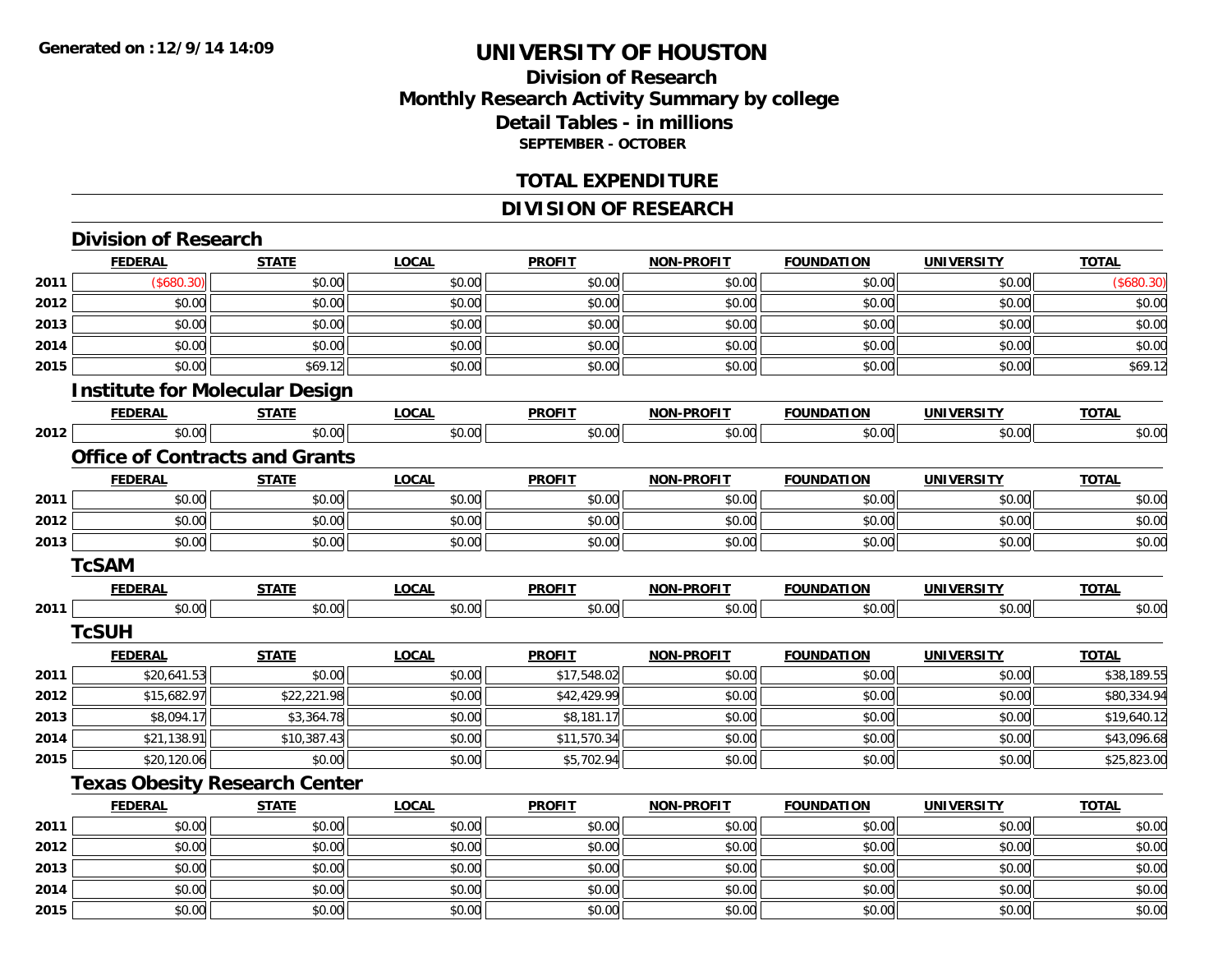### **Division of Research Monthly Research Activity Summary by college Detail Tables - in millions SEPTEMBER - OCTOBER**

#### **TOTAL EXPENDITURE**

#### **DIVISION OF RESEARCH**

|       | <b>TIMES</b>   |              |              |               |                   |                   |                   |                |
|-------|----------------|--------------|--------------|---------------|-------------------|-------------------|-------------------|----------------|
|       | <b>FEDERAL</b> | <b>STATE</b> | <b>LOCAL</b> | <b>PROFIT</b> | <b>NON-PROFIT</b> | <b>FOUNDATION</b> | <b>UNIVERSITY</b> | <b>TOTAL</b>   |
| 2011  | \$149,875.23   | \$1,494.96   | \$0.00       | \$0.00        | \$0.00            | \$0.00            | \$0.00            | \$151,370.19   |
| 2012  | \$251,636.67   | \$0.01       | \$0.00       | \$0.00        | \$0.00            | \$0.00            | \$0.00            | \$251,636.68   |
| 2013  | \$488,310.29   | (\$759.74)   | \$0.00       | \$0.00        | \$0.00            | \$0.00            | \$0.00            | \$487,550.55   |
| 2014  | \$407,847.39   | (\$1,579.04) | \$0.00       | \$0.00        | \$0.00            | \$0.00            | \$0.00            | \$406,268.35   |
| 2015  | \$381,460.63   | \$0.00       | \$0.00       | \$0.00        | \$0.00            | \$0.00            | \$0.00            | \$381,460.63   |
| Total | \$2,331,708.93 | \$49,622.00  | \$0.00       | \$180,105.10  | \$3.57            | \$0.00            | \$0.00            | \$2,561,439.61 |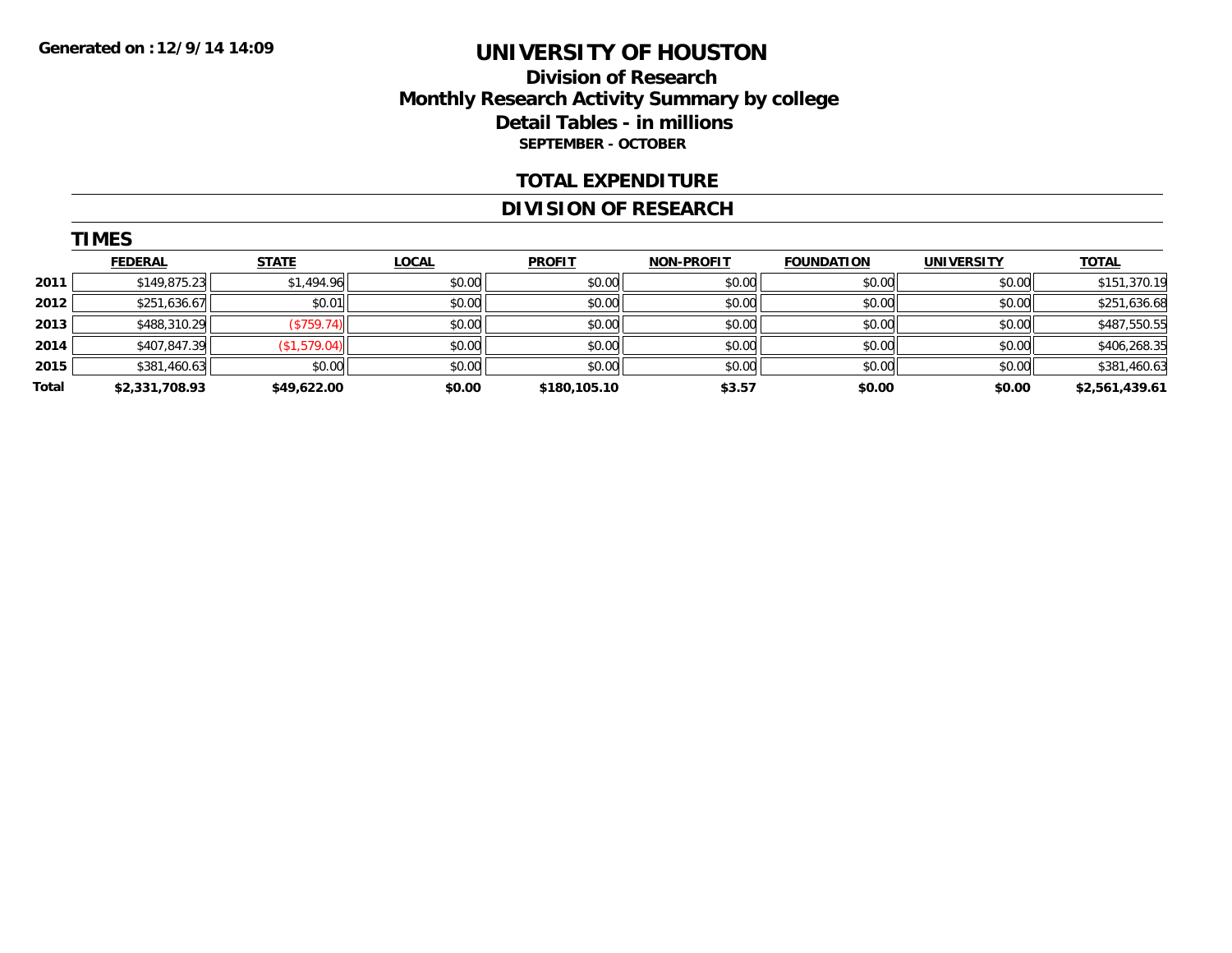**2015**

## **UNIVERSITY OF HOUSTON**

### **Division of ResearchMonthly Research Activity Summary by college Detail Tables - in millions SEPTEMBER - OCTOBER**

### **TOTAL EXPENDITURE**

### **GRADUATE COLLEGE OF SOCIAL WORK**

### **Center for Drug and Social Policy Research**

|      | <b>FEDERAL</b>                                    | <b>STATE</b> | <b>LOCAL</b>                                                | <b>PROFIT</b> | <b>NON-PROFIT</b> | <b>FOUNDATION</b> | <b>UNIVERSITY</b> | <b>TOTAL</b> |
|------|---------------------------------------------------|--------------|-------------------------------------------------------------|---------------|-------------------|-------------------|-------------------|--------------|
| 2011 | \$0.00                                            | \$0.00       | \$0.00                                                      | \$0.00        | \$0.00            | \$0.00            | \$0.00            | \$0.00       |
| 2012 | \$0.00                                            | \$0.00       | \$0.00                                                      | \$0.00        | \$0.00            | \$0.00            | \$0.00            | \$0.00       |
| 2013 | \$0.00                                            | \$0.00       | \$0.00                                                      | \$0.00        | \$0.00            | \$0.00            | \$0.00            | \$0.00       |
| 2014 | \$0.00                                            | \$0.00       | \$0.00                                                      | \$0.00        | \$0.00            | \$0.00            | \$0.00            | \$0.00       |
| 2015 | \$0.00                                            | \$0.00       | \$0.00                                                      | \$0.00        | \$0.00            | \$0.00            | \$0.00            | \$0.00       |
|      |                                                   |              | <b>Center for Health Equities &amp; Evaluation Research</b> |               |                   |                   |                   |              |
|      | <b>FEDERAL</b>                                    | <b>STATE</b> | <b>LOCAL</b>                                                | <b>PROFIT</b> | <b>NON-PROFIT</b> | <b>FOUNDATION</b> | <b>UNIVERSITY</b> | <b>TOTAL</b> |
| 2012 | \$26,598.42                                       | \$0.00       | \$0.00                                                      | \$0.00        | \$0.00            | \$0.00            | \$0.00            | \$26,598.42  |
| 2013 | \$129,454.88                                      | \$0.00       | \$0.00                                                      | \$0.00        | \$0.00            | \$0.00            | \$42,000.00       | \$171,454.88 |
| 2014 | \$14,162.20                                       | \$0.00       | \$0.00                                                      | \$0.00        | \$0.00            | \$0.00            | \$0.00            | \$14,162.20  |
| 2015 | \$22,351.13                                       | \$0.00       | \$0.00                                                      | \$0.00        | \$0.00            | \$0.00            | \$0.00            | \$22,351.13  |
|      | <b>Child &amp; Family for Innovative Research</b> |              |                                                             |               |                   |                   |                   |              |
|      | <b>FEDERAL</b>                                    | <b>STATE</b> | <b>LOCAL</b>                                                | <b>PROFIT</b> | <b>NON-PROFIT</b> | <b>FOUNDATION</b> | <b>UNIVERSITY</b> | <b>TOTAL</b> |
| 2011 | \$264,363.29                                      | \$13,980.01  | \$0.00                                                      | \$0.00        | \$0.00            | \$21,472.72       | \$0.00            | \$299,816.02 |
| 2012 | \$187,153.16                                      | (\$107.66)   | \$0.00                                                      | \$0.00        | \$0.00            | \$20,453.95       | \$182.28          | \$207,681.73 |
| 2013 | \$144,381.51                                      | \$4,722.11   | \$7,284.77                                                  | \$0.00        | \$0.00            | \$1,830.00        | \$0.00            | \$158,218.39 |
| 2014 | \$127,085.32                                      | \$1,477.44   | \$4,800.95                                                  | \$10,995.67   | \$14,109.94       | \$27,947.52       | \$0.00            | \$186,416.84 |
| 2015 | \$316,063.10                                      | \$22,280.46  | \$0.00                                                      | \$864.10      | (\$5,073.66)      | \$20,236.50       | \$0.00            | \$354,370.50 |
|      | <b>Community Projects - Social Work</b>           |              |                                                             |               |                   |                   |                   |              |
|      | <b>FEDERAL</b>                                    | <b>STATE</b> | <b>LOCAL</b>                                                | <b>PROFIT</b> | <b>NON-PROFIT</b> | <b>FOUNDATION</b> | <b>UNIVERSITY</b> | <b>TOTAL</b> |
| 2011 | \$0.00                                            | \$0.00       | \$0.00                                                      | \$0.00        | \$0.00            | \$0.00            | \$0.00            | \$0.00       |
| 2012 | \$0.00                                            | \$0.00       | \$0.00                                                      | \$0.00        | \$0.00            | \$0.00            | \$0.00            | \$0.00       |
| 2013 | (\$0.01)                                          | \$0.00       | \$0.00                                                      | \$0.00        | \$0.00            | \$0.00            | \$0.00            | (\$0.01)     |
|      | <b>Dean, Social Work</b>                          |              |                                                             |               |                   |                   |                   |              |
|      | <b>FEDERAL</b>                                    | <b>STATE</b> | <b>LOCAL</b>                                                | <b>PROFIT</b> | <b>NON-PROFIT</b> | <b>FOUNDATION</b> | <b>UNIVERSITY</b> | <b>TOTAL</b> |
| 2011 | \$120,786.66                                      | \$0.00       | \$0.00                                                      | \$0.00        | \$0.00            | \$0.00            | \$0.00            | \$120,786.66 |
| 2012 | \$19,663.09                                       | \$0.00       | \$0.00                                                      | \$0.00        | \$0.00            | \$0.00            | \$0.00            | \$19,663.09  |
| 2013 | (\$32.59)                                         | \$0.00       | \$0.00                                                      | \$0.00        | \$0.00            | \$0.00            | \$0.00            | (\$32.59)    |
| 2014 | \$0.00                                            | \$0.00       | \$0.00                                                      | \$0.00        | \$0.00            | \$0.00            | \$0.00            | \$0.00       |

\$902.98 \$0.00 \$0.00 \$0.00 \$0.00 \$0.00 \$0.00 \$902.98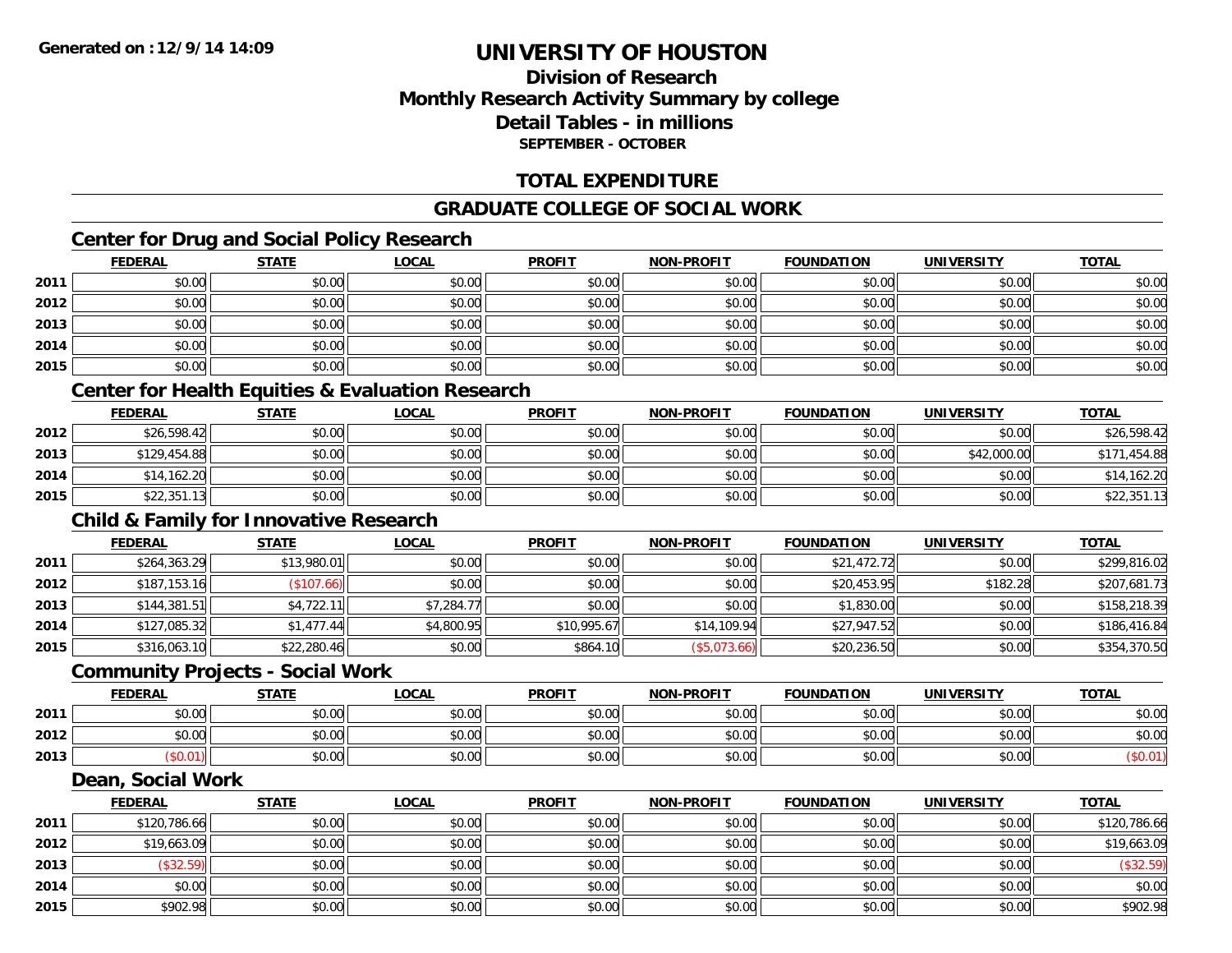### **Division of Research Monthly Research Activity Summary by college Detail Tables - in millions SEPTEMBER - OCTOBER**

#### **TOTAL EXPENDITURE**

#### **GRADUATE COLLEGE OF SOCIAL WORK**

## **Office for Drug SPR**

|       | <b>FEDERAL</b> | <b>STATE</b> | <u>LOCAL</u> | <b>PROFIT</b> | <b>NON-PROFIT</b> | <b>FOUNDATION</b> | <b>UNIVERSITY</b> | <b>TOTAL</b>   |
|-------|----------------|--------------|--------------|---------------|-------------------|-------------------|-------------------|----------------|
| 2011  | \$0.00         | \$0.00       | \$0.00       | \$0.00        | \$0.00            | \$0.00            | \$0.00            | \$0.00         |
| 2012  | \$0.00         | \$0.00       | \$0.00       | \$0.00        | \$0.00            | \$0.00            | \$0.00            | \$0.00         |
| 2013  | \$0.00         | \$0.00       | \$0.00       | \$0.00        | \$0.00            | \$0.00            | \$0.00            | \$0.00         |
| 2014  | \$0.00         | \$0.00       | \$0.00       | \$0.00        | \$0.00            | \$0.00            | \$0.00            | \$0.00         |
| 2015  | \$0.00         | \$0.00       | \$0.00       | \$0.00        | \$0.00            | \$0.00            | \$0.00            | \$0.00         |
| Total | \$1,372,933.15 | \$42,352.36  | \$12,085.72  | \$11,859.77   | \$9,036.28        | \$91,940.69       | \$42,182.28       | \$1,582,390.25 |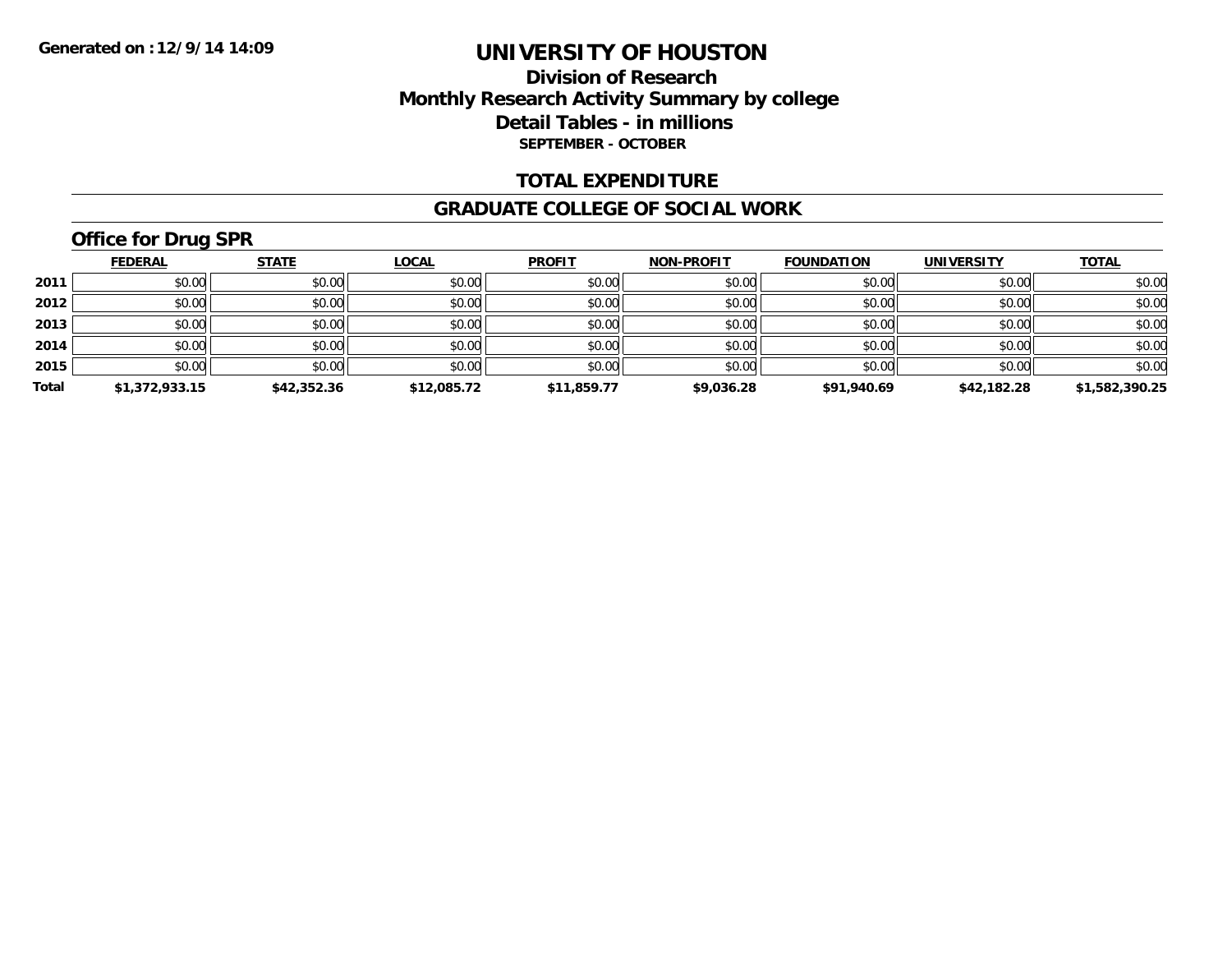### **Division of Research Monthly Research Activity Summary by college Detail Tables - in millions SEPTEMBER - OCTOBER**

### **TOTAL EXPENDITURE**

#### **HILTON COLLEGE OF HOTEL AND RESTAURANT MANAGEMENT**

### **Hotel and Restaurant Management**

|       | <b>FEDERAL</b> | <b>STATE</b> | <b>LOCAL</b> | <b>PROFIT</b> | <b>NON-PROFIT</b> | <b>FOUNDATION</b> | <b>UNIVERSITY</b> | <b>TOTAL</b> |
|-------|----------------|--------------|--------------|---------------|-------------------|-------------------|-------------------|--------------|
| 2011  | \$0.00         | \$8,428.73   | \$0.00       | \$1,065.30    | \$0.00            | \$0.00            | \$0.00            | \$9,494.03   |
| 2012  | \$5,983.48     | \$50,845.73  | \$0.00       | \$0.00        | \$0.00            | \$0.00            | \$0.00            | \$56,829.21  |
| 2013  | \$7,818.88     | \$7,507.86   | \$0.00       | \$0.00        | \$0.00            | \$0.00            | \$0.00            | \$15,326.74  |
| 2014  | \$25,620.67    | (\$191.53)   | \$0.00       | \$0.00        | \$0.00            | \$0.00            | \$0.00            | \$25,429.14  |
| 2015  | \$25,274.54    | \$0.00       | \$0.00       | \$0.00        | \$0.00            | \$1,684.66        | \$0.00            | \$26,959.20  |
| Total | \$64,697.57    | \$66,590.79  | \$0.00       | \$1,065.30    | \$0.00            | \$1,684.66        | \$0.00            | \$134,038.32 |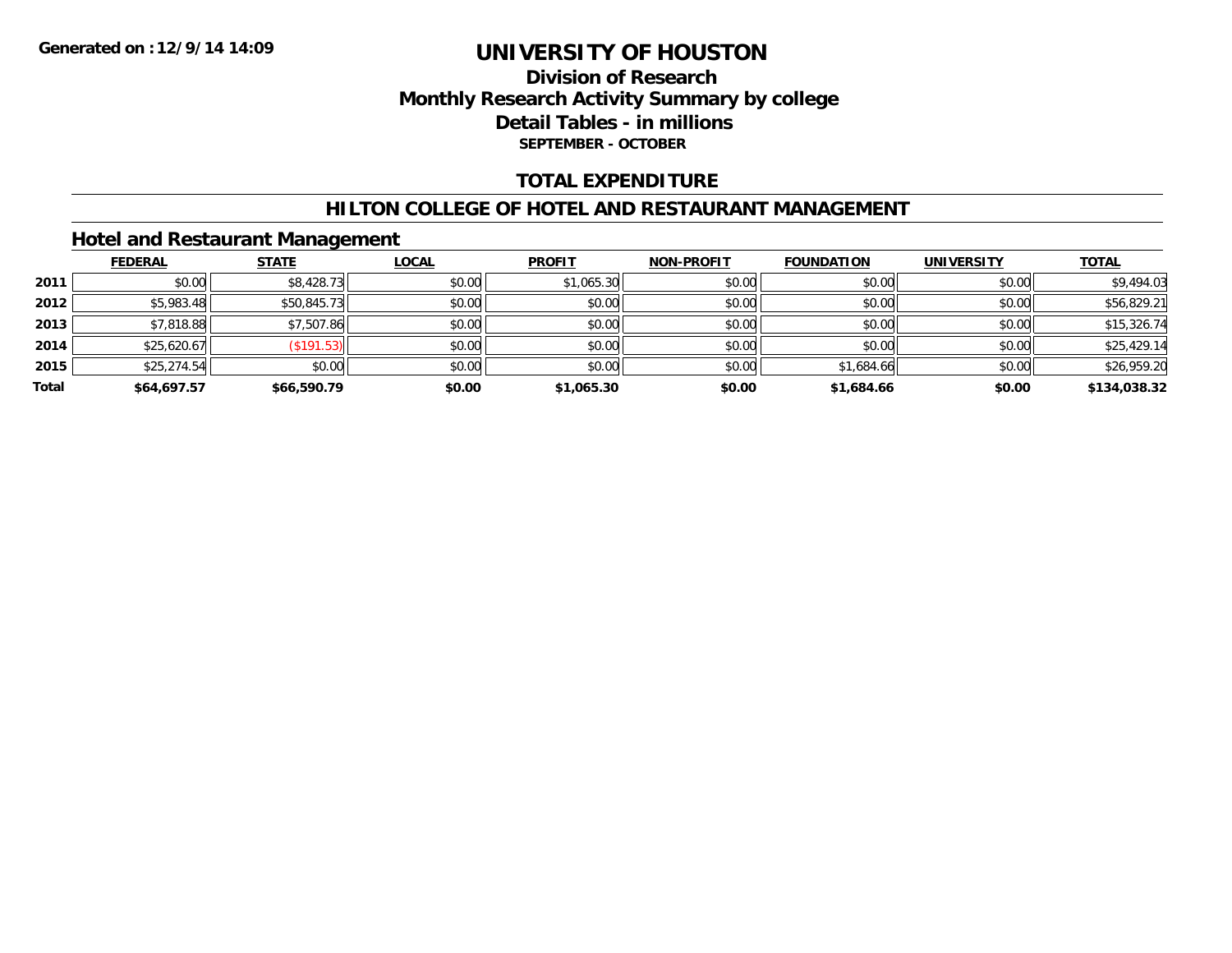### **Division of Research Monthly Research Activity Summary by college Detail Tables - in millions SEPTEMBER - OCTOBER**

#### **TOTAL EXPENDITURE**

#### **HONORS COLLEGE**

### **Dean, Honors College**

|       | <b>FEDERAL</b> | <b>STATE</b> | <u>LOCAL</u> | <b>PROFIT</b> | <b>NON-PROFIT</b> | <b>FOUNDATION</b> | <b>UNIVERSITY</b> | <b>TOTAL</b> |
|-------|----------------|--------------|--------------|---------------|-------------------|-------------------|-------------------|--------------|
| 2012  | \$6,184.99     | \$0.00       | \$0.00       | \$0.00        | \$3,026.10        | \$0.00            | \$0.00            | \$9,211.09   |
| 2013  | \$6,258.59     | \$0.00       | \$0.00       | \$0.00        | \$6,524.77        | \$0.00            | \$0.00            | \$12,783.37  |
| 2014  | \$2,495.91     | \$0.00       | \$0.00       | \$0.00        | \$3,988.92        | \$418.73          | \$0.00            | \$6,903.55   |
| 2015  | \$0.00         | \$0.00       | \$0.00       | \$0.00        | \$17.7            | \$179.43          | \$0.00            | \$161.72     |
| Total | \$14,939.49    | \$0.00       | \$0.00       | \$0.00        | \$13,522.08       | \$598.15          | \$0.00            | \$29,059.73  |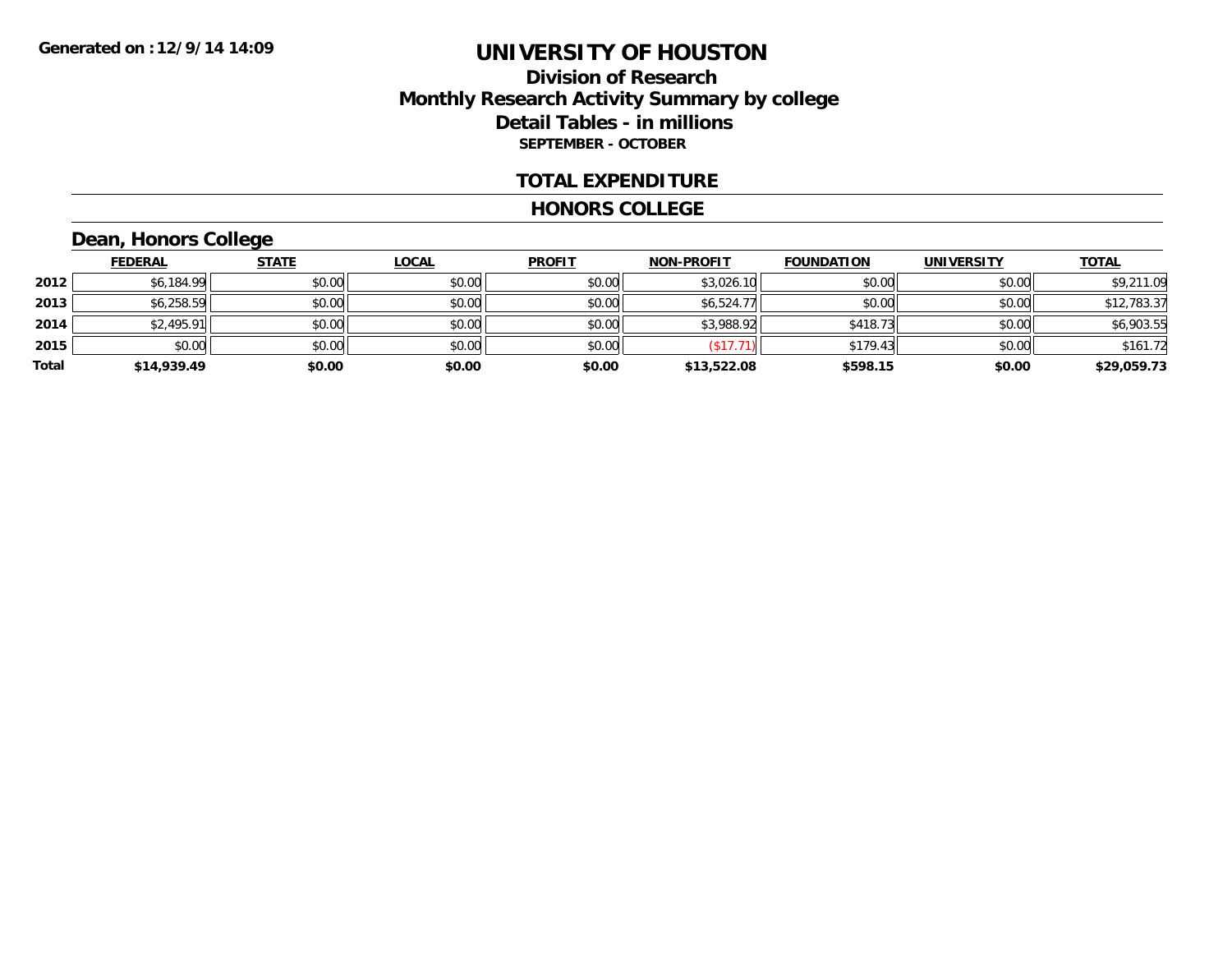### **Division of Research Monthly Research Activity Summary by college Detail Tables - in millions SEPTEMBER - OCTOBER**

#### **TOTAL EXPENDITURE**

#### **LIBRARY**

### **Administration, Library**

|       | <b>FEDERAL</b> | <b>STATE</b> | <u>LOCAL</u> | <b>PROFIT</b> | <b>NON-PROFIT</b> | <b>FOUNDATION</b> | <b>UNIVERSITY</b> | <b>TOTAL</b> |
|-------|----------------|--------------|--------------|---------------|-------------------|-------------------|-------------------|--------------|
| 2011  | \$3,333.23     | \$0.00       | \$0.00       | \$0.00        | \$0.00            | \$0.00            | \$0.00            | \$3,333.23   |
| 2012  | \$43.40        | \$0.00       | \$0.00       | \$0.00        | \$0.00            | \$0.00            | \$0.00            | \$43.40      |
| 2013  | \$0.00         | \$0.00       | \$0.00       | \$0.00        | \$0.00            | \$0.00            | \$0.00            | \$0.00       |
| 2014  | \$0.00         | \$0.00       | \$0.00       | \$0.00        | \$0.00            | \$0.00            | \$0.00            | \$0.00       |
| Total | \$3,376.63     | \$0.00       | \$0.00       | \$0.00        | \$0.00            | \$0.00            | \$0.00            | \$3,376.63   |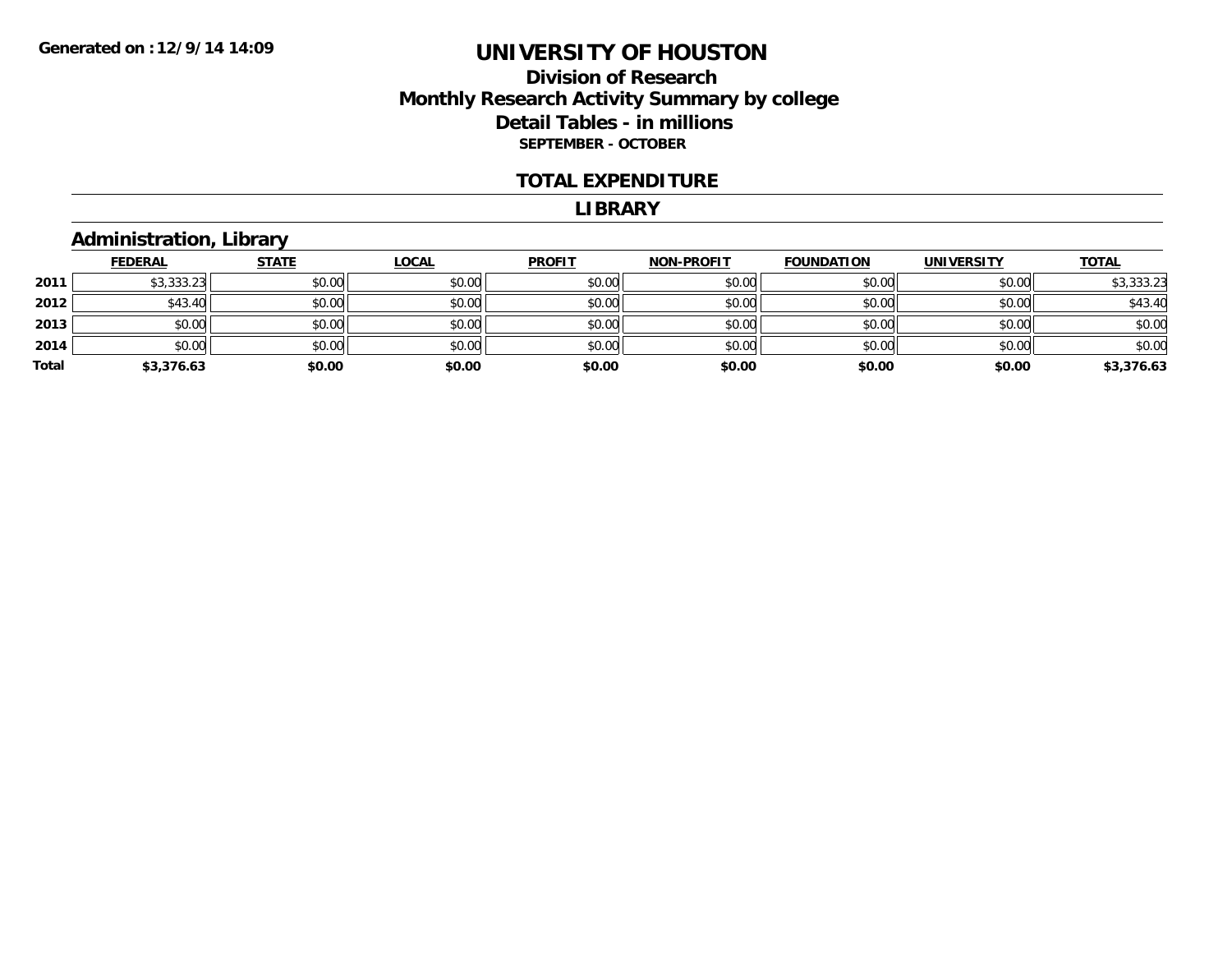### **Division of Research Monthly Research Activity Summary by college Detail Tables - in millions SEPTEMBER - OCTOBER**

#### **TOTAL EXPENDITURE**

#### **PRESIDENT**

### **Office of the President**

|       | <b>FEDERAL</b> | <b>STATE</b> | <u>LOCAL</u> | <b>PROFIT</b> | <b>NON-PROFIT</b> | <b>FOUNDATION</b> | <b>UNIVERSITY</b> | <b>TOTAL</b> |
|-------|----------------|--------------|--------------|---------------|-------------------|-------------------|-------------------|--------------|
| 2011  | \$0.00         | \$0.00       | \$0.00       | \$0.00        | \$0.00            | \$0.00            | \$0.00            | \$0.00       |
| 2012  | \$0.00         | \$0.00       | \$0.00       | \$0.00        | \$0.00            | \$0.00            | \$0.00            | \$0.00       |
| 2013  | \$0.00         | \$0.00       | \$0.00       | \$0.00        | \$0.00            | \$0.00            | \$0.00            | \$0.00       |
| 2014  | \$0.00         | \$0.00       | \$0.00       | \$0.00        | \$0.00            | \$0.00            | \$0.00            | \$0.00       |
| 2015  | \$7,521.35     | \$0.00       | \$0.00       | \$0.00        | \$0.00            | \$0.00            | \$0.00            | \$7,521.35   |
| Total | \$7,521.35     | \$0.00       | \$0.00       | \$0.00        | \$0.00            | \$0.00            | \$0.00            | \$7,521.35   |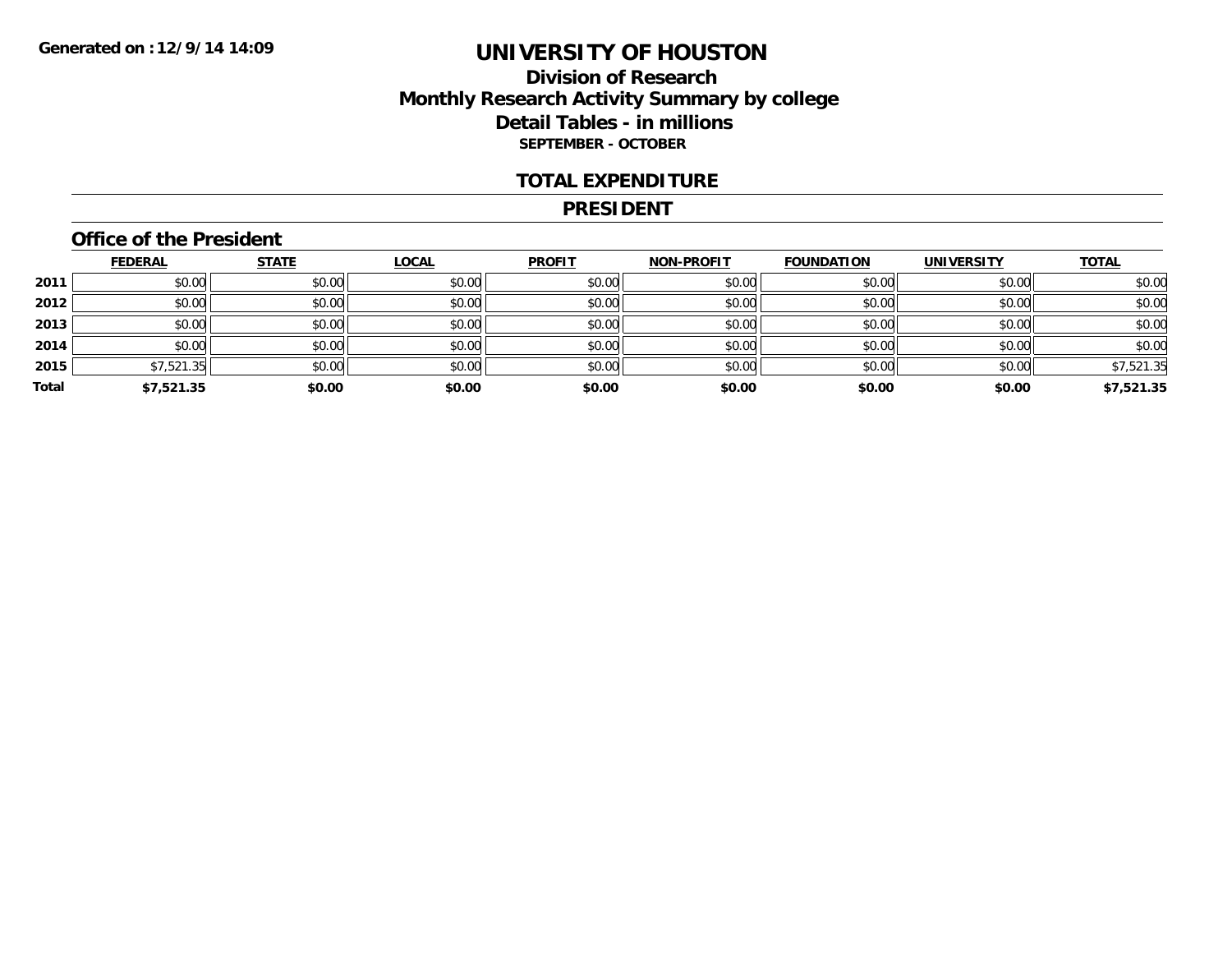### **Division of Research Monthly Research Activity Summary by college Detail Tables - in millions SEPTEMBER - OCTOBER**

### **TOTAL EXPENDITURE**

#### **SENIOR V.P. FOR ACADEMIC AFFAIRS AND PROVOST**

|      | <b>Continuing Education</b>                  |              |              |               |                   |                   |                   |              |
|------|----------------------------------------------|--------------|--------------|---------------|-------------------|-------------------|-------------------|--------------|
|      | <b>FEDERAL</b>                               | <b>STATE</b> | <b>LOCAL</b> | <b>PROFIT</b> | <b>NON-PROFIT</b> | <b>FOUNDATION</b> | <b>UNIVERSITY</b> | <b>TOTAL</b> |
| 2011 | \$0.00                                       | \$1,068.06   | \$0.00       | \$0.00        | \$0.00            | \$0.00            | \$0.00            | \$1,068.06   |
|      | <b>Learning Support Services</b>             |              |              |               |                   |                   |                   |              |
|      | <b>FEDERAL</b>                               | <b>STATE</b> | <b>LOCAL</b> | <b>PROFIT</b> | <b>NON-PROFIT</b> | <b>FOUNDATION</b> | <b>UNIVERSITY</b> | <b>TOTAL</b> |
| 2012 | \$0.00                                       | \$0.00       | \$0.00       | \$0.00        | \$0.00            | \$0.00            | \$0.00            | \$0.00       |
| 2013 | \$0.00                                       | \$0.00       | \$0.00       | \$0.00        | \$0.00            | \$0.00            | \$0.00            | \$0.00       |
|      | <b>Office of Admissions</b>                  |              |              |               |                   |                   |                   |              |
|      | <b>FEDERAL</b>                               | <b>STATE</b> | <b>LOCAL</b> | <b>PROFIT</b> | <b>NON-PROFIT</b> | <b>FOUNDATION</b> | <b>UNIVERSITY</b> | <b>TOTAL</b> |
| 2011 | \$0.00                                       | \$0.00       | \$0.00       | \$0.00        | \$0.00            | \$0.00            | \$0.00            | \$0.00       |
| 2012 | \$0.00                                       | \$0.00       | \$0.00       | \$0.00        | \$0.00            | \$0.00            | \$0.00            | \$0.00       |
| 2013 | \$0.00                                       | \$0.00       | \$0.00       | \$0.00        | \$0.00            | \$0.00            | \$0.00            | \$0.00       |
| 2014 | \$0.00                                       | \$0.00       | \$0.00       | \$0.00        | \$0.00            | \$0.00            | \$0.00            | \$0.00       |
|      | Senior V.P. for Academic Affairs and Provost |              |              |               |                   |                   |                   |              |
|      | <b>FEDERAL</b>                               | <b>STATE</b> | <b>LOCAL</b> | <b>PROFIT</b> | <b>NON-PROFIT</b> | <b>FOUNDATION</b> | <b>UNIVERSITY</b> | <b>TOTAL</b> |
| 2014 | \$0.00                                       | \$0.00       | \$0.00       | \$38,767.38   | \$0.00            | \$0.00            | \$0.00            | \$38,767.38  |
|      | <b>Student Support Services</b>              |              |              |               |                   |                   |                   |              |
|      | <b>FEDERAL</b>                               | <b>STATE</b> | <b>LOCAL</b> | <b>PROFIT</b> | <b>NON-PROFIT</b> | <b>FOUNDATION</b> | <b>UNIVERSITY</b> | <b>TOTAL</b> |
| 2015 | \$0.00                                       | \$0.00       | \$0.00       | \$0.00        | \$0.00            | \$0.00            | \$0.00            | \$0.00       |
|      | <b>Undergraduate Scholars</b>                |              |              |               |                   |                   |                   |              |
|      | <b>FEDERAL</b>                               | <b>STATE</b> | <b>LOCAL</b> | <b>PROFIT</b> | <b>NON-PROFIT</b> | <b>FOUNDATION</b> | <b>UNIVERSITY</b> | <b>TOTAL</b> |
| 2011 | \$0.00                                       | \$1,496.23   | \$0.00       | \$0.00        | \$0.00            | \$0.00            | \$0.00            | \$1,496.23   |
| 2013 | \$0.00                                       | (\$3,691.51) | \$0.00       | \$0.00        | \$0.00            | \$0.00            | \$0.00            | (\$3,691.51) |
|      | <b>Undergraduate Student Success</b>         |              |              |               |                   |                   |                   |              |
|      | <b>FEDERAL</b>                               | <b>STATE</b> | <b>LOCAL</b> | <b>PROFIT</b> | <b>NON-PROFIT</b> | <b>FOUNDATION</b> | <b>UNIVERSITY</b> | <b>TOTAL</b> |
| 2011 | \$0.00                                       | \$0.00       | \$0.00       | \$0.00        | \$0.00            | \$0.00            | \$0.00            | \$0.00       |
| 2012 | \$0.00                                       | \$23,163.56  | \$0.00       | \$0.00        | \$0.00            | \$0.00            | \$0.00            | \$23,163.56  |
| 2013 | \$0.00                                       | \$0.00       | \$0.00       | \$0.00        | \$0.00            | \$0.00            | \$0.00            | \$0.00       |
| 2014 | \$0.00                                       | \$4,951.90   | \$0.00       | \$0.00        | \$0.00            | \$0.00            | \$0.00            | \$4,951.90   |
| 2015 | \$0.00                                       | \$2,800.00   | \$0.00       | \$0.00        | \$0.00            | \$0.00            | \$0.00            | \$2,800.00   |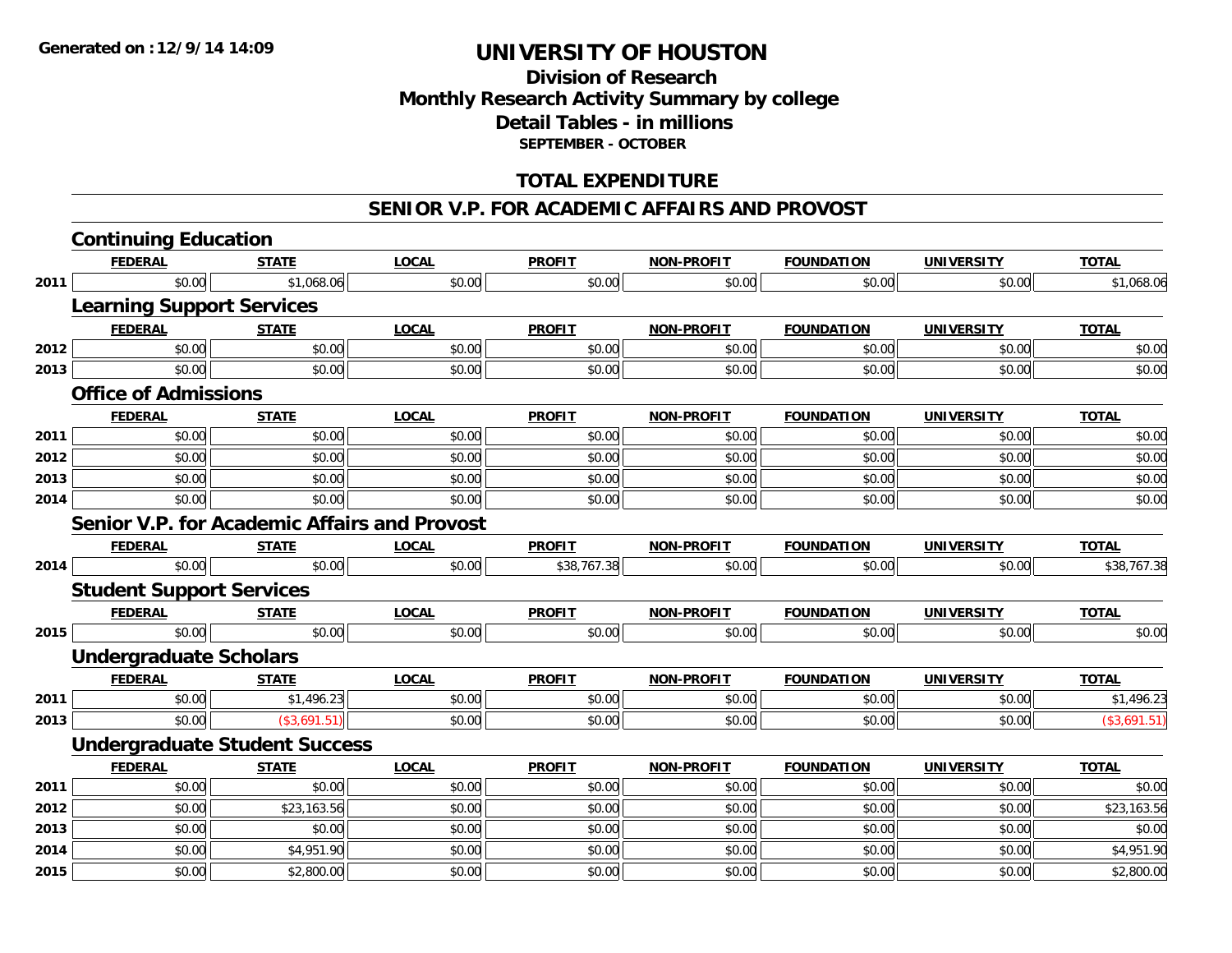### **Division of ResearchMonthly Research Activity Summary by college Detail Tables - in millions SEPTEMBER - OCTOBER**

### **TOTAL EXPENDITURE**

#### **SENIOR V.P. FOR ACADEMIC AFFAIRS AND PROVOST**

### **Undergraduate Student Success Center**

|       | <b>FEDERAL</b> | <b>STATE</b> | <u>LOCAL</u> | <b>PROFIT</b> | <b>NON-PROFIT</b> | <b>FOUNDATION</b> | <b>UNIVERSITY</b> | <b>TOTAL</b> |
|-------|----------------|--------------|--------------|---------------|-------------------|-------------------|-------------------|--------------|
| 2011  | \$38,951.00    | \$19,396.54  | \$0.00       | \$0.00        | \$10,351.35       | \$1,680.37        | \$0.00            | \$70,379.26  |
| 2012  | \$42,460.11    | \$27,153.86  | \$0.00       | \$0.00        | \$11,572.42       | \$0.00            | \$0.00            | \$81,186.39  |
| 2013  | \$67,745.16    | \$19,492.84  | \$0.00       | \$0.00        | (\$123.16)        | \$0.00            | \$0.00            | \$87,114.84  |
| 2014  | \$55,000.38    | \$18,687.44  | \$0.00       | \$0.00        | \$3.14            | \$0.00            | \$0.00            | \$73,690.96  |
| 2015  | \$38,451.13    | \$19,297.02  | \$0.00       | \$0.00        | \$12,231.41       | \$0.00            | \$0.00            | \$69,979.56  |
| Total | \$242,607.78   | \$133,815.94 | \$0.00       | \$38,767.38   | \$34,035.16       | \$1,680.37        | \$0.00            | \$450,906.63 |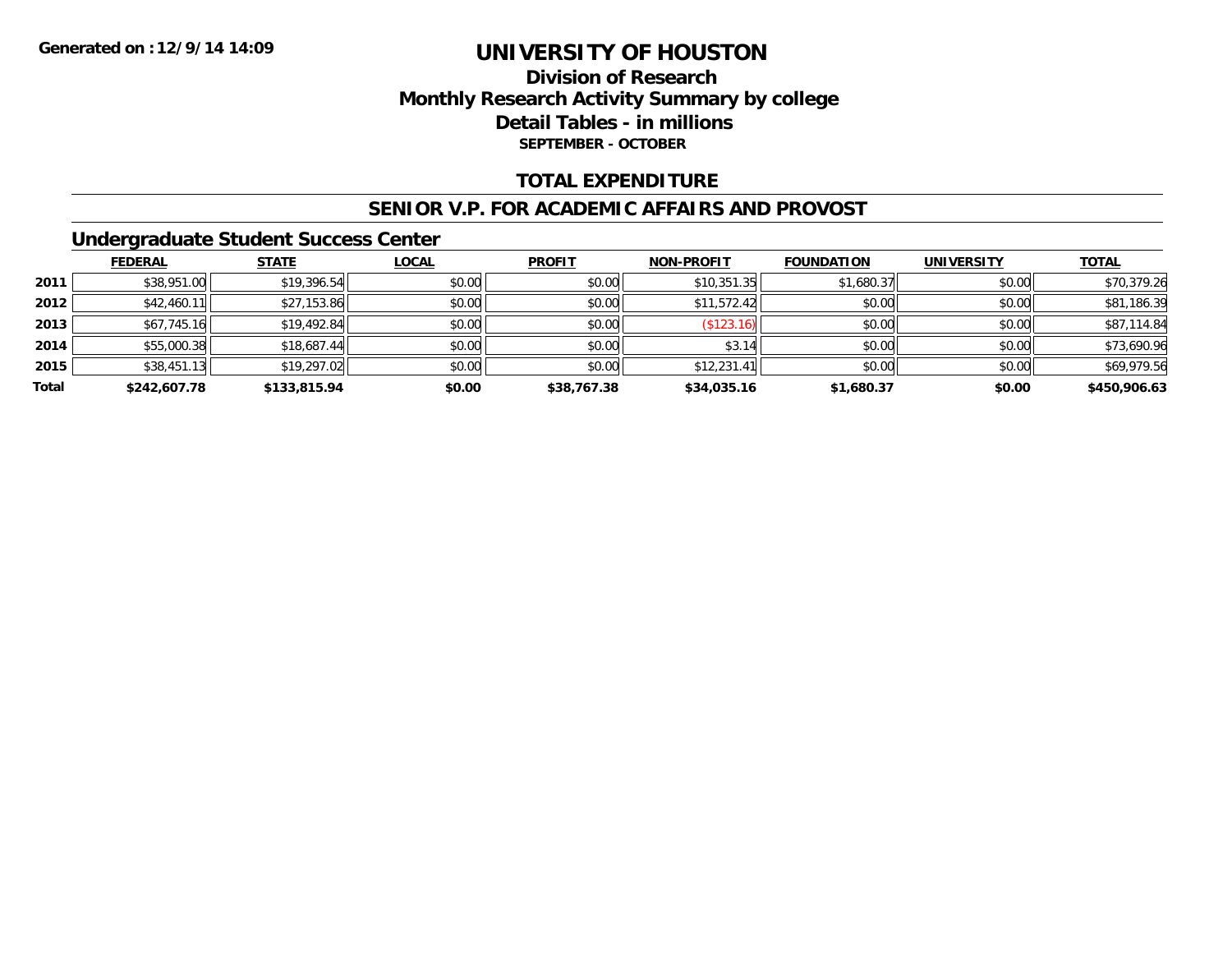**2015**

**Total**

## **UNIVERSITY OF HOUSTON**

### **Division of ResearchMonthly Research Activity Summary by college Detail Tables - in millions SEPTEMBER - OCTOBER**

#### **TOTAL EXPENDITURE**

#### **UH LAW CENTER**

|      | Dean, Law      |              |              |               |                   |                   |                   |              |
|------|----------------|--------------|--------------|---------------|-------------------|-------------------|-------------------|--------------|
|      | <b>FEDERAL</b> | <b>STATE</b> | <b>LOCAL</b> | <b>PROFIT</b> | <b>NON-PROFIT</b> | <b>FOUNDATION</b> | <b>UNIVERSITY</b> | <b>TOTAL</b> |
| 2011 | \$3,326.33     | \$0.00       | \$0.00       | \$0.00        | \$0.00            | \$0.00            | \$0.00            | \$3,326.33   |
| 2013 | \$0.00         | \$0.00       | \$0.00       | \$0.00        | \$0.00            | \$0.00            | \$0.00            | \$0.00       |
|      | Law-UH         |              |              |               |                   |                   |                   |              |
|      | <b>FEDERAL</b> | <b>STATE</b> | <b>LOCAL</b> | <b>PROFIT</b> | <b>NON-PROFIT</b> | <b>FOUNDATION</b> | <b>UNIVERSITY</b> | <b>TOTAL</b> |
| 2011 | \$13,613.97    | \$60,378.40  | \$0.00       | \$0.00        | \$0.00            | \$6,788.18        | \$0.00            | \$80,780.55  |
| 2012 | \$4,942.97     | \$26,317.70  | \$0.00       | \$0.00        | \$0.00            | \$6,299.41        | \$0.00            | \$37,560.08  |
| 2013 | \$62,518.16    | \$10,516.49  | \$0.00       | \$0.00        | \$0.00            | \$5,195.94        | \$0.00            | \$78,230.59  |
|      |                |              |              |               |                   |                   |                   |              |

\$0.00 \$23,384.76 \$0.00 \$0.00 \$0.00 \$0.00 \$0.00 \$23,384.76

**\$88,826.51 \$130,902.94 \$0.00 \$0.00 \$0.00 \$18,723.93 \$0.00 \$238,453.38**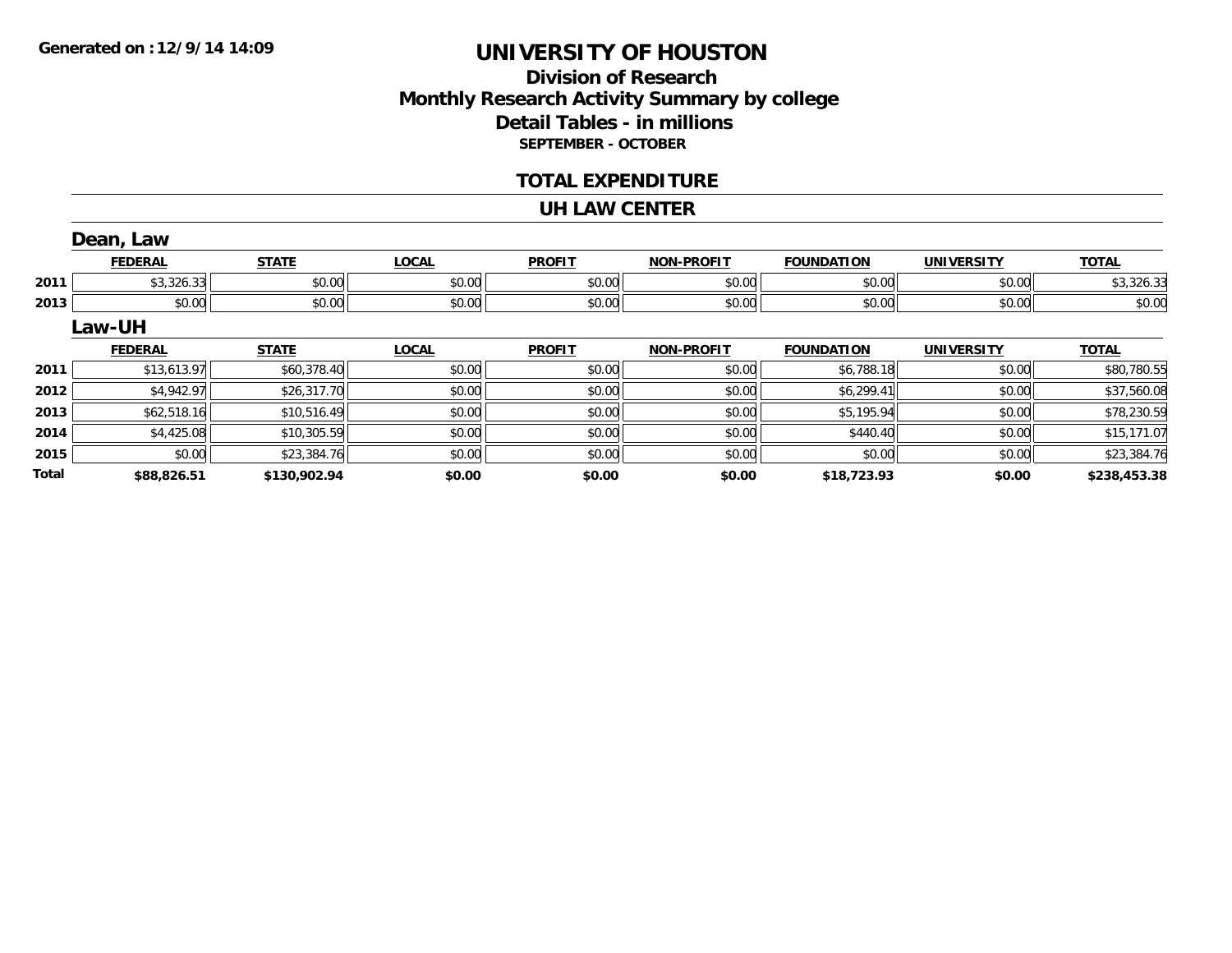### **Division of ResearchMonthly Research Activity Summary by college Detail Tables - in millions SEPTEMBER - OCTOBER**

### **TOTAL EXPENDITURE**

#### **UKNOWN COLLEGE**

### **Unknown Department**

|      | <b>FEDERAL</b> | <b>STATE</b> | <u>LOCAL</u> | <b>PROFIT</b> | <b>NON-PROFIT</b> | <b>FOUNDATION</b> | <b>UNIVERSITY</b> | <b>TOTAL</b> |
|------|----------------|--------------|--------------|---------------|-------------------|-------------------|-------------------|--------------|
| 2011 | \$0.00         | \$0.00       | \$0.00       | \$0.00        | \$0.00            | \$0.00            | \$0.00            | \$0.00       |
| 2012 | \$0.00         | \$0.00       | \$0.00       | \$0.00        | \$0.00            | \$0.00            | \$0.00            | \$0.00       |
| 2013 | \$0.00         | \$0.00       | \$0.00       | \$0.00        | \$0.00            | \$0.00            | \$0.00            | \$0.00       |
| 2014 | \$0.00         | \$0.00       | \$0.00       | \$0.00        | \$0.00            | \$0.00            | \$0.00            | \$0.00       |
| 2015 | \$0.00         | \$0.00       | \$0.00       | \$0.00        | \$0.00            | \$0.00            | \$0.00            | \$0.00       |

### **Wrong Department - Please Dont Select It**

|              | EENEDA<br>.            | 6787F         | 000    | <b>DDOFIT</b> | <b>DDOFIT</b><br>חחו | <b>FOUNDATION</b> | I<br>JNI) | TOTA.          |
|--------------|------------------------|---------------|--------|---------------|----------------------|-------------------|-----------|----------------|
| 2014         | $\sim$ $\sim$<br>vv.vv | 0000<br>JU.UU | JU.UU  | 400<br>JU.U   | 0000<br>₽U.UU        | 0000<br>------    | \$0.00    | ልስ ስሰ<br>DU.UU |
| <b>Total</b> | \$0.00                 | \$0.00        | \$0.00 | \$0.00        | DU.UL                | \$0.00            | \$0.00    | \$0.00         |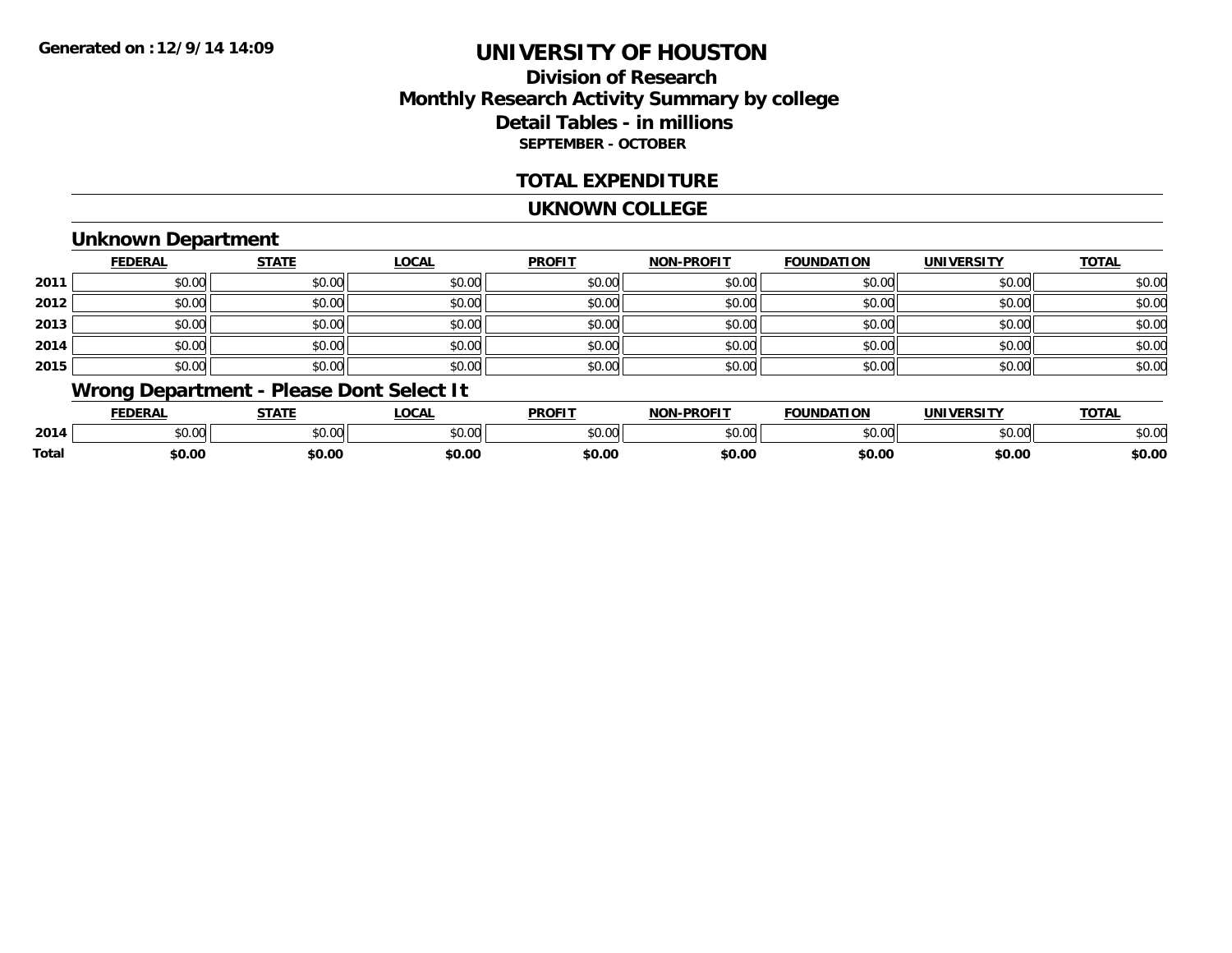### **Division of Research Monthly Research Activity Summary by college Detail Tables - in millions SEPTEMBER - OCTOBER**

### **TOTAL EXPENDITURE**

### **VICE PRESIDENT FOR ADMINISTRATION**

|       | <b>KUHF - Radio</b>         |              |              |               |                   |                   |                   |              |
|-------|-----------------------------|--------------|--------------|---------------|-------------------|-------------------|-------------------|--------------|
|       | <b>FEDERAL</b>              | <b>STATE</b> | <b>LOCAL</b> | <b>PROFIT</b> | <b>NON-PROFIT</b> | <b>FOUNDATION</b> | <b>UNIVERSITY</b> | <b>TOTAL</b> |
| 2012  | \$8,449.00                  | \$10,153.66  | \$0.00       | \$0.00        | (\$233.11)        | \$0.00            | \$0.00            | \$18,369.55  |
| 2015  | \$69,959.20                 | \$0.00       | \$0.00       | \$0.00        | \$0.00            | \$0.00            | \$0.00            | \$69,959.20  |
|       | <b>KUHT-TV</b>              |              |              |               |                   |                   |                   |              |
|       | <b>FEDERAL</b>              | <b>STATE</b> | <b>LOCAL</b> | <b>PROFIT</b> | <b>NON-PROFIT</b> | <b>FOUNDATION</b> | <b>UNIVERSITY</b> | <b>TOTAL</b> |
| 2012  | \$0.00                      | \$0.00       | \$0.00       | \$0.00        | \$0.02            | \$0.00            | \$0.00            | \$0.02       |
|       | <b>Physical Plant</b>       |              |              |               |                   |                   |                   |              |
|       | <b>FEDERAL</b>              | <b>STATE</b> | <b>LOCAL</b> | <b>PROFIT</b> | <b>NON-PROFIT</b> | <b>FOUNDATION</b> | <b>UNIVERSITY</b> | <b>TOTAL</b> |
| 2012  | \$0.00                      | \$0.00       | \$0.00       | \$0.00        | \$0.00            | \$0.00            | \$0.00            | \$0.00       |
|       | <b>UH Police Department</b> |              |              |               |                   |                   |                   |              |
|       | <b>FEDERAL</b>              | <b>STATE</b> | <b>LOCAL</b> | <b>PROFIT</b> | <b>NON-PROFIT</b> | <b>FOUNDATION</b> | <b>UNIVERSITY</b> | <b>TOTAL</b> |
| 2014  | \$3,000.00                  | \$0.00       | \$0.00       | \$0.00        | \$0.00            | \$0.00            | \$0.00            | \$3,000.00   |
| Total | \$81,408.20                 | \$10,153.66  | \$0.00       | \$0.00        | (\$233.09)        | \$0.00            | \$0.00            | \$91,328.77  |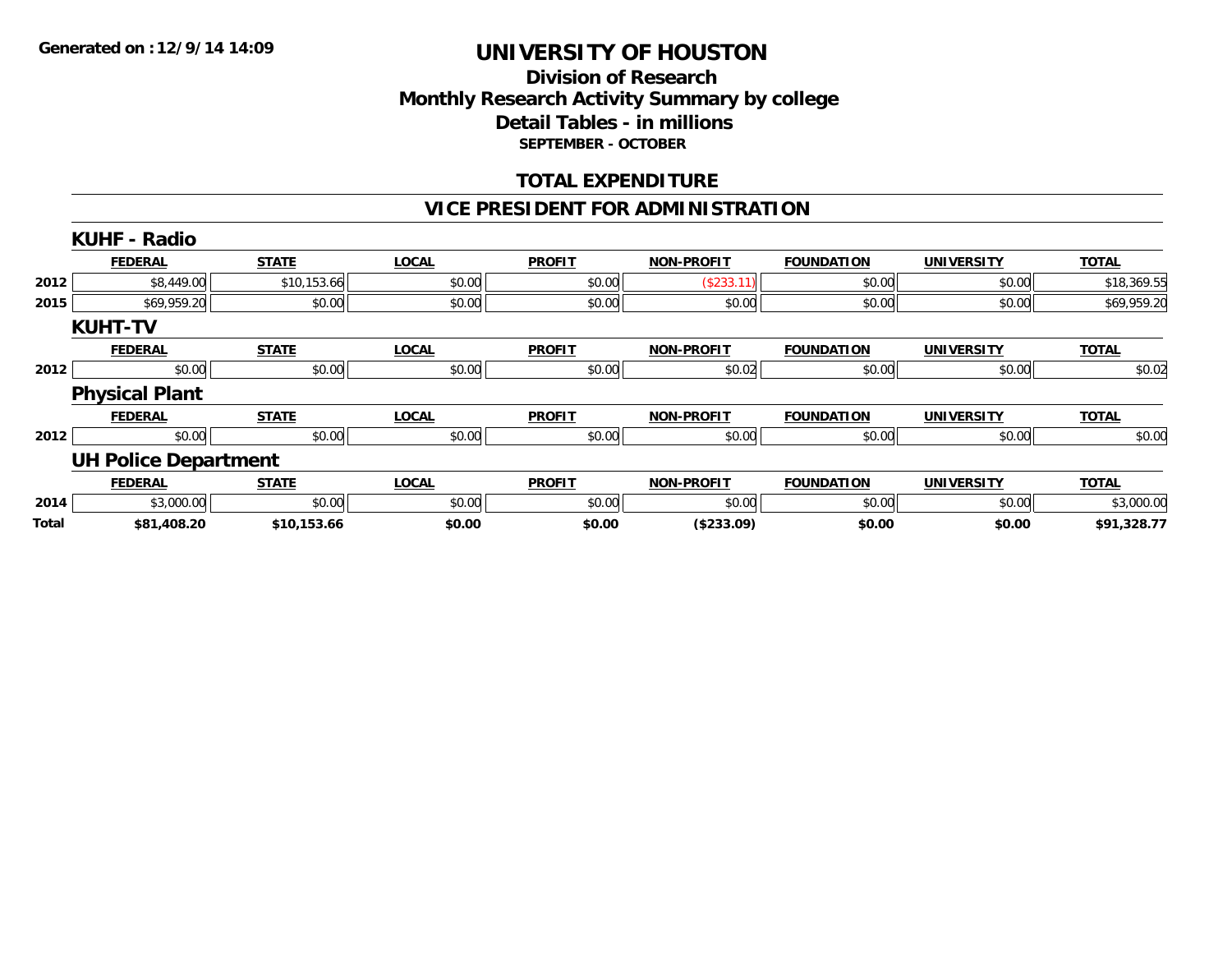### **Division of Research Monthly Research Activity Summary by college Detail Tables - in millions SEPTEMBER - OCTOBER**

### **TOTAL EXPENDITURE**

#### **VICE PRESIDENT FOR STUDENT AFFAIRS**

### **Childrens Learning Centers**

|       | <b>FEDERAL</b>        | <b>STATE</b>                           | <b>LOCAL</b> | <b>PROFIT</b> | <b>NON-PROFIT</b> | <b>FOUNDATION</b> | <b>UNIVERSITY</b> | <b>TOTAL</b> |
|-------|-----------------------|----------------------------------------|--------------|---------------|-------------------|-------------------|-------------------|--------------|
| 2015  | \$40,356.93           | \$0.00                                 | \$0.00       | \$0.00        | \$0.00            | \$0.00            | \$0.00            | \$40,356.93  |
|       | Dean, Student Affairs |                                        |              |               |                   |                   |                   |              |
|       | <b>FEDERAL</b>        | <b>STATE</b>                           | <b>LOCAL</b> | <b>PROFIT</b> | <b>NON-PROFIT</b> | <b>FOUNDATION</b> | <b>UNIVERSITY</b> | <b>TOTAL</b> |
| 2011  | \$11,245.70           | \$0.00                                 | \$0.00       | \$0.00        | \$0.00            | \$0.00            | \$0.00            | \$11,245.70  |
| 2012  | \$1,146.31            | \$0.00                                 | \$0.00       | \$0.00        | \$0.00            | \$0.00            | \$0.00            | \$1,146.31   |
| 2013  | \$2,274.65            | \$0.00                                 | \$0.00       | \$0.00        | \$0.00            | \$0.00            | \$0.00            | \$2,274.65   |
|       |                       | <b>Vice President, Student Affairs</b> |              |               |                   |                   |                   |              |
|       | <b>FEDERAL</b>        | <b>STATE</b>                           | <b>LOCAL</b> | <b>PROFIT</b> | <b>NON-PROFIT</b> | <b>FOUNDATION</b> | <b>UNIVERSITY</b> | <b>TOTAL</b> |
| 2011  | \$21,233.98           | \$0.00                                 | \$0.00       | \$0.00        | \$0.00            | \$0.00            | \$0.00            | \$21,233.98  |
| 2012  | \$7,944.22            | \$0.00                                 | \$0.00       | \$0.00        | \$0.00            | \$0.00            | \$0.00            | \$7,944.22   |
| 2013  | \$14,572.82           | \$0.00                                 | \$0.00       | \$0.00        | \$0.00            | \$0.00            | \$0.00            | \$14,572.82  |
| 2014  | \$6,226.67            | \$0.00                                 | \$0.00       | \$0.00        | \$0.00            | \$0.00            | \$0.00            | \$6,226.67   |
| Total | \$105,001.27          | \$0.00                                 | \$0.00       | \$0.00        | \$0.00            | \$0.00            | \$0.00            | \$105,001.27 |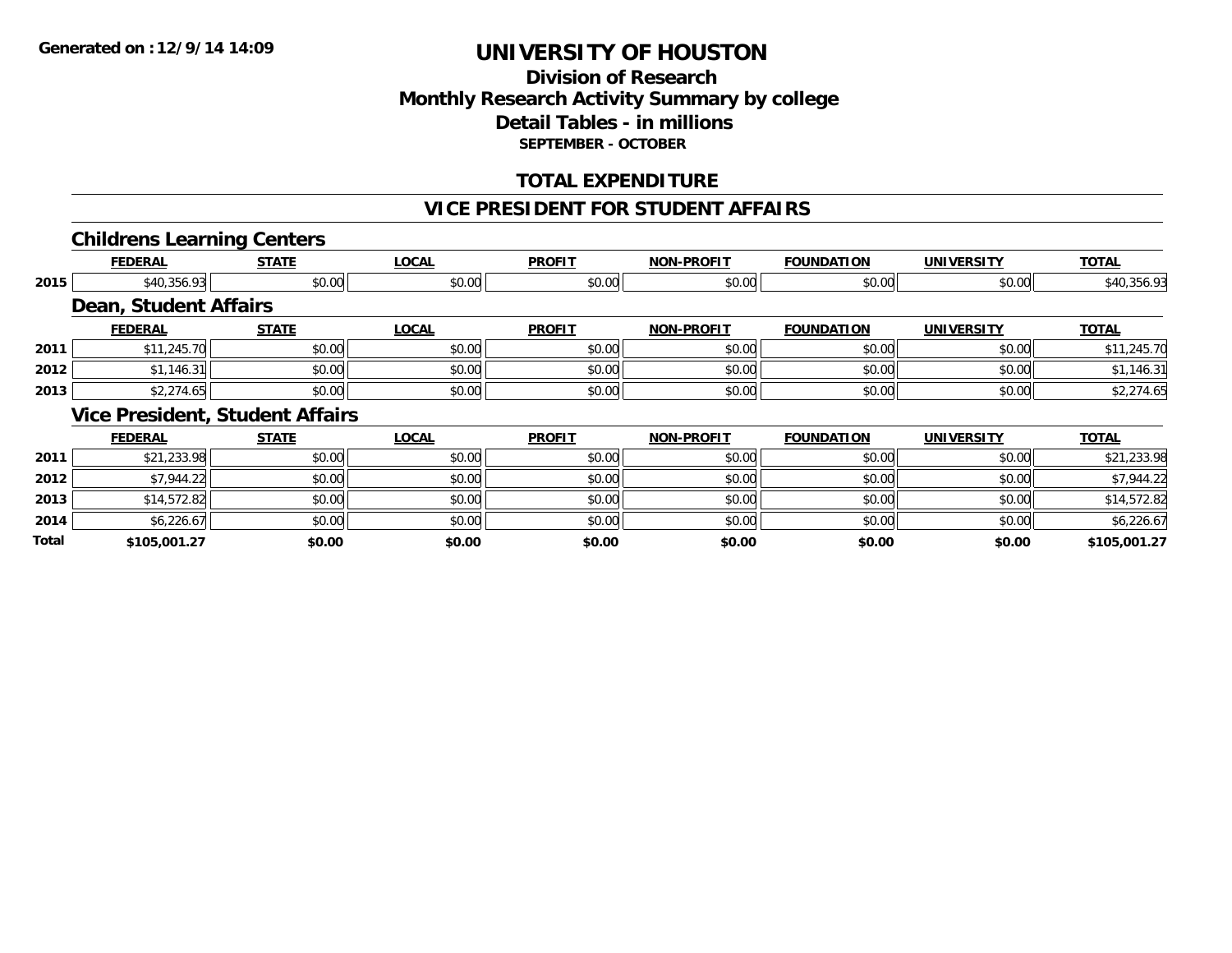### **Division of ResearchMonthly Research Activity Summary by college Detail Tables - in millions SEPTEMBER - OCTOBER**

### **IDC RECOVERY**

#### **C.T. BAUER COLLEGE OF BUSINESS**

|       | <b>Finance</b>                           |              |              |               |                   |                   |                   |              |
|-------|------------------------------------------|--------------|--------------|---------------|-------------------|-------------------|-------------------|--------------|
|       | <b>FEDERAL</b>                           | <b>STATE</b> | <b>LOCAL</b> | <b>PROFIT</b> | <b>NON-PROFIT</b> | <b>FOUNDATION</b> | <b>UNIVERSITY</b> | <b>TOTAL</b> |
| 2011  | \$0.00                                   | \$0.00       | \$0.00       | \$0.00        | \$0.00            | \$0.00            | \$0.00            | \$0.00       |
| 2013  | \$0.00                                   | \$0.00       | \$0.00       | \$0.00        | \$0.00            | \$0.00            | \$0.00            | \$0.00       |
| 2014  | \$0.00                                   | \$0.00       | \$0.00       | \$0.00        | \$0.00            | \$0.00            | \$0.00            | \$0.00       |
| 2015  | \$0.00                                   | \$0.00       | \$0.00       | \$0.00        | \$0.00            | \$0.00            | \$0.00            | \$0.00       |
|       | <b>Management</b>                        |              |              |               |                   |                   |                   |              |
|       | <b>FEDERAL</b>                           | <b>STATE</b> | <b>LOCAL</b> | <b>PROFIT</b> | <b>NON-PROFIT</b> | <b>FOUNDATION</b> | <b>UNIVERSITY</b> | <b>TOTAL</b> |
| 2011  | \$970.68                                 | \$0.00       | \$0.00       | \$0.00        | \$0.00            | \$0.00            | \$0.00            | \$970.68     |
| 2013  | \$1,200.00                               | \$0.00       | \$0.00       | \$0.00        | \$0.00            | \$0.00            | \$0.00            | \$1,200.00   |
| 2014  | \$1,260.00                               | \$0.00       | \$0.00       | \$0.00        | \$0.00            | \$0.00            | \$0.00            | \$1,260.00   |
| 2015  | \$3,600.00                               | \$0.00       | \$0.00       | \$0.00        | \$0.00            | \$0.00            | \$0.00            | \$3,600.00   |
|       | <b>Marketing</b>                         |              |              |               |                   |                   |                   |              |
|       | <b>FEDERAL</b>                           | <b>STATE</b> | <b>LOCAL</b> | <b>PROFIT</b> | <b>NON-PROFIT</b> | <b>FOUNDATION</b> | <b>UNIVERSITY</b> | <b>TOTAL</b> |
| 2012  | \$0.00                                   | \$0.00       | \$0.00       | \$0.00        | \$0.00            | \$0.00            | \$0.00            | \$0.00       |
| 2013  | \$0.00                                   | \$0.00       | \$0.00       | \$0.00        | \$0.00            | \$0.00            | \$0.00            | \$0.00       |
| 2014  | \$0.00                                   | \$0.00       | \$0.00       | \$0.00        | \$0.00            | \$0.00            | \$0.00            | \$0.00       |
| 2015  | \$0.00                                   | \$0.00       | \$0.00       | \$0.00        | \$0.00            | \$0.00            | \$0.00            | \$0.00       |
|       | <b>Small Business Development Center</b> |              |              |               |                   |                   |                   |              |
|       | <b>FEDERAL</b>                           | <b>STATE</b> | <b>LOCAL</b> | <b>PROFIT</b> | <b>NON-PROFIT</b> | <b>FOUNDATION</b> | <b>UNIVERSITY</b> | <b>TOTAL</b> |
| 2011  | \$17,907.42                              | \$0.00       | \$0.00       | \$0.00        | \$0.00            | \$0.00            | \$0.00            | \$17,907.42  |
| 2012  | \$33,670.91                              | \$0.00       | \$0.00       | \$0.00        | \$0.00            | \$0.00            | \$0.00            | \$33,670.91  |
| 2013  | \$122,920.75                             | \$0.00       | \$0.00       | \$0.00        | \$0.00            | (\$1,428.28)      | \$0.00            | \$121,492.47 |
| 2014  | \$63,335.65                              | \$0.00       | \$0.00       | \$0.00        | \$0.00            | \$3,414.12        | \$0.00            | \$66,749.77  |
| 2015  | \$34,502.92                              | \$0.00       | \$0.00       | \$0.00        | \$0.00            | \$139.05          | \$0.00            | \$34,641.97  |
| Total | \$279,368.33                             | \$0.00       | \$0.00       | \$0.00        | \$0.00            | \$2,124.89        | \$0.00            | \$281,493.22 |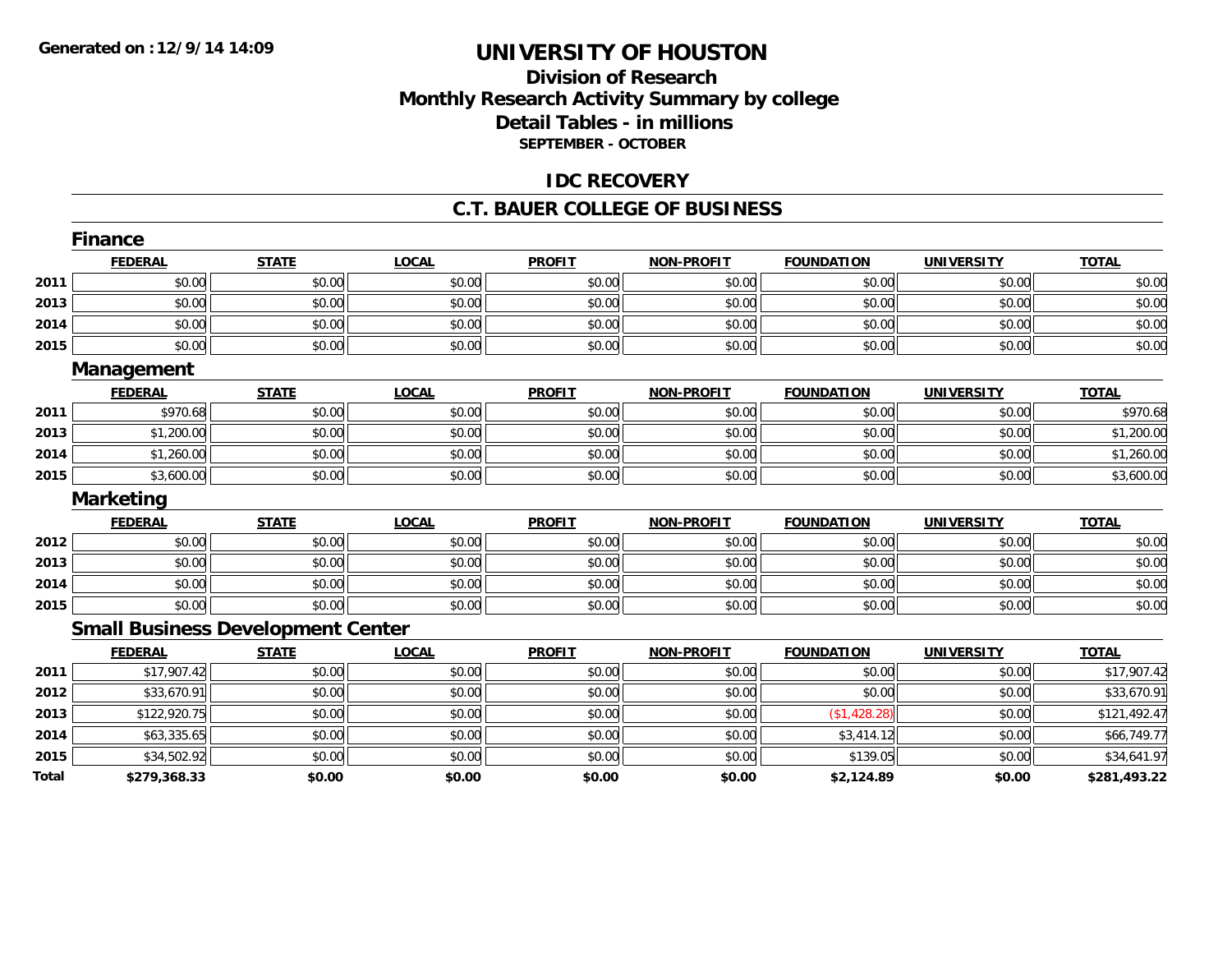### **Division of Research Monthly Research Activity Summary by college Detail Tables - in millions SEPTEMBER - OCTOBER**

#### **IDC RECOVERY**

#### **COLLEGE OF ARCHITECTURE**

|       | $\sim$  |        |        |               |                   |                               |            |                         |
|-------|---------|--------|--------|---------------|-------------------|-------------------------------|------------|-------------------------|
|       | FEDERAI | STATE  | LOCAL  | <b>PROFIT</b> | <b>NON-PROFIT</b> | <b>FOUNDATION</b>             | UNIVERSITY | <b>TOTAL</b>            |
| 2015  | \$0.00  | \$0.00 | \$0.00 | \$0.00        | \$0.00            | $\sim$                        | \$0.00     | $+ -$<br>$\sim$<br>υιν. |
| Total | \$0.00  | \$0.00 | \$0.00 | \$0.00        | \$0.00            | $+72 -$<br>- - -<br>37 J. I J | \$0.00     | \$73.13                 |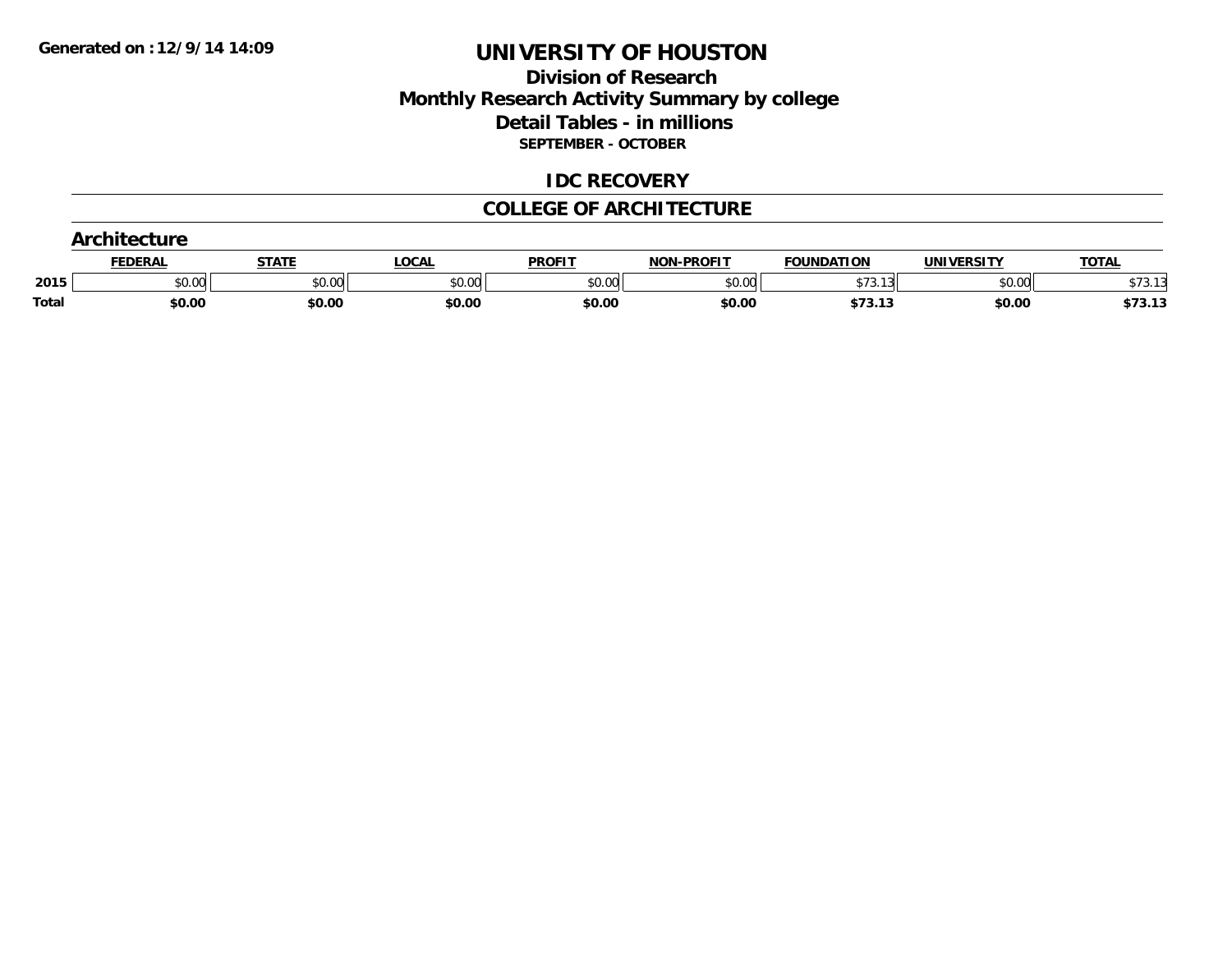### **Division of ResearchMonthly Research Activity Summary by college Detail Tables - in millionsSEPTEMBER - OCTOBER**

### **IDC RECOVERY**

### **COLLEGE OF EDUCATION**

### **Consistency Mgmt and Coop Disc**

|      | <b>FEDERAL</b> | <b>STATE</b> | <b>LOCAL</b> | <b>PROFIT</b> | <b>NON-PROFIT</b> | <b>FOUNDATION</b> | <b>UNIVERSITY</b> | <b>TOTAL</b> |
|------|----------------|--------------|--------------|---------------|-------------------|-------------------|-------------------|--------------|
| 2011 | \$0.00         | \$0.00       | \$0.00       | \$0.00        | \$1.191.55        | \$0.00            | \$0.00            | \$1,191.55   |
| 2012 | \$0.00         | \$0.00       | \$0.00       | \$0.00        | \$2,466.25        | \$0.00            | \$0.00            | \$2,466.25   |
| 2013 | \$0.00         | \$0.00       | \$0.00       | \$0.00        | \$459.20          | \$0.00            | \$0.00            | \$459.20     |
| 2014 | \$0.00         | \$0.00       | \$0.00       | \$0.00        | \$0.00            | \$0.00            | \$0.00            | \$0.00       |
| 2015 | \$8,155.05     | \$0.00       | \$2,300.84   | \$0.00        | \$0.00            | \$0.00            | \$0.00            | \$10,455.89  |

#### **Curriculum and Instruction**

|      | <b>FEDERAL</b> | <b>STATE</b> | <u>LOCAL</u> | <b>PROFIT</b> | <b>NON-PROFIT</b> | <b>FOUNDATION</b> | <b>UNIVERSITY</b> | <b>TOTAL</b> |
|------|----------------|--------------|--------------|---------------|-------------------|-------------------|-------------------|--------------|
| 2011 | \$7,498.18     | \$0.00       | \$0.00       | \$0.00        | \$0.00            | \$181.85          | \$0.00            | \$7,680.03   |
| 2012 | \$10,284.45    | \$1,379.07   | \$0.00       | \$0.00        | \$0.00            | \$109.85          | \$0.00            | \$11,773.37  |
| 2013 | \$9,303.51     | \$1,074.64   | \$0.00       | \$0.00        | \$0.00            | \$35.70           | \$0.00            | \$10,413.86  |
| 2014 | \$16,873.96    | \$220.14     | \$0.00       | \$0.00        | \$0.00            | \$74.32           | \$0.00            | \$17,168.42  |
| 2015 | \$14,519.41    | \$81.10      | \$0.00       | \$0.00        | \$0.00            | \$959.26          | \$0.00            | \$15,559.78  |

### **Dean, Education**

|      | <b>FEDERAL</b> | <b>STATE</b> | <u>LOCAL</u> | <b>PROFIT</b> | <b>NON-PROFIT</b> | <b>FOUNDATION</b> | <b>UNIVERSITY</b> | <b>TOTAL</b> |
|------|----------------|--------------|--------------|---------------|-------------------|-------------------|-------------------|--------------|
| 2011 | \$0.00         | \$0.00       | \$0.00       | \$0.00        | \$0.00            | \$0.00            | \$0.00            | \$0.00       |
| 2012 | \$0.00         | \$0.00       | \$0.00       | \$0.00        | \$0.00            | \$0.00            | \$0.00            | \$0.00       |
| 2013 | \$0.00         | \$0.00       | \$0.00       | \$0.00        | \$0.00            | \$0.00            | \$0.00            | \$0.00       |
| 2014 | \$0.00         | \$0.00       | \$0.00       | \$0.00        | \$0.00            | \$0.00            | \$0.00            | \$0.00       |
| 2015 | \$0.00         | \$0.00       | \$0.00       | \$0.00        | \$0.00            | \$0.00            | \$0.00            | \$0.00       |

### **Educational Psychology**

|      | <b>FEDERAL</b> | <b>STATE</b> | <b>LOCAL</b> | <b>PROFIT</b> | <b>NON-PROFIT</b> | <b>FOUNDATION</b> | <b>UNIVERSITY</b> | <b>TOTAL</b> |
|------|----------------|--------------|--------------|---------------|-------------------|-------------------|-------------------|--------------|
| 2011 | \$2,281.64     | \$0.00       | \$0.00       | \$0.00        | \$0.48            | \$2,801.83        | \$0.00            | \$5,083.95   |
| 2012 | \$11,953.79    | \$0.00       | \$0.00       | \$0.00        | \$0.00            | \$439.39          | \$0.00            | \$12,393.18  |
| 2013 | \$5,743.04     | \$0.00       | \$0.00       | \$0.00        | \$0.00            | \$119.81          | \$0.00            | \$5,862.86   |
| 2014 | \$26,393.73    | \$0.00       | \$0.00       | \$0.00        | \$164.89          | \$297.29          | \$0.00            | \$26,855.91  |
| 2015 | \$65,217.29    | \$0.00       | \$0.00       | \$0.00        | \$39.00           | \$239.82          | \$0.00            | \$65,496.10  |

## **Institute for Urban Education**

|      | <b>FEDERAL</b> | <b>CTATI</b> | 00n<br>.UGAL              | <b>PROFIT</b>     | <b>DDOCLT</b><br><b>MON</b> | INDA'<br>τιον | `INIVF                        | <b>TOTAL</b> |
|------|----------------|--------------|---------------------------|-------------------|-----------------------------|---------------|-------------------------------|--------------|
| 2011 | 100E<br>ں ر    | \$0.00       | $\sim$<br>$\sim$<br>vv.vv | 0000<br>vu.vu     | 0000<br><b>JU.UU</b>        | vu.vu         | $\sim$ $\sim$<br>vu.vu        | ,489.58      |
| 2012 | , ب            | \$0.00       | ሖ ሰ<br>vu.uu              | $\cdots$<br>PO.OO | 0000<br><b>JU.UU</b>        | JU.U          | $\sim$ $\sim$<br><b>JU.UU</b> | \$3,168.8    |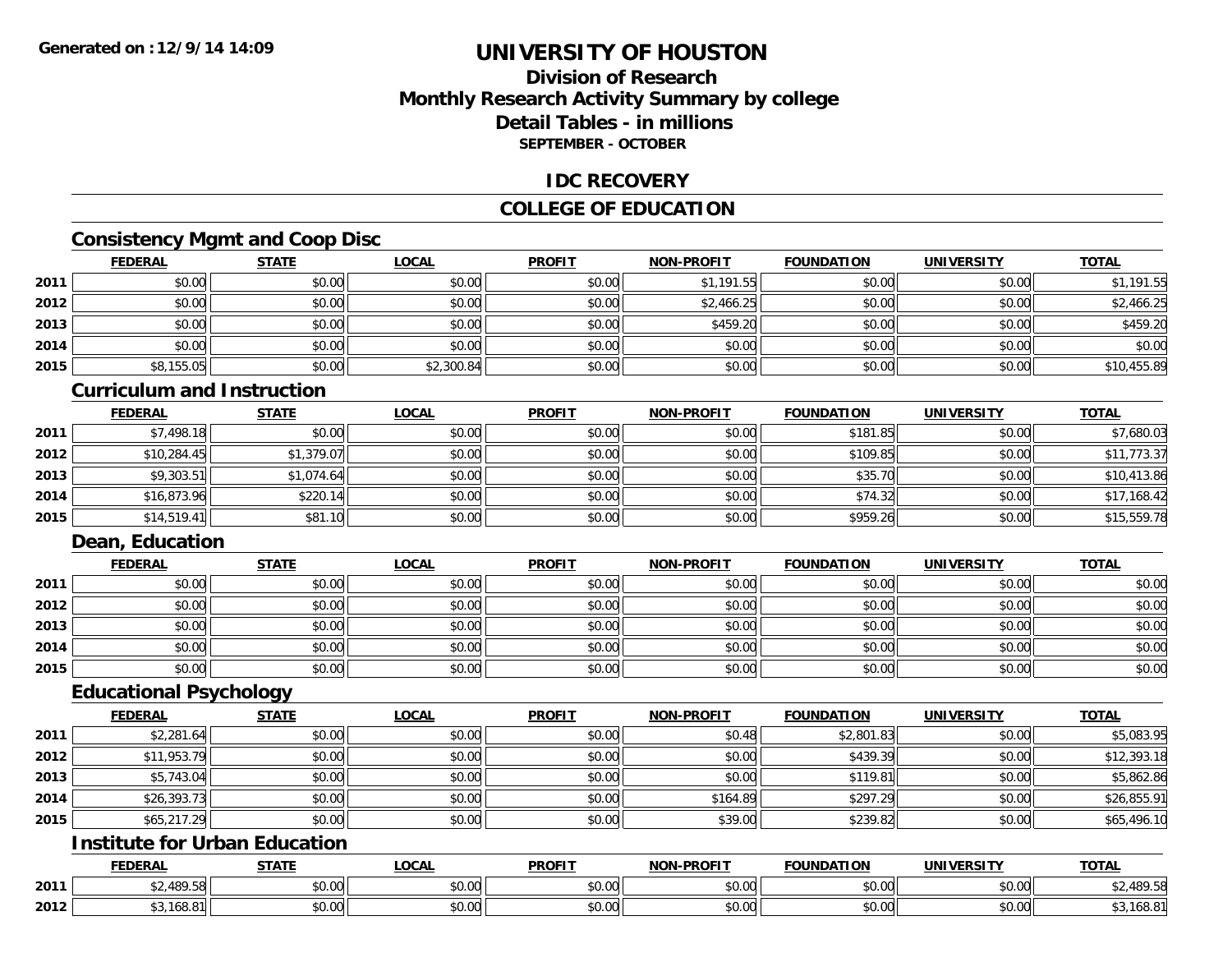### **Division of ResearchMonthly Research Activity Summary by college Detail Tables - in millions SEPTEMBER - OCTOBER**

### **IDC RECOVERY**

### **COLLEGE OF EDUCATION**

#### **Institute for Urban Education**

|       | <b>FEDERAL</b> | <b>STATE</b> | LOCAL      | <b>PROFIT</b> | <b>NON-PROFIT</b> | <b>FOUNDATION</b> | UNIVERSITY | <u> ΤΟΤΑL</u> |
|-------|----------------|--------------|------------|---------------|-------------------|-------------------|------------|---------------|
| 2013  | \$618.13       | \$0.00       | \$0.00     | \$0.00        | \$0.00            | \$0.00            | \$0.00     | \$618.13      |
| 2014  | \$56.94        | \$0.00       | \$0.00     | \$0.00        | \$0.00            | \$0.00            | \$0.00     | \$56.94       |
| Total | \$184,557.51   | \$2,754.95   | \$2,300.84 | \$0.00        | \$4,321.37        | \$5,259.13        | \$0.00     | \$199,193.80  |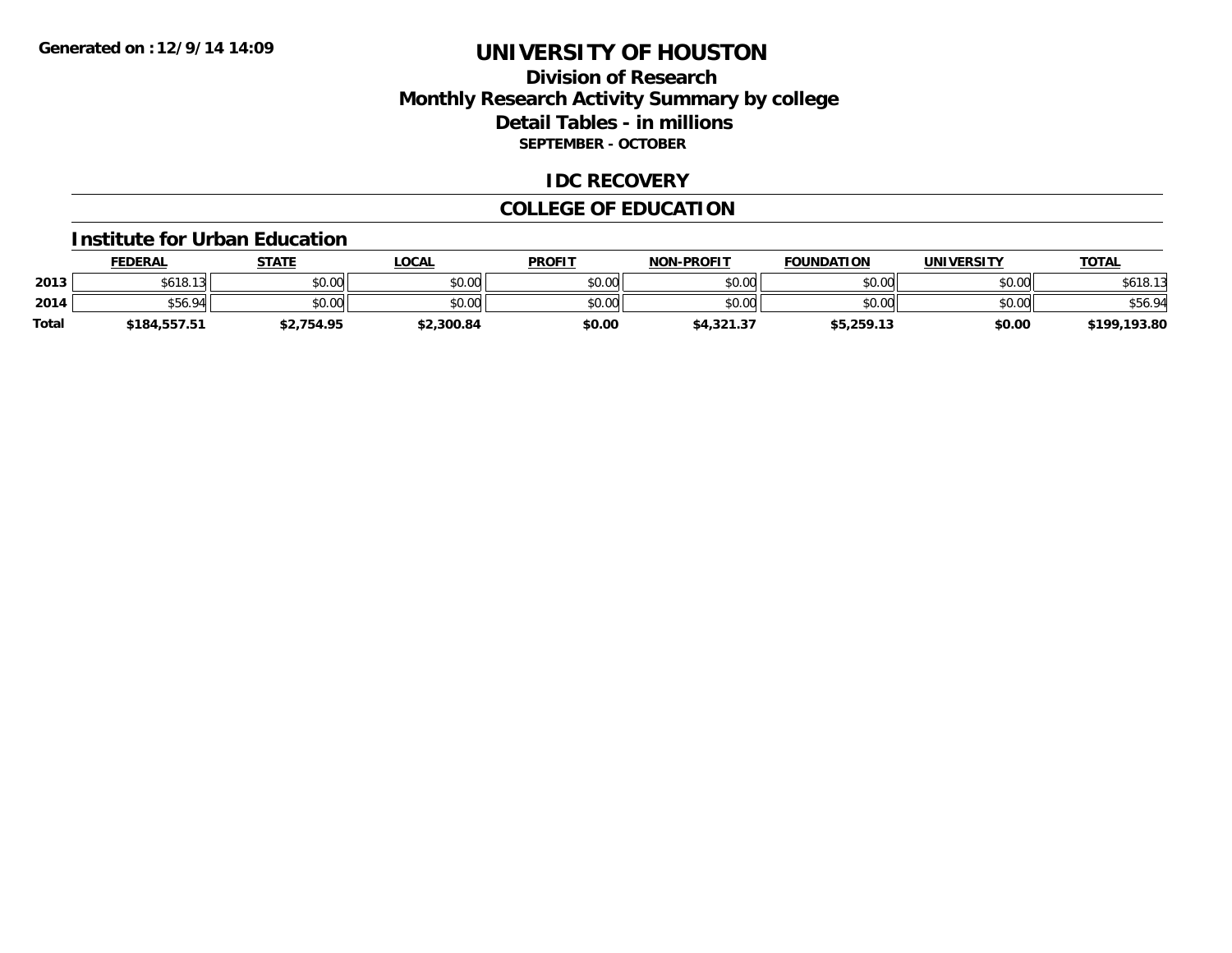### **Division of Research Monthly Research Activity Summary by college Detail Tables - in millions SEPTEMBER - OCTOBER**

### **IDC RECOVERY**

#### **COLLEGE OF LIBERAL ARTS AND SOCIAL SCIENCES**

|      | Art                              |              |                                                          |               |                   |                   |                   |                      |
|------|----------------------------------|--------------|----------------------------------------------------------|---------------|-------------------|-------------------|-------------------|----------------------|
|      | <b>FEDERAL</b>                   | <b>STATE</b> | <b>LOCAL</b>                                             | <b>PROFIT</b> | <b>NON-PROFIT</b> | <b>FOUNDATION</b> | <b>UNIVERSITY</b> | <b>TOTAL</b>         |
| 2013 | \$913.00                         | \$0.00       | \$0.00                                                   | \$0.00        | \$0.00            | \$0.00            | \$0.00            | \$913.00             |
| 2014 | \$354.17                         | \$0.00       | \$0.00                                                   | \$0.00        | \$0.00            | \$0.00            | \$0.00            | \$354.17             |
|      | <b>Arte Publico Press</b>        |              |                                                          |               |                   |                   |                   |                      |
|      | <b>FEDERAL</b>                   | <b>STATE</b> | <b>LOCAL</b>                                             | <b>PROFIT</b> | <b>NON-PROFIT</b> | <b>FOUNDATION</b> | <b>UNIVERSITY</b> | <b>TOTAL</b>         |
| 2011 | \$0.00                           | \$0.00       | \$0.00                                                   | \$0.00        | \$0.00            | \$37.19           | \$0.00            | \$37.19              |
| 2013 | \$0.00                           | \$0.00       | \$0.00                                                   | \$0.00        | \$0.00            | \$2,435.26        | \$0.00            | \$2,435.26           |
| 2014 | \$0.00                           | \$0.00       | \$0.00                                                   | \$0.00        | \$0.00            | \$4,533.21        | \$0.00            | \$4,533.21           |
| 2015 | \$3,947.48                       | \$0.00       | \$0.00                                                   | \$0.00        | \$0.00            | \$1,119.63        | \$0.00            | \$5,067.11           |
|      | <b>Blaffer Gallery</b>           |              |                                                          |               |                   |                   |                   |                      |
|      | <b>FEDERAL</b>                   | <b>STATE</b> | <b>LOCAL</b>                                             | <b>PROFIT</b> | <b>NON-PROFIT</b> | <b>FOUNDATION</b> | <b>UNIVERSITY</b> | <b>TOTAL</b>         |
| 2011 | \$1,431.32                       | \$0.00       | \$0.00                                                   | \$0.00        | \$0.00            | \$0.00            | \$0.00            | \$1,431.32           |
|      |                                  |              | <b>Center for Neuromotor &amp; Biomechanics Research</b> |               |                   |                   |                   |                      |
|      | <b>FEDERAL</b>                   | <b>STATE</b> | <b>LOCAL</b>                                             | <b>PROFIT</b> | <b>NON-PROFIT</b> | <b>FOUNDATION</b> | <b>UNIVERSITY</b> | <b>TOTAL</b>         |
| 2011 | \$0.00                           | \$0.00       | \$0.00                                                   | \$0.00        | \$0.00            | \$0.00            | \$0.00            | \$0.00               |
|      | <b>Center for Public History</b> |              |                                                          |               |                   |                   |                   |                      |
|      | <b>FEDERAL</b>                   | <b>STATE</b> | <b>LOCAL</b>                                             | <b>PROFIT</b> | <b>NON-PROFIT</b> | <b>FOUNDATION</b> | <b>UNIVERSITY</b> | <b>TOTAL</b>         |
| 2013 | \$3,184.50                       | \$0.00       | \$0.00                                                   | \$0.00        | \$0.00            | \$0.00            | \$0.00            | \$3,184.50           |
| 2014 | \$360.20                         | \$0.00       | \$0.00                                                   | \$0.00        | \$0.00            | \$0.00            | \$0.00            | \$360.20             |
| 2015 | \$166.80                         | \$0.00       | \$0.00                                                   | \$0.00        | \$0.00            | \$0.00            | \$0.00            | \$166.80             |
|      | Communication                    |              |                                                          |               |                   |                   |                   |                      |
|      | <b>FEDERAL</b>                   | <b>STATE</b> | <b>LOCAL</b>                                             | <b>PROFIT</b> | <b>NON-PROFIT</b> | <b>FOUNDATION</b> | <b>UNIVERSITY</b> | <b>TOTAL</b>         |
| 2011 | \$0.00                           | \$0.00       | \$0.00                                                   | \$0.00        | \$0.00            | \$0.00            | \$0.00            | \$0.00               |
| 2012 | \$0.00                           | \$0.00       | \$0.00                                                   | \$0.00        | \$0.00            | \$0.00            | \$0.00            | \$0.00               |
| 2013 | \$0.00                           | \$0.00       | \$0.00                                                   | \$0.00        | \$0.00            | \$0.00            | \$0.00            | \$0.00               |
| 2015 | \$0.00                           | \$1,515.00   | \$0.00                                                   | \$0.00        | \$0.00            | \$0.00            | \$0.00            | \$1,515.00           |
|      | <b>Communication Disorders</b>   |              |                                                          |               |                   |                   |                   |                      |
|      | <b>FEDERAL</b>                   | <b>STATE</b> | <b>LOCAL</b>                                             | <b>PROFIT</b> | <b>NON-PROFIT</b> | <b>FOUNDATION</b> | <b>UNIVERSITY</b> | <b>TOTAL</b>         |
| 2011 | \$475.30                         | \$0.00       | \$0.00                                                   | \$0.00        | \$0.00            | \$0.00            | \$0.00            | $\overline{$475.30}$ |
| 2012 | \$414.68                         | \$0.00       | \$0.00                                                   | \$0.00        | \$0.00            | \$0.00            | \$0.00            | \$414.68             |
| 2013 | (\$0.01)                         | \$0.00       | \$0.00                                                   | \$0.00        | \$0.00            | \$0.00            | \$0.00            | (\$0.01)             |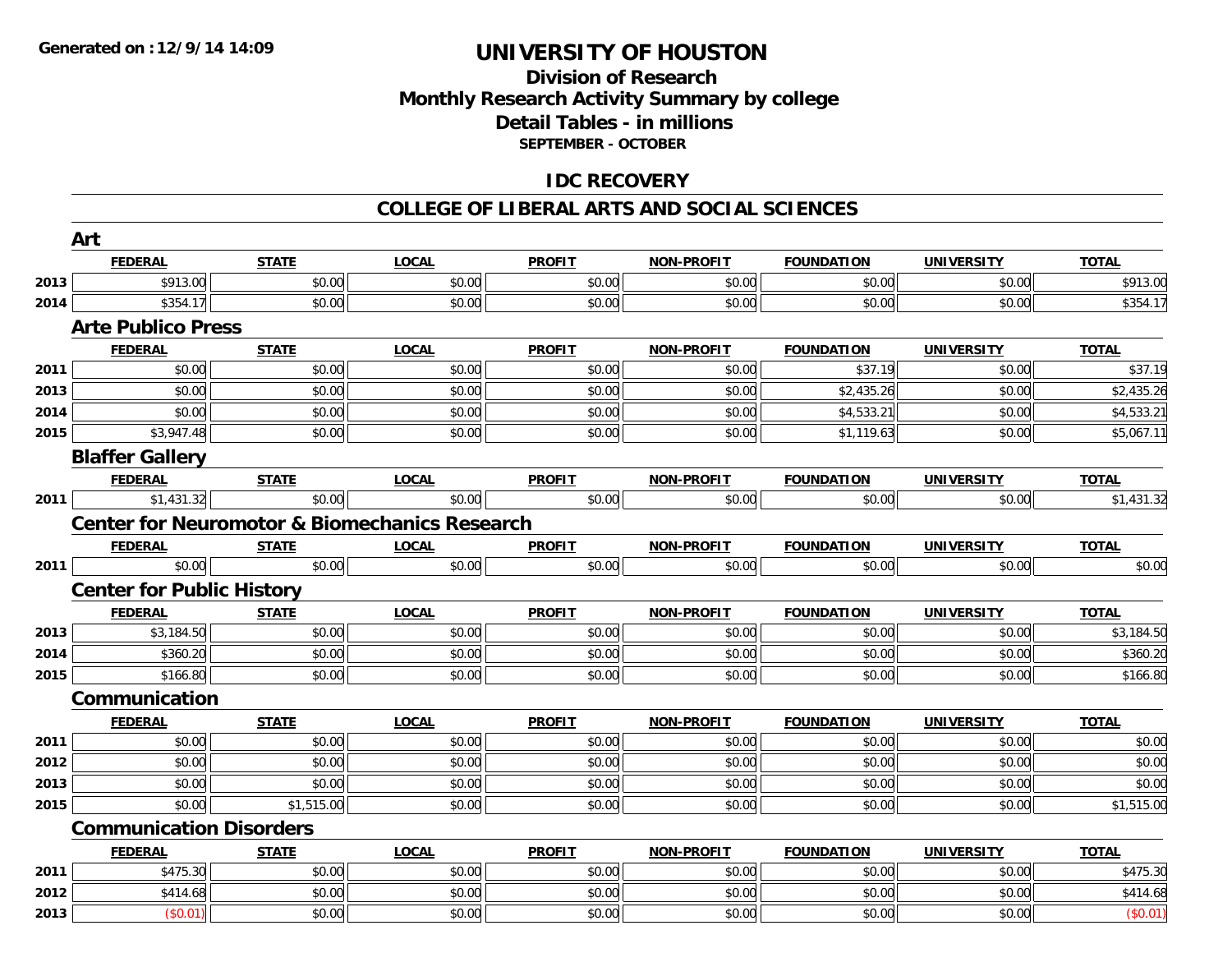**2015**

## **UNIVERSITY OF HOUSTON**

### **Division of ResearchMonthly Research Activity Summary by college Detail Tables - in millions SEPTEMBER - OCTOBER**

### **IDC RECOVERY**

#### **COLLEGE OF LIBERAL ARTS AND SOCIAL SCIENCES**

|      | <b>Communication Disorders</b>         |              |              |               |                   |                   |                   |              |
|------|----------------------------------------|--------------|--------------|---------------|-------------------|-------------------|-------------------|--------------|
|      | <b>FEDERAL</b>                         | <b>STATE</b> | <b>LOCAL</b> | <b>PROFIT</b> | <b>NON-PROFIT</b> | <b>FOUNDATION</b> | <b>UNIVERSITY</b> | <b>TOTAL</b> |
| 2014 | \$4,351.10                             | \$0.00       | \$0.00       | \$0.00        | \$0.00            | \$0.00            | \$0.00            | \$4,351.10   |
| 2015 | \$4,597.91                             | \$0.00       | \$0.00       | \$0.00        | \$0.00            | \$0.00            | \$0.00            | \$4,597.91   |
|      | Dean, Liberal Arts and Social Sciences |              |              |               |                   |                   |                   |              |
|      | <b>FEDERAL</b>                         | <b>STATE</b> | <b>LOCAL</b> | <b>PROFIT</b> | <b>NON-PROFIT</b> | <b>FOUNDATION</b> | <b>UNIVERSITY</b> | <b>TOTAL</b> |
| 2012 | \$0.00                                 | \$0.00       | \$0.00       | \$0.00        | \$0.00            | \$0.00            | \$0.00            | \$0.00       |
| 2013 | \$0.00                                 | \$0.00       | \$0.00       | \$0.00        | \$0.00            | \$0.00            | \$0.00            | \$0.00       |
| 2014 | \$0.00                                 | \$0.00       | \$0.00       | \$0.00        | \$0.00            | \$0.00            | \$0.00            | \$0.00       |
| 2015 | \$0.00                                 | \$0.00       | \$0.00       | \$0.00        | \$0.00            | \$0.00            | \$0.00            | \$0.00       |
|      | <b>Economics</b>                       |              |              |               |                   |                   |                   |              |
|      | <b>FEDERAL</b>                         | <b>STATE</b> | <b>LOCAL</b> | <b>PROFIT</b> | <b>NON-PROFIT</b> | <b>FOUNDATION</b> | <b>UNIVERSITY</b> | <b>TOTAL</b> |
| 2012 | \$0.00                                 | \$0.00       | \$0.00       | \$308.27      | \$0.00            | \$0.00            | \$0.00            | \$308.27     |
| 2013 | \$0.00                                 | \$0.00       | \$0.00       | \$0.00        | \$900.00          | \$0.00            | \$0.00            | \$900.00     |
| 2014 | \$0.00                                 | \$0.00       | \$0.00       | \$0.00        | \$0.00            | \$0.00            | \$0.00            | \$0.00       |
| 2015 | \$568.61                               | \$0.00       | \$0.00       | \$0.00        | \$1,366.53        | \$0.00            | \$0.00            | \$1,935.14   |
|      | English                                |              |              |               |                   |                   |                   |              |
|      | <b>FEDERAL</b>                         | <b>STATE</b> | <b>LOCAL</b> | <b>PROFIT</b> | <b>NON-PROFIT</b> | <b>FOUNDATION</b> | <b>UNIVERSITY</b> | <b>TOTAL</b> |
| 2011 | \$0.00                                 | \$0.00       | \$0.00       | \$0.00        | \$0.00            | \$0.00            | \$0.00            | \$0.00       |
| 2012 | \$0.00                                 | \$0.00       | \$0.00       | \$0.00        | \$0.00            | \$0.00            | \$0.00            | \$0.00       |
| 2013 | \$4,145.63                             | \$0.00       | \$0.00       | \$0.00        | \$0.00            | \$0.00            | \$0.00            | \$4,145.63   |
| 2014 | \$0.00                                 | \$0.00       | \$0.00       | \$0.00        | \$0.00            | \$0.00            | \$0.00            | \$0.00       |
| 2015 | \$0.00                                 | \$0.00       | \$0.00       | \$0.00        | \$0.00            | \$0.00            | \$0.00            | \$0.00       |
|      | <b>Health and Human Performance</b>    |              |              |               |                   |                   |                   |              |
|      | <b>FEDERAL</b>                         | <b>STATE</b> | <b>LOCAL</b> | <b>PROFIT</b> | <b>NON-PROFIT</b> | <b>FOUNDATION</b> | <b>UNIVERSITY</b> | <b>TOTAL</b> |
| 2011 | \$58,577.14                            | \$0.00       | \$0.00       | \$10,924.02   | \$0.00            | \$395.56          | \$0.00            | \$69,896.71  |
| 2012 | \$8,139.23                             | \$0.00       | \$0.00       | \$6,328.22    | \$0.00            | \$0.00            | \$0.00            | \$14,467.45  |
| 2013 | \$78,280.39                            | \$0.00       | \$0.00       | \$5,399.86    | \$0.00            | (\$7.67)          | \$0.00            | \$83,672.58  |
| 2014 | \$110,055.43                           | \$0.00       | \$0.00       | \$5,452.73    | \$0.00            | \$0.00            | \$0.00            | \$115,508.16 |

\$84,593.89 \$0.00 \$0.00 \$6,710.43 \$267.63 \$1,155.85 \$0.00 \$92,727.80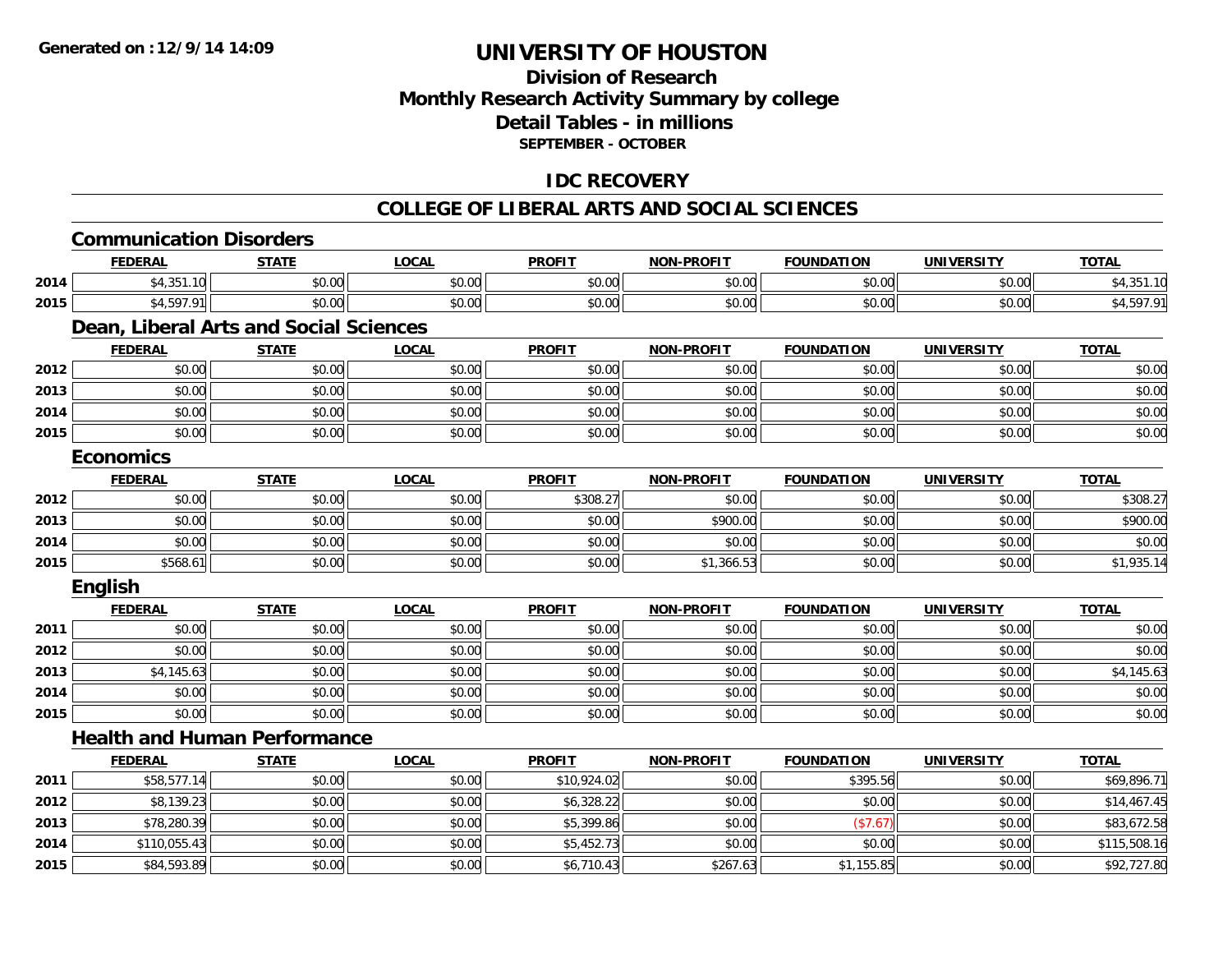### **Division of ResearchMonthly Research Activity Summary by college Detail Tables - in millions SEPTEMBER - OCTOBER**

### **IDC RECOVERY**

#### **COLLEGE OF LIBERAL ARTS AND SOCIAL SCIENCES**

|      | <b>Hispanic Studies</b>               |              |              |               |                   |                   |                   |              |
|------|---------------------------------------|--------------|--------------|---------------|-------------------|-------------------|-------------------|--------------|
|      | <b>FEDERAL</b>                        | <b>STATE</b> | <b>LOCAL</b> | <b>PROFIT</b> | <b>NON-PROFIT</b> | <b>FOUNDATION</b> | <b>UNIVERSITY</b> | <b>TOTAL</b> |
| 2013 | \$0.00                                | \$0.00       | \$0.00       | \$0.00        | \$0.00            | \$0.00            | \$0.00            | \$0.00       |
| 2014 | \$0.00                                | \$0.00       | \$0.00       | \$0.00        | \$0.00            | \$0.00            | \$0.00            | \$0.00       |
| 2015 | \$0.00                                | \$0.00       | \$0.00       | \$0.00        | \$0.00            | \$0.00            | \$0.00            | \$0.00       |
|      | <b>History</b>                        |              |              |               |                   |                   |                   |              |
|      | <b>FEDERAL</b>                        | <b>STATE</b> | <b>LOCAL</b> | <b>PROFIT</b> | <b>NON-PROFIT</b> | <b>FOUNDATION</b> | <b>UNIVERSITY</b> | <b>TOTAL</b> |
| 2015 | \$675.85                              | \$0.00       | \$0.00       | \$0.00        | \$0.00            | \$0.00            | \$0.00            | \$675.85     |
|      | <b>Hobby Center for Public Policy</b> |              |              |               |                   |                   |                   |              |
|      | <b>FEDERAL</b>                        | <b>STATE</b> | <b>LOCAL</b> | <b>PROFIT</b> | <b>NON-PROFIT</b> | <b>FOUNDATION</b> | <b>UNIVERSITY</b> | <b>TOTAL</b> |
| 2011 | \$1,711.55                            | \$0.00       | \$0.00       | \$0.00        | \$0.00            | \$0.00            | \$0.00            | \$1,711.55   |
| 2015 | \$0.00                                | \$0.00       | \$0.00       | \$0.00        | \$0.00            | \$1,500.00        | \$0.00            | \$1,500.00   |
|      | <b>Modern/Classical Languages</b>     |              |              |               |                   |                   |                   |              |
|      | <b>FEDERAL</b>                        | <b>STATE</b> | <b>LOCAL</b> | <b>PROFIT</b> | <b>NON-PROFIT</b> | <b>FOUNDATION</b> | <b>UNIVERSITY</b> | <b>TOTAL</b> |
| 2013 | \$2,489.08                            | \$0.00       | \$0.00       | \$0.00        | \$0.00            | \$0.00            | \$0.00            | \$2,489.08   |
| 2014 | \$16,945.57                           | \$0.00       | \$0.00       | \$0.00        | \$0.00            | \$0.00            | \$0.00            | \$16,945.57  |
| 2015 | \$1,180.00                            | \$0.00       | \$0.00       | \$0.00        | \$0.00            | \$0.00            | \$0.00            | \$1,180.00   |
|      | Philosophy                            |              |              |               |                   |                   |                   |              |
|      | <b>FEDERAL</b>                        | <b>STATE</b> | <b>LOCAL</b> | <b>PROFIT</b> | <b>NON-PROFIT</b> | <b>FOUNDATION</b> | <b>UNIVERSITY</b> | <b>TOTAL</b> |
| 2011 | \$0.00                                | \$0.00       | \$0.00       | \$0.00        | \$0.00            | \$0.00            | \$0.00            | \$0.00       |
| 2012 | \$617.69                              | \$0.00       | \$0.00       | \$0.00        | \$0.00            | \$0.00            | \$0.00            | \$617.69     |
| 2013 | \$1,222.15                            | \$0.00       | \$0.00       | \$0.00        | \$0.00            | \$0.00            | \$0.00            | \$1,222.15   |
| 2014 | \$853.77                              | \$0.00       | \$0.00       | \$0.00        | \$0.00            | \$0.00            | \$0.00            | \$853.77     |
| 2015 | \$249.73                              | \$0.00       | \$0.00       | \$0.00        | \$0.00            | \$0.00            | \$0.00            | \$249.73     |
|      | <b>Political Science</b>              |              |              |               |                   |                   |                   |              |
|      | <b>FEDERAL</b>                        | <b>STATE</b> | <b>LOCAL</b> | <b>PROFIT</b> | <b>NON-PROFIT</b> | <b>FOUNDATION</b> | <b>UNIVERSITY</b> | <b>TOTAL</b> |
| 2011 | \$0.00                                | \$0.00       | \$0.00       | \$0.00        | \$0.00            | \$0.00            | \$0.00            | \$0.00       |
| 2012 | \$0.00                                | \$0.00       | \$0.00       | \$0.00        | \$0.00            | \$0.00            | \$0.00            | \$0.00       |
| 2013 | \$468.81                              | \$0.00       | \$0.00       | \$0.00        | \$0.00            | \$0.00            | \$0.00            | \$468.81     |
| 2014 | \$0.00                                | \$0.00       | \$0.00       | \$0.00        | \$0.00            | \$0.00            | \$0.00            | \$0.00       |
| 2015 | \$4,026.50                            | \$0.00       | \$0.00       | \$0.00        | \$0.00            | \$0.00            | \$0.00            | \$4,026.50   |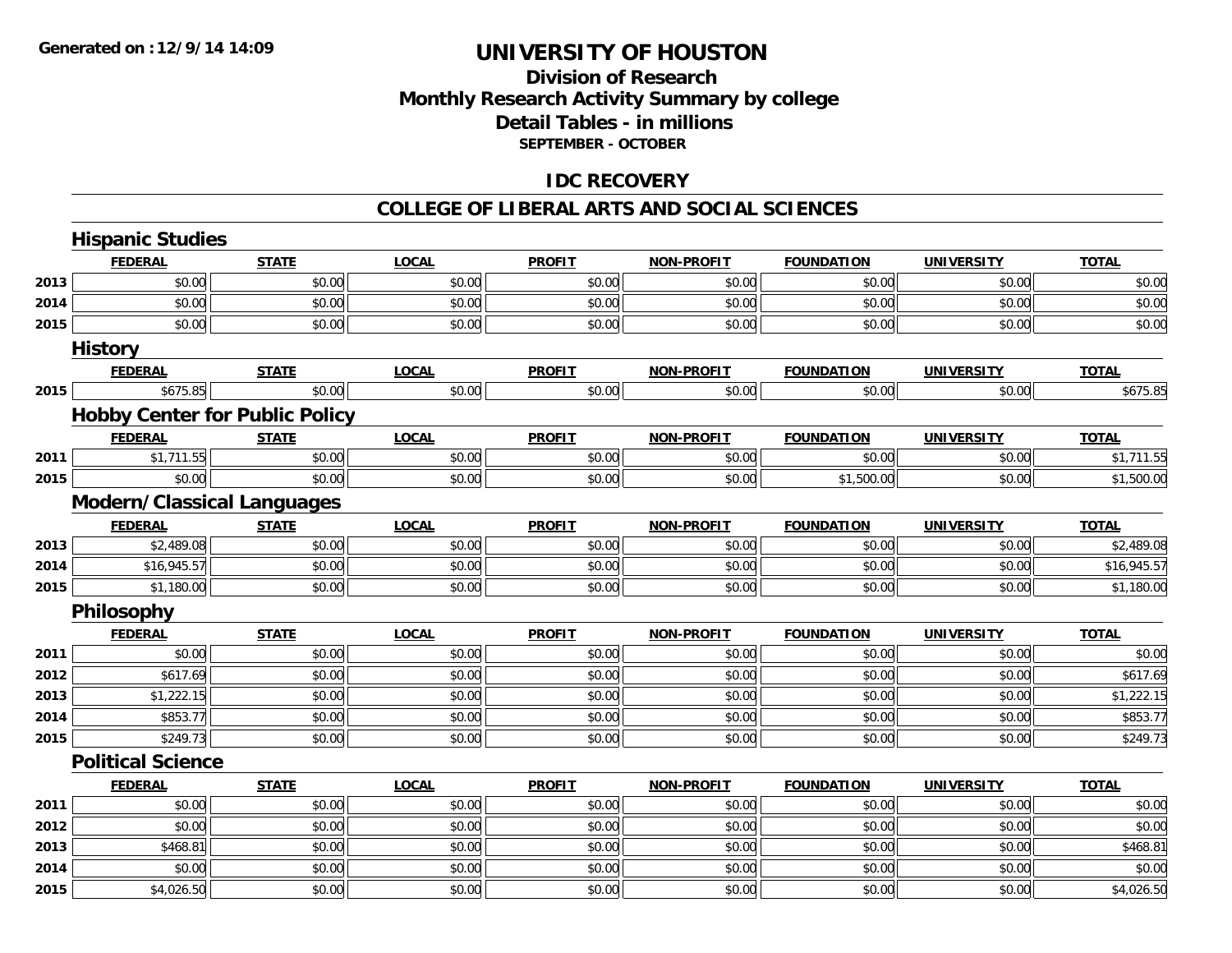### **Division of Research Monthly Research Activity Summary by college Detail Tables - in millions SEPTEMBER - OCTOBER**

### **IDC RECOVERY**

#### **COLLEGE OF LIBERAL ARTS AND SOCIAL SCIENCES**

|       | <b>Psychology</b> |              |              |               |                   |                   |                   |                |
|-------|-------------------|--------------|--------------|---------------|-------------------|-------------------|-------------------|----------------|
|       | <b>FEDERAL</b>    | <b>STATE</b> | <b>LOCAL</b> | <b>PROFIT</b> | <b>NON-PROFIT</b> | <b>FOUNDATION</b> | <b>UNIVERSITY</b> | <b>TOTAL</b>   |
| 2011  | \$185,247.96      | \$2,700.78   | \$0.00       | \$1,131.78    | \$1,457.94        | \$1,789.53        | \$0.00            | \$192,327.99   |
| 2012  | \$194,781.91      | \$189.89     | \$0.00       | \$407.33      | \$1,183.51        | \$1,353.27        | (\$3,117.51)      | \$194,798.40   |
| 2013  | \$168,943.10      | \$17,545.32  | \$0.00       | \$0.00        | \$748.15          | \$6,578.67        | \$0.00            | \$193,815.24   |
| 2014  | \$128,457.23      | \$9.71       | \$0.00       | \$0.00        | \$3,006.46        | (\$4.57)          | \$0.00            | \$131,468.83   |
| 2015  | \$169,586.86      | \$0.00       | \$0.00       | \$0.00        | \$7,337.32        | \$0.00            | \$0.00            | \$176,924.18   |
|       | <b>Sociology</b>  |              |              |               |                   |                   |                   |                |
|       | <b>FEDERAL</b>    | <b>STATE</b> | <b>LOCAL</b> | <b>PROFIT</b> | <b>NON-PROFIT</b> | <b>FOUNDATION</b> | <b>UNIVERSITY</b> | <b>TOTAL</b>   |
| 2011  | \$8,340.54        | \$0.00       | \$0.00       | \$0.00        | \$0.00            | \$0.00            | \$0.00            | \$8,340.54     |
| 2012  | \$1,118.43        | \$0.00       | \$0.00       | \$0.00        | \$0.00            | \$0.00            | \$0.00            | \$1,118.43     |
| 2013  | (\$103.18)        | \$0.00       | \$0.00       | \$0.00        | \$0.00            | \$0.00            | \$0.00            | (\$103.18)     |
| 2014  | \$699.50          | \$0.00       | \$0.00       | \$0.00        | \$0.00            | \$0.00            | \$0.00            | \$699.50       |
| 2015  | \$3.39            | \$0.00       | \$0.00       | \$0.00        | \$0.00            | \$0.00            | \$0.00            | \$3.39         |
| Total | \$1,252,073.22    | \$21,960.70  | \$0.00       | \$36,662.64   | \$16,267.54       | \$20,885.93       | (\$3,117.51)      | \$1,344,732.52 |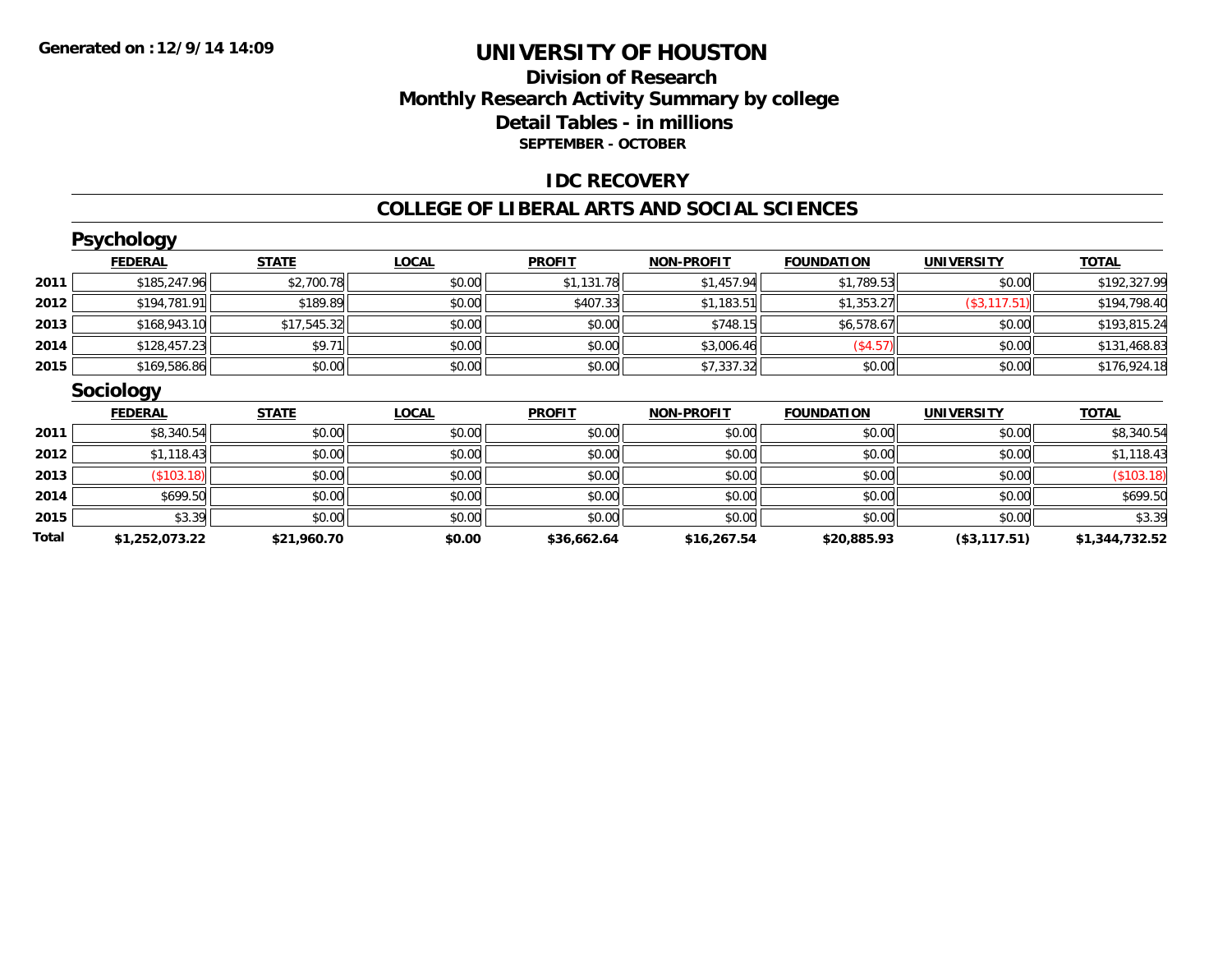### **Division of ResearchMonthly Research Activity Summary by college Detail Tables - in millionsSEPTEMBER - OCTOBER**

### **IDC RECOVERY**

### **COLLEGE OF NATURAL SCIENCES AND MATHEMATICS**

### **Biology/Biochemistry**

|      | <b>FEDERAL</b> | <b>STATE</b> | <u>LOCAL</u> | <b>PROFIT</b> | <b>NON-PROFIT</b> | <b>FOUNDATION</b> | <b>UNIVERSITY</b> | <b>TOTAL</b> |
|------|----------------|--------------|--------------|---------------|-------------------|-------------------|-------------------|--------------|
| 2011 | \$176,984.77   | \$278.27     | \$0.00       | \$0.00        | \$2,819.23        | \$0.00            | \$0.00            | \$180,082.27 |
| 2012 | \$147,415.44   | \$7,973.23   | \$0.00       | \$0.01        | \$7,683.19        | \$0.00            | \$0.00            | \$163,071.87 |
| 2013 | \$102,312.82   | \$10,396.97  | \$0.00       | \$0.00        | \$9,073.69        | \$1,449.59        | \$0.00            | \$123,233.07 |
| 2014 | \$98,360.94    | \$8,252.11   | \$0.00       | \$5,210.16    | \$3,605.94        | \$346.08          | \$0.00            | \$115,775.23 |
| 2015 | \$128,459.60   | \$4,313.56   | \$0.00       | (\$1,845.25)  | \$4,368.08        | \$5,616.70        | \$0.00            | \$140,912.69 |

### **Center for Nuclear Receptors and Cell Signaling**

|      | <b>FEDERAL</b> | <b>STATE</b> | <u>LOCAL</u> | <b>PROFIT</b> | <b>NON-PROFIT</b> | <b>FOUNDATION</b> | <b>UNIVERSITY</b> | <b>TOTAL</b> |
|------|----------------|--------------|--------------|---------------|-------------------|-------------------|-------------------|--------------|
| 2011 | \$36,614.01    | \$0.00       | \$0.00       | \$0.00        | \$0.00            | \$0.00            | \$0.00            | \$36,614.01  |
| 2012 | \$49,638.89    | \$2,137.87   | \$0.00       | \$6,798.27    | \$0.00            | \$0.00            | \$0.00            | \$58,575.03  |
| 2013 | \$56,096.79    | \$2,616.34   | \$0.00       | \$1,244.72    | \$0.00            | \$0.00            | \$0.00            | \$59,957.85  |
| 2014 | \$102,046.71   | \$2,717.36   | \$0.00       | \$0.00        | \$0.00            | \$0.00            | \$0.00            | \$104,764.07 |
| 2015 | \$24,825.94    | \$9,703.75   | \$0.00       | \$0.00        | \$0.00            | \$0.00            | \$0.00            | \$34,529.69  |

### **Chemistry**

|      | <u>FEDERAL</u> | <b>STATE</b> | <u>LOCAL</u> | <b>PROFIT</b> | <b>NON-PROFIT</b> | <b>FOUNDATION</b> | <b>UNIVERSITY</b> | <b>TOTAL</b> |
|------|----------------|--------------|--------------|---------------|-------------------|-------------------|-------------------|--------------|
| 2011 | \$132,977.96   | \$0.00       | \$0.00       | \$4,243.80    | \$0.00            | \$0.00            | (\$25.49)         | \$137,196.27 |
| 2012 | \$118,902.15   | \$258.86     | \$0.00       | \$227.94      | \$0.00            | \$0.00            | \$1,046.04)       | \$118,342.90 |
| 2013 | \$97,296.06    | \$0.00       | \$0.00       | \$4,291.66    | \$0.00            | \$0.00            | (\$294.00)        | \$101,293.72 |
| 2014 | \$111,794.14   | \$0.00       | \$0.00       | \$0.00        | \$0.00            | \$0.00            | \$0.00            | \$111,794.14 |
| 2015 | \$108,656.80   | \$0.00       | \$0.00       | \$0.00        | \$0.00            | \$0.00            | \$0.00            | \$108,656.80 |

#### **Computer Science**

|      | <b>FEDERAL</b> | <b>STATE</b> | <b>LOCAL</b> | <b>PROFIT</b> | <b>NON-PROFIT</b> | <b>FOUNDATION</b> | <b>UNIVERSITY</b> | <b>TOTAL</b> |
|------|----------------|--------------|--------------|---------------|-------------------|-------------------|-------------------|--------------|
| 2011 | \$156,314.61   | \$647.83     | \$0.00       | \$3,865.51    | \$0.00            | \$0.00            | \$0.00            | \$160,827.95 |
| 2012 | \$54,025.58    | \$408.48     | \$0.00       | \$14,569.22   | \$11,889.71       | \$0.00            | \$0.00            | \$80,892.98  |
| 2013 | \$101,584.71   | \$1,263.58   | \$0.00       | \$16,180.49   | \$3,624.88        | \$0.00            | \$0.00            | \$122,653.66 |
| 2014 | \$60,302.24    | \$0.00       | \$0.00       | \$23,523.96   | \$25,569.32       | \$0.00            | \$0.00            | \$109,395.52 |
| 2015 | \$121,805.32   | \$4,976.72   | \$0.00       | \$6,373.92    | \$19,385.82       | \$0.00            | \$0.00            | \$152,541.78 |

### **Dean, Natural Sciences and Mathematics**

|      | <b>FEDERAL</b>        | <b>CTATI</b>        | <b>_OCAL</b>       | <b>PROFIT</b> | <b>-PROFIT</b><br><b>NIONI</b> | <b>FOUNDATION</b> | <b>UNIVERSITY</b> | <b>TOTAL</b> |
|------|-----------------------|---------------------|--------------------|---------------|--------------------------------|-------------------|-------------------|--------------|
| 2011 | $\cap$ $\cap$<br>U.UU | ሖ ヘ<br>טט.          | $\sim$ 00<br>DU.UU | 0000<br>JU.UU | 0.00<br><b>JU.UU</b>           | JU.UU             | 0.001<br>. JU.UU  | \$0.00       |
| 2012 |                       | $\triangle$<br>JU.U | $\sim$ 00<br>JU.UU | 0.00<br>JU.UU | 0.00<br><b>JU.UU</b>           | JU.UU             | 0.00<br>PO.OO     | , , ,        |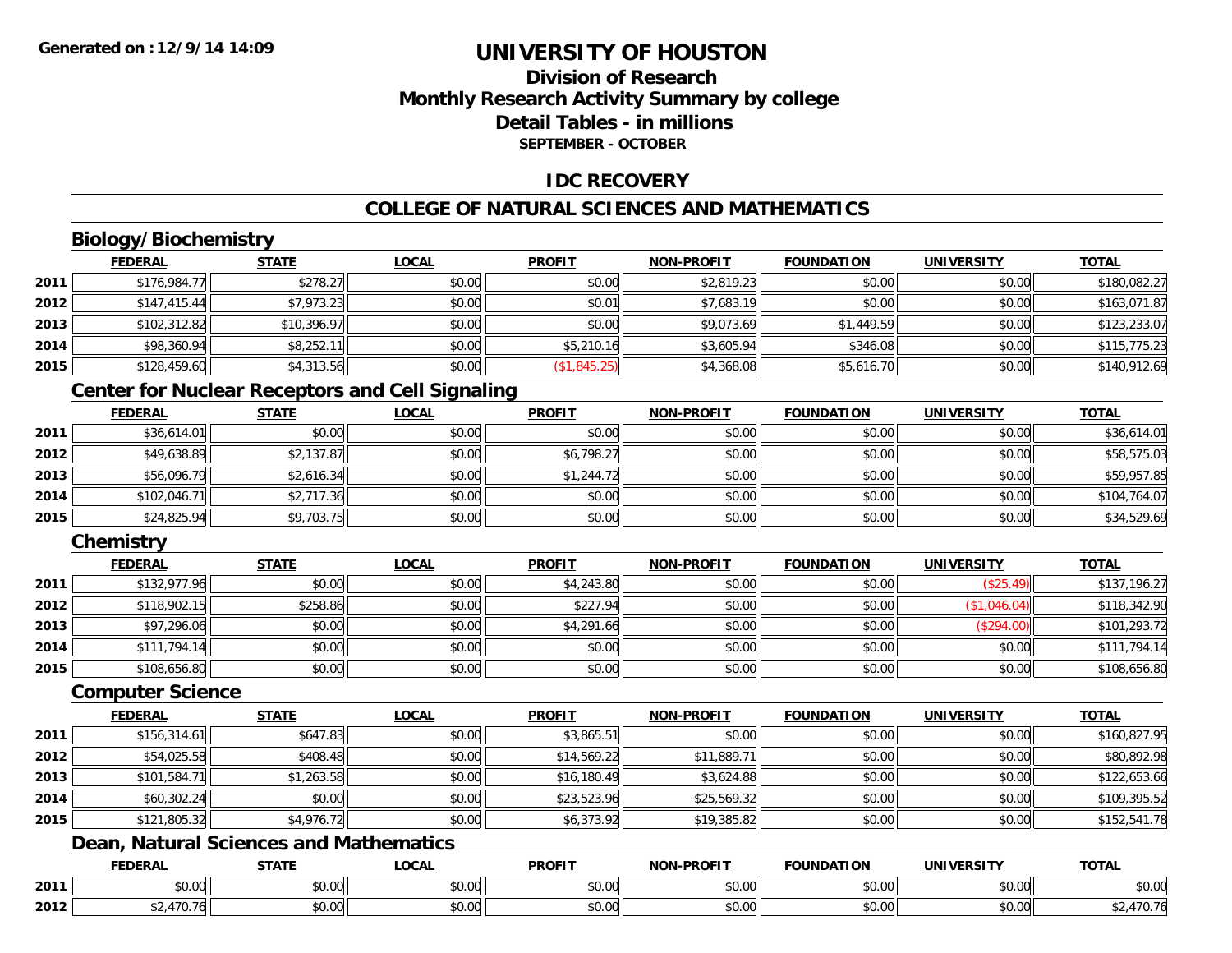### **Division of ResearchMonthly Research Activity Summary by college Detail Tables - in millionsSEPTEMBER - OCTOBER**

### **IDC RECOVERY**

### **COLLEGE OF NATURAL SCIENCES AND MATHEMATICS**

### **Dean, Natural Sciences and Mathematics**

|      | <b>FEDERAL</b> | <b>STATE</b> | <u>LOCAL</u>   | <b>PROFIT</b> | <b>NON-PROFIT</b> | <b>FOUNDATION</b> | <b>UNIVERSITY</b> | <b>TOTAL</b>  |
|------|----------------|--------------|----------------|---------------|-------------------|-------------------|-------------------|---------------|
| 2013 | \$6,794.24     | \$0.00       | en nn<br>DU.UG | \$0.00        | \$0.00            | \$0.00            | \$0.00            | 794.24<br>υU, |
| 2014 | .415.09        | \$0.00       | \$0.00         | \$0.00        | \$0.00            | \$0.00            | \$0.00            | \$3,415.09    |
| 2015 | \$998.93       | \$0.00       | \$0.00         | \$0.00        | \$0.00            | \$0.00            | \$0.00            | \$998.93      |

#### **Earth & Atmospheric Sciences**

|      | <b>FEDERAL</b> | <b>STATE</b> | <b>LOCAL</b> | <b>PROFIT</b> | <b>NON-PROFIT</b> | <b>FOUNDATION</b> | <b>UNIVERSITY</b> | <b>TOTAL</b> |
|------|----------------|--------------|--------------|---------------|-------------------|-------------------|-------------------|--------------|
| 2011 | \$34,177.41    | \$11.941.23  | \$0.00       | \$75,051.45   | \$9,677.48        | \$0.00            | \$0.00            | \$130,847.57 |
| 2012 | \$83,580.21    | \$14,341.72  | \$0.00       | \$44,766.11   | \$6,806.00        | \$0.00            | \$0.00            | \$149,494.04 |
| 2013 | \$53,025.48    | \$2,721.80   | \$0.00       | \$71,767.18   | \$7,397.87        | \$0.00            | \$0.00            | \$134,912.33 |
| 2014 | \$49,473.17    | \$12,930.85  | \$0.00       | \$52,945.07   | \$7,926.74        | \$311.61          | \$0.00            | \$123,587.43 |
| 2015 | \$25,407.41    | \$11,130.50  | \$0.00       | \$49,675.54   | \$9,260.08        | \$73.22           | \$0.00            | \$95,546.75  |

### **Institute for Climate and Atmospheric Science**

|      | <u>FEDERAL</u> | <b>STATE</b> | <u>LOCAL</u> | <b>PROFIT</b> | <b>NON-PROFIT</b> | <b>FOUNDATION</b> | <b>UNIVERSITY</b> | <b>TOTAL</b> |
|------|----------------|--------------|--------------|---------------|-------------------|-------------------|-------------------|--------------|
| 2011 | \$0.00         | \$0.00       | \$0.00       | \$0.00        | \$0.00            | \$0.00            | \$0.00            | \$0.00       |
| 2012 | \$0.00         | \$0.00       | \$0.00       | \$0.00        | \$0.00            | \$0.00            | \$0.00            | \$0.00       |
| 2013 | \$0.00         | \$0.00       | \$0.00       | \$0.00        | \$0.00            | \$0.00            | \$0.00            | \$0.00       |
| 2014 | \$0.00         | \$0.00       | \$0.00       | \$0.00        | \$0.00            | \$0.00            | \$0.00            | \$0.00       |
| 2015 | \$0.00         | \$0.00       | \$0.00       | \$0.00        | \$0.00            | \$0.00            | \$0.00            | \$0.00       |

#### **Institute for Nanoenergy**

|      | <b>FEDERAL</b> | <b>STATE</b> | <u>LOCAL</u> | <b>PROFIT</b> | <b>NON-PROFIT</b> | <b>FOUNDATION</b> | <b>UNIVERSITY</b> | <b>TOTAL</b> |
|------|----------------|--------------|--------------|---------------|-------------------|-------------------|-------------------|--------------|
| 2011 | \$0.00         | \$0.00       | \$0.00       | \$0.00        | \$0.00            | \$0.00            | \$0.00            | \$0.00       |
| 2012 | \$0.00         | \$0.00       | \$0.00       | \$0.00        | \$0.00            | \$0.00            | \$0.00            | \$0.00       |
| 2013 | \$0.00         | \$0.00       | \$0.00       | \$0.00        | \$0.00            | \$0.00            | \$0.00            | \$0.00       |
| 2014 | \$0.00         | \$0.00       | \$0.00       | \$0.00        | \$0.00            | \$0.00            | \$0.00            | \$0.00       |

**Mathematics**

|      | <b>FEDERAL</b> | <b>STATE</b> | <u>LOCAL</u> | <b>PROFIT</b> | <b>NON-PROFIT</b> | <b>FOUNDATION</b> | <b>UNIVERSITY</b> | <b>TOTAL</b> |
|------|----------------|--------------|--------------|---------------|-------------------|-------------------|-------------------|--------------|
| 2011 | \$33,592.14    | \$1,478.84   | \$0.00       | \$2,537.79    | \$3,191.44        | \$0.00            | \$0.00            | \$40,800.21  |
| 2012 | \$27,342.20    | \$2,843.19   | \$0.00       | \$4,953.84    | \$3,088.02        | (\$252.50)        | \$0.00            | \$37,974.75  |
| 2013 | \$55,182.44    | \$0.00       | \$0.00       | \$9,006.86    | \$0.00            | \$225.26          | \$0.00            | \$64,414.56  |
| 2014 | \$70,675.62    | \$0.00       | \$0.00       | \$4,848.77    | \$0.00            | \$582.25          | \$0.00            | \$76,106.63  |
| 2015 | \$69,947.09    | \$0.00       | \$0.00       | \$3,763.90    | \$0.00            | \$411.77          | \$0.00            | \$74,122.76  |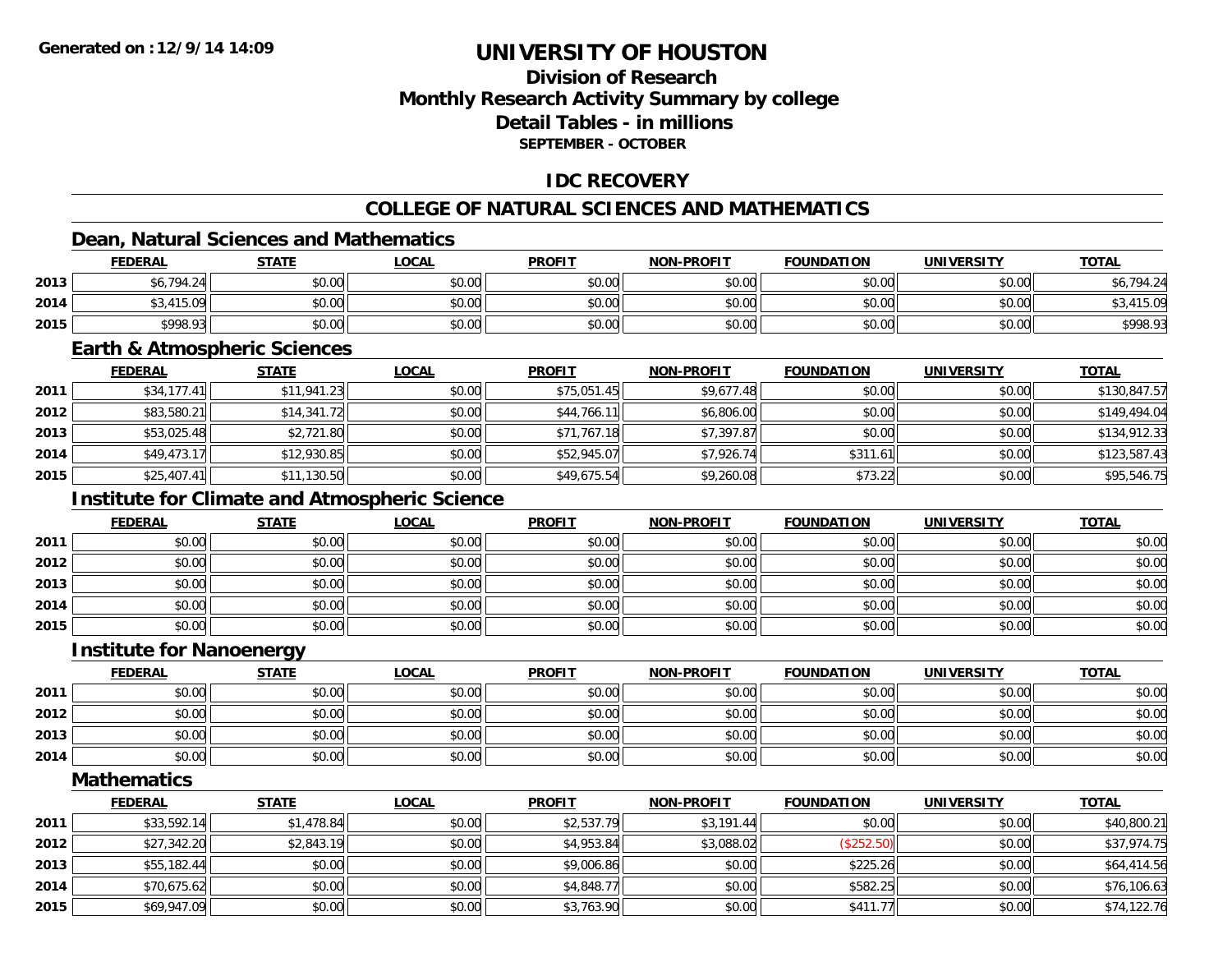### **Division of Research Monthly Research Activity Summary by college Detail Tables - in millions SEPTEMBER - OCTOBER**

### **IDC RECOVERY**

#### **COLLEGE OF NATURAL SCIENCES AND MATHEMATICS**

|       | <b>Physics</b> |              |              |               |                   |                   |                   |                |
|-------|----------------|--------------|--------------|---------------|-------------------|-------------------|-------------------|----------------|
|       | <b>FEDERAL</b> | <b>STATE</b> | <b>LOCAL</b> | <b>PROFIT</b> | <b>NON-PROFIT</b> | <b>FOUNDATION</b> | <b>UNIVERSITY</b> | <b>TOTAL</b>   |
| 2011  | \$89,194.94    | \$234.39     | \$0.00       | \$29,275.76   | \$0.96            | \$0.00            | \$0.00            | \$118,706.05   |
| 2012  | \$134,432.64   | (\$61.33)    | \$0.00       | (\$40,294.87) | \$394.22          | \$0.00            | \$0.00            | \$94,470.67    |
| 2013  | \$101,408.67   | \$0.00       | \$0.00       | \$20,844.46   | \$0.00            | \$0.00            | \$0.00            | \$122,253.12   |
| 2014  | \$178,886.11   | \$213.67     | \$0.00       | \$41,649.59   | \$0.00            | \$0.00            | \$0.00            | \$220,749.36   |
| 2015  | \$159,210.13   | \$78.72      | \$0.00       | \$37,330.00   | \$3,339.73        | \$0.00            | \$0.00            | \$199,958.58   |
| Total | \$3,165,630.13 | \$113,798.51 | \$0.00       | \$492,805.84  | \$139,102.39      | \$8,763.98        | (\$1,365.53)      | \$3,918,735.31 |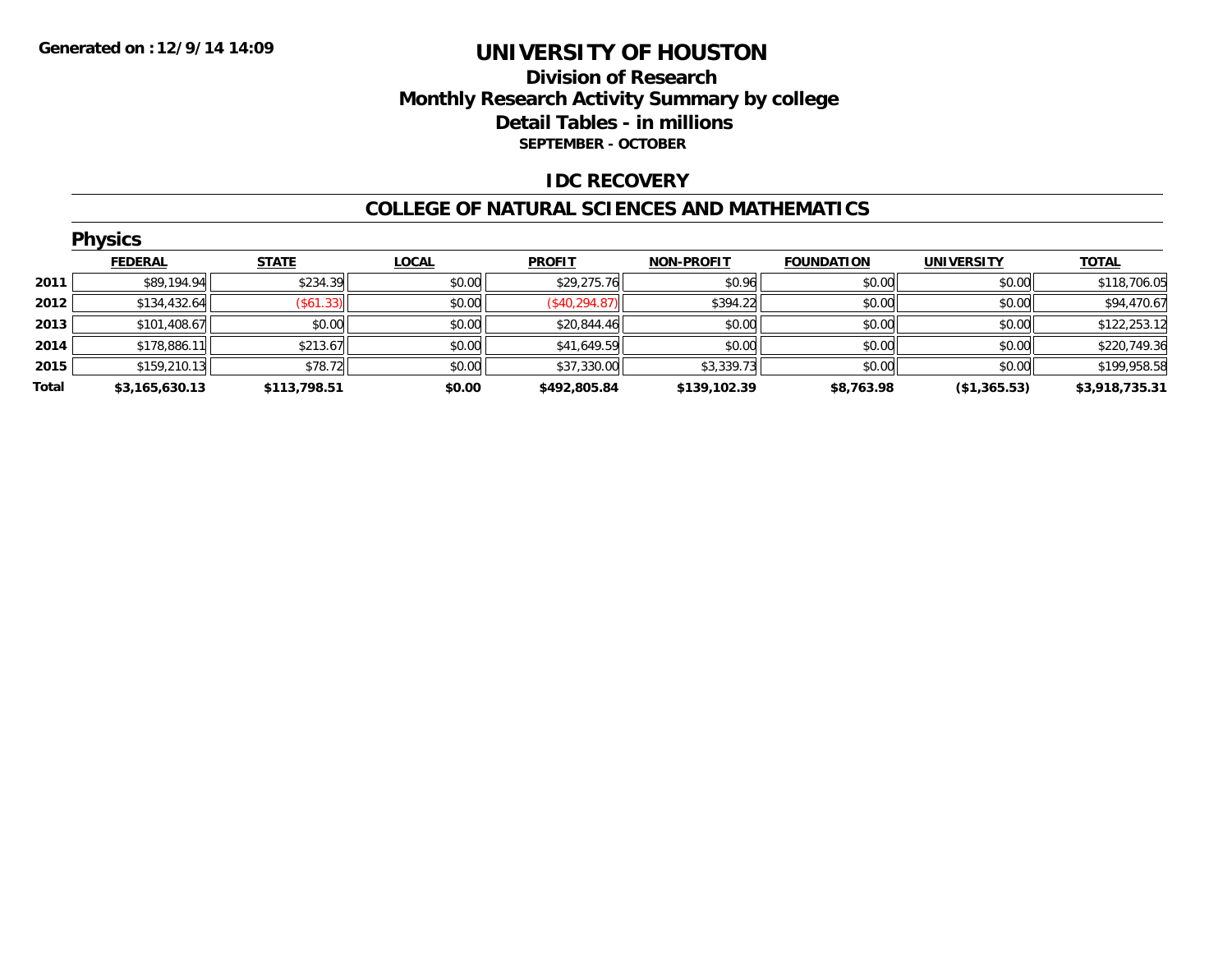### **Division of Research Monthly Research Activity Summary by college Detail Tables - in millions SEPTEMBER - OCTOBER**

#### **IDC RECOVERY**

#### **COLLEGE OF OPTOMETRY**

### **Optometry Vision Sciences**

|       | <b>FEDERAL</b> | <b>STATE</b> | <u>LOCAL</u> | <b>PROFIT</b> | <b>NON-PROFIT</b> | <b>FOUNDATION</b> | <b>UNIVERSITY</b> | <b>TOTAL</b>   |
|-------|----------------|--------------|--------------|---------------|-------------------|-------------------|-------------------|----------------|
| 2011  | \$138,992.70   | \$542.21     | \$0.00       | \$6,714.32    | \$0.00            | \$0.00            | \$9,625.46        | \$155,874.69   |
| 2012  | \$150,643.50   | \$0.00       | \$0.00       | \$16,109.80   | \$0.00            | \$0.00            | \$8,104.18        | \$174,857.48   |
| 2013  | \$204,973.65   | \$0.00       | \$0.00       | \$26,864.58   | \$0.00            | \$0.00            | \$6,728.42        | \$238,566.65   |
| 2014  | \$207,507.41   | \$0.00       | \$0.00       | \$36,915.81   | \$0.00            | \$0.00            | \$12,688.89       | \$257,112.11   |
| 2015  | \$185,371.48   | \$0.00       | \$0.00       | \$27,600.20   | \$0.00            | \$0.00            | \$26,425.68       | \$239,397.36   |
| Total | \$887,488.73   | \$542.21     | \$0.00       | \$114,204.71  | \$0.00            | \$0.00            | \$63,572.63       | \$1,065,808.28 |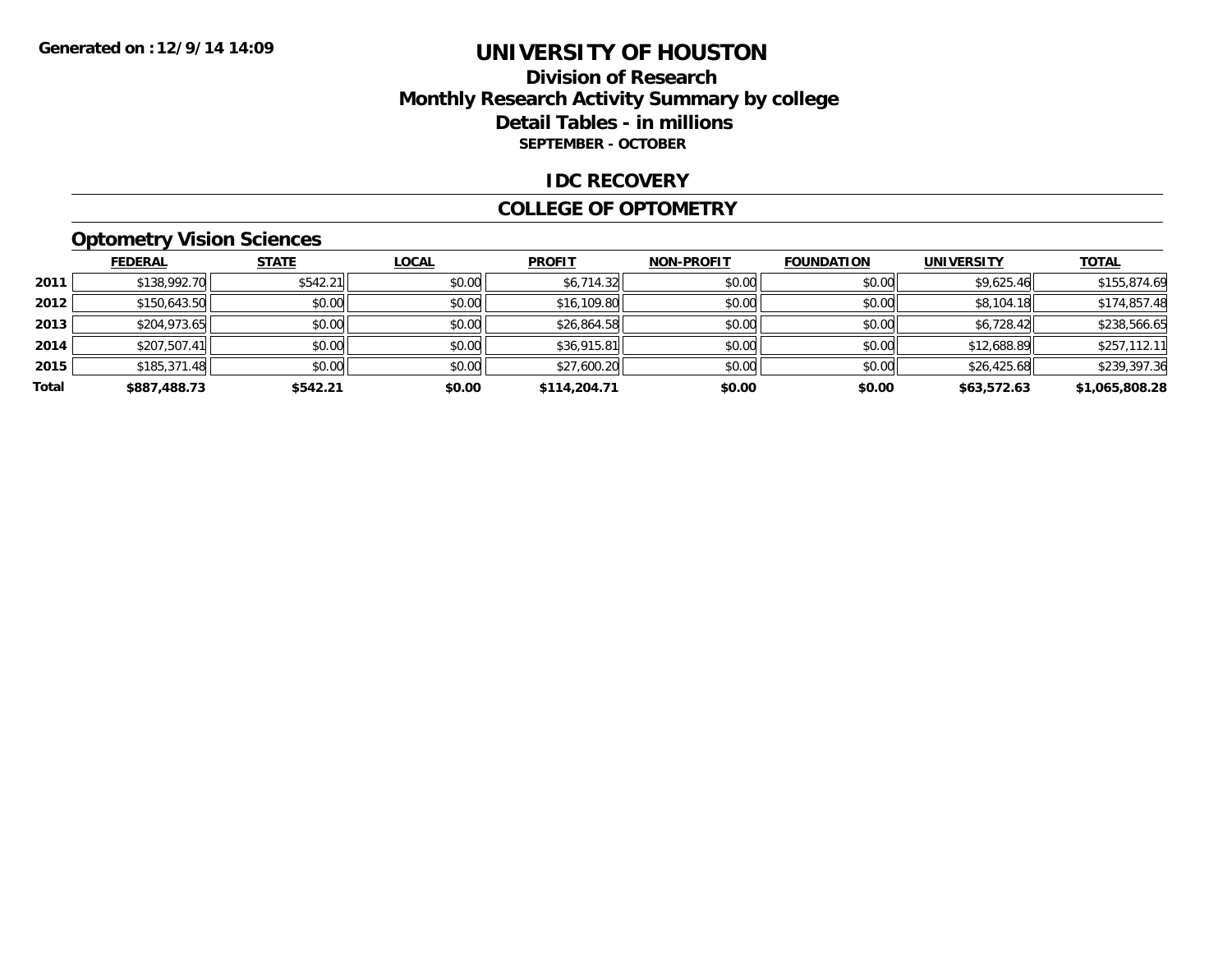### **Division of ResearchMonthly Research Activity Summary by college Detail Tables - in millionsSEPTEMBER - OCTOBER**

### **IDC RECOVERY**

### **COLLEGE OF PHARMACY**

### **Center for Experimental Therapeutics and Pharmacoi**

|      | <b>FEDERAL</b> | <b>STATE</b> | <u>LOCAL</u> | <b>PROFIT</b> | <b>NON-PROFIT</b> | <b>FOUNDATION</b> | <b>UNIVERSITY</b> | <b>TOTAL</b> |
|------|----------------|--------------|--------------|---------------|-------------------|-------------------|-------------------|--------------|
| 2011 | \$0.00         | \$0.00       | \$0.00       | \$0.00        | \$0.00            | \$0.00            | \$0.00            | \$0.00       |
| 2012 | \$0.00         | \$0.00       | \$0.00       | \$0.00        | \$0.00            | \$0.00            | \$0.00            | \$0.00       |
| 2013 | \$0.00         | \$0.00       | \$0.00       | \$0.00        | \$0.00            | \$0.00            | \$0.00            | \$0.00       |
| 2014 | \$0.00         | \$0.00       | \$0.00       | \$0.00        | \$0.00            | \$0.00            | \$0.00            | \$0.00       |
| 2015 | \$0.00         | \$0.00       | \$0.00       | \$0.00        | \$0.00            | \$0.00            | \$0.00            | \$0.00       |

### **Clinical Pharmacy & Administration**

|      | <b>FEDERAL</b> | <b>STATE</b> | <b>LOCAL</b> | <b>PROFIT</b> | <b>NON-PROFIT</b> | <b>FOUNDATION</b> | <b>UNIVERSITY</b> | <b>TOTAL</b> |
|------|----------------|--------------|--------------|---------------|-------------------|-------------------|-------------------|--------------|
| 2011 | \$10,263.87    | \$0.00       | \$0.00       | \$3,624.24    | \$1,244.75        | \$0.00            | \$0.00            | \$15,132.86  |
| 2012 | \$2,479.03     | \$0.00       | \$0.00       | \$3,085.68    | (\$458.22)        | \$0.00            | \$0.00            | \$5,106.48   |
| 2013 | \$13,724.58    | \$0.00       | \$0.00       | \$11,278.76   | \$0.00            | \$0.00            | \$0.00            | \$25,003.34  |
| 2014 | \$389.02       | \$0.00       | \$0.00       | \$16,398.80   | \$12.04)          | \$0.00            | \$0.00            | \$16,775.78  |
| 2015 | \$5,474.24     | \$11,173.71  | \$0.00       | \$15,067.76   | (\$7,031.13)      | \$0.00            | \$0.00            | \$24,684.58  |

### **Dean, Pharmacy**

|      | <b>FEDERAL</b> | <b>STATE</b> | <u>LOCAL</u> | <b>PROFIT</b> | <b>NON-PROFIT</b> | <b>FOUNDATION</b> | <b>UNIVERSITY</b> | <b>TOTAL</b> |
|------|----------------|--------------|--------------|---------------|-------------------|-------------------|-------------------|--------------|
| 2011 | \$0.00         | \$0.00       | \$0.00       | \$0.00        | \$0.00            | \$0.00            | \$0.00            | \$0.00       |
| 2012 | \$0.00         | \$0.00       | \$0.00       | \$0.00        | \$0.00            | \$0.00            | \$0.00            | \$0.00       |
| 2013 | \$0.00         | \$0.00       | \$0.00       | \$0.00        | \$0.00            | \$0.00            | \$0.00            | \$0.00       |
| 2014 | \$0.00         | \$0.00       | \$0.00       | \$0.00        | \$0.00            | \$0.00            | \$0.00            | \$0.00       |
| 2015 | \$0.00         | \$0.00       | \$0.00       | \$0.00        | \$0.00            | \$0.00            | \$0.00            | \$0.00       |

#### **Pharm Health Outcomes & Policy**

|      | <b>FEDERAL</b> | <b>STATE</b> | <b>LOCAL</b> | <b>PROFIT</b> | <b>NON-PROFIT</b> | <b>FOUNDATION</b> | <b>UNIVERSITY</b> | <b>TOTAL</b> |
|------|----------------|--------------|--------------|---------------|-------------------|-------------------|-------------------|--------------|
| 2011 | \$0.00         | \$0.00       | \$0.00       | \$0.00        | \$1,127.89        | \$0.00            | \$0.00            | \$1,127.89   |
| 2012 | \$7,647.55     | \$0.00       | \$0.00       | \$0.00        | \$0.00            | \$0.00            | \$0.00            | \$7,647.55   |
| 2013 | \$1,096.51     | \$0.00       | \$0.00       | \$0.00        | \$0.00            | \$0.00            | \$0.00            | \$1,096.51   |
| 2014 | \$2,357.49     | \$0.00       | \$0.00       | \$0.00        | \$0.00            | \$0.00            | \$0.00            | \$2,357.49   |
| 2015 | \$4,322.46     | \$0.00       | \$0.00       | (\$30.20)     | \$0.00            | \$0.00            | \$0.00            | \$4,292.26   |

### **Pharmacological and Pharmaceutical Sciences**

|      | <b>FEDERAL</b>                            | <b>STATE</b>  | <b>LOCAL</b>              | <b>PROFIT</b>  | <b>NON-PROFIT</b>         | <b>FOUNDATION</b> | UNIVERSITY                | <b>TOTAL</b> |
|------|-------------------------------------------|---------------|---------------------------|----------------|---------------------------|-------------------|---------------------------|--------------|
| 2011 | 0.121<br>$\Omega$<br>9 I Z I . Z Z I . JU | \$481.67      | $\sim$<br>$\sim$<br>vv.vv | 40.00<br>DU.UU | .98<br>← ہے ب<br>−∠ /     | \$0.00            | 0000<br><b>DU.UU</b>      | 199.79       |
| 2012 | . 212<br>ሐ ኅ ሰ<br>7. J 1. J . I O<br>. ט  | 00001<br>JU.U | ሖ ∩<br>$\sim$<br>PU.UU    | \$0.00         | <b>065 65</b><br>טט.טט, ו | \$0.00            | $\sim$ 00<br><b>JU.UU</b> | 940,378.84   |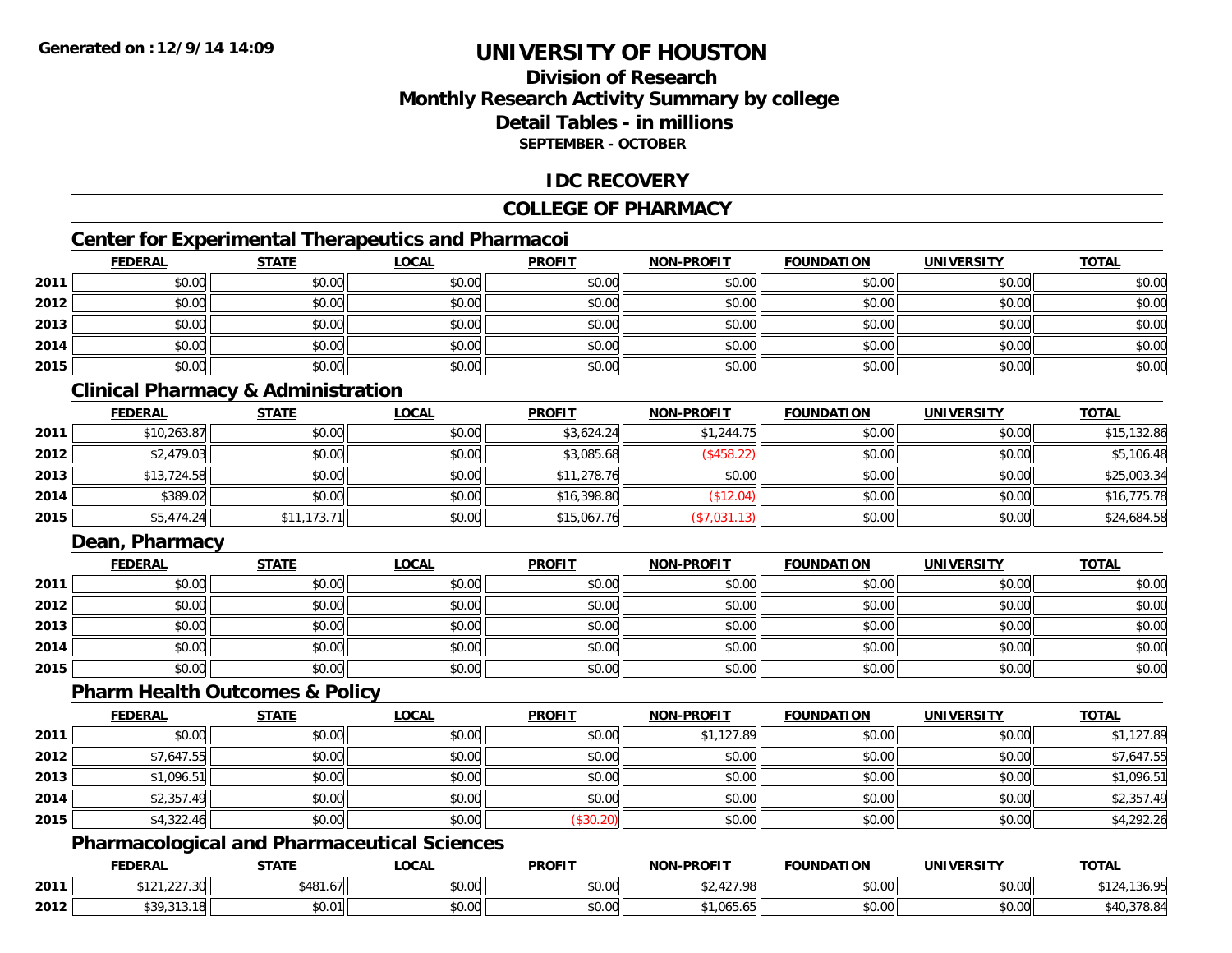### **Division of ResearchMonthly Research Activity Summary by college Detail Tables - in millions SEPTEMBER - OCTOBER**

### **IDC RECOVERY**

#### **COLLEGE OF PHARMACY**

### **Pharmacological and Pharmaceutical Sciences**

|       | <b>FEDERAL</b> | <u>STATE</u> | <u>LOCAL</u> | <b>PROFIT</b> | <b>NON-PROFIT</b> | <b>FOUNDATION</b> | <b>UNIVERSITY</b> | <b>TOTAL</b> |
|-------|----------------|--------------|--------------|---------------|-------------------|-------------------|-------------------|--------------|
| 2013  | \$70,903.74    | \$0.00       | \$0.00       | $$0.00$       | \$746.97          | \$449.66          | \$0.00            | \$72,100.37  |
| 2014  | \$88,683.45    | \$0.00       | \$0.00       | \$0.00        | \$0.00            | \$165.78          | \$0.00            | \$88,849.23  |
| 2015  | \$85,720.71    | \$0.00       | \$0.00       | \$1.936.83    | \$0.00            | \$0.00            | \$0.00            | \$87.657.54  |
| Total | \$453,603.12   | \$11,655.39  | \$0.00       | \$51,361.87   | $($ \$888.15)     | \$615.44          | \$0.00            | \$516,347.67 |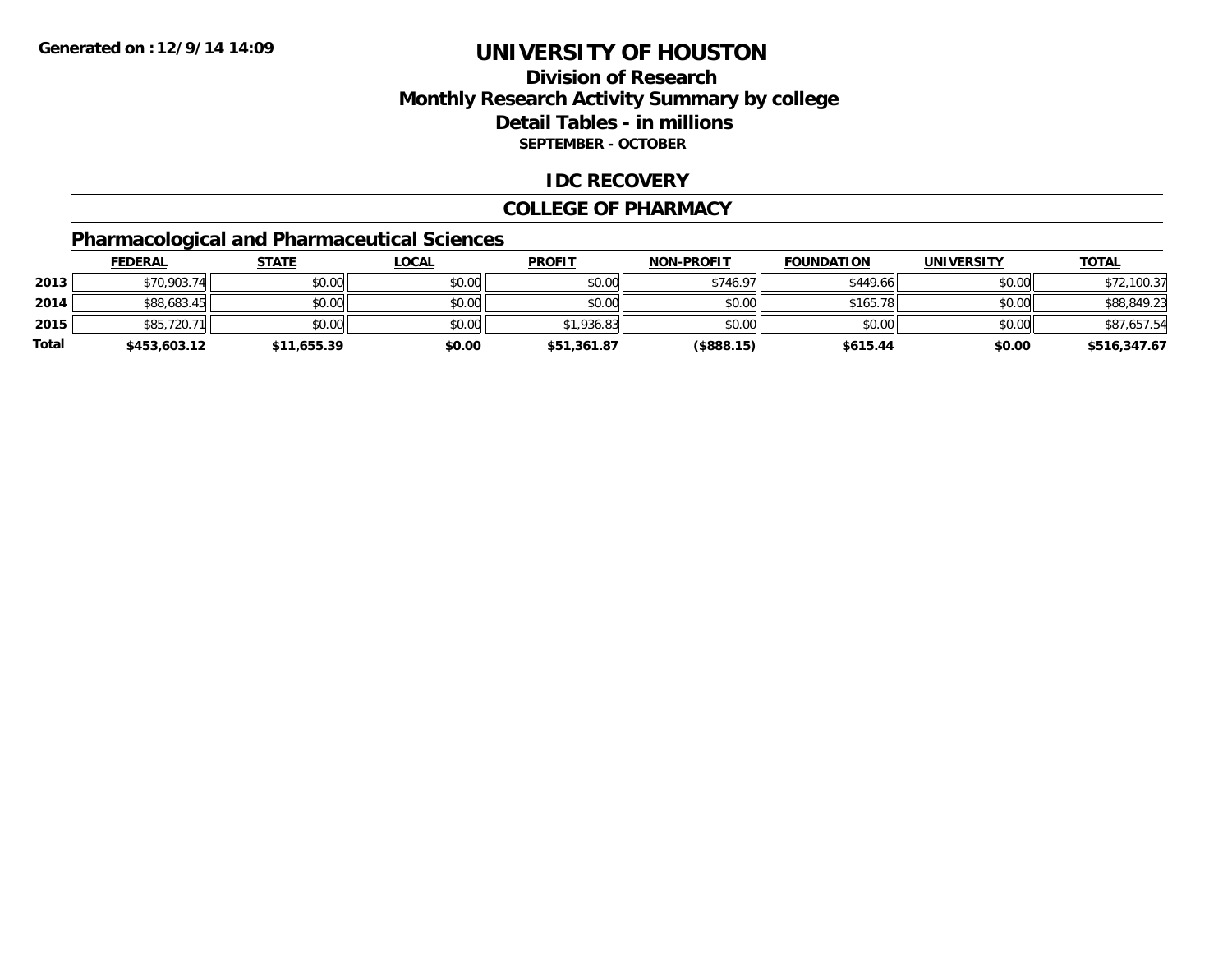### **Division of ResearchMonthly Research Activity Summary by college Detail Tables - in millionsSEPTEMBER - OCTOBER**

### **IDC RECOVERY**

### **COLLEGE OF TECHNOLOGY**

# **Center for Technology Literacy**

|      | FEDERAL                        | <b>STATE</b> | LOCAL        | <b>PROFIT</b> | <b>NON-PROFIT</b> | <b>FOUNDATION</b> | UNIVERSITY        | <u>TOTAL</u> |
|------|--------------------------------|--------------|--------------|---------------|-------------------|-------------------|-------------------|--------------|
| 2011 | \$30,718.02                    | \$0.00       | \$0.00       | \$0.00        | \$0.00            | \$0.00            | \$0.00            | \$30,718.02  |
| 2012 | \$63,843.33                    | \$0.00       | \$0.00       | \$0.00        | \$0.00            | \$0.00            | \$0.00            | \$63,843.33  |
| 2013 | \$6,499.53                     | \$0.00       | \$0.00       | \$0.00        | \$0.00            | \$0.00            | \$0.00            | \$6,499.53   |
| 2014 | \$5,464.23                     | \$0.00       | \$0.00       | \$0.00        | \$0.00            | \$0.00            | \$0.00            | \$5,464.23   |
| 2015 | \$14,375.93                    | \$0.00       | \$0.00       | \$0.00        | \$0.00            | \$0.00            | \$0.00            | \$14,375.93  |
|      | <b>Construction Management</b> |              |              |               |                   |                   |                   |              |
|      | <b>FEDERAL</b>                 | <b>STATE</b> | <b>LOCAL</b> | <b>PROFIT</b> | <b>NON-PROFIT</b> | <b>FOUNDATION</b> | <b>UNIVERSITY</b> | <b>TOTAL</b> |
| 2013 | \$0.00                         | \$217.46     | \$0.00       | \$0.00        | \$0.00            | \$285.66          | \$0.00            | \$503.12     |
| 2014 | \$0.00                         | \$1,351.72   | \$0.00       | \$0.00        | \$0.00            | \$813.26          | \$0.00            | \$2,164.98   |
| 2015 | \$0.00                         | \$77.20      | \$0.00       | \$0.00        | \$0.00            | \$0.00            | \$0.00            | \$77.20      |
|      | Dean, Technology               |              |              |               |                   |                   |                   |              |
|      | <b>FEDERAL</b>                 | <b>STATE</b> | <b>LOCAL</b> | <b>PROFIT</b> | <b>NON-PROFIT</b> | <b>FOUNDATION</b> | <b>UNIVERSITY</b> | <b>TOTAL</b> |
| 2011 | \$6,301.52                     | \$0.00       | \$0.00       | \$0.00        | \$0.00            | \$0.00            | \$0.00            | \$6,301.52   |
| 2012 | \$0.00                         | \$0.00       | \$0.00       | \$0.00        | \$0.00            | \$0.00            | \$0.00            | \$0.00       |
| 2013 | (\$2,048.65)                   | \$0.00       | \$0.00       | \$0.00        | \$0.00            | \$0.00            | \$0.00            | (\$2,048.65) |
|      |                                |              |              |               |                   |                   |                   |              |

### **Engineering Technology**

**2014**

**2015**

|      | <b>FEDERAL</b> | <b>STATE</b> | <u>LOCAL</u> | <b>PROFIT</b> | <b>NON-PROFIT</b> | <b>FOUNDATION</b> | <b>UNIVERSITY</b> | <b>TOTAL</b> |
|------|----------------|--------------|--------------|---------------|-------------------|-------------------|-------------------|--------------|
| 2011 | \$12,387.97    | \$0.00       | \$0.00       | \$0.00        | \$0.00            | \$6,078.06        | \$0.00            | \$18,466.03  |
| 2012 | \$16,440.76    | \$0.00       | \$0.00       | \$1,314.28    | \$0.00            | \$0.00            | \$0.00            | \$17,755.04  |
| 2013 | \$15,219.97    | \$0.00       | \$0.00       | \$6,458.33    | \$0.00            | \$45.15           | \$0.00            | \$21,723.45  |
| 2014 | \$5,686.83     | \$0.00       | \$0.00       | \$4,785.18    | \$0.00            | \$0.00            | \$0.00            | \$10,472.01  |
| 2015 | \$18,966.74    | \$0.00       | \$0.00       | \$4,676.83    | \$0.00            | \$0.00            | \$0.00            | \$23,643.57  |

4 \$0.00| \$0.00| \$0.00| \$0.00| \$0.00| \$0.00| \$0.00| \$0.00|

\$0.00 \$0.00 \$0.00 \$0.00 \$0.00 \$0.00 \$0.00 \$0.00

## **Human Development and Consumer Science**

|      | <b>FEDERAL</b> | STATE  | <u>LOCAL</u> | <b>PROFIT</b> | <b>NON-PROFIT</b> | <b>FOUNDATION</b> | <b>UNIVERSITY</b> | <b>TOTAL</b> |
|------|----------------|--------|--------------|---------------|-------------------|-------------------|-------------------|--------------|
| 2011 | \$134.60       | \$0.00 | \$0.00       | \$124.93      | \$0.00            | \$0.00            | \$0.00            | \$259.53     |
| 2012 | \$183.12       | \$0.00 | \$0.00       | \$0.00        | \$0.00            | \$0.00            | \$0.00            | \$183.12     |
| 2014 | \$2,572.87     | \$0.00 | \$0.00       | \$0.00        | \$0.00            | \$0.00            | \$0.00            | \$2,572.87   |
| 2015 | \$3,010.98     | \$0.00 | \$0.00       | \$0.00        | \$0.00            | \$854.49          | \$0.00            | \$3,865.47   |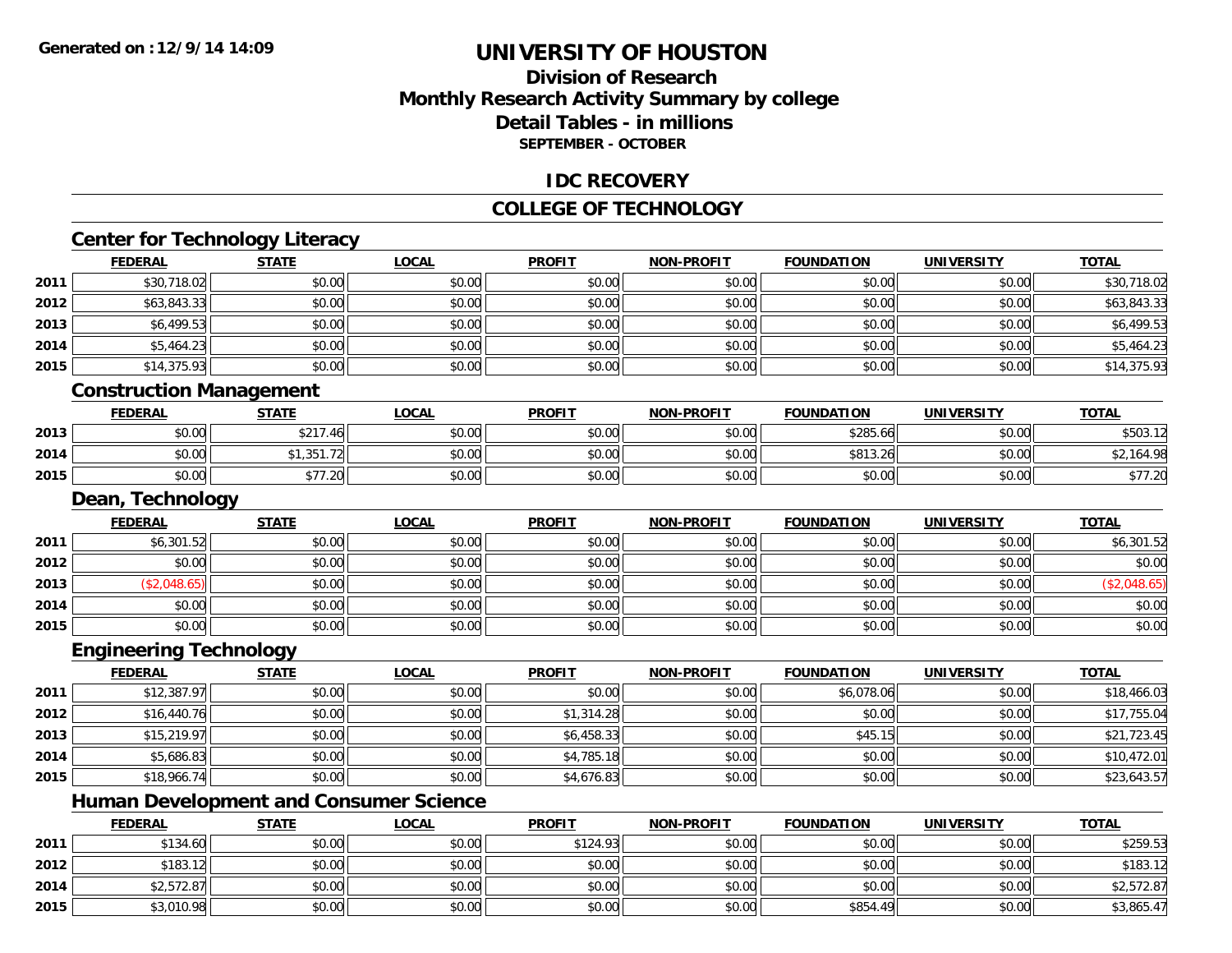### **Division of ResearchMonthly Research Activity Summary by college Detail Tables - in millions SEPTEMBER - OCTOBER**

### **IDC RECOVERY**

#### **COLLEGE OF TECHNOLOGY**

### **Information & Logistics Technology**

|      | <b>FEDERAL</b> | <b>STATE</b> | <b>LOCAL</b> | <b>PROFIT</b> | <b>NON-PROFIT</b> | <b>FOUNDATION</b> | <b>UNIVERSITY</b> | <b>TOTAL</b> |
|------|----------------|--------------|--------------|---------------|-------------------|-------------------|-------------------|--------------|
| 2011 | \$0.00         | \$0.00       | \$0.00       | \$0.00        | \$0.00            | \$0.00            | \$0.00            | \$0.00       |
| 2012 | \$2,386.05     | \$0.00       | \$0.00       | \$0.00        | \$0.00            | \$0.00            | \$0.00            | \$2,386.05   |
| 2013 | \$0.00         | \$0.00       | \$0.00       | \$0.00        | \$0.00            | \$0.00            | \$0.00            | \$0.00       |
| 2014 | \$0.00         | \$0.00       | \$0.00       | \$0.00        | \$0.00            | \$0.00            | \$0.00            | \$0.00       |
| 2015 | \$5.01         | \$0.00       | \$0.00       | \$0.00        | \$0.00            | \$0.00            | \$0.00            | \$5.01       |

### **Texas Manufacturing Assistance Center**

|              | <b>FEDERAL</b> | STATE    | <b>LOCAL</b> | <b>PROFIT</b> | <b>NON-PROFIT</b> | <b>FOUNDATION</b> | <b>UNIVERSITY</b> | <b>TOTAL</b> |
|--------------|----------------|----------|--------------|---------------|-------------------|-------------------|-------------------|--------------|
| 2011         | \$0.00         | \$0.00   | \$0.00       | \$0.00        | \$0.00            | \$0.00            | \$0.00            | \$0.00       |
| 2013         | \$0.00         | \$0.00   | \$0.00       | \$0.00        | \$0.00            | \$0.00            | \$0.00            | \$0.00       |
| <b>Total</b> | \$202,148.81   | 646.38،، | \$0.00       | \$17,359.55   | \$0.00            | \$8,076.62        | \$0.00            | \$229,231.36 |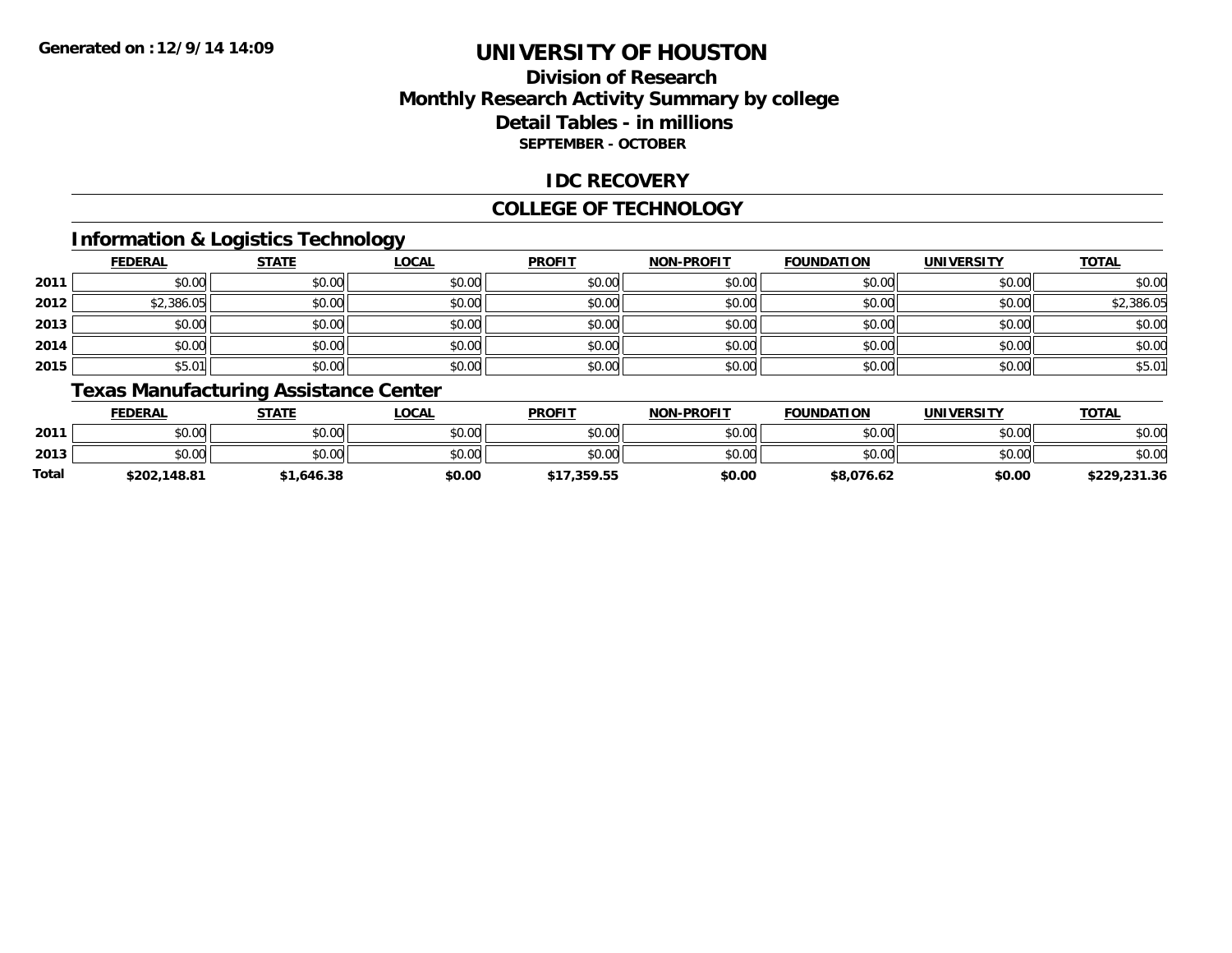### **Division of ResearchMonthly Research Activity Summary by college Detail Tables - in millionsSEPTEMBER - OCTOBER**

### **IDC RECOVERY**

### **CULLEN COLLEGE OF ENGINEERING**

### **Biomedical Engineering**

|      | <b>FEDERAL</b> | <b>STATE</b> | <u>LOCAL</u> | <b>PROFIT</b> | <b>NON-PROFIT</b> | <b>FOUNDATION</b> | <b>UNIVERSITY</b> | <b>TOTAL</b> |
|------|----------------|--------------|--------------|---------------|-------------------|-------------------|-------------------|--------------|
| 2011 | \$12,912.16    | \$0.00       | \$0.00       | \$0.00        | \$0.00            | \$0.00            | \$0.00            | \$12,912.16  |
| 2012 | \$28,584.58    | \$0.00       | \$0.00       | \$0.00        | \$0.00            | \$0.00            | \$0.00            | \$28,584.58  |
| 2013 | \$28,464.60    | \$0.00       | \$0.00       | \$0.00        | \$0.00            | \$0.00            | \$0.00            | \$28,464.60  |
| 2014 | \$74,532.57    | \$0.00       | \$0.00       | \$0.00        | \$0.00            | \$0.00            | \$0.00            | \$74,532.57  |
| 2015 | \$137,333.31   | \$0.00       | \$0.00       | \$0.00        | \$555.10          | \$0.00            | \$0.00            | \$137,888.41 |

### **Center for Innovative Grouting Materials and Tech**

|      | <b>FEDERAL</b> | <b>STATE</b> | <b>LOCAL</b> | <b>PROFIT</b> | <b>NON-PROFIT</b> | <b>FOUNDATION</b> | <b>UNIVERSITY</b> | <b>TOTAL</b> |
|------|----------------|--------------|--------------|---------------|-------------------|-------------------|-------------------|--------------|
| 2011 | \$0.00         | \$0.00       | \$0.00       | \$0.00        | \$0.00            | \$0.00            | \$0.00            | \$0.00       |
| 2012 | \$0.00         | \$0.00       | \$0.00       | \$0.00        | \$0.00            | \$0.00            | \$0.00            | \$0.00       |
| 2013 | \$0.00         | \$0.00       | \$0.00       | \$0.00        | \$0.00            | \$0.00            | \$0.00            | \$0.00       |
| 2014 | \$0.00         | \$0.00       | \$0.00       | \$0.00        | \$0.00            | \$0.00            | \$0.00            | \$0.00       |
| 2015 | \$0.00         | \$0.00       | \$0.00       | \$0.00        | \$0.00            | \$0.00            | \$0.00            | \$0.00       |

### **Chemical Engineering**

|      | <b>FEDERAL</b> | <b>STATE</b> | <b>LOCAL</b> | <b>PROFIT</b> | <b>NON-PROFIT</b> | <b>FOUNDATION</b> | <b>UNIVERSITY</b> | <b>TOTAL</b> |
|------|----------------|--------------|--------------|---------------|-------------------|-------------------|-------------------|--------------|
| 2011 | \$118,939.98   | \$23,882.71  | \$0.00       | \$17,841.47   | \$0.00            | \$0.00            | \$7,699.79        | \$168,363.95 |
| 2012 | \$101,391.71   | \$634.82     | \$0.00       | \$38,170.64   | \$0.00            | \$0.00            | \$0.02            | \$140,197.18 |
| 2013 | \$147,522.83   | \$90.89      | \$0.00       | \$28,413.44   | \$0.00            | (\$15.16)         | (\$6,637.83)      | \$169,374.17 |
| 2014 | \$134,817.38   | \$557.11     | \$0.00       | \$41,301.90   | \$0.00            | \$271.14          | \$3,735.48        | \$180,683.01 |
| 2015 | \$133,334.19   | \$1,718.84   | \$0.00       | \$83,328.59   | \$0.00            | \$912.85          | \$3,624.94        | \$222,919.41 |

#### **Civil Engineering**

|      | <b>FEDERAL</b> | <u>STATE</u> | <b>LOCAL</b> | <b>PROFIT</b> | <b>NON-PROFIT</b> | <b>FOUNDATION</b> | <b>UNIVERSITY</b> | <b>TOTAL</b> |
|------|----------------|--------------|--------------|---------------|-------------------|-------------------|-------------------|--------------|
| 2011 | \$39,846.10    | \$3,521.39   | \$0.00       | \$13,630.74   | \$3,031.57        | \$0.00            | \$5,108.66        | \$65,138.46  |
| 2012 | \$43,291.14    | \$5,000.87   | \$16,044.97  | \$9,294.48    | \$1,848.49        | \$0.00            | \$0.00            | \$75,479.95  |
| 2013 | \$80,079.05    | \$5,671.34   | \$1,067.61   | \$9,059.85    | \$3,027.54        | \$0.00            | \$918.00          | \$99,823.40  |
| 2014 | \$163,067.22   | \$1,137.55   | \$0.00       | \$14,904.31   | \$3,770.47        | \$8,766.71        | \$0.00            | \$191,646.26 |
| 2015 | \$121,046.70   | \$3,786.60   | \$0.00       | \$23,997.02   | (\$529.54)        | \$1,877.50        | \$0.00            | \$150,178.29 |

## **Composites Engineering and Applications Center**

|      | DERAI  | CTATI     | .OCAL     | <b>PROFIT</b> | <b>DDOCIT</b><br><b>ארות</b> | ΓΙΩΝ    | UNIVERSITY                                   | <b>TOTAL</b> |
|------|--------|-----------|-----------|---------------|------------------------------|---------|----------------------------------------------|--------------|
| 2011 | $\sim$ | $\sim$    | $\sim$    | $\cdots$      | 0000                         | 0.00    | $\mathsf{A} \cap \mathsf{A} \cap \mathsf{A}$ | 0000         |
|      | ∕∪.∪∪  | JU.UU     | vv.vv     | vu.vu         | J∪.∪∪                        | - JU.UU | PO.OO                                        | <b>JU.UU</b> |
|      | 0.00   | $\sim$ 00 | $\sim$ 00 | $\cdots$      | 0.00                         | 0.00    | $\sim$ $\sim$                                | $\cdots$     |
| 2012 | וט.טי  | JU.L      | JU.UU     | vv.vv         | JU.UU                        | ww.uu   | PO.OO                                        | <b>JU.UU</b> |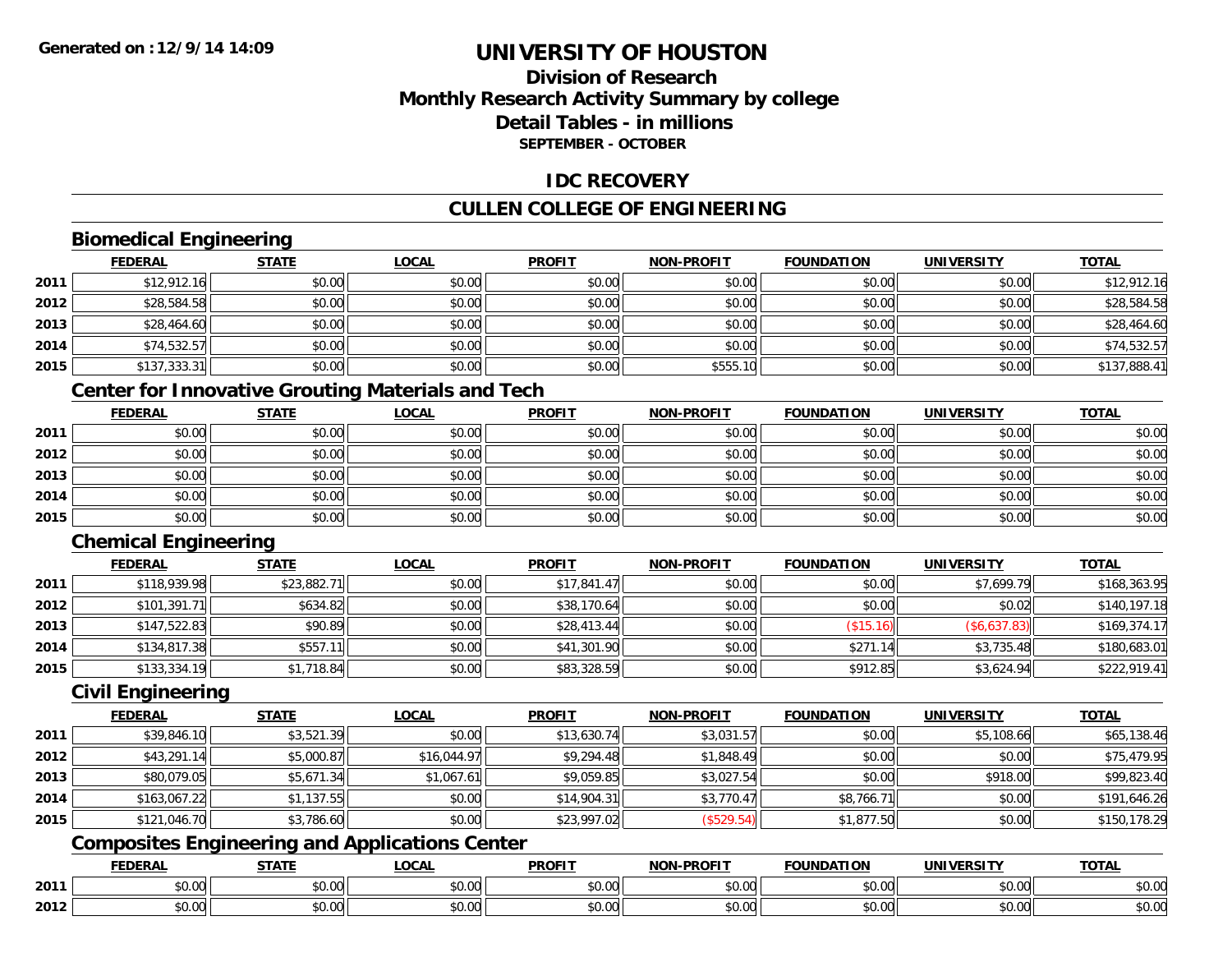### **Division of ResearchMonthly Research Activity Summary by college Detail Tables - in millions SEPTEMBER - OCTOBER**

### **IDC RECOVERY**

### **CULLEN COLLEGE OF ENGINEERING**

### **Composites Engineering and Applications Center**

|      | <b>FEDERAL</b>    | <b>STATE</b>                                 | <b>LOCAL</b> | <b>PROFIT</b> | <b>NON-PROFIT</b> | <b>FOUNDATION</b> | <b>UNIVERSITY</b> | <b>TOTAL</b> |
|------|-------------------|----------------------------------------------|--------------|---------------|-------------------|-------------------|-------------------|--------------|
| 2013 | \$0.00            | \$0.00                                       | \$0.00       | \$0.00        | \$0.00            | \$0.00            | \$0.00            | \$0.00       |
| 2014 | \$0.00            | \$0.00                                       | \$0.00       | \$0.00        | \$0.00            | \$0.00            | \$0.00            | \$0.00       |
| 2015 | \$0.00            | \$0.00                                       | \$0.00       | \$0.00        | \$0.00            | \$0.00            | \$0.00            | \$0.00       |
|      | Dean, Engineering |                                              |              |               |                   |                   |                   |              |
|      | <b>FEDERAL</b>    | <b>STATE</b>                                 | <b>LOCAL</b> | <b>PROFIT</b> | <b>NON-PROFIT</b> | <b>FOUNDATION</b> | <b>UNIVERSITY</b> | <b>TOTAL</b> |
| 2011 | \$1,025.40        | \$0.00                                       | \$0.00       | \$0.00        | \$0.00            | \$0.00            | \$0.00            | \$1,025.40   |
| 2012 | \$747.96          | \$0.00                                       | \$0.00       | \$0.00        | \$0.00            | \$0.00            | \$0.00            | \$747.96     |
| 2013 | \$776.25          | \$0.00                                       | \$0.00       | \$0.00        | \$0.00            | \$0.00            | \$0.00            | \$776.25     |
| 2014 | \$884.32          | \$0.00                                       | \$0.00       | \$0.00        | \$0.00            | \$0.00            | \$0.00            | \$884.32     |
| 2015 | \$3,465.05        | \$0.00                                       | \$0.00       | \$0.00        | \$0.00            | \$0.00            | \$0.00            | \$3,465.05   |
|      |                   | <b>Electrical &amp; Computer Engineering</b> |              |               |                   |                   |                   |              |
|      | <b>FEDERAL</b>    | <b>STATE</b>                                 | <b>LOCAL</b> | <b>PROFIT</b> | <b>NON-PROFIT</b> | <b>FOUNDATION</b> | <b>UNIVERSITY</b> | <b>TOTAL</b> |
| 2011 | \$84,368.47       | \$22,055.67                                  | \$0.00       | \$6,250.33    | \$1,948.71        | \$0.00            | \$1,356.81        | \$115,979.99 |

|      | .            |          |        |             |            |              |        |              |
|------|--------------|----------|--------|-------------|------------|--------------|--------|--------------|
| 2012 | \$89,409.98  | \$215.61 | \$0.00 | \$13,402.72 | \$420.90   | 112<br>(\$16 | \$0.21 | \$87,285.76  |
| 2013 | \$133,926.52 | \$106.82 | \$0.00 | \$10,059.54 | \$0.00     | \$0.00       | \$0.00 | \$144,092.88 |
| 2014 | \$78,841.89  | \$543.43 | \$0.00 | \$26,077.19 | \$5,283.45 | \$3,581.75   | \$0.00 | \$114,327.71 |
| 2015 | \$163,820.79 | \$223.50 | \$0.00 | \$27,798.31 | \$3,000.   | \$0.00       | \$0.00 | \$188,841.89 |

### **Industrial Engineering**

|      | <b>FEDERAL</b> | <b>STATE</b> | <u>LOCAL</u> | <b>PROFIT</b> | <b>NON-PROFIT</b> | <b>FOUNDATION</b> | <b>UNIVERSITY</b> | <b>TOTAL</b> |
|------|----------------|--------------|--------------|---------------|-------------------|-------------------|-------------------|--------------|
| 2011 | \$5,346.55     | \$280.28     | \$3,295.13   | \$0.00        | \$0.00            | \$0.00            | \$0.00            | \$8,921.96   |
| 2012 | \$8,063.41     | \$0.00       | \$3,855.01   | \$0.00        | \$0.00            | \$0.00            | \$0.00            | \$11,918.42  |
| 2013 | \$5,759.68     | \$0.00       | \$729.52     | \$0.00        | \$0.00            | \$0.00            | \$0.00            | \$6,489.20   |
| 2014 | \$13,173.73    | \$1,196.26   | \$3,442.51   | \$0.00        | \$0.00            | \$1,518.01        | \$0.00            | \$19,330.51  |
| 2015 | \$6,946.72     | \$1,722.00   | \$2,678.24   | \$0.00        | \$0.00            | \$2,421.31        | \$0.00            | \$13,768.27  |

### **Mechanical Engineering**

|      | <b>FEDERAL</b> | <u>STATE</u> | <u>LOCAL</u> | <b>PROFIT</b> | <b>NON-PROFIT</b> | <b>FOUNDATION</b> | <b>UNIVERSITY</b> | <b>TOTAL</b> |
|------|----------------|--------------|--------------|---------------|-------------------|-------------------|-------------------|--------------|
| 2011 | \$127,015.54   | \$1,147.20   | \$0.00       | \$39,485.39   | \$6,627.31        | \$0.00            | \$0.00            | \$174,275.44 |
| 2012 | \$89,773.54    | \$3,859.29   | \$0.00       | \$14,851.13   | \$3,911.67        | \$295.80          | \$0.00            | \$112,691.43 |
| 2013 | \$113,216.99   | \$336.60     | \$0.00       | \$16,809.54   | \$0.00            | \$3,422.24        | \$0.00            | \$133,785.37 |
| 2014 | \$138,293.40   | \$3,867.33   | \$0.00       | \$28,132.73   | \$0.00            | \$11,363.79       | \$0.00            | \$181,657.25 |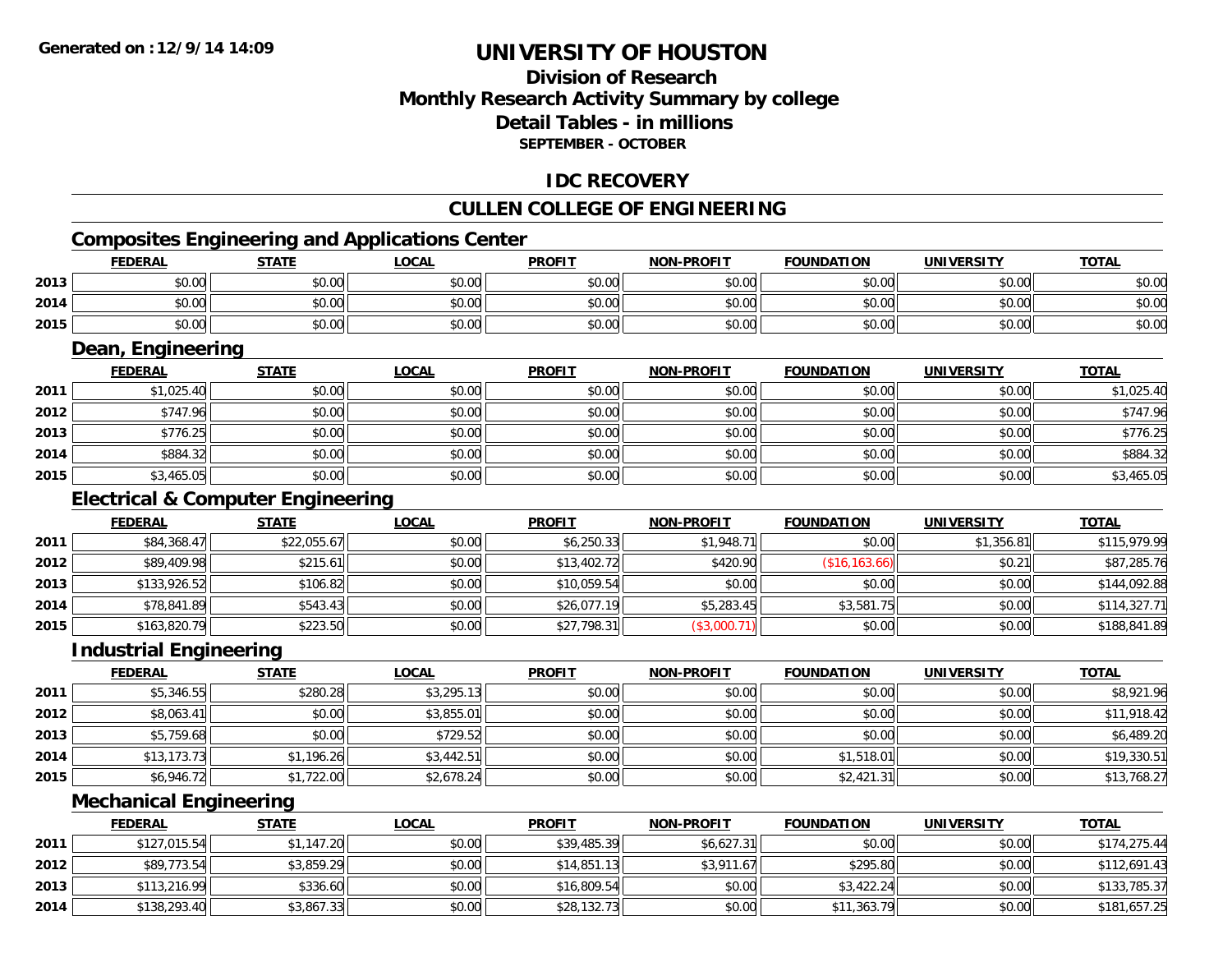### **Division of ResearchMonthly Research Activity Summary by college Detail Tables - in millions SEPTEMBER - OCTOBER**

### **IDC RECOVERY**

### **CULLEN COLLEGE OF ENGINEERING**

### **Mechanical Engineering**

|       | <b>FEDERAL</b>            | <b>STATE</b> | <b>LOCAL</b> | <b>PROFIT</b> | <b>NON-PROFIT</b> | <b>FOUNDATION</b> | <b>UNIVERSITY</b> | <b>TOTAL</b>   |
|-------|---------------------------|--------------|--------------|---------------|-------------------|-------------------|-------------------|----------------|
| 2015  | \$163,719.78              | (\$411.83)   | \$0.00       | \$33,852.87   | \$0.00            | \$2,316.26        | \$3,720.17        | \$203,197.25   |
|       | <b>Wind Energy Center</b> |              |              |               |                   |                   |                   |                |
|       | <b>FEDERAL</b>            | <b>STATE</b> | <b>LOCAL</b> | <b>PROFIT</b> | <b>NON-PROFIT</b> | <b>FOUNDATION</b> | <b>UNIVERSITY</b> | <b>TOTAL</b>   |
| 2011  | \$0.00                    | \$0.00       | \$0.00       | \$0.00        | \$0.00            | \$0.00            | \$0.00            | \$0.00         |
| 2012  | \$0.00                    | \$0.00       | \$0.00       | \$0.00        | \$0.00            | \$0.00            | \$0.00            | \$0.00         |
| 2013  | \$0.00                    | \$0.00       | \$0.00       | \$0.00        | \$0.00            | \$0.00            | \$0.00            | \$0.00         |
| 2014  | \$0.00                    | \$0.00       | \$0.00       | \$0.00        | \$0.00            | \$0.00            | \$0.00            | \$0.00         |
| 2015  | \$0.00                    | \$0.00       | \$0.00       | \$0.00        | \$0.00            | \$0.00            | \$0.00            | \$0.00         |
| Total | \$2,593,739.49            | \$81,144.27  | \$31,112.99  | \$496,662.18  | \$26,894.96       | \$20,568.54       | \$19,526.25       | \$3,269,648.68 |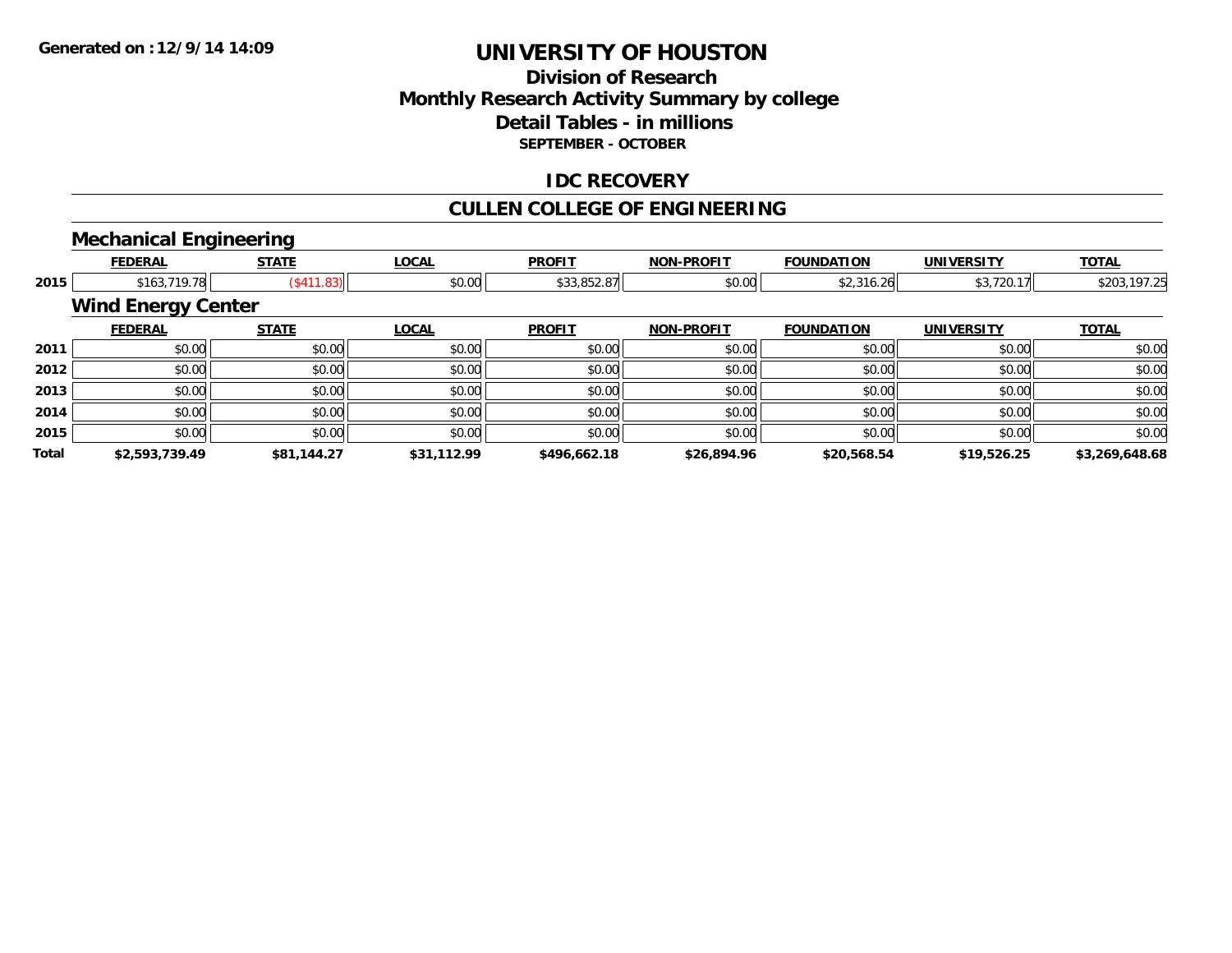**2014**

**2015**

## **UNIVERSITY OF HOUSTON**

### **Division of ResearchMonthly Research Activity Summary by college Detail Tables - in millions SEPTEMBER - OCTOBER**

### **IDC RECOVERY**

### **DIVISION OF RESEARCH**

|      | <b>Allied Geophysical Laboratories</b>                    |              |              |               |                   |                   |                   |              |
|------|-----------------------------------------------------------|--------------|--------------|---------------|-------------------|-------------------|-------------------|--------------|
|      | <b>FEDERAL</b>                                            | <b>STATE</b> | <b>LOCAL</b> | <b>PROFIT</b> | <b>NON-PROFIT</b> | <b>FOUNDATION</b> | <b>UNIVERSITY</b> | <b>TOTAL</b> |
| 2012 | \$0.00                                                    | \$0.00       | \$0.00       | \$1,459.34    | \$0.00            | \$0.00            | \$0.00            | \$1,459.34   |
| 2013 | \$0.00                                                    | \$0.00       | \$0.00       | \$1,007.76    | \$0.00            | \$0.00            | \$0.00            | \$1,007.76   |
|      | <b>Center for Advanced Computing and Data Systems</b>     |              |              |               |                   |                   |                   |              |
|      | <b>FEDERAL</b>                                            | <b>STATE</b> | <b>LOCAL</b> | <b>PROFIT</b> | <b>NON-PROFIT</b> | <b>FOUNDATION</b> | <b>UNIVERSITY</b> | <b>TOTAL</b> |
| 2011 | \$60,762.79                                               | \$0.00       | \$0.00       | \$0.00        | \$0.00            | \$0.00            | \$0.00            | \$60,762.79  |
| 2012 | \$33,632.96                                               | \$0.00       | \$0.00       | \$9,196.04    | \$0.00            | \$0.00            | \$0.00            | \$42,829.00  |
| 2013 | \$1,834.23                                                | \$0.00       | \$0.00       | \$0.00        | \$0.00            | \$0.00            | \$0.00            | \$1,834.23   |
| 2014 | (\$3,895.45)                                              | \$0.00       | \$0.00       | \$0.00        | \$0.00            | \$0.00            | \$0.00            | (\$3,895.45) |
| 2015 | \$0.00                                                    | \$0.00       | \$0.00       | \$0.00        | \$0.00            | \$0.00            | \$0.00            | \$0.00       |
|      | <b>Center for Advanced Materials</b>                      |              |              |               |                   |                   |                   |              |
|      | <b>FEDERAL</b>                                            | <b>STATE</b> | <b>LOCAL</b> | <b>PROFIT</b> | <b>NON-PROFIT</b> | <b>FOUNDATION</b> | <b>UNIVERSITY</b> | <b>TOTAL</b> |
| 2011 | \$4,512.10                                                | \$4,807.50   | \$0.00       | \$2,843.25    | \$0.00            | \$0.00            | \$0.00            | \$12,162.85  |
| 2012 | (\$160.97)                                                | \$0.00       | \$0.00       | \$0.00        | \$0.00            | \$0.00            | \$0.00            | (\$160.97)   |
| 2013 | \$0.00                                                    | \$0.00       | \$0.00       | \$0.00        | \$0.00            | \$0.00            | \$0.00            | \$0.00       |
| 2014 | \$0.00                                                    | \$0.00       | \$0.00       | \$0.00        | \$0.00            | \$0.00            | \$0.00            | \$0.00       |
| 2015 | \$0.00                                                    | \$0.00       | \$0.00       | \$0.00        | \$0.00            | \$0.00            | \$0.00            | \$0.00       |
|      | <b>Center for Biomedical &amp; Environmental Genomics</b> |              |              |               |                   |                   |                   |              |
|      | <b>FEDERAL</b>                                            | <b>STATE</b> | <b>LOCAL</b> | <b>PROFIT</b> | <b>NON-PROFIT</b> | <b>FOUNDATION</b> | <b>UNIVERSITY</b> | <b>TOTAL</b> |
| 2011 | \$0.00                                                    | \$0.00       | \$0.00       | \$0.00        | \$0.00            | \$0.00            | \$0.00            | \$0.00       |
| 2012 | \$0.00                                                    | \$0.00       | \$0.00       | \$0.00        | \$0.00            | \$0.00            | \$0.00            | \$0.00       |
| 2013 | \$0.00                                                    | \$0.00       | \$0.00       | \$0.00        | \$0.00            | \$0.00            | \$0.00            | \$0.00       |
| 2014 | \$0.00                                                    | \$0.00       | \$0.00       | \$0.00        | \$0.00            | \$0.00            | \$0.00            | \$0.00       |
| 2015 | \$0.00                                                    | \$0.00       | \$0.00       | \$0.00        | \$0.00            | \$0.00            | \$0.00            | \$0.00       |
|      | <b>Center for Industrial Partnerships</b>                 |              |              |               |                   |                   |                   |              |
|      | <b>FEDERAL</b>                                            | <b>STATE</b> | <b>LOCAL</b> | <b>PROFIT</b> | <b>NON-PROFIT</b> | <b>FOUNDATION</b> | <b>UNIVERSITY</b> | <b>TOTAL</b> |
| 2011 | \$9,151.60                                                | \$0.00       | \$0.00       | \$1,515.44    | \$0.00            | \$0.00            | \$0.00            | \$10,667.04  |
| 2012 | \$2,730.99                                                | \$0.00       | \$0.00       | \$872.65      | \$0.00            | \$0.00            | \$0.00            | \$3,603.64   |
| 2013 | \$205.06                                                  | \$0.00       | \$0.00       | \$1,799.95    | \$0.00            | \$0.00            | \$0.00            | \$2,005.02   |

4 \$442.90|| \$0.00|| \$0.00|| \$1,817.58|| \$0.00|| \$0.00| \$2,260.48|

\$387.32 \$0.00 \$0.00 \$2,236.81 \$0.00 \$0.00 \$0.00 \$2,624.13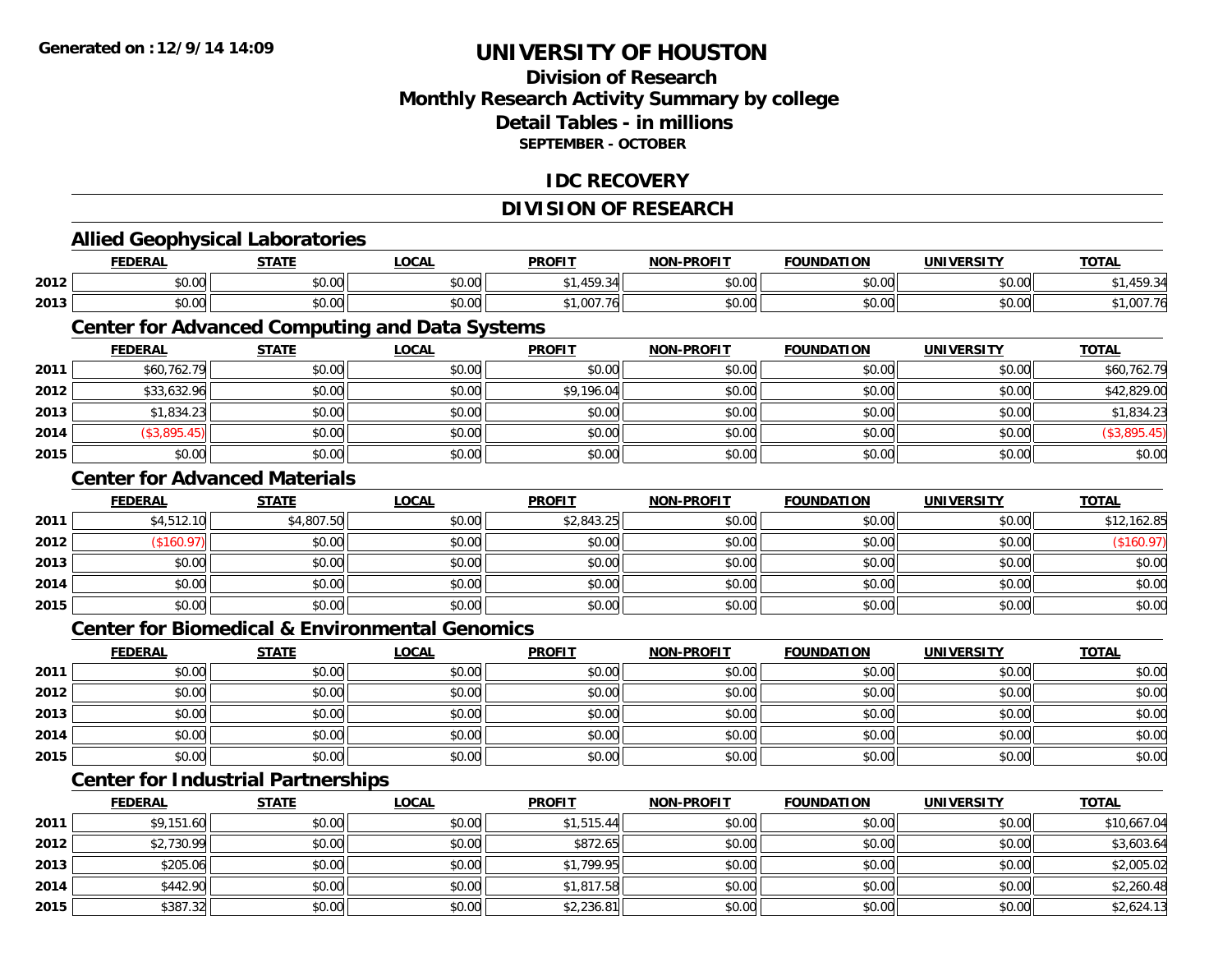### **Division of Research Monthly Research Activity Summary by college Detail Tables - in millions SEPTEMBER - OCTOBER**

#### **IDC RECOVERY**

### **DIVISION OF RESEARCH**

|                              | <b>FEDERAL</b>                        | <b>STATE</b> | <b>LOCAL</b> | <b>PROFIT</b> | <b>NON-PROFIT</b> | <b>FOUNDATION</b> | <b>UNIVERSITY</b> | <b>TOTAL</b>                                                                                              |
|------------------------------|---------------------------------------|--------------|--------------|---------------|-------------------|-------------------|-------------------|-----------------------------------------------------------------------------------------------------------|
| 2011                         | (\$914.62)                            | \$0.00       | \$0.00       | \$0.00        | \$0.00            | \$0.00            | \$0.00            | (\$914.62)                                                                                                |
| 2012                         | \$0.00                                | \$0.00       | \$0.00       | \$0.00        | \$0.00            | \$0.00            | \$0.00            | \$0.00                                                                                                    |
| 2013                         | \$0.00                                | \$0.00       | \$0.00       | \$0.00        | \$0.00            | \$0.00            | \$0.00            | \$0.00                                                                                                    |
| 2014                         | \$0.00                                | \$0.00       | \$0.00       | \$0.00        | \$0.00            | \$0.00            | \$0.00            | \$0.00                                                                                                    |
| 2015                         | \$0.00                                | \$0.00       | \$0.00       | \$0.00        | \$0.00            | \$0.00            | \$0.00            | \$0.00                                                                                                    |
|                              | <b>Office of Contracts and Grants</b> |              |              |               |                   |                   |                   |                                                                                                           |
|                              | <b>FEDERAL</b>                        | <b>STATE</b> | <b>LOCAL</b> | <b>PROFIT</b> | <b>NON-PROFIT</b> | <b>FOUNDATION</b> | <b>UNIVERSITY</b> | <b>TOTAL</b>                                                                                              |
| 2011                         | \$0.00                                | \$0.00       | \$0.00       | \$0.00        | \$0.00            | \$0.00            | \$0.00            | \$0.00                                                                                                    |
| 2012                         | \$0.00                                | \$0.00       | \$0.00       | \$0.00        | \$0.00            | \$0.00            | \$0.00            | \$0.00                                                                                                    |
| 2013                         | \$0.00                                | \$0.00       | \$0.00       | \$0.00        | \$0.00            | \$0.00            | \$0.00            | \$0.00                                                                                                    |
|                              | <b>TcSAM</b>                          |              |              |               |                   |                   |                   |                                                                                                           |
|                              | <b>FEDERAL</b>                        | <b>STATE</b> | <b>LOCAL</b> | <b>PROFIT</b> | <b>NON-PROFIT</b> | <b>FOUNDATION</b> | <b>UNIVERSITY</b> | <b>TOTAL</b>                                                                                              |
| 2011                         | \$0.00                                | \$0.00       | \$0.00       | \$0.00        | \$0.00            | \$0.00            | \$0.00            | \$0.00                                                                                                    |
|                              | <b>TcSUH</b>                          |              |              |               |                   |                   |                   |                                                                                                           |
|                              | <b>FEDERAL</b>                        | <b>STATE</b> | <b>LOCAL</b> | <b>PROFIT</b> | <b>NON-PROFIT</b> | <b>FOUNDATION</b> | <b>UNIVERSITY</b> | <b>TOTAL</b>                                                                                              |
| 2011                         | \$6,875.51                            | \$0.00       | \$0.00       | \$5,849.35    | \$0.00            | \$0.00            | \$0.00            | \$12,724.86                                                                                               |
| 2012                         | \$5,227.40                            | \$323.42     | \$0.00       | \$14,143.34   | \$0.00            | \$0.00            | \$0.00            | \$19,694.16                                                                                               |
|                              |                                       |              |              |               |                   |                   |                   |                                                                                                           |
|                              | \$2,680.01                            | \$160.22     | \$0.00       | \$2,727.06    | \$0.00            | \$0.00            | \$0.00            |                                                                                                           |
|                              | \$7,046.31                            | \$494.64     | \$0.00       | \$3,856.78    | \$0.00            | \$0.00            | \$0.00            |                                                                                                           |
|                              | \$6,702.91                            | \$0.00       | \$0.00       | \$1,900.98    | \$0.00            | \$0.00            | \$0.00            |                                                                                                           |
|                              | <b>Texas Obesity Research Center</b>  |              |              |               |                   |                   |                   |                                                                                                           |
|                              | <b>FEDERAL</b>                        | <b>STATE</b> | <b>LOCAL</b> | <b>PROFIT</b> | NON-PROFIT        | <b>FOUNDATION</b> | <b>UNIVERSITY</b> | <b>TOTAL</b>                                                                                              |
| 2013<br>2014<br>2015<br>2011 | \$0.00                                | \$0.00       | \$0.00       | \$0.00        | \$0.00            | \$0.00            | \$0.00            |                                                                                                           |
| 2012                         | \$0.00                                | \$0.00       | \$0.00       | \$0.00        | \$0.00            | \$0.00            | \$0.00            |                                                                                                           |
| 2013                         | \$0.00                                | \$0.00       | \$0.00       | \$0.00        | \$0.00            | \$0.00            | \$0.00            |                                                                                                           |
|                              | \$0.00                                | \$0.00       | \$0.00       | \$0.00        | \$0.00            | \$0.00            | \$0.00            |                                                                                                           |
|                              | \$0.00                                | \$0.00       | \$0.00       | \$0.00        | \$0.00            | \$0.00            | \$0.00            |                                                                                                           |
| 2014<br>2015                 | <b>TIMES</b>                          |              |              |               |                   |                   |                   |                                                                                                           |
|                              | <b>FEDERAL</b>                        | <b>STATE</b> | <b>LOCAL</b> | <b>PROFIT</b> | <b>NON-PROFIT</b> | <b>FOUNDATION</b> | <b>UNIVERSITY</b> | \$5,567.29<br>\$11,397.73<br>\$8,603.89<br>\$0.00<br>\$0.00<br>\$0.00<br>\$0.00<br>\$0.00<br><b>TOTAL</b> |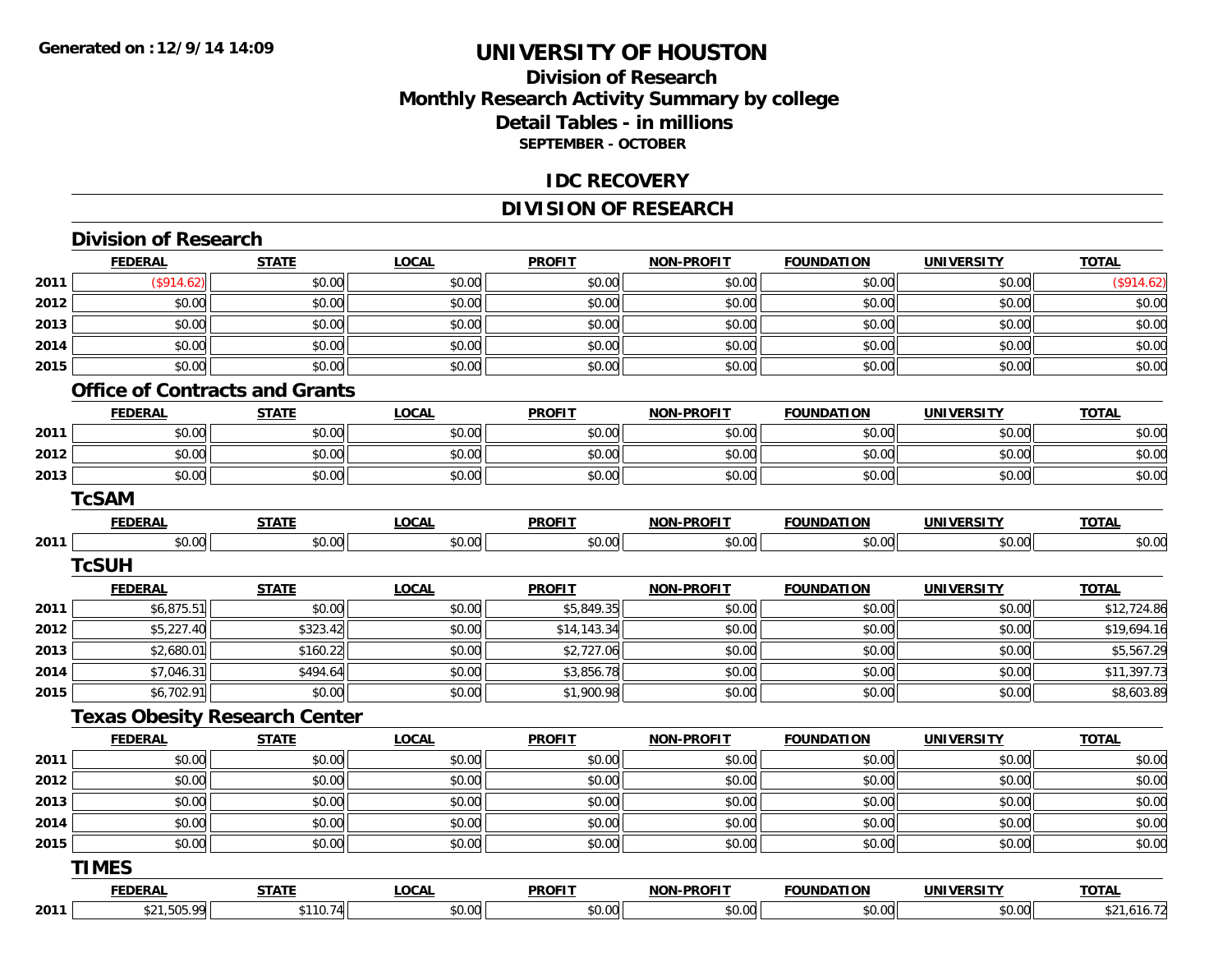**TIMES** 

## **UNIVERSITY OF HOUSTON**

### **Division of Research Monthly Research Activity Summary by college Detail Tables - in millions SEPTEMBER - OCTOBER**

#### **IDC RECOVERY**

### **DIVISION OF RESEARCH**

|       | <b>IMES</b>    |              |              |               |                   |                   |                   |              |
|-------|----------------|--------------|--------------|---------------|-------------------|-------------------|-------------------|--------------|
|       | <b>FEDERAL</b> | <b>STATE</b> | <u>LOCAL</u> | <b>PROFIT</b> | <b>NON-PROFIT</b> | <b>FOUNDATION</b> | <b>UNIVERSITY</b> | <b>TOTAL</b> |
| 2012  | \$65,168.07    | \$0.01       | \$0.00       | \$0.00        | \$0.00            | \$0.00            | \$0.00            | \$65,168.08  |
| 2013  | \$119,233.96   | (\$99.10)    | \$0.00       | \$0.00        | \$0.00            | \$0.00            | \$0.00            | \$119,134.86 |
| 2014  | \$84,226.77    | (\$205.96)   | \$0.00       | \$0.00        | \$0.00            | \$0.00            | \$0.00            | \$84,020.81  |
| 2015  | \$85,097.17    | \$0.00       | \$0.00       | \$0.00        | \$0.00            | \$0.00            | \$0.00            | \$85,097.17  |
| Total | \$512,453.02   | \$5,591.47   | \$0.00       | \$51,226.33   | \$0.00            | \$0.00            | \$0.00            | \$569,270.82 |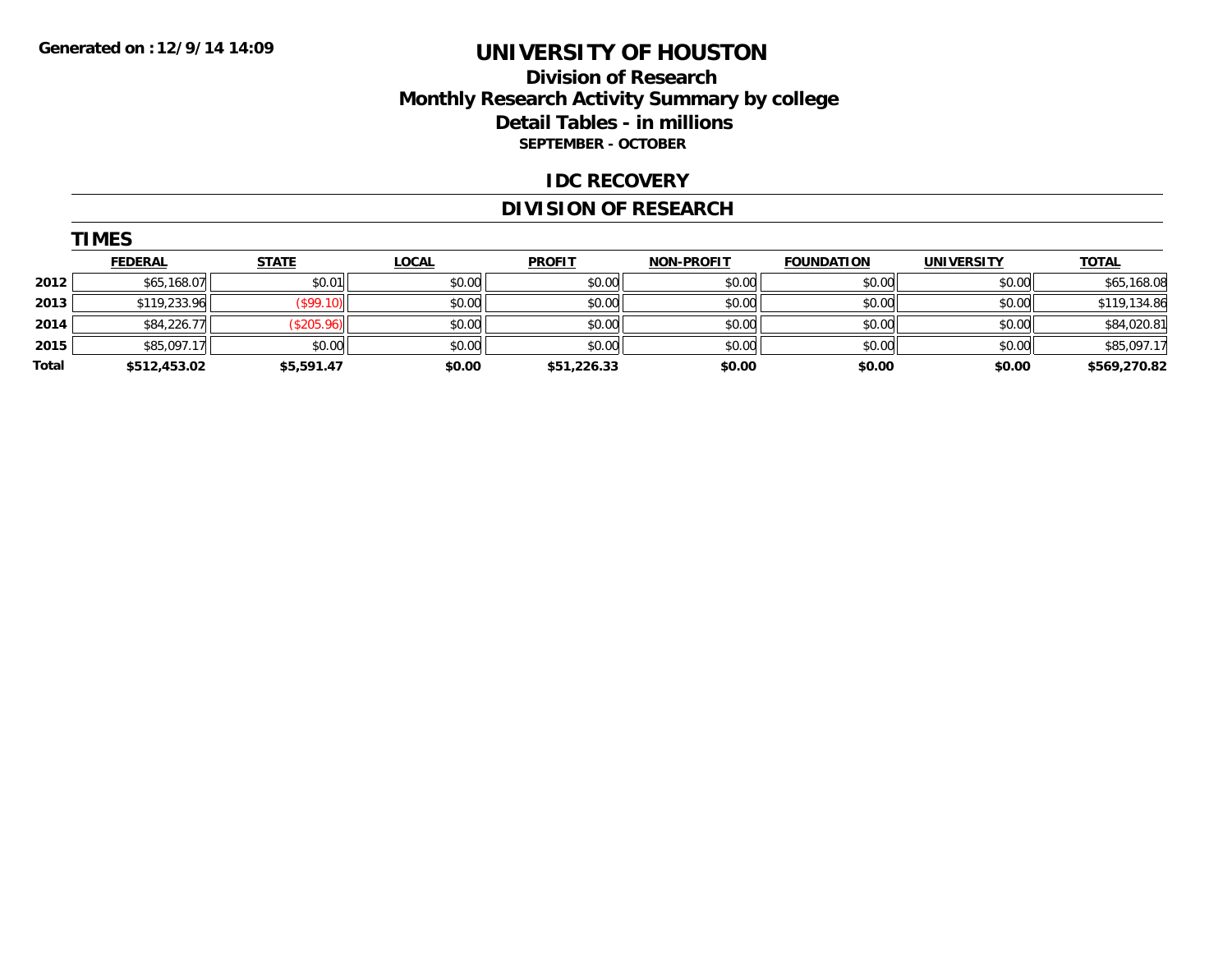**2015**

# **UNIVERSITY OF HOUSTON**

## **Division of ResearchMonthly Research Activity Summary by college Detail Tables - in millions SEPTEMBER - OCTOBER**

### **IDC RECOVERY**

#### **GRADUATE COLLEGE OF SOCIAL WORK**

## **Center for Drug and Social Policy Research**

|      | <b>FEDERAL</b>                                              | <b>STATE</b> | <b>LOCAL</b> | <b>PROFIT</b> | <b>NON-PROFIT</b> | <b>FOUNDATION</b> | <b>UNIVERSITY</b> | <b>TOTAL</b> |
|------|-------------------------------------------------------------|--------------|--------------|---------------|-------------------|-------------------|-------------------|--------------|
| 2011 | \$0.00                                                      | \$0.00       | \$0.00       | \$0.00        | \$0.00            | \$0.00            | \$0.00            | \$0.00       |
| 2012 | \$0.00                                                      | \$0.00       | \$0.00       | \$0.00        | \$0.00            | \$0.00            | \$0.00            | \$0.00       |
| 2013 | \$0.00                                                      | \$0.00       | \$0.00       | \$0.00        | \$0.00            | \$0.00            | \$0.00            | \$0.00       |
| 2014 | \$0.00                                                      | \$0.00       | \$0.00       | \$0.00        | \$0.00            | \$0.00            | \$0.00            | \$0.00       |
| 2015 | \$0.00                                                      | \$0.00       | \$0.00       | \$0.00        | \$0.00            | \$0.00            | \$0.00            | \$0.00       |
|      | <b>Center for Health Equities &amp; Evaluation Research</b> |              |              |               |                   |                   |                   |              |
|      | <b>FEDERAL</b>                                              | <b>STATE</b> | <b>LOCAL</b> | <b>PROFIT</b> | <b>NON-PROFIT</b> | <b>FOUNDATION</b> | <b>UNIVERSITY</b> | <b>TOTAL</b> |
| 2012 | \$5,800.54                                                  | \$0.00       | \$0.00       | \$0.00        | \$0.00            | \$0.00            | \$0.00            | \$5,800.54   |
| 2013 | \$6,368.34                                                  | \$0.00       | \$0.00       | \$0.00        | \$0.00            | \$0.00            | \$0.00            | \$6,368.34   |
| 2014 | \$839.20                                                    | \$0.00       | \$0.00       | \$0.00        | \$0.00            | \$0.00            | \$0.00            | \$839.20     |
| 2015 | \$1,655.64                                                  | \$0.00       | \$0.00       | \$0.00        | \$0.00            | \$0.00            | \$0.00            | \$1,655.64   |
|      | <b>Child &amp; Family for Innovative Research</b>           |              |              |               |                   |                   |                   |              |
|      | <b>FEDERAL</b>                                              | <b>STATE</b> | <b>LOCAL</b> | <b>PROFIT</b> | <b>NON-PROFIT</b> | <b>FOUNDATION</b> | <b>UNIVERSITY</b> | <b>TOTAL</b> |
| 2011 | \$35,666.41                                                 | \$1,035.56   | \$0.00       | \$0.00        | \$0.00            | \$65.93           | \$0.00            | \$36,767.89  |
| 2012 | \$36,121.78                                                 | \$0.00       | \$0.00       | \$0.00        | \$0.00            | \$0.00            | \$0.00            | \$36,121.78  |
| 2013 | \$25,546.66                                                 | \$92.59      | \$662.25     | \$0.00        | \$0.00            | \$0.00            | \$0.00            | \$26,301.50  |
| 2014 | \$4,172.09                                                  | \$41.05      | \$436.45     | \$0.00        | \$0.00            | \$145.27          | \$0.00            | \$4,794.86   |
| 2015 | \$16,241.86                                                 | \$436.87     | \$0.00       | \$0.00        | \$0.00            | \$2,141.59        | \$0.00            | \$18,820.32  |
|      | <b>Community Projects - Social Work</b>                     |              |              |               |                   |                   |                   |              |
|      | <b>FEDERAL</b>                                              | <b>STATE</b> | <b>LOCAL</b> | <b>PROFIT</b> | <b>NON-PROFIT</b> | <b>FOUNDATION</b> | <b>UNIVERSITY</b> | <b>TOTAL</b> |
| 2011 | \$0.00                                                      | \$0.00       | \$0.00       | \$0.00        | \$0.00            | \$0.00            | \$0.00            | \$0.00       |
| 2012 | \$0.00                                                      | \$0.00       | \$0.00       | \$0.00        | \$0.00            | \$0.00            | \$0.00            | \$0.00       |
| 2013 | (\$0.01)                                                    | \$0.00       | \$0.00       | \$0.00        | \$0.00            | \$0.00            | \$0.00            | (\$0.01)     |
|      | Dean, Social Work                                           |              |              |               |                   |                   |                   |              |
|      | <b>FEDERAL</b>                                              | <b>STATE</b> | <b>LOCAL</b> | <b>PROFIT</b> | <b>NON-PROFIT</b> | <b>FOUNDATION</b> | <b>UNIVERSITY</b> | <b>TOTAL</b> |
| 2011 | \$29,061.27                                                 | \$0.00       | \$0.00       | \$0.00        | \$0.00            | \$0.00            | \$0.00            | \$29,061.27  |
| 2012 | \$4,521.13                                                  | \$0.00       | \$0.00       | \$0.00        | \$0.00            | \$0.00            | \$0.00            | \$4,521.13   |
| 2013 | (\$10.65)                                                   | \$0.00       | \$0.00       | \$0.00        | \$0.00            | \$0.00            | \$0.00            | (\$10.65)    |
| 2014 | \$0.00                                                      | \$0.00       | \$0.00       | \$0.00        | \$0.00            | \$0.00            | \$0.00            | \$0.00       |

\$302.99 \$0.00 \$0.00 \$0.00 \$0.00 \$0.00 \$0.00 \$302.99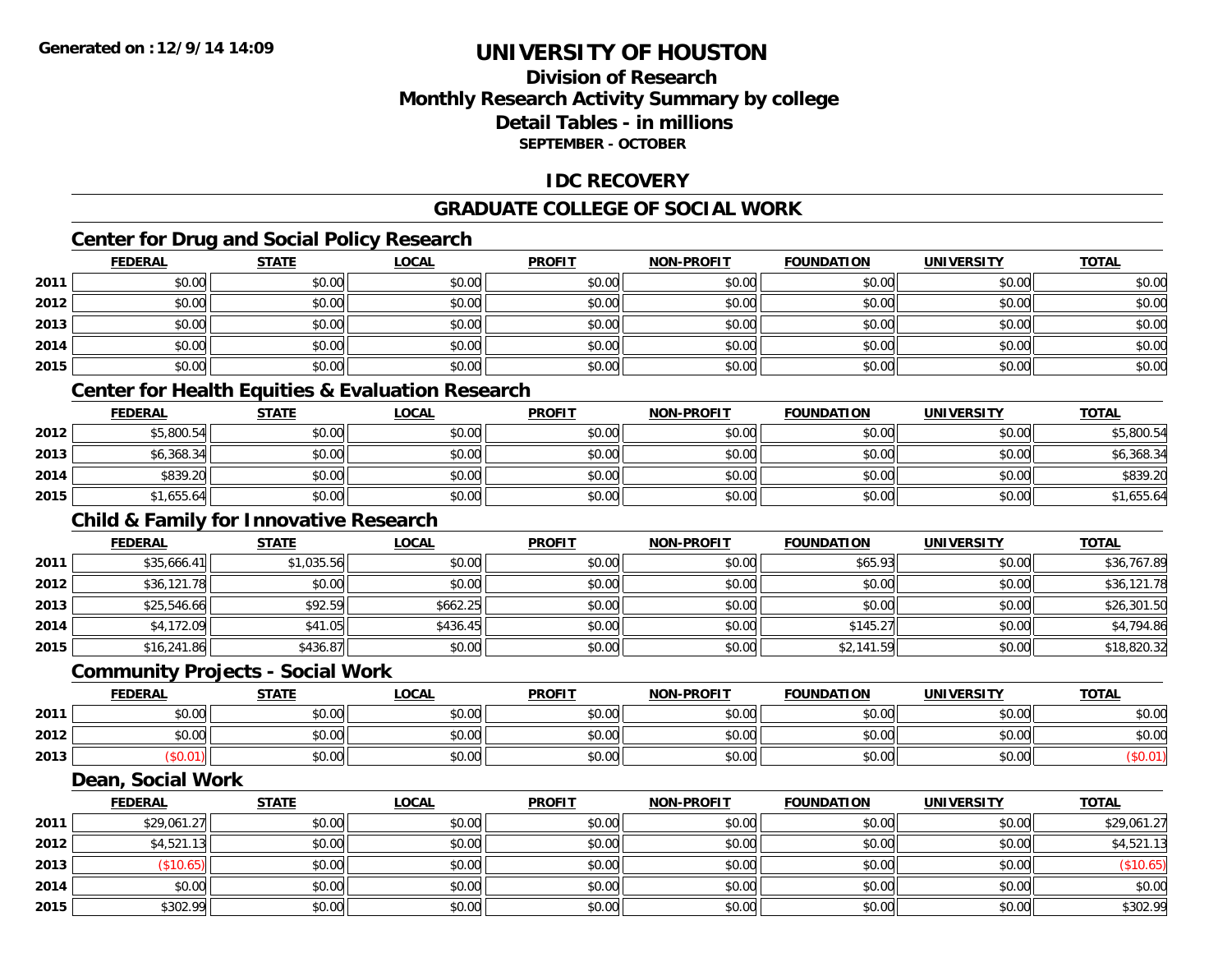### **Division of Research Monthly Research Activity Summary by college Detail Tables - in millions SEPTEMBER - OCTOBER**

#### **IDC RECOVERY**

#### **GRADUATE COLLEGE OF SOCIAL WORK**

# **Office for Drug SPR**

|       | <b>FEDERAL</b> | <u>STATE</u> | <b>LOCAL</b> | <b>PROFIT</b> | <b>NON-PROFIT</b> | <b>FOUNDATION</b> | <b>UNIVERSITY</b> | <b>TOTAL</b> |
|-------|----------------|--------------|--------------|---------------|-------------------|-------------------|-------------------|--------------|
| 2011  | \$0.00         | \$0.00       | \$0.00       | \$0.00        | \$0.00            | \$0.00            | \$0.00            | \$0.00       |
| 2012  | \$0.00         | \$0.00       | \$0.00       | \$0.00        | \$0.00            | \$0.00            | \$0.00            | \$0.00       |
| 2013  | \$0.00         | \$0.00       | \$0.00       | \$0.00        | \$0.00            | \$0.00            | \$0.00            | \$0.00       |
| 2015  | \$0.00         | \$0.00       | \$0.00       | \$0.00        | \$0.00            | \$0.00            | \$0.00            | \$0.00       |
| Total | \$166,287.24   | \$1,606.07   | \$1,098.70   | \$0.00        | \$0.00            | \$2,352.79        | \$0.00            | \$171,344.80 |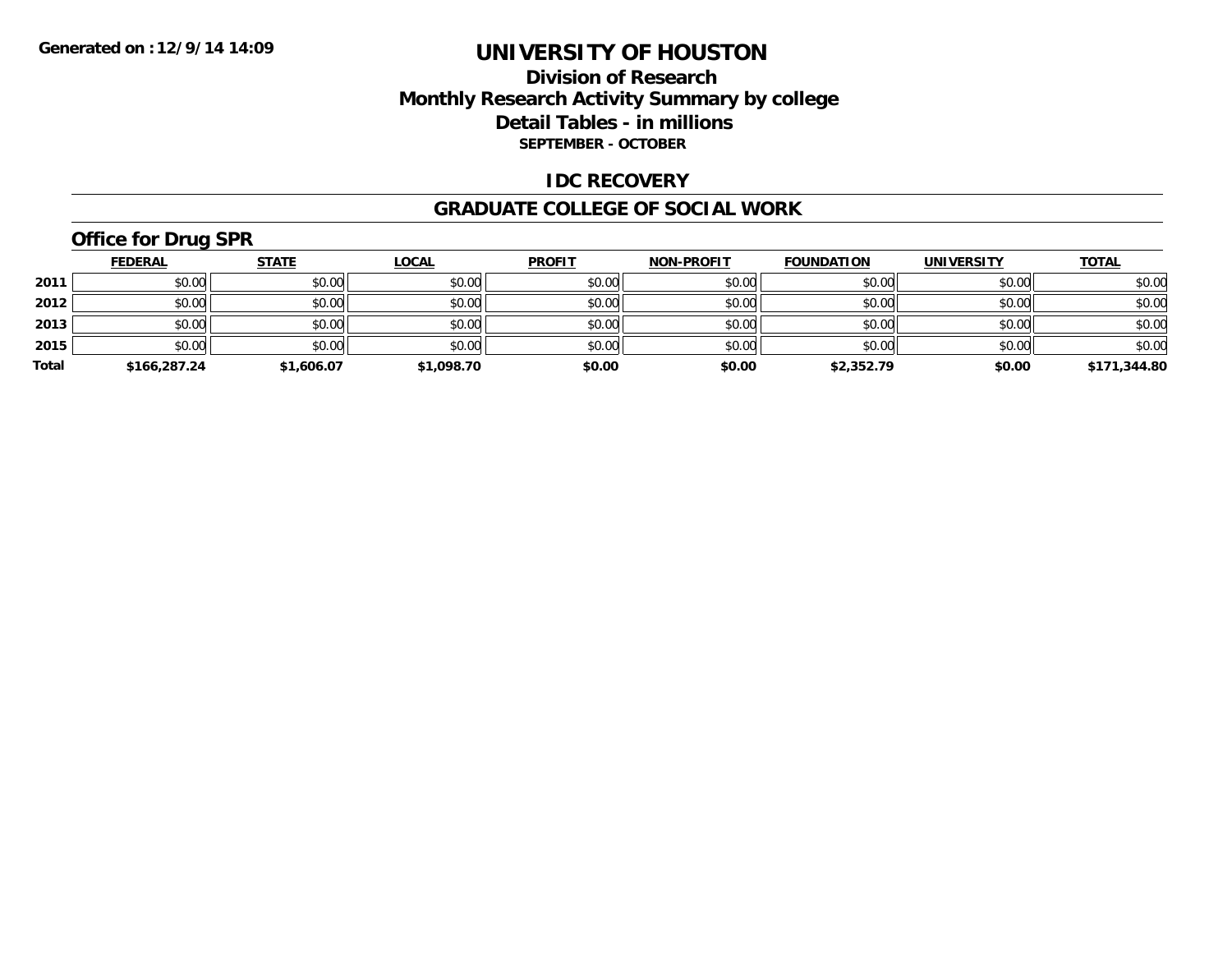### **Division of Research Monthly Research Activity Summary by college Detail Tables - in millions SEPTEMBER - OCTOBER**

#### **IDC RECOVERY**

#### **HILTON COLLEGE OF HOTEL AND RESTAURANT MANAGEMENT**

### **Hotel and Restaurant Management**

|       | <b>FEDERAL</b> | <b>STATE</b> | <u>LOCAL</u> | <b>PROFIT</b> | <b>NON-PROFIT</b> | <b>FOUNDATION</b> | <b>UNIVERSITY</b> | <b>TOTAL</b> |
|-------|----------------|--------------|--------------|---------------|-------------------|-------------------|-------------------|--------------|
| 2011  | \$0.00         | \$0.00       | \$0.00       | \$177.55      | \$0.00            | \$0.00            | \$0.00            | \$177.55     |
| 2012  | \$1,189.07     | \$0.00       | \$0.00       | \$0.00        | \$0.00            | \$0.00            | \$0.00            | \$1,189.07   |
| 2013  | \$714.15       | \$804.38     | \$0.00       | \$0.00        | \$0.00            | \$0.00            | \$0.00            | \$1,518.53   |
| 2014  | \$3,647.25     | \$0.00       | \$0.00       | \$0.00        | \$0.00            | \$0.00            | \$0.00            | \$3,647.25   |
| 2015  | \$7,018.88     | \$0.00       | \$0.00       | \$0.00        | \$0.00            | \$280.78          | \$0.00            | \$7,299.66   |
| Total | \$12,569.35    | \$804.38     | \$0.00       | \$177.55      | \$0.00            | \$280.78          | \$0.00            | \$13,832.06  |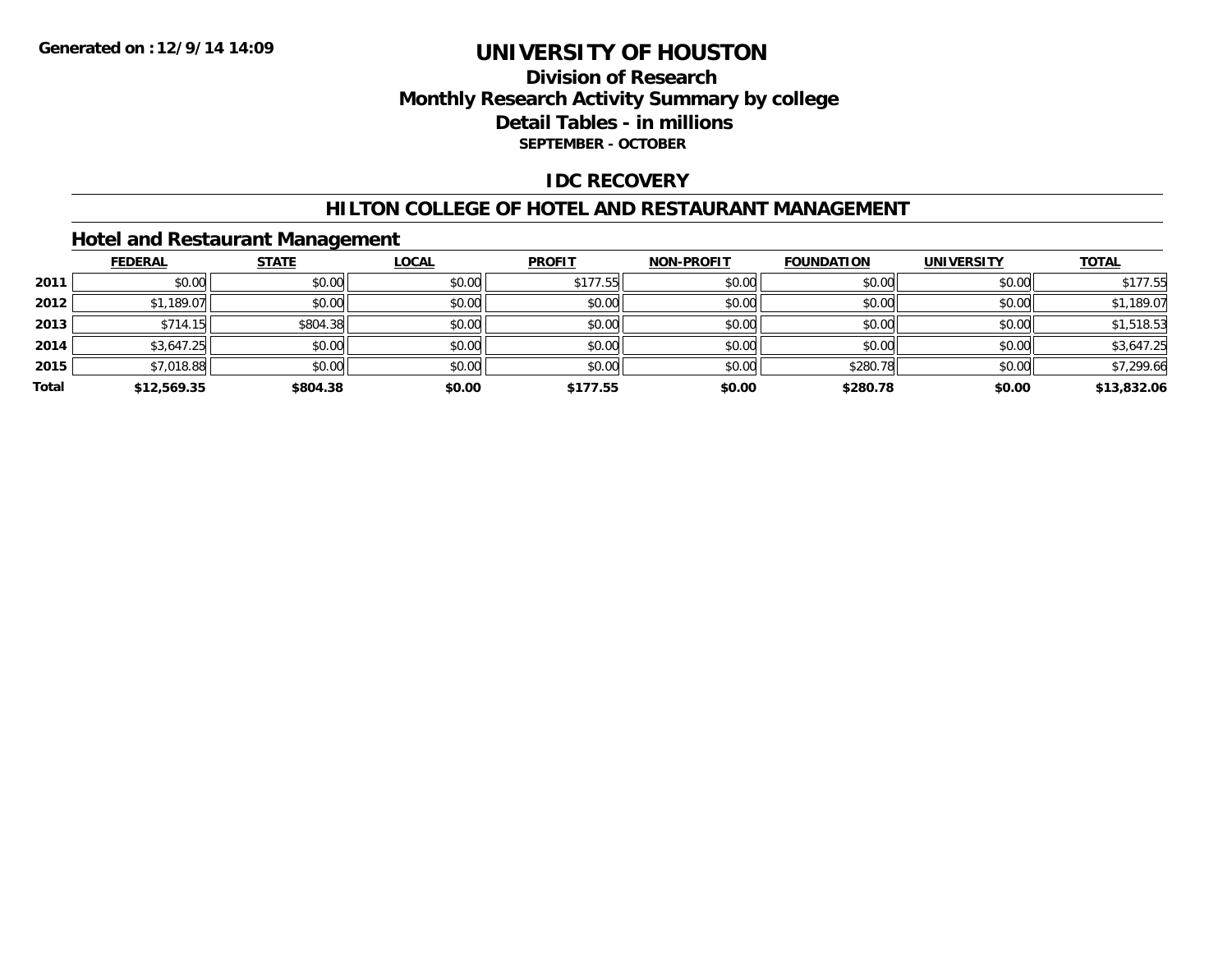### **Division of Research Monthly Research Activity Summary by college Detail Tables - in millions SEPTEMBER - OCTOBER**

#### **IDC RECOVERY**

#### **HONORS COLLEGE**

## **Dean, Honors College**

|       | <b>FEDERAL</b> | <b>STATE</b> | <b>LOCAL</b> | <b>PROFIT</b> | <b>NON-PROFIT</b> | <b>FOUNDATION</b> | <b>UNIVERSITY</b> | <b>TOTAL</b> |
|-------|----------------|--------------|--------------|---------------|-------------------|-------------------|-------------------|--------------|
| 2012  | \$2,033.99     | \$0.00       | \$0.00       | \$0.00        | \$1,008.70        | \$0.00            | \$0.00            | \$3,042.69   |
| 2013  | \$2,072.64     | \$0.00       | \$0.00       | \$0.00        | \$2,174.93        | \$0.00            | \$0.00            | \$4,247.56   |
| 2014  | \$826.41       | \$0.00       | \$0.00       | \$0.00        | \$1,329.64        | \$12.98           | \$0.00            | \$2,169.03   |
| 2015  | \$0.00         | \$0.00       | \$0.00       | \$0.00        | (\$5.90)          | \$3.05            | \$0.00            | (\$2.85)     |
| Total | \$4,933.03     | \$0.00       | \$0.00       | \$0.00        | \$4,507.36        | \$16.03           | \$0.00            | \$9,456.43   |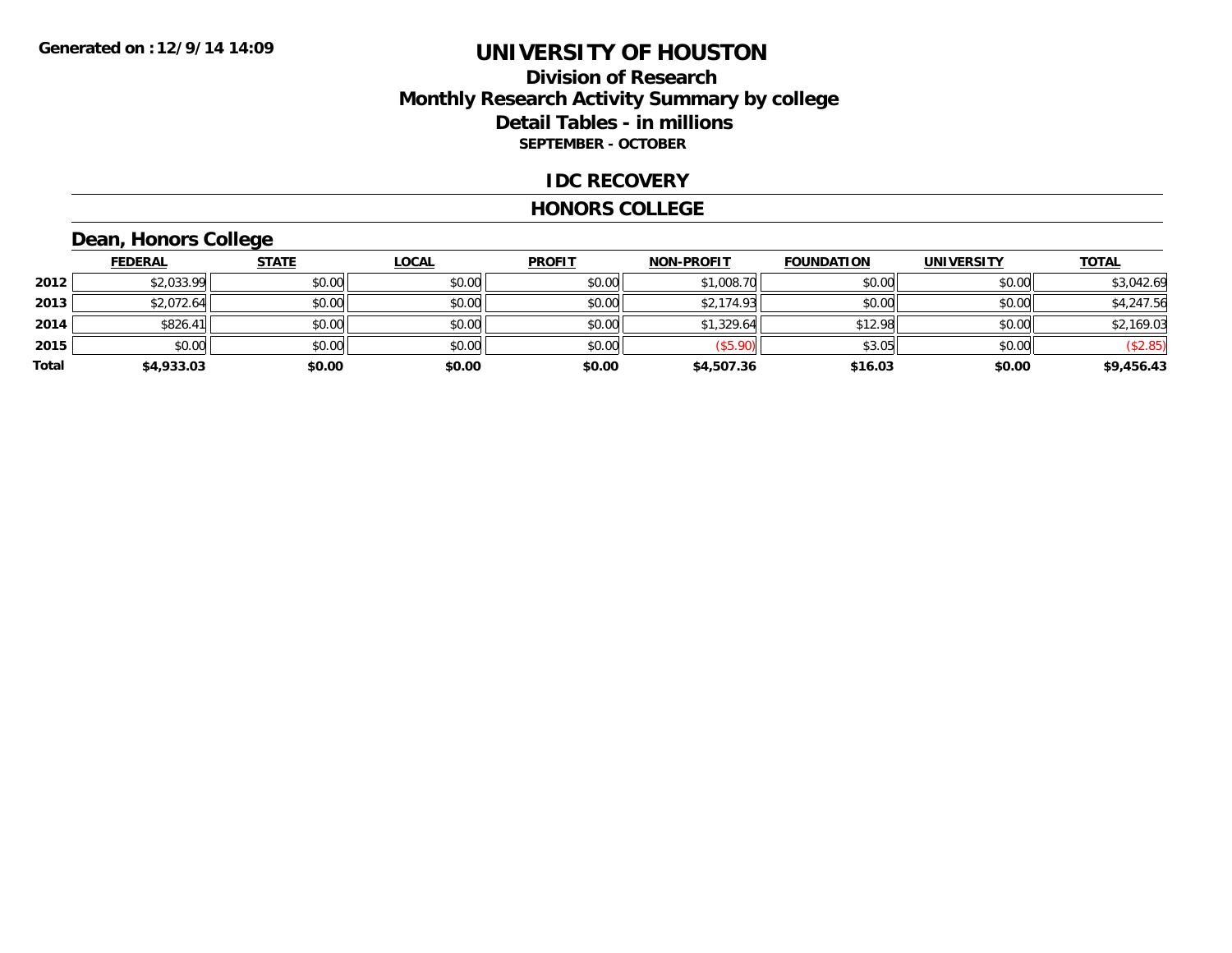### **Division of Research Monthly Research Activity Summary by college Detail Tables - in millions SEPTEMBER - OCTOBER**

#### **IDC RECOVERY**

#### **LIBRARY**

### **Administration, Library**

|       | <b>FEDERAL</b> | <b>STATE</b> | <b>LOCAL</b> | <b>PROFIT</b> | <b>NON-PROFIT</b> | <b>FOUNDATION</b> | <b>UNIVERSITY</b> | <b>TOTAL</b> |
|-------|----------------|--------------|--------------|---------------|-------------------|-------------------|-------------------|--------------|
| 2011  | \$718.08       | \$0.00       | \$0.00       | \$0.00        | \$0.00            | \$0.00            | \$0.00            | \$718.08     |
| 2012  | \$0.00         | \$0.00       | \$0.00       | \$0.00        | \$0.00            | \$0.00            | \$0.00            | \$0.00       |
| 2013  | \$0.00         | \$0.00       | \$0.00       | \$0.00        | \$0.00            | \$0.00            | \$0.00            | \$0.00       |
| 2014  | \$0.00         | \$0.00       | \$0.00       | \$0.00        | \$0.00            | \$0.00            | \$0.00            | \$0.00       |
| Total | \$718.08       | \$0.00       | \$0.00       | \$0.00        | \$0.00            | \$0.00            | \$0.00            | \$718.08     |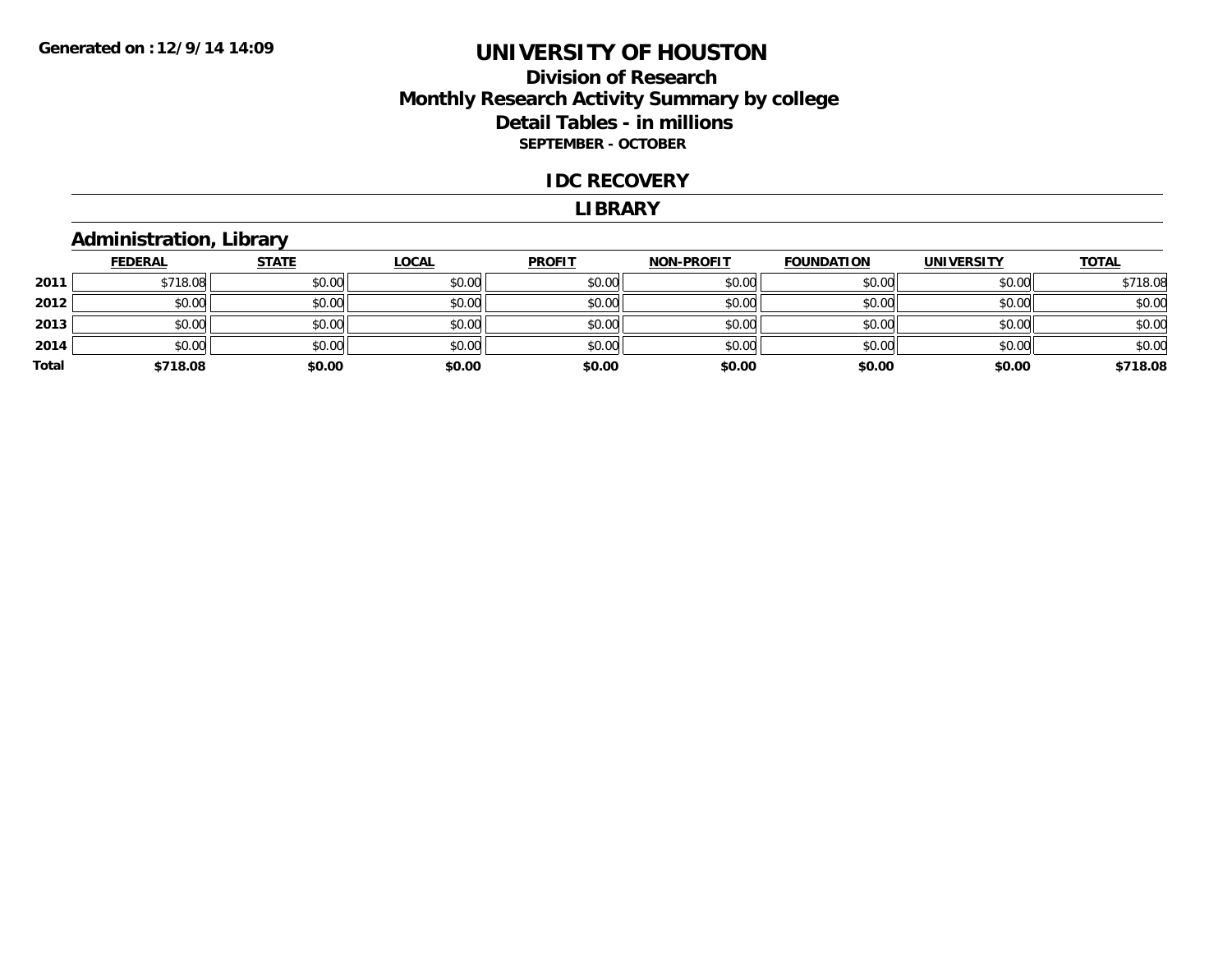### **Division of Research Monthly Research Activity Summary by college Detail Tables - in millions SEPTEMBER - OCTOBER**

#### **IDC RECOVERY**

#### **PRESIDENT**

#### **Office of the President**

|              | <b>FEDERAL</b> | <b>STATE</b> | <b>OCAL</b> | <b>PROFIT</b>   | <b>-PROFIT</b><br>NON | <b>FOUNDATION</b> | UNIVERSITY | <b>TOTAL</b>     |
|--------------|----------------|--------------|-------------|-----------------|-----------------------|-------------------|------------|------------------|
| 2015         | 0.50250        | \$0.00       | JU.UU       | \$0.00<br>JU.UU | ልስ ሀህ<br>וטטוע        | \$0.00            | \$0.00     | חד רר<br>.020.70 |
| <b>Total</b> | ,2,323.70      | \$0.00       | \$0.00      | \$0.00          | \$0.00                | \$0.00            | \$0.00     | 2,523.78         |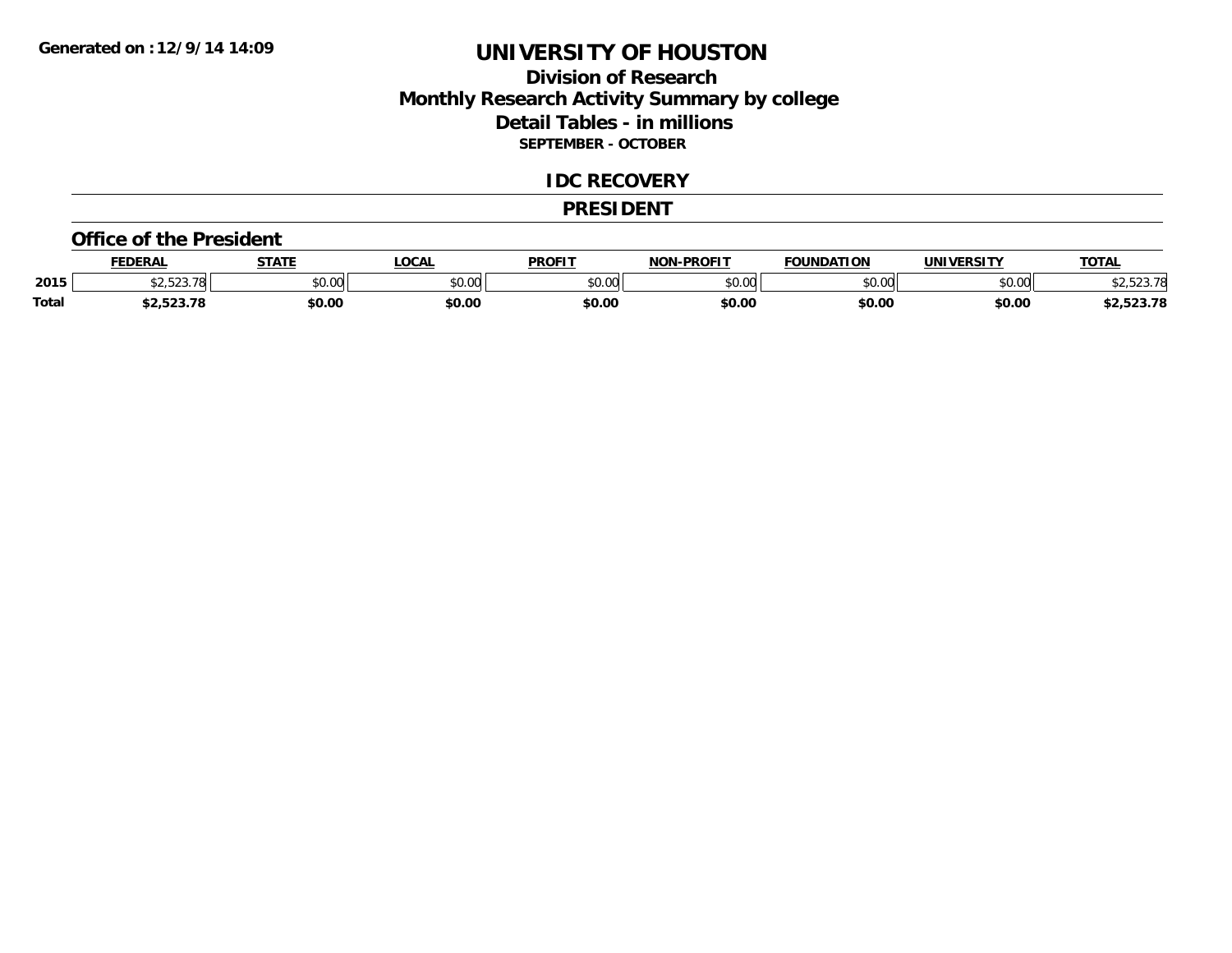### **Division of Research Monthly Research Activity Summary by college Detail Tables - in millions SEPTEMBER - OCTOBER**

### **IDC RECOVERY**

#### **SENIOR V.P. FOR ACADEMIC AFFAIRS AND PROVOST**

|       | <b>Continuing Education</b>                 |              |              |               |                   |                   |                   |              |
|-------|---------------------------------------------|--------------|--------------|---------------|-------------------|-------------------|-------------------|--------------|
|       | <b>FEDERAL</b>                              | <b>STATE</b> | <b>LOCAL</b> | <b>PROFIT</b> | <b>NON-PROFIT</b> | <b>FOUNDATION</b> | <b>UNIVERSITY</b> | <b>TOTAL</b> |
| 2011  | \$0.00                                      | \$79.12      | \$0.00       | \$0.00        | \$0.00            | \$0.00            | \$0.00            | \$79.12      |
|       | <b>Learning Support Services</b>            |              |              |               |                   |                   |                   |              |
|       | <b>FEDERAL</b>                              | <b>STATE</b> | <b>LOCAL</b> | <b>PROFIT</b> | <b>NON-PROFIT</b> | <b>FOUNDATION</b> | <b>UNIVERSITY</b> | <b>TOTAL</b> |
| 2012  | \$0.00                                      | \$0.00       | \$0.00       | \$0.00        | \$0.00            | \$0.00            | \$0.00            | \$0.00       |
| 2013  | \$0.00                                      | \$0.00       | \$0.00       | \$0.00        | \$0.00            | \$0.00            | \$0.00            | \$0.00       |
|       | <b>Student Support Services</b>             |              |              |               |                   |                   |                   |              |
|       | <b>FEDERAL</b>                              | <b>STATE</b> | <b>LOCAL</b> | <b>PROFIT</b> | <b>NON-PROFIT</b> | <b>FOUNDATION</b> | <b>UNIVERSITY</b> | <b>TOTAL</b> |
| 2015  | \$0.00                                      | \$0.00       | \$0.00       | \$0.00        | \$0.00            | \$0.00            | \$0.00            | \$0.00       |
|       | <b>Undergraduate Student Success Center</b> |              |              |               |                   |                   |                   |              |
|       | <b>FEDERAL</b>                              | <b>STATE</b> | <b>LOCAL</b> | <b>PROFIT</b> | <b>NON-PROFIT</b> | <b>FOUNDATION</b> | <b>UNIVERSITY</b> | <b>TOTAL</b> |
| 2011  | \$2,885.26                                  | \$1,436.77   | \$0.00       | \$0.00        | (\$102.24)        | \$0.00            | \$0.00            | \$4,219.79   |
| 2012  | \$3,145.19                                  | \$185.18     | \$0.00       | \$0.00        | \$0.00            | \$0.00            | \$0.00            | \$3,330.37   |
| 2013  | \$4,137.21                                  | \$1,432.26   | \$0.00       | \$0.00        | \$0.00            | \$0.00            | \$0.00            | \$5,569.47   |
| 2014  | \$3,158.63                                  | \$1,390.83   | \$0.00       | \$0.00        | \$0.00            | \$0.00            | \$0.00            | \$4,549.46   |
| 2015  | \$2,846.31                                  | \$1,429.41   | \$0.00       | \$0.00        | \$0.00            | \$0.00            | \$0.00            | \$4,275.72   |
| Total | \$16,172.60                                 | \$5,953.57   | \$0.00       | \$0.00        | (\$102.24)        | \$0.00            | \$0.00            | \$22,023.93  |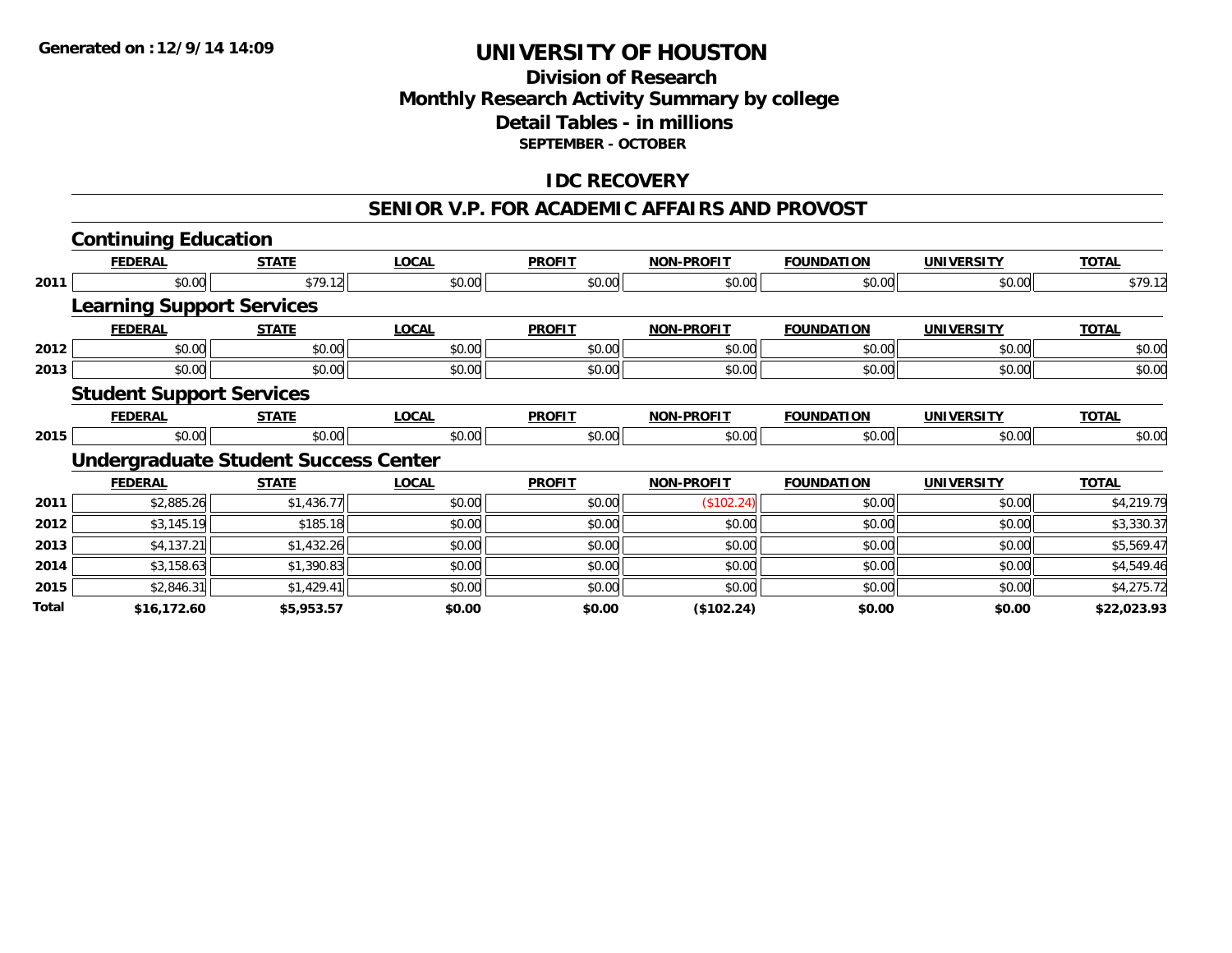**Total**

# **UNIVERSITY OF HOUSTON**

### **Division of Research Monthly Research Activity Summary by college Detail Tables - in millions SEPTEMBER - OCTOBER**

#### **IDC RECOVERY**

#### **UH LAW CENTER**

|      | Dean, Law      |              |              |               |                   |                   |                   |              |
|------|----------------|--------------|--------------|---------------|-------------------|-------------------|-------------------|--------------|
|      | <b>FEDERAL</b> | <b>STATE</b> | <b>LOCAL</b> | <b>PROFIT</b> | <b>NON-PROFIT</b> | <b>FOUNDATION</b> | <b>UNIVERSITY</b> | <b>TOTAL</b> |
| 2011 | \$1,108.78     | \$0.00       | \$0.00       | \$0.00        | \$0.00            | \$0.00            | \$0.00            | \$1,108.78   |
| 2013 | \$0.00         | \$0.00       | \$0.00       | \$0.00        | \$0.00            | \$0.00            | \$0.00            | \$0.00       |
|      | Law-UH         |              |              |               |                   |                   |                   |              |
|      | <b>FEDERAL</b> | <b>STATE</b> | <b>LOCAL</b> | <b>PROFIT</b> | <b>NON-PROFIT</b> | <b>FOUNDATION</b> | <b>UNIVERSITY</b> | <b>TOTAL</b> |
| 2011 | \$4,537.99     | \$0.00       | \$0.00       | \$0.00        | \$0.00            | \$617.11          | \$0.00            | \$5,155.10   |
| 2012 | \$1,201.29     | \$0.00       | \$0.00       | \$0.00        | \$0.00            | \$274.67          | \$0.00            | \$1,475.96   |
| 2013 | \$20,699.98    | \$0.00       | \$0.00       | \$0.00        | \$0.00            | \$472.36          | \$0.00            | \$21,172.34  |
| 2014 | \$1,465.16     | \$0.00       | \$0.00       | \$0.00        | \$0.00            | \$0.00            | \$0.00            | \$1,465.16   |
| 2015 | \$0.00         | \$1,815.00   | \$0.00       | \$0.00        | \$0.00            | \$0.00            | \$0.00            | \$1,815.00   |

**\$29,013.20 \$1,815.00 \$0.00 \$0.00 \$0.00 \$1,364.14 \$0.00 \$32,192.34**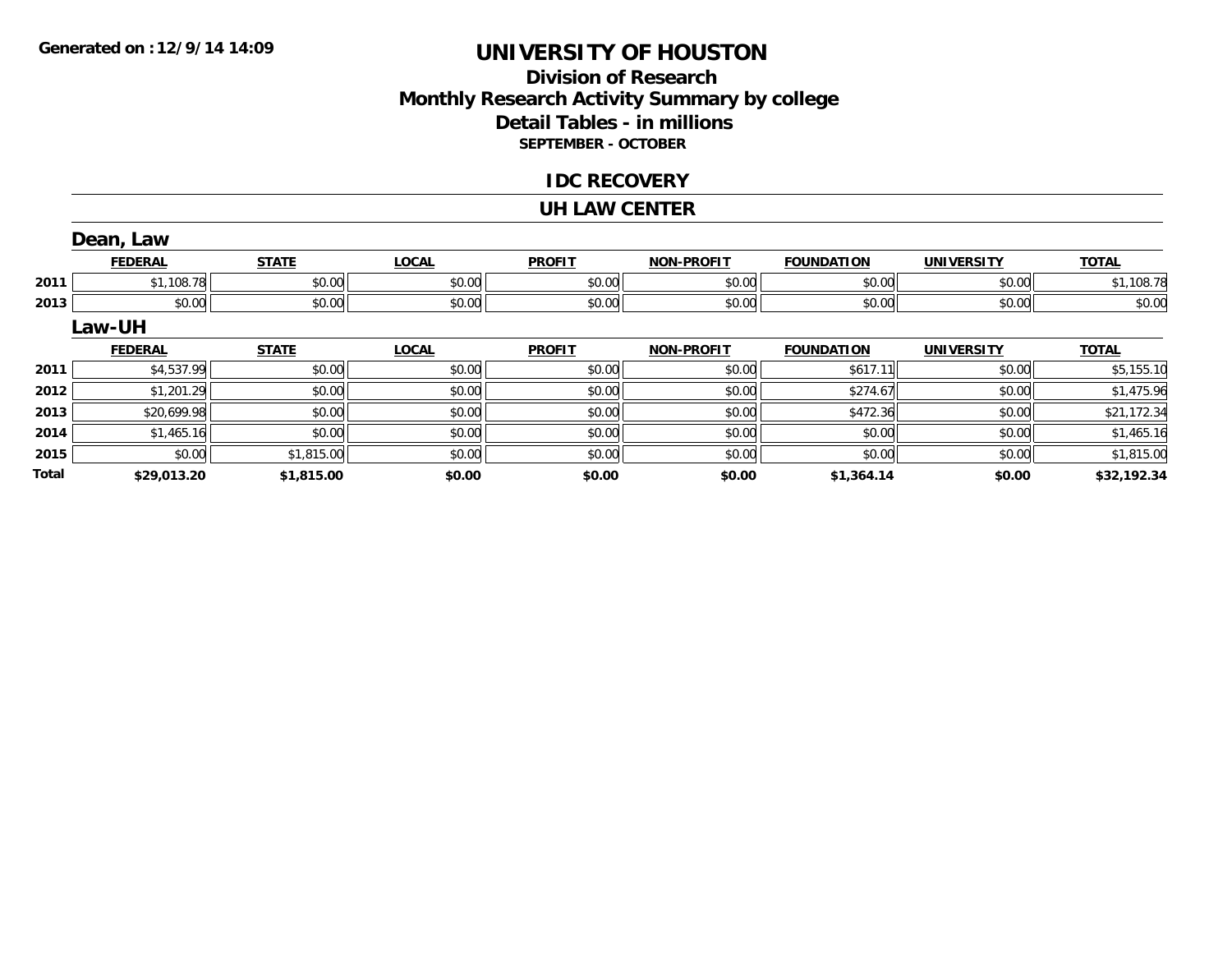### **Division of Research Monthly Research Activity Summary by college Detail Tables - in millions SEPTEMBER - OCTOBER**

### **IDC RECOVERY**

#### **UKNOWN COLLEGE**

# **Unknown Department**

|      | <b>FEDERAL</b>                           | <b>STATE</b> | <u>LOCAL</u> | <b>PROFIT</b> | <b>NON-PROFIT</b> | <b>FOUNDATION</b> | <b>UNIVERSITY</b> | <b>TOTAL</b> |
|------|------------------------------------------|--------------|--------------|---------------|-------------------|-------------------|-------------------|--------------|
| 2015 | \$0.00                                   | \$0.00       | \$0.00       | \$0.00        | \$0.00            | \$0.00            | \$0.00            | \$0.00       |
|      | Wrong Department - Please Dont Select It |              |              |               |                   |                   |                   |              |
|      |                                          |              |              |               |                   |                   |                   |              |
|      | <b>FEDERAL</b>                           | <b>STATE</b> | LOCAL        | <b>PROFIT</b> | <b>NON-PROFIT</b> | <b>FOUNDATION</b> | <b>UNIVERSITY</b> | <b>TOTAL</b> |
| 2014 | \$0.00                                   | \$0.00       | \$0.00       | \$0.00        | \$0.00            | \$0.00            | \$0.00            | \$0.00       |